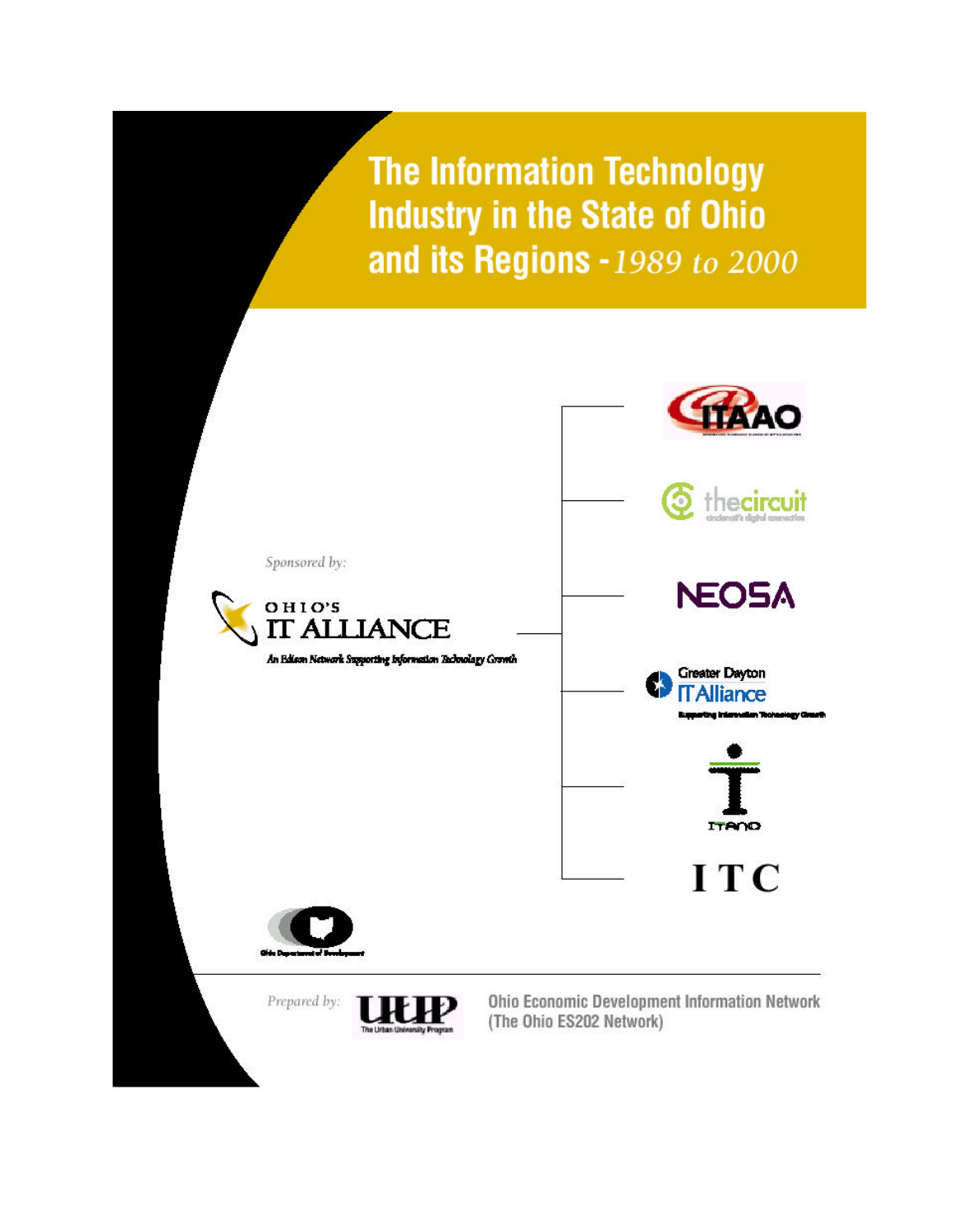# **The Information Technology Industry in the State of Ohio and Its Regions: 1989 to 2000**

Prepared for Ohio's IT Alliance

By The Ohio Economic Development Information Network (The Ohio ES202 Network)

October 2001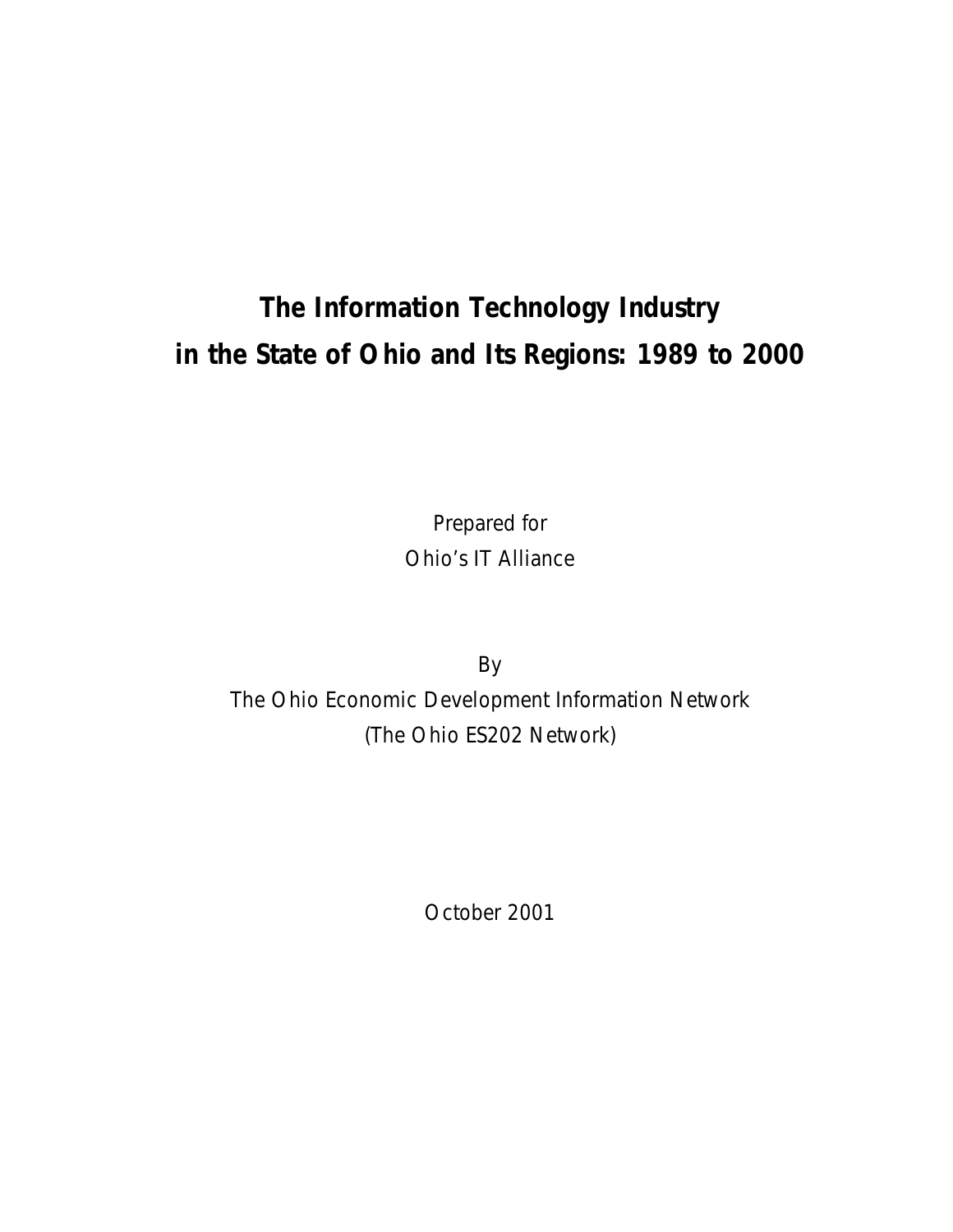## **ACKNOWLEDGMENTS**

The Ohio Economic Development Information Network wishes to recognize the assistance of those who worked on this project at the Maxine Goodman Levin College of Urban Affairs at Cleveland State University. David Crumb, a programmer/analyst, managed the ES202 database and assisted by creating datasets for each region of Ohio's IT Alliance. William Olson, a PhD student and Graduate Assistant, carefully reviewed preliminary drafts of the report, verifying the accuracy of the information presented and offering many valuable comments. Finally, Susan Petrone, applied her exemplary language skills to greatly improve the readability of our text.

The project was directed by Ziona Austrian, Director of the Economic Development Program at Cleveland State University's Maxine Goodman Levin College of Urban Affairs and Jane Dockery, Associate Director of the Center For Urban And Public Affairs at Wright State University. Jill Norton, a Research Associate at the Maxine Goodman Levin College of Urban Affairs' Economic Development Program, was responsible for coordinating efforts among the six participating universities.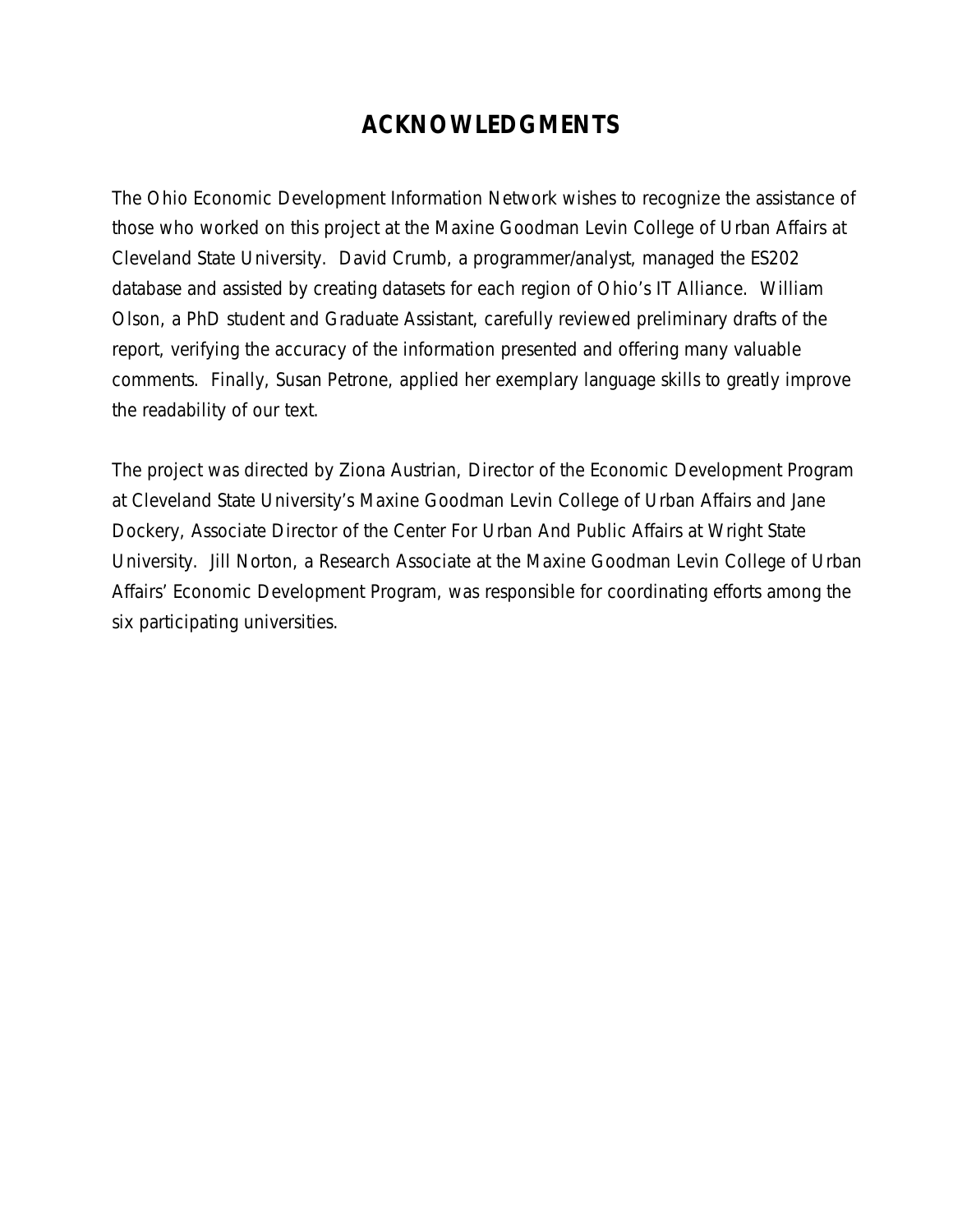## **TABLE OF CONTENTS**

| I. INTRODUCTION (BY ZIONA AUSTRIAN)<br><b>STUDY PURPOSE</b><br><b>OHIO'S IT ALLIANCE REGIONS</b><br><b>DEFINITION OF THE IT INDUSTRY</b><br><b>DATA AND METHODOLOGY</b><br><b>REPORT STRUCTURE</b> | 1<br>$\frac{2}{3}$<br>$\overline{4}$<br>5 |
|----------------------------------------------------------------------------------------------------------------------------------------------------------------------------------------------------|-------------------------------------------|
| II. THE STATE OF OHIO (BY ZIONA AUSTRIAN)                                                                                                                                                          | 6                                         |
| <b>IT EMPLOYMENT</b>                                                                                                                                                                               | 6                                         |
| <b>NUMBER OF IT ESTABLISHMENTS</b>                                                                                                                                                                 | 8                                         |
| PAYROLL PER EMPLOYEE IN IT INDUSTRY                                                                                                                                                                | 9                                         |
| THE STATE OF OHIO IN COMPARISON TO THE NATIONAL IT INDUSTRY                                                                                                                                        | 11                                        |
| <b>SUMMARY</b>                                                                                                                                                                                     | 13                                        |
| III. The Northeast Region (By Jill S. Norton and Ziona Austrian)                                                                                                                                   | 14                                        |
| <b>IT EMPLOYMENT</b>                                                                                                                                                                               | 14                                        |
| <b>NUMBER OF IT ESTABLISHMENTS</b>                                                                                                                                                                 | 16                                        |
| PAYROLL PER EMPLOYEE IN IT INDUSTRY                                                                                                                                                                | 17                                        |
| THE NORTHEAST REGION IN COMPARISON TO THE STATE AND NATIONAL IT INDUSTRY                                                                                                                           | 19                                        |
| <b>WINNING IT INDUSTRY SEGMENTS</b>                                                                                                                                                                | 24                                        |
| <b>SUMMARY</b>                                                                                                                                                                                     | 25                                        |
| IV. THE CINCINNATI REGION (BY DAVID BOWES AND QIN YANG)                                                                                                                                            | 27                                        |
| <b>IT EMPLOYMENT</b>                                                                                                                                                                               | 27                                        |
| PAYROLL PER EMPLOYEE IN IT INDUSTRY                                                                                                                                                                | 29                                        |
| <b>NUMBER OF IT ESTABLISHMENTS</b>                                                                                                                                                                 | 31                                        |
| THE CINCINNATI REGION IN COMPARISON TO THE STATE AND NATIONAL IT INDUSTRY                                                                                                                          | 33                                        |
| <b>WINNING INDUSTRY SEGMENTS</b>                                                                                                                                                                   | 36                                        |
| <b>SUMMARY</b>                                                                                                                                                                                     | 39                                        |
| V. THE COLUMBUS REGION (BY ROBERT GREENBAUM)                                                                                                                                                       | 40                                        |
| <b>IT EMPLOYMENT</b>                                                                                                                                                                               | 40                                        |
| <b>NUMBER OF IT ESTABLISHMENTS</b>                                                                                                                                                                 | 42                                        |
| PAYROLL PER EMPLOYEE IN IT INDUSTRY                                                                                                                                                                | 43                                        |
| THE COLUMBUS REGION IN COMPARISON TO THE STATE AND NATIONAL IT INDUSTRY                                                                                                                            | 45                                        |
| <b>WINNING IT INDUSTRY SEGMENTS</b>                                                                                                                                                                | 51                                        |
| <b>SUMMARY</b>                                                                                                                                                                                     | 52                                        |
| VI. THE DAYTON REGION (BY JANE DOCKERY AND DAVID JONES)                                                                                                                                            | 54                                        |
| <b>IT EMPLOYMENT</b>                                                                                                                                                                               | 56                                        |
| PAYROLL PER EMPLOYEE IN IT INDUSTRY                                                                                                                                                                | 57                                        |
| <b>NUMBER OF IT ESTABLISHMENTS</b>                                                                                                                                                                 | 59                                        |
| THE DAYTON REGION IN COMPARISON TO THE STATE AND NATIONAL IT INDUSTRY                                                                                                                              | 61                                        |
| <b>WINNING IT INDUSTRY SEGMENTS</b>                                                                                                                                                                | 67                                        |
| VII. THE APPALACHIA REGION (BY LYN WILLIAMS)                                                                                                                                                       | 69                                        |
| <b>IT EMPLOYMENT</b>                                                                                                                                                                               | 69                                        |
| <b>NUMBER OF IT ESTABLISHMENTS</b>                                                                                                                                                                 | 70                                        |
| PAYROLL PER EMPLOYEE IN IT INDUSTRY                                                                                                                                                                | 71                                        |
| THE APPALACHIA REGION IN COMPARISON TO THE STATE AND NATIONAL IT INDUSTRY                                                                                                                          | 74                                        |
| <b>WINNING IT INDUSTRY SEGMENTS</b>                                                                                                                                                                | 77                                        |
| <b>SUMMARY</b>                                                                                                                                                                                     | 79                                        |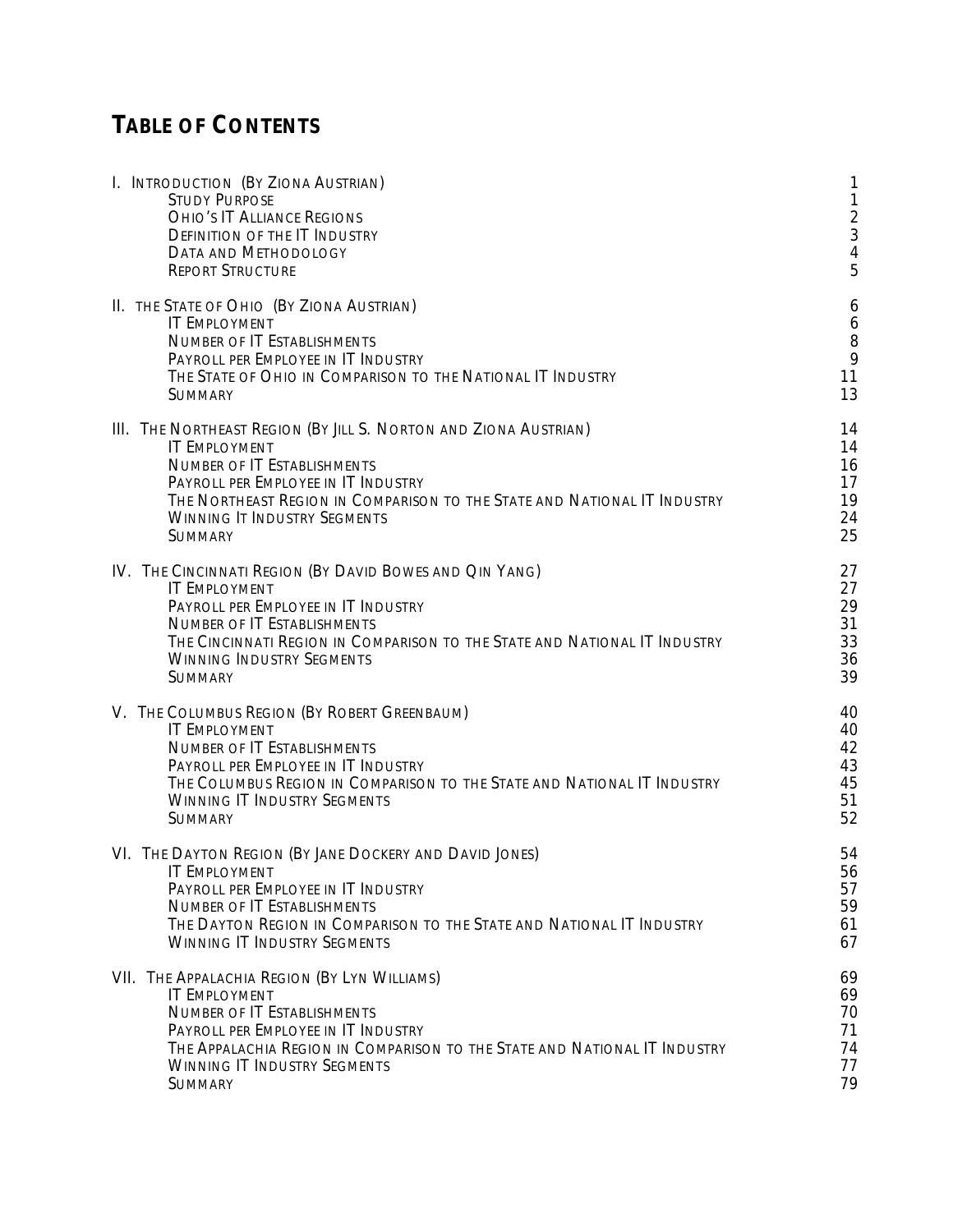| VIII. THE TOLEDO REGION (BY JAMES P. LESAGE)                                        | 83 |
|-------------------------------------------------------------------------------------|----|
| PAYROLL PER EMPLOYEE IN IT INDUSTRY                                                 | 84 |
| IT EMPLOYMENT AND NUMBER OF IT ESTABLISHMENTS                                       | 85 |
| The Toledo Region in Comparison to the State and National IT Industry               | 86 |
| Winning IT Industry Segments                                                        | 90 |
| IX. A COMPARISON OF OHIO'S IT REGIONS (BY JILL S. NORTON AND ZIONA AUSTRIAN)        | 93 |
| <b>IT EMPLOYMENT</b>                                                                | 93 |
| <b>NUMBER OF IT ESTABLISHMENTS</b>                                                  | 94 |
| PAYROLL PER EMPLOYEE IN IT INDUSTRY                                                 | 95 |
| <b>WINNING IT INDUSTRY SEGMENTS</b>                                                 | 96 |
| <b>INDUSTRY SPECIALIZATION</b>                                                      | 96 |
| <b>SUMMARY</b>                                                                      | 97 |
| <b>APPENDIX A</b><br><b>OHIO'S IT ALLIANCE TARGET INDUSTRY SIC CODE DEFINITIONS</b> | 99 |
| <b>APPENDIX B</b><br><b>CONTRIBUTORS TO THIS REPORT</b>                             |    |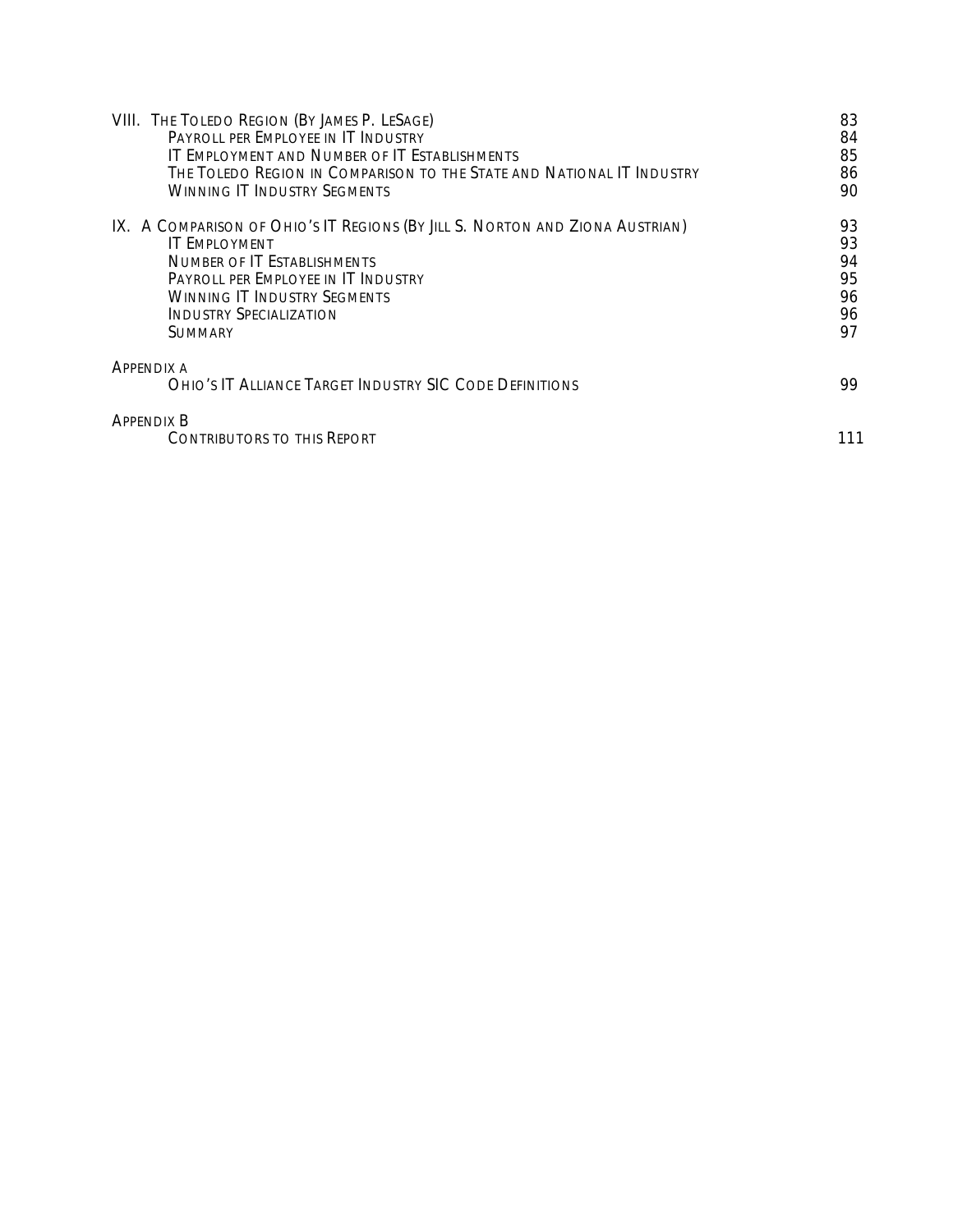## **LISTING OF FIGURES AND TABLES**

II. THE STATE OF OHIO

| FIGURE 2.1                | FASTEST GROWING IT INDUSTRY SEGMENTS IN OHIO, 1989:Q1 TO 2000:Q1    |    |
|---------------------------|---------------------------------------------------------------------|----|
| FIGURE 2.2                | LARGEST IT INDUSTRY SEGMENTS IN OHIO, 2000:Q1                       | 8  |
| FIGURE 2.3                | HIGHEST PAYING STATE IT INDUSTRY SEGMENTS, 2000:Q1                  | 10 |
| TABLE 2.1                 | STATE IT EMPLOYMENT, 1989: Q1 AND 2000: Q1                          | 6  |
| TABLE 2.2                 | STATE IT ESTABLISHMENTS, 1989: Q1 AND 2000: Q1                      | 9  |
| TABLE 2.3                 | STATE IT ANNUALIZED PAYROLL PER EMPLOYEE, 1989: Q1 AND 2000: Q1     | 11 |
| TABLE 2.4                 | GROWTH RATES IN OHIO VERSUS THE UNITED STATES: 1989: Q1 TO 1999: Q1 | 12 |
|                           |                                                                     |    |
| III. The Northeast Region |                                                                     |    |

| FIGURE 3.1 | CHANGE IN LARGEST IT INDUSTRY SEGMENTS IN THE NORTHEAST REGION, 1989 TO 2000 | 23 |
|------------|------------------------------------------------------------------------------|----|
| FIGURE 3.2 | EMPLOYMENT TRENDS IN "WINNING" IT INDUSTRY SEGMENTS IN THE NORTHEAST REGION  | 24 |
| FIGURE 3.3 | NORTHEAST REGION IT GROWTH 1989 TO 2000                                      | 25 |
| TABLE 3.1  | <b>NORTHEAST REGION IT EMPLOYMENT</b>                                        | 15 |
| TABLE 3.2  | NORTHEAST REGION IT ESTABLISHMENTS                                           | 17 |
| TABLE 3.3  | NORTHEAST REGION IT ANNUALIZED PAYROLL PER EMPLOYEE (IN 2000 DOLLARS)        | 18 |
| TABLE 3.4  | NORTHEAST REGION SHARE OF OHIO IT EMPLOYMENT                                 | 19 |
| TABLE 3.5  | <b>NORTHEAST REGION INDUSTRY CONCENTRATION: LOCATION QUOTIENTS</b>           | 21 |
| TABLE 3.6  | <b>GROWTH RATES IN THE NORTHEAST REGION VERSUS THE UNITED STATES:</b>        | 22 |
|            | 1989: Ο1 το 1999: Ο1                                                         |    |
| TABLE 3.7  | NORTHEAST REGION "WINNING" IT INDUSTRY SEGMENTS                              | 26 |

IV. THE CINCINNATI REGION

| FIGURE 4.1 | CINCINNATI REGION IT GROWTH 1989 TO 2000                                      | 29 |
|------------|-------------------------------------------------------------------------------|----|
| FIGURE 4.2 | EMPLOYMENT TRENDS IN "WINNING" IT INDUSTRY SEGMENTS IN THE CINCINNATI REGION  | 38 |
| FIGURE 4.3 | CHANGE IN LARGEST IT INDUSTRY SEGMENTS IN THE CINCINNATI REGION, 1989 TO 2000 | 39 |
| TABLE 4.1  | CINCINNATI REGION IT EMPLOYMENT                                               | 28 |
| TABLE 4.2  | CINCINNATI REGION IT ANNUALIZED PAYROLL PER EMPLOYEE (IN 2000 DOLLARS)        | 30 |
| TABLE 4.3  | CINCINNATI REGION IT ESTABLISHMENTS                                           | 32 |
| TABLE 4.4  | <b>GROWTH RATES IN THE CINCINNATI REGION VERSUS THE UNITED STATES:</b>        | 33 |
|            | 1989:01 то 1999:01                                                            |    |
| TABLE 4.5  | CINCINNATI REGION INDUSTRY CONCENTRATION: LOCATION QUOTIENTS                  | 34 |
| TABLE 4.6  | CINCINNATI REGION SHARE OF OHIO IT EMPLOYMENT                                 | 36 |
| TABLE 4.7  | CINCINNATI REGION "WINNING" IT INDUSTRY SEGMENTS                              | 37 |

V. THE COLUMBUS REGION IT EMPLOYMENT

| FIGURE 5.1 | CHANGE IN LARGEST IT INDUSTRY SEGMENTS IN THE COLUMBUS REGION, 1989 TO 2000 | 50 |
|------------|-----------------------------------------------------------------------------|----|
| FIGURE 5.2 | EMPLOYMENT TRENDS IN "WINNING" IT INDUSTRY SEGMENTS IN THE COLUMBUS REGION  | 52 |
| FIGURE 5.3 | COLUMBUS REGION IT GROWTH 1989 TO 2000                                      | 53 |
| TABLE 5.1  | <b>COLUMBUS REGION IT EMPLOYMENT</b>                                        | 41 |
| TABLE 5.2  | <b>COLUMBUS REGION IT ESTABLISHMENTS</b>                                    | 42 |
| TABLE 5.3  | COLUMBUS REGION IT ANNUALIZED PAYROLL PER EMPLOYEE (IN 2000 DOLLARS)        | 44 |
| TABLE 5.4  | <b>COLUMBUS REGION SHARE OF OHIO IT EMPLOYMENT</b>                          | 45 |
| TABLE 5.5  | <b>COLUMBUS REGION INDUSTRY CONCENTRATION: LOCATION QUOTIENTS</b>           | 47 |
| TABLE 5.6  | <b>GROWTH RATES IN THE COLUMBUS REGION VERSUS THE UNITED STATES:</b>        | 49 |
|            | 1989:01 то 1999:01                                                          |    |
| TABLE 5.7  | <b>COLUMBUS REGION "WINNING" IT INDUSTRY SEGMENTS</b>                       | 51 |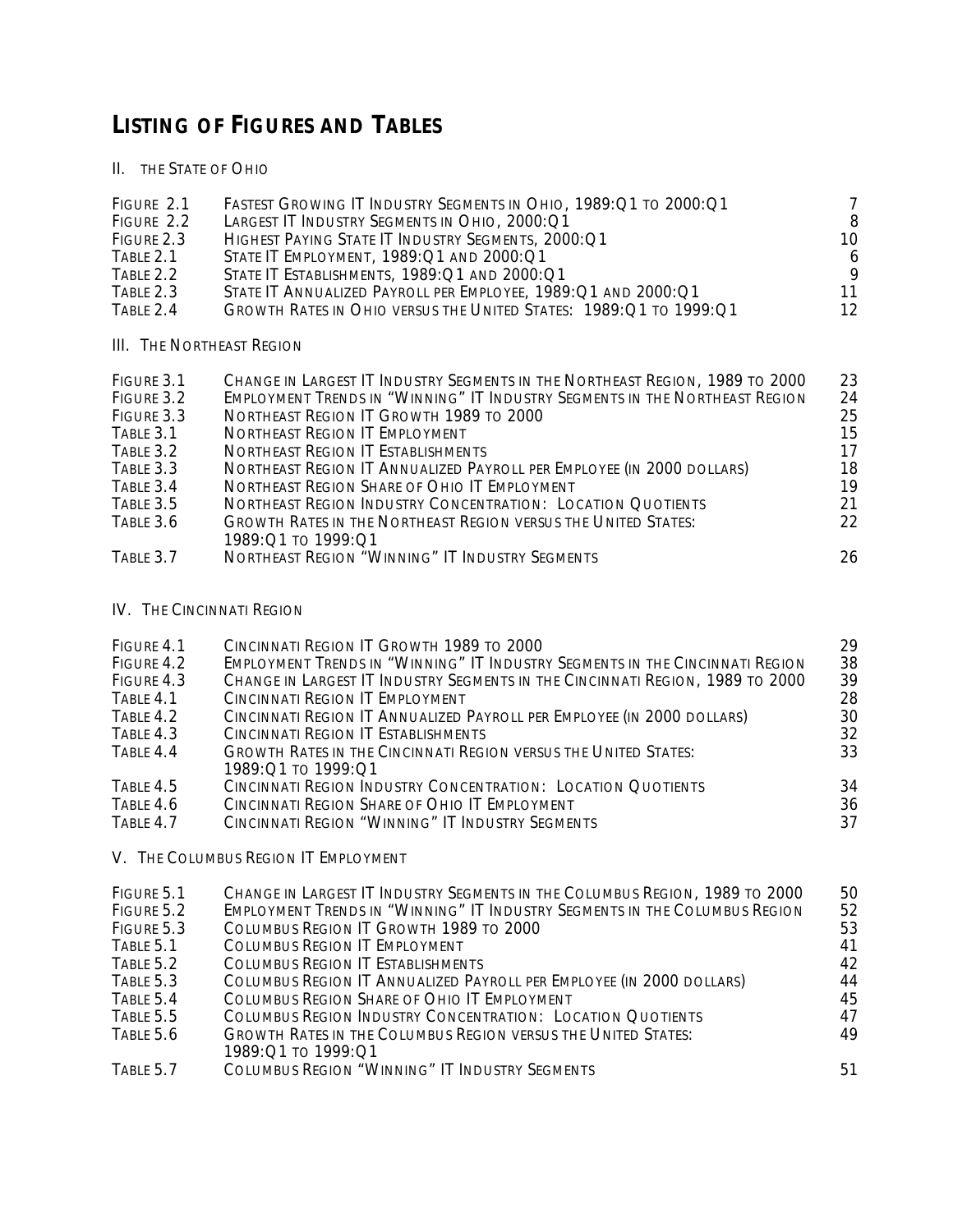#### VI. THE DAYTON REGION

| FIGURE 6.1<br>FIGURE 6.2<br>FIGURE 6.3<br>TABLE 6.1<br>TABLE 6.2<br>TABLE 6.3<br>TABLE 6.4<br>TABLE 6.5                           | DAYTON REGION IT GROWTH 1989 TO 2000<br>CHANGE IN LARGEST IT INDUSTRY SEGMENTS IN THE DAYTON REGION, 1989 TO 2000<br>EMPLOYMENT TRENDS IN "WINNING" IT INDUSTRY SEGMENTS IN THE DAYTON REGION<br><b>DAYTON REGION IT EMPLOYMENT</b><br>DAYTON REGION IT ANNUALIZED PAYROLL PER EMPLOYEE (IN 2000 DOLLARS)<br><b>DAYTON REGION IT ESTABLISHMENTS</b><br><b>DAYTON REGION SHARE OF OHIO IT EMPLOYMENT</b><br><b>GROWTH RATES IN THE DAYTON REGION VERSUS THE UNITED STATES:</b><br>1989: Q1 TO 1999: Q1                                                                                                                                                                          | 55<br>59<br>68<br>56<br>58<br>60<br>61<br>62             |
|-----------------------------------------------------------------------------------------------------------------------------------|--------------------------------------------------------------------------------------------------------------------------------------------------------------------------------------------------------------------------------------------------------------------------------------------------------------------------------------------------------------------------------------------------------------------------------------------------------------------------------------------------------------------------------------------------------------------------------------------------------------------------------------------------------------------------------|----------------------------------------------------------|
| TABLE 6.6<br>TABLE 6.7                                                                                                            | <b>DAYTON REGION INDUSTRY CONCENTRATION: LOCATION QUOTIENTS</b><br><b>DAYTON REGION "WINNING" IT INDUSTRY SEGMENTS</b>                                                                                                                                                                                                                                                                                                                                                                                                                                                                                                                                                         | 65<br>67                                                 |
| <b>VII. THE APPALACHIA REGION</b>                                                                                                 |                                                                                                                                                                                                                                                                                                                                                                                                                                                                                                                                                                                                                                                                                |                                                          |
| FIGURE 7.1<br>FIGURE 7.2<br>FIGURE 7.3<br>TABLE 7.1<br>TABLE 7.2<br>TABLE 7.3<br>TABLE 7.4<br>TABLE 7.5<br>TABLE 7.6<br>TABLE 7.7 | CHANGE IN LARGEST IT INDUSTRY SEGMENTS IN THE APPALACHIA REGION, 1989 TO 2000<br><b>EMPLOYMENT TRENDS IN "WINNING" IT INDUSTRY SEGMENTS IN THE APPALACHIA REGION</b><br>APPALACHIA REGION IT GROWTH 1989 TO 2000<br><b>APPALACHIA REGION IT EMPLOYMENT</b><br><b>APPALACHIA REGION IT ESTABLISHMENTS</b><br>APPALACHIA REGION IT ANNUALIZED PAYROLL PER EMPLOYEE (IN 2000 DOLLARS)<br><b>APPALACHIA REGION SHARE OF OHIO IT EMPLOYMENT</b><br><b>APPALACHIA REGION INDUSTRY CONCENTRATION: LOCATION QUOTIENTS</b><br><b>GROWTH RATES IN THE APPALACHIA REGION VERSUS THE UNITED STATES:</b><br>1989: Q1 TO 1999: Q1<br><b>APPALACHIA REGION "WINNING" IT INDUSTRY SEGMENTS</b> | 73<br>78<br>79<br>70<br>71<br>72<br>74<br>75<br>77<br>78 |
| <b>VIII. THE TOLEDO REGION</b>                                                                                                    |                                                                                                                                                                                                                                                                                                                                                                                                                                                                                                                                                                                                                                                                                |                                                          |
| FIGURE 8.1<br>FIGURE 8.2<br>FIGURE 8.3<br>TABLE 8.1<br>TABLE 8.2<br>TABLE 8.3<br>TABLE 8.4<br>TABLE 8.5<br>TABLE 8.6<br>TABLE 8.7 | TOLEDO REGION IT GROWTH 1989 TO 2000<br>EMPLOYMENT TRENDS IN "WINNING" IT INDUSTRY SEGMENTS IN THE TOLEDO REGION<br>CHANGE IN LARGEST IT INDUSTRY SEGMENTS IN THE TOLEDO REGION, 1989 TO 2000<br>TOLEDO REGION IT ANNUALIZED PAYROLL PER EMPLOYEE (IN 2000 DOLLARS)<br><b>TOLEDO REGION IT EMPLOYMENT</b><br><b>TOLEDO REGION IT ESTABLISHMENTS</b><br><b>TOLEDO REGION INDUSTRY CONCENTRATION: LOCATION QUOTIENTS</b><br><b>TOLEDO REGION SHARE OF OHIO IT EMPLOYMENT</b><br><b>GROWTH RATES IN THE TOLEDO REGION VERSUS THE UNITED STATES:</b><br>1989: Q1 TO 1999: Q1<br>TOLEDO REGION "WINNING" IT INDUSTRY SEGMENTS                                                       | 83<br>91<br>92<br>84<br>85<br>86<br>87<br>88<br>89<br>91 |
|                                                                                                                                   | IX. A COMPARISON OF OHIO'S IT REGIONS                                                                                                                                                                                                                                                                                                                                                                                                                                                                                                                                                                                                                                          |                                                          |

| FIGURE 9.1 | Total IT Employment, 2000:01                         | 93 |
|------------|------------------------------------------------------|----|
| TABLE 9.1  | TOTAL IT EMPLOYMENT, 1989: Q1 AND 2000: Q1           | 94 |
| TABLE 9.2  | TOTAL IT ESTABLISHMENTS, 1989: Q1 AND 2000: Q1       | 95 |
| TABLE 9.3  | Annualized Payroll per Employee, 1989:Q1 and 2000:Q1 | 95 |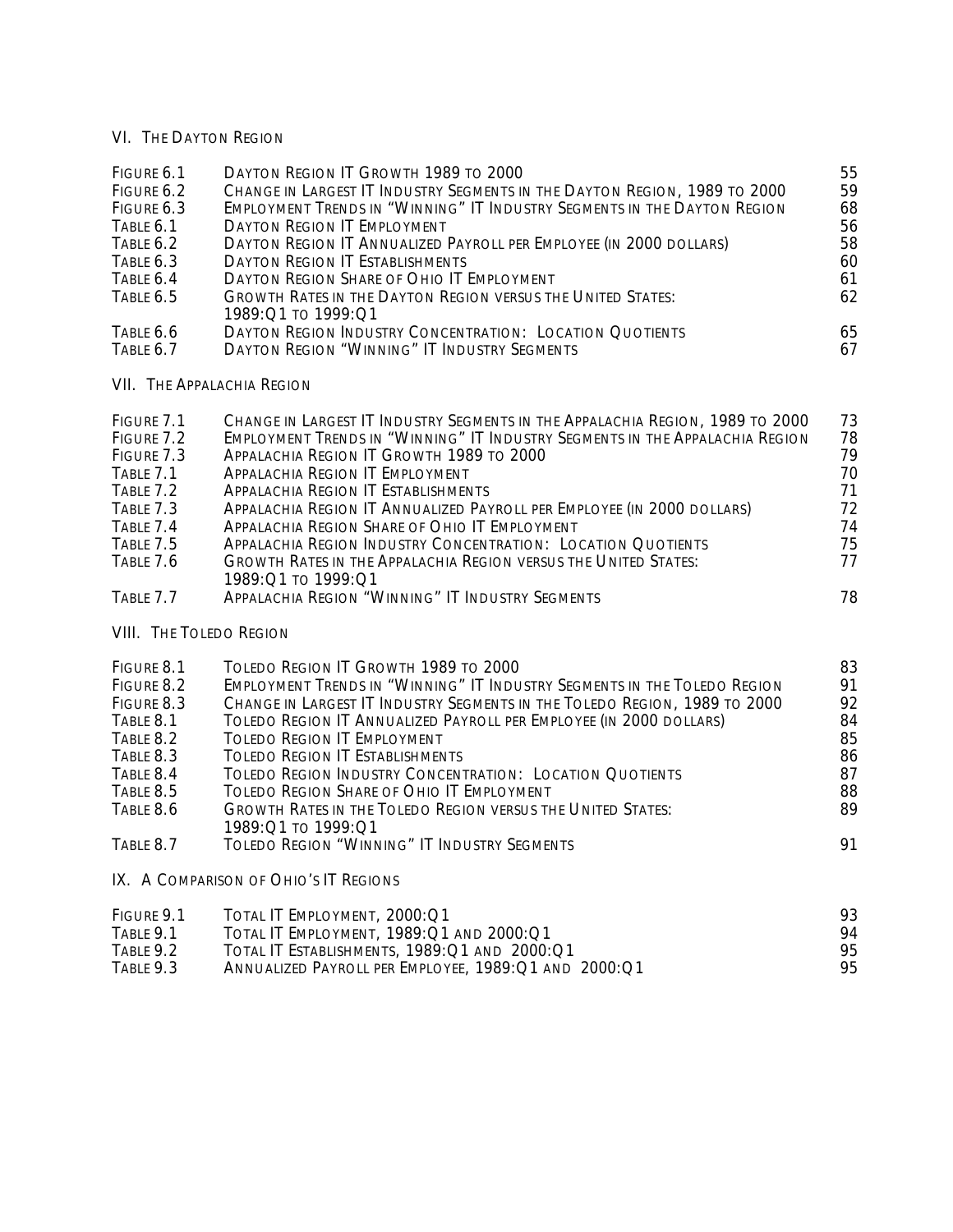## **I. INTRODUCTION**

This report was prepared for *Ohio's IT Alliance*, a statewide network of six regional IT groups located throughout Ohio and headquartered in Dayton. The study was conducted by the Ohio Economic Development Information Network, better known as the ES202 Network. The ES202 Network is a statewide group of ten urban and rural universities that develops and maintains a database of employment, payroll, and establishments at the zip code level throughout Ohio. ES202 Network researchers are engaged in industry and labor force research that utilizes this unique database.

### **STUDY PURPOSE**

This study's purpose is to examine the status of the IT industry in Ohio and its six regions, measured in terms of employment and payroll. The study provides trend information on employment and payroll over the past 11 years in each of the 30 industry segments that comprise the IT industry in Ohio. Policy makers regard employment and earnings as important indicators of the economic health of a region, and total earnings can serve as a proxy for the standard of living in a region. This study does not include measures of productivity or sales in its analysis. It answers such questions such as: Which IT industry segments added jobs and which ones experienced job losses? Which segments provide the most jobs? Which segments provide the highest payroll per employee? How does IT growth (or decline) in each region and the state compare with national trends?

The study also identifies a list of IT industry segments in each region that are "winners" based on the following criteria: large industry segments, growing industry segments, high payroll per capita, and large number of establishments. A list of individual companies located in each region, obtained through Power Finder, Government and Public Agency Edition, 2000, is provided as a separate volume.

1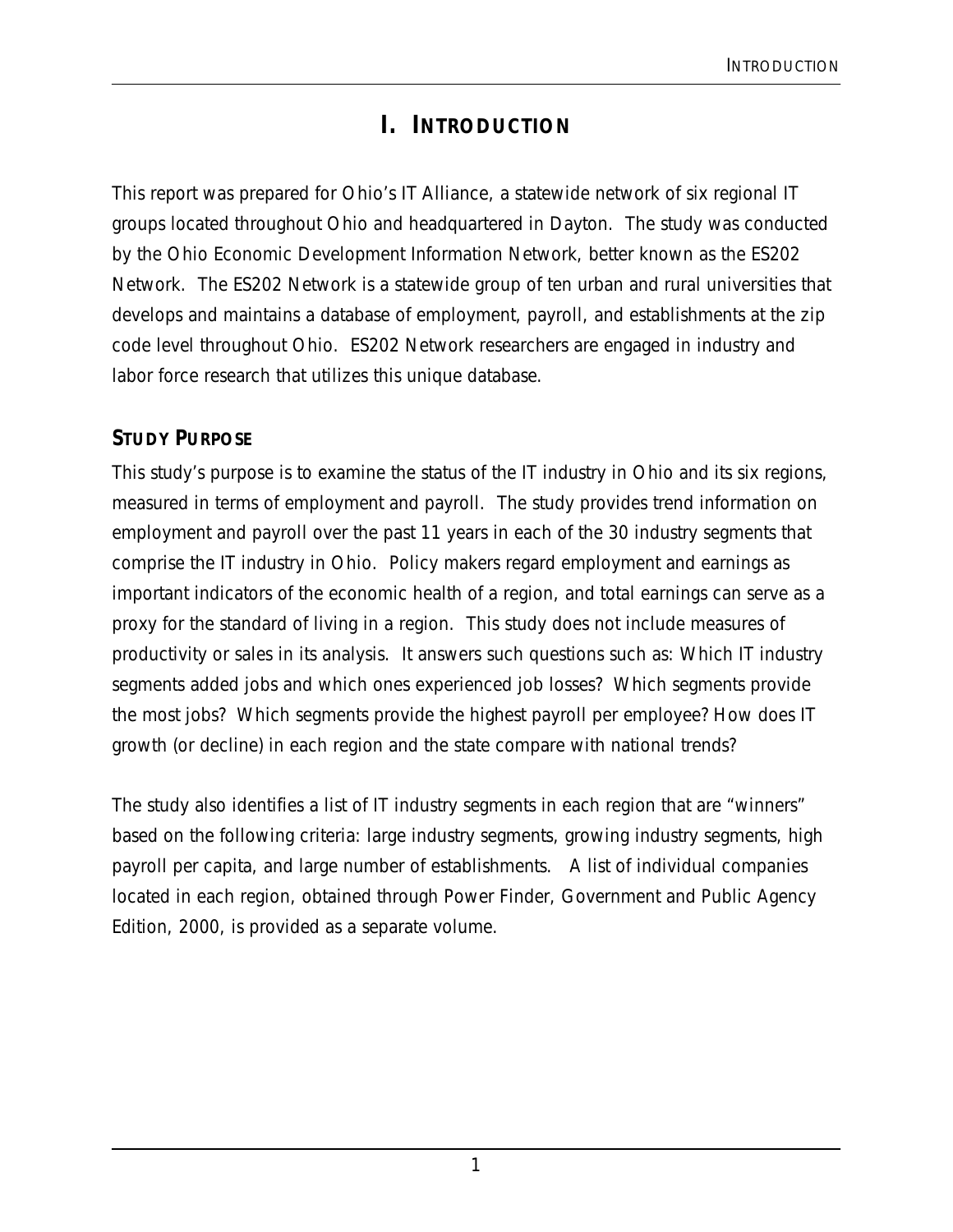### **THE REGIONS OF OHIO'S IT ALLIANCE**

*Ohio's IT Alliance* encompasses the entire state and includes six Regions Partner Organizations:

- The IT Alliance of Appalachia Ohio covers the Appalachia region. It includes 19 counties: Adams, Athens, Belmont, Gallia, Guernsey, Highland, Hocking, Jackson, Lawrence, Meigs, Monroe, Morgan, Muskingum, Noble, Perry, Pike, Scioto, Vinton, and Washington.
- The Circuit in the Cincinnati region. It consists of six counties: Brown, Butler, Clermont, Clinton, Hamilton, and Warren.
- The Northeast Ohio Software Association (NEOSA) covers the northeast region. It includes 20 counties: Ashland, Ashtabula, Carroll, Columbiana, Coshocton, Cuyahoga, Geauga, Harrison, Holmes, Jefferson, Lake, Lorain, Mahoning, Medina, Portage, Stark, Summit, Trumbull, Tuscarawas, and Wayne.
- The ITC in the Columbus region. It has 14 counties: Crawford, Delaware, Fairfield, Fayette, Franklin, Knox, Licking, Madison, Marion, Morrow, Pickway, Richland, Ross, and Union.
- The Greater Dayton IT Alliance covers the Dayton region. It includes the following nine counties: Champaign, Clark, Darke, Greene, Logan, Miami, Montgomery, Preble, and Shelby.
- The IT Alliance of Northwest Ohio in the Toledo region. The 20 counties that make up the region are: Allen, Auglaize, Defiance, Erie, Fulton, Hancock, Hardin, Henry, Huron, Lucas, Mercer, Ottawa, Paulding, Putnam, Sandusky, Seneca, Van Wert, Williams, Wood, and Wyandot.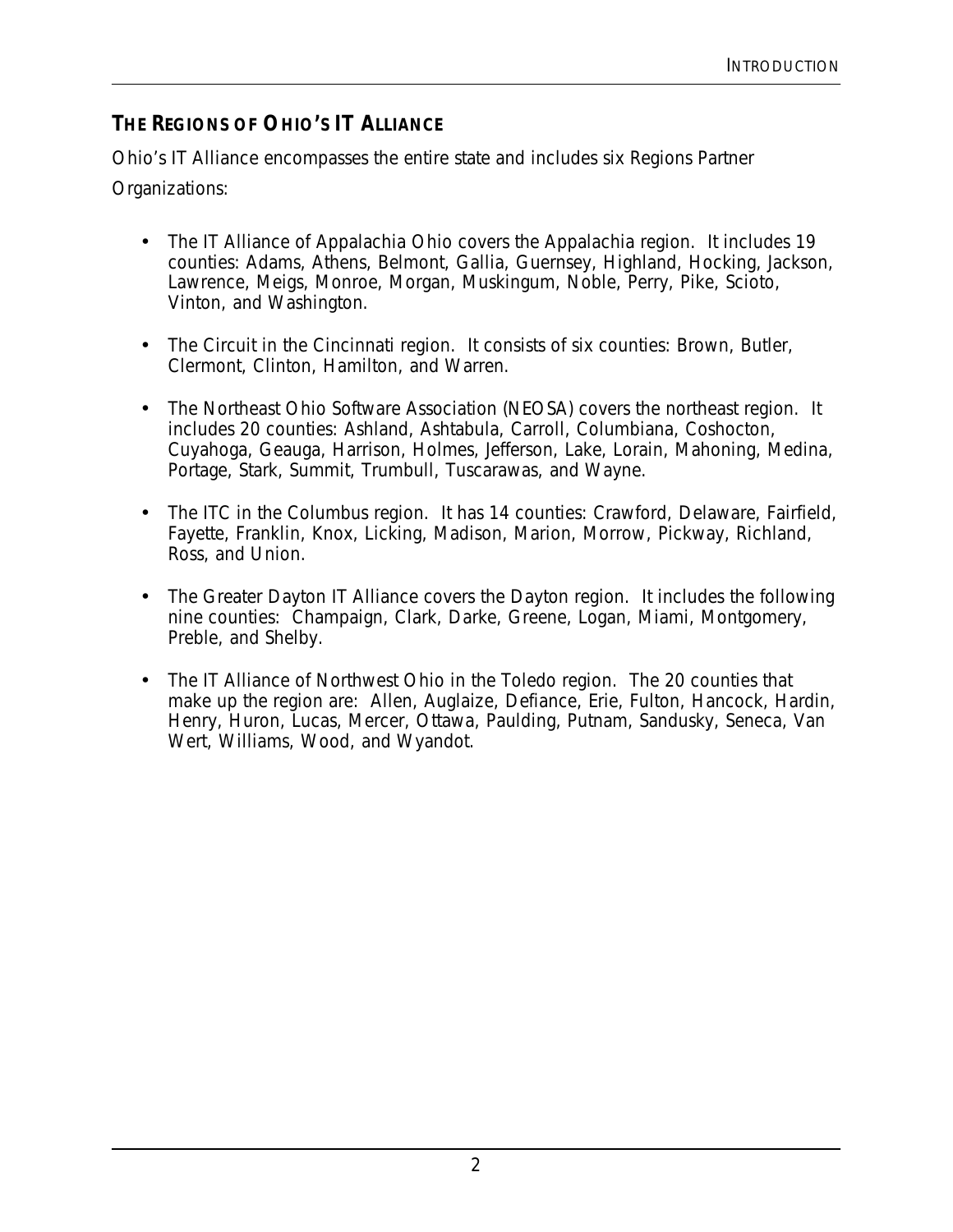#### **DEFINITION OF THE IT INDUSTRY**

This study uses the IT industry definition that was supplied by *Ohio's IT Alliance*. It includes industry segments within the manufacturing, communication and public utilities, wholesale, retail, and service sectors. Industry segments are based on four digit SICs. The following list provides names for each industry segment and Appendix A includes a detailed description of the types of businesses included in each.

#### **SIC Codes Description**

#### IT Industry Segments within Manufacturing

- 3571 Electronic Computers
- 3572 Computer Storage Devices
- 3575 Computer Terminals
- 3577 Computer Peripheral Equipment, NEC
	- Calculating and Accounting Equipment
- 3661 Telephone and Telegraph Apparatus
- 3663 Radio and TV Communications
- 3669 Communications Equipment
- 3672 Printed Circuit Boards
- 3674 Semiconductors & Related Equipment
- 3695 Magnetic & Optical Recording Media
- 3823 Process Control Instruments
- 3825 Instruments to Measure Electricity
- IT Industry Segments within Communication and Public Utilities
	- 4812 Radiotelephone Communications<br>4813 Telephone Communications, exce
	- Telephone Communications, except Radiotelephone
	- 4822 Telegraph & Other Message Communications
	- 4841 Cable & Other Pay Television Services
- IT Industry Segments within Wholesale Trade
	- 5045 Computers, Peripherals & Software
	- 5065 Electronic Parts & Equipment
- IT Industry Segments within Retail Trade<br>5734 Computer & Software Store
	- Computer & Software Stores
- IT Industry Segments within Services
	- 7371 Computer Programming Services<br>7372 Prepackaged Software
	- Prepackaged Software
	- 7373 Computer Integrated Systems Design<br>7374 Data Processing & Preparation
		- Data Processing & Preparation
	- 7375 Information Retrieval Services
	- 7376 Computer Facilities Management
	- 7377 Computer Rental & Leasing
	- 7378 Computer Maintenance & Repair
	- 7379 Computer Related Services, NEC
	- 8243 Data Processing Schools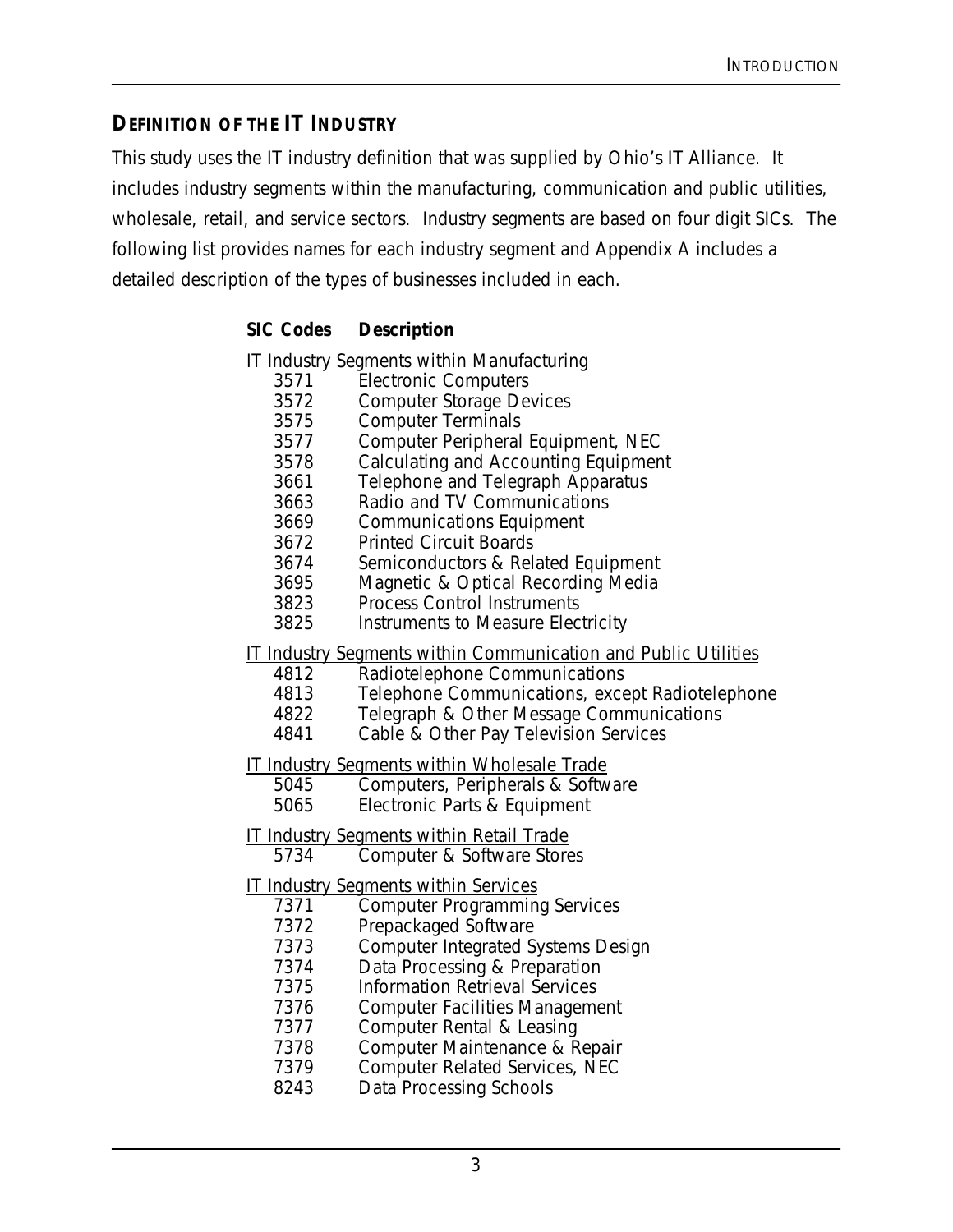### **DATA AND METHODOLOGY**

This study utilizes the newly released database of employment and payroll estimates, which is based on ES202 data. The ES202 database is an administrative database created by each state, under federal mandate, for tax collection purposes. Nearly all employers with paid employees are required to file unemployment reports. Cleveland State University, on behalf of the Ohio ES202 Network, receives the data on a quarterly basis from the Ohio Department of Jobs and Family Services, Bureau of Employment Services. Unlike other databases, which contain only aggregate information, the ES202 database is unique in providing records of individual companies with information on location, employment, payroll, and industry classification. Using this rich and detailed database, the Network supports research and technical assistance projects throughout the state, both for individual regions and collaborative multi-regional projects.

In an effort to improve the quality of the ES202 data, the Network developed estimates at the zip code level based on individual records reported in the statewide database. Data is available from the first quarter of 1989 through the first quarter of 2000. Data on employment, payroll, and number of establishments for each of the 30 industry segments described previously was aggregated for each of the six regions.

The ES202 records on individual companies are confidential and cannot be released. Analysis using the estimates or aggregation of individual records requires by law a confidentiality check which assures that individual companies' information cannot be revealed by the analysis. Each of the regional data sets underwent a confidentiality check. Data cannot be released for an industry segment with fewer than three firms or when one firm accounts for 80 percent or more of total employment in a specific geography. Where data release was restricted at the four-digit level, researchers had the option to aggregate two or more four-digit industry segments or to analyze the industry segment at the two or three-digit level. In some cases, data is suppressed.

#### **Data Limitations**

Two important caveats in the ES202 data should be noted. First, the ES202 database consists of only those establishments that are subject to state unemployment insurance laws. This includes establishments with paid employees, but does not include sole

4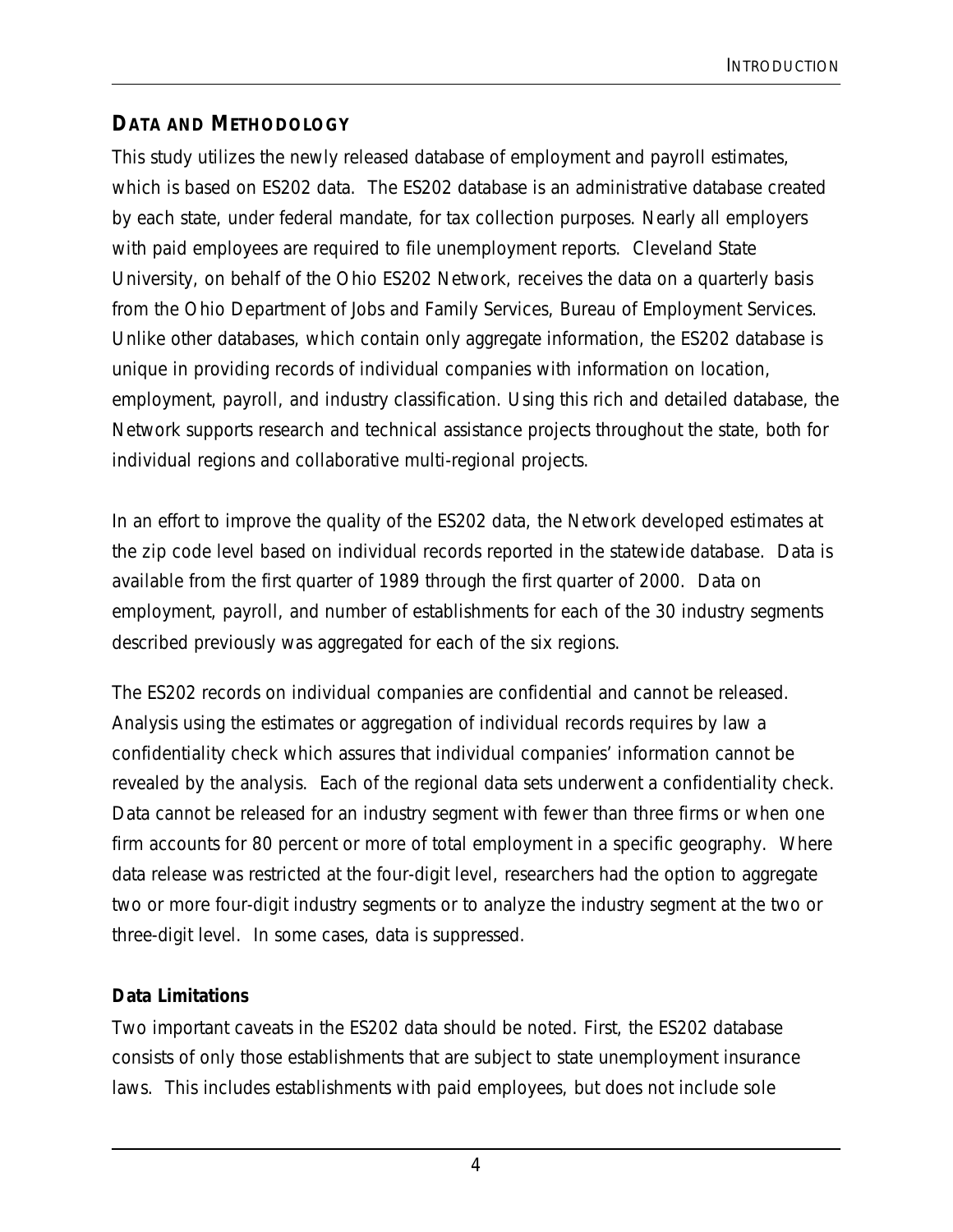proprietorships or those working for family businesses without pay. As a result, this database may produce a lower count of establishments and employees than other available databases. In addition, establishments in the ES202 database are assigned to a single SIC category, while other databases may assign multiple SICs or use different criteria to assign SICs. These facts may also contribute to the ES202 database producing a lower count of establishments and employees in specific SICs when compared to other data sources. For instance, this report's companion volume listing individual IT companies is derived from a database that includes as many as four SIC categories for a single establishment. Accordingly, a large number of IT companies were identified relative to the number of establishments reported in the ES202 database.

Second, the database does not distinguish between full-time and part-time employees. Comparison of employment among industry segments may be distorted when there is a greater proportion of part-time workers in some industry segments than in others. Further, industry segments with greater proportions of part-time workers will have a lower average payroll per employee, because total payroll is distributed among more employees. According to national data from the Bureau of Labor Statistics, the sectors with the highest proportions of part-time employees are Retail Trade, where 35 percent of the workforce is part-time, and Services, where part-time employees account for 23 percent of total employment. However, it should be emphasized that many well-known and widely used employment and payroll databases suffer from this limitation.

#### **REPORT STRUCTURE**

The introduction is followed by an overview of statewide trends in employment and payroll in IT industry segments. Six individual sections review trends in each of the regions of Ohio's IT Alliance. These sections are written by researchers from a university located within the region (see Appendix B for a complete listing). The final section highlights the similarities and differences among the six regions.

5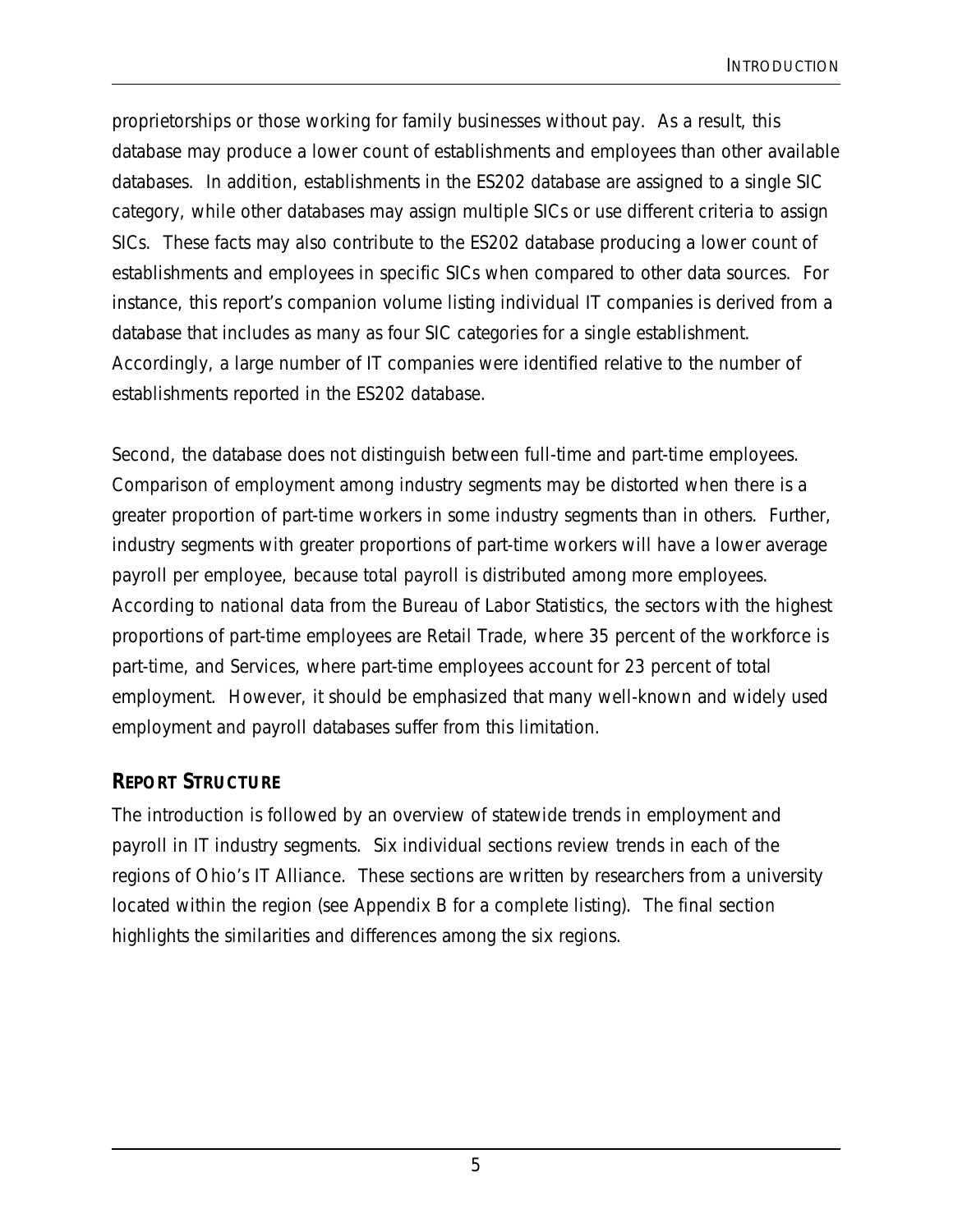## **II. THE STATE OF OHIO**

#### **IT EMPLOYMENT**

The State of Ohio experienced an overall growth in the number of jobs in the IT industry. The sector, composed of 30 industry segments (at the 4-digit level), experienced an increase of 37 percent between 1989 and 2000, adding over 41,000 jobs. As can be seen in Table 2.1, this overall gain is a result of job losses in 12 industry segments that is more than offset by job growth in all other IT industry segments. Of the declining industry segments, nine are part of the manufacturing sector; however of the 18 growing industry segments, four are within manufacturing. Thus even though most of the job gains occurred in service-related IT industry segments, some manufacturing IT also experienced employment growth.

| <b>SIC</b> | <b>Description</b>                            | 1989:Q1 | 2000:Q1 | Actual<br>Change | <b>Percent</b><br>Change |
|------------|-----------------------------------------------|---------|---------|------------------|--------------------------|
|            | 3571 Electronic Computers                     | 2,139   | 256     | $-1,883$         | $-88%$                   |
|            | 3572 Computer Storage Devices                 | S       | S       | S                | $-98%$                   |
|            | 3575 Computer Terminals                       | 154     | 229     | 75               | 49%                      |
|            | 3577 Computer Peripheral Equipment NEC        | 2,282   | 1,594   | $-688$           | $-30%$                   |
|            | 3578 Calculating & Accounting Equipment       | 7,608   | 4,751   | $-2,857$         | $-38%$                   |
|            | 3661 Telephone & Telegraph Apparatus          | 6,225   | 7,570   | 1,345            | 22%                      |
|            | 3663 Radio & TV Communications                | 1,412   | 1,188   | $-224$           | $-16%$                   |
|            | 3669 Communications Equipment                 | 552     | 363     | $-189$           | $-34%$                   |
|            | 3672 Printed Circuit Boards                   | 1,512   | 1,981   | 469              | 31%                      |
|            | 3674 Semiconductors & Related Equipment       | 1,124   | 875     | $-249$           | $-22%$                   |
|            | 3695 Magnetic and Optical Recording Media     | S       | S       | S                | $-99%$                   |
|            | 3823 Process Control Instruments              | 3,872   | 5,085   | 1,213            | 31%                      |
|            | 3825 Instruments to Measure Electricity       | 2,674   | 2,502   | $-172$           | $-6%$                    |
|            | 4812 Radiotelephone Communications            | 1,485   | 5,353   | 3868             | 261%                     |
|            | 4813 Telephone Communications                 | 32,776  | 25,722  | $-7,054$         | $-22%$                   |
|            | 4822 Telegraph & Other Message Communications | 108     | 226     | 118              | 109%                     |
|            | 4841 Cable & Other Pay Television Services    | 4,358   | 6,176   | 1,818            | 42%                      |
|            | 5045 Computers, Peripherals & Software        | 10,121  | 13,836  | 3,715            | 37%                      |
|            | 5065 Electronic Parts & Equipment             | 7,171   | 8,249   | 1,078            | 15%                      |
|            | 5734 Computer & Software Stores               | 1,997   | 6,648   | 4,651            | 233%                     |
|            | 7371 Computer Programming Services            | 5,540   | 19,406  | 13,866           | 250%                     |
|            | 7372 Prepackaged Software                     | 3,197   | 4,410   | 1,213            | 38%                      |
|            | 7373 Computer Integrated Systems Design       | 1,103   | 6,792   | 5,689            | 516%                     |
|            | 7374 Data Processing & Preparation            | 5,317   | 4,449   | -868             | $-16%$                   |
|            | 7375 Information Retrieval Services           | 5,330   | 9,744   | 4,414            | 83%                      |
|            | 7376 Computer Facilities Management           | 736     | 1,447   | 711              | 97%                      |
|            | 7377 Computer Rental & Leasing                | 434     | 320     | $-114$           | $-26%$                   |
|            | 7378 Computer Maintenance & Repair            | 626     | 1,421   | 795              | 127%                     |
|            | 7379 Computer Related Services, NEC           | 1,705   | 12,144  | 10,439           | 612%                     |
|            | 8243 Data Processing Schools                  | 106     | 919     | 813              | 767%                     |
|            | <b>Total IT Employment</b>                    | 112,469 | 153,663 | 41,194           | 37%                      |

|  |  | Table 2.1 State IT Employment, 1989: Q1 and 2000: Q1 |
|--|--|------------------------------------------------------|
|  |  |                                                      |

Source: Employment and payroll estimates developed by the Ohio ES202 Network based on the ES202 database.

An "S" indicates data is suppressed to avoid disclosing information about individual firms.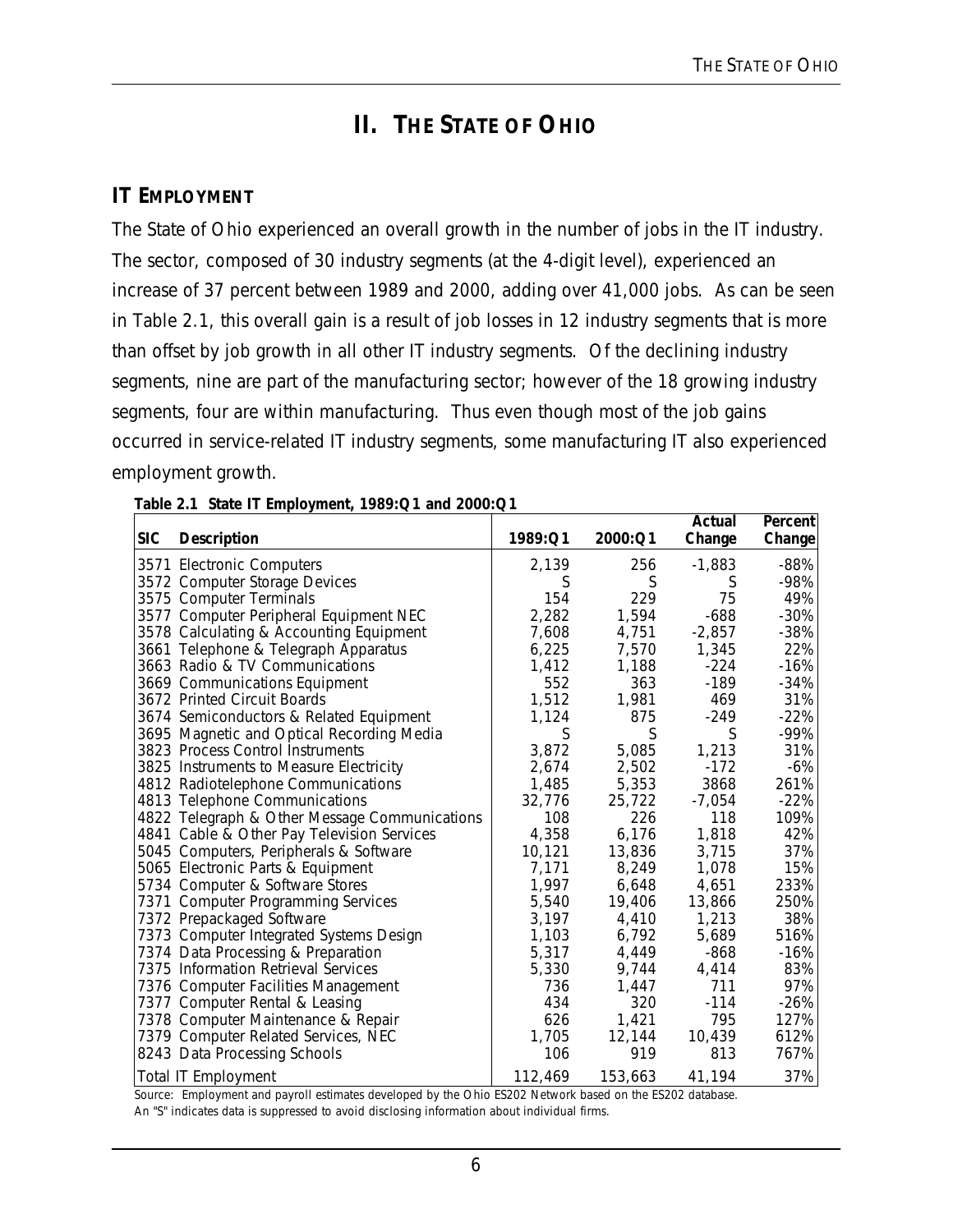Figure 2.1 portrays the ten fastest growing IT industry segments in the State of Ohio. Five of these (SIC 7371, 7373, 7375, 7379, and 5734) are also among the state's largest IT industry segments (see Figure 2.2). Seven of the fastest growing segments in the state are within the service sector, two are within transportation, communications, and public utilities (Radiotelephone Communications and Telegraph and Other Message Communications), and one is within the retail sector (Computer and Software Stores).



**Figure 2.1**

Source: Employment and payroll estimates developed by the Ohio ES202 Network based on the ES202 database.

As shown in Figure 2.2, Telephone Communications (SIC 4813) is Ohio's largest IT employer. This industry segment includes establishments that provide cellular phone or paging services, which have proliferated nationwide. Only four of the 10 largest industry segments are in the service sector, all within computer and data processing services. The third and sixth largest are wholesale of Computers, Peripherals and Software and wholesale of Electronic Parts and Equipment. The largest ten industry segments account for over four-fifths of all IT employment in Ohio. As mentioned above, it is important to note that the second, third, fourth, eighth, and ninth largest IT industry segments in the state are also among the fastest growing.

7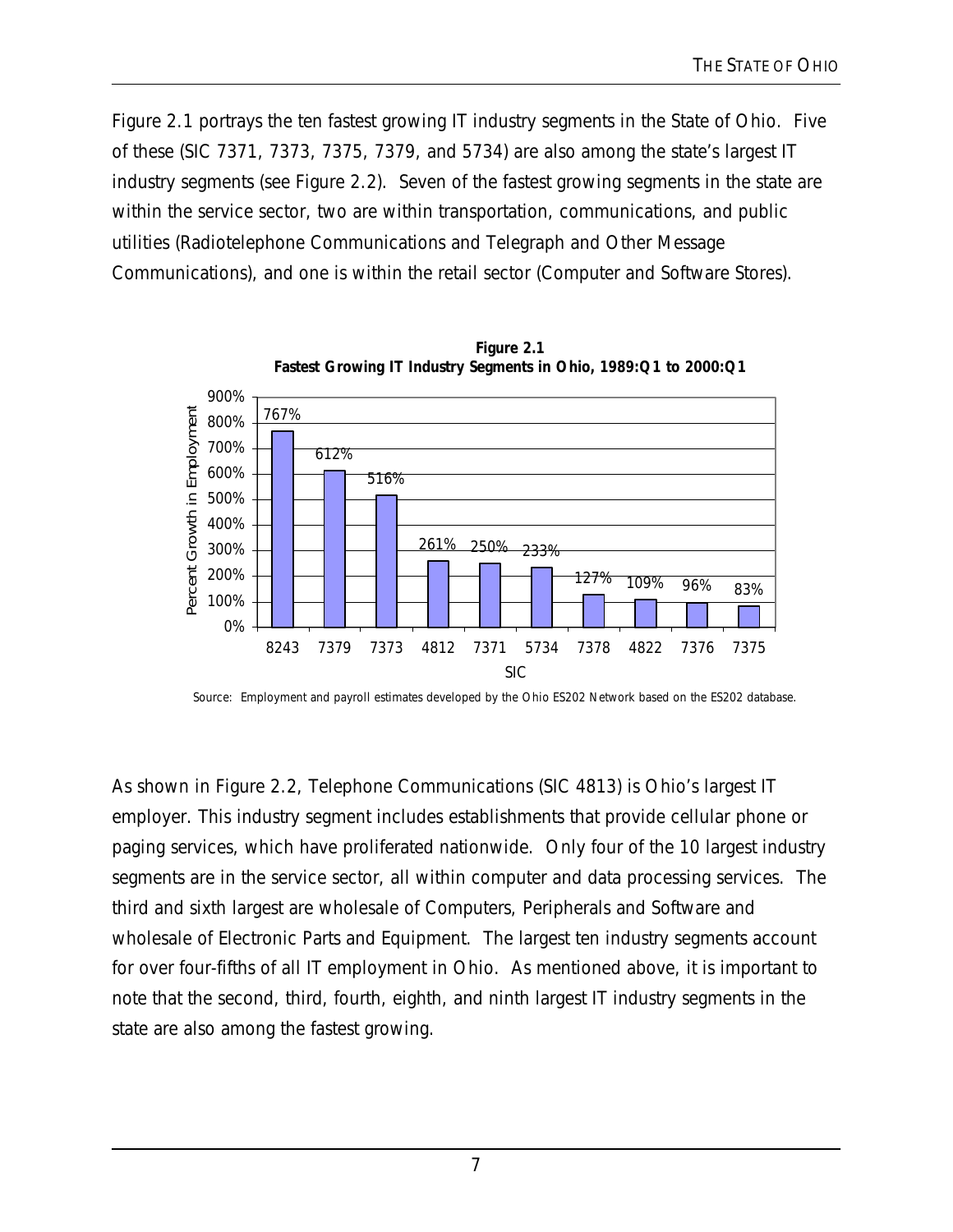

**Figure 2.2 Largest IT Industry Segments in Ohio, 2000:Q1**

Source: Employment and payroll estimates developed by the Ohio ES202 Network based on the ES202 database.

The State of Ohio is highly specialized in Calculating and Accounting Equipment (SIC 3578), due to an extremely high concentration of that industry segment in the Dayton Region and some concentration in the Toledo Region. The state is also specialized in Information Retrieval Services (SIC 7375), again due to concentration in the Dayton Region, as well as Process Control Instruments (SIC 3823), which is primarily concentrated in the Northeast Region.

#### **NUMBER OF IT ESTABLISHMENTS**

The number of IT establishments in the state more than doubled over the 11-year study period (see Table 2.2). With over 7,100 IT establishments in Ohio, the industry segments that accounted for more than 1,000 establishments each are Computer Programming Services (SIC 7371) with 1,341 establishments and Computer Related Services, NEC, (SIC 7379) with 1,258 establishments. These two industry segments did not account for the highest numbers in 1989, but they added the most establishments during the 1990s, which resulted in them having the most establishments by 2000.

8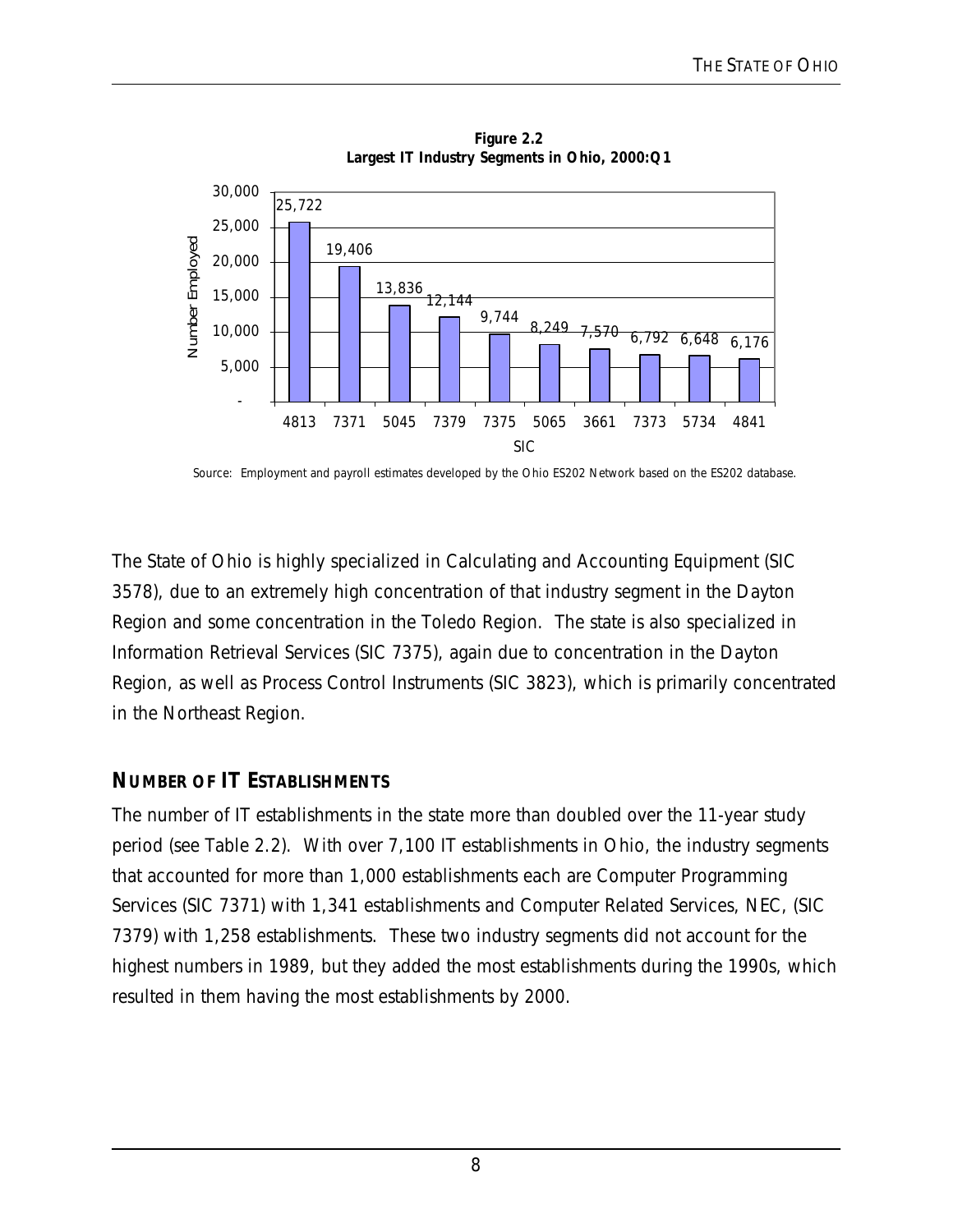| <b>SIC</b> | <b>Description</b>                       | 1989:Q1 | 2000:Q1        | <b>Actual</b><br>Change | Percent<br>Change |
|------------|------------------------------------------|---------|----------------|-------------------------|-------------------|
| 3571       | <b>Electronic Computers</b>              | 8       | 16             | 8                       | 100%              |
| 3572       | <b>Computer Storage Devices</b>          | S       | S              | S                       | 0%                |
| 3575       | <b>Computer Terminals</b>                | 3       | $\overline{2}$ | $-1$                    | $-33%$            |
| 3577       | Computer Peripheral Equipment NEC        | 27      | 26             | $-1$                    | $-4%$             |
| 3578       | Calculating & Accounting Equipment       | 10      | 11             | 1                       | 10%               |
| 3661       | Telephone & Telegraph Apparatus          | 8       | 16             | 8                       | 100%              |
| 3663       | Radio & TV Communications                | 10      | 21             | 11                      | 110%              |
| 3669       | <b>Communications Equipment</b>          | 11      | 9              | $-2$                    | $-18%$            |
| 3672       | <b>Printed Circuit Boards</b>            | 52      | 53             | 1                       | 2%                |
| 3674       | Semiconductors & Related Equipment       | 12      | 9              | $-3$                    | $-25%$            |
| 3695       | Magnetic & Optical Recording Media       | S       | S              | S                       | 0%                |
| 3823       | <b>Process Control Instruments</b>       | 59      | 78             | 19                      | 32%               |
| 3825       | Instruments to Measure Electricity       | 33      | 33             | $\overline{0}$          | 0%                |
| 4812       | Radiotelephone Communications            | 32      | 198            | 166                     | 519%              |
| 4813       | <b>Telephone Communications</b>          | 272     | 748            | 476                     | 175%              |
| 4822       | Telegraph & Other Message Communications | 18      | $\overline{4}$ | $-14$                   | $-78%$            |
| 4841       | Cable & Other Pay Television Services    | 136     | 171            | 35                      | 26%               |
| 5045       | Computers, Peripherals & Software        | 542     | 712            | 170                     | 31%               |
| 5065       | Electronic Parts & Equipment             | 556     | 609            | 53                      | 10%               |
| 5734       | Computer & Software Stores               | 230     | 549            | 319                     | 139%              |
| 7371       | <b>Computer Programming Services</b>     | 377     | 1,341          | 964                     | 256%              |
| 7372       | Prepackaged Software                     | 125     | 138            | 13                      | 10%               |
| 7373       | Computer Integrated Systems Design       | 128     | 317            | 189                     | 148%              |
| 7374       | Data Processing & Preparation            | 166     | 215            | 49                      | 30%               |
| 7375       | <b>Information Retrieval Services</b>    | 69      | 350            | 281                     | 407%              |
| 7376       | <b>Computer Facilities Management</b>    | 32      | 27             | $-5$                    | $-16%$            |
| 7377       | Computer Rental & Leasing                | 29      | 21             | $-8$                    | $-28%$            |
| 7378       | Computer Maintenance & Repair            | 83      | 123            | 40                      | 48%               |
| 7379       | Computer Related Services, NEC           | 253     | 1,258          | 1,005                   | 397%              |
| 8243       | Data Processing Schools                  | 10      | 86             | 76                      | 760%              |
|            | <b>Total IT Establishments</b>           | 3,291   | 7,144          | 3,853                   | 117%              |

#### **Table 2.2 State IT Establishments, 1989:Q1 and 2000:Q1**

Source: Employment and payroll estimates developed by the Ohio ES202 Network based on the ES202 database.

An "S" indicates data is suppressed to avoid disclosing information about individual firms.

### **PAYROLL PER EMPLOYEE IN IT INDUSTRY**

The average payroll per employee in the IT industry in Ohio is nearly \$60,000 – well above the average of all industries, which is slightly more than \$33,000. This indicates that employment in the IT industry provides a higher standard of living for its employees. Furthermore, the average payroll per employee in the IT industry increased by 27 percent (after adjustment for inflation) between 1989 and 2000. Figure 2.3 shows that the five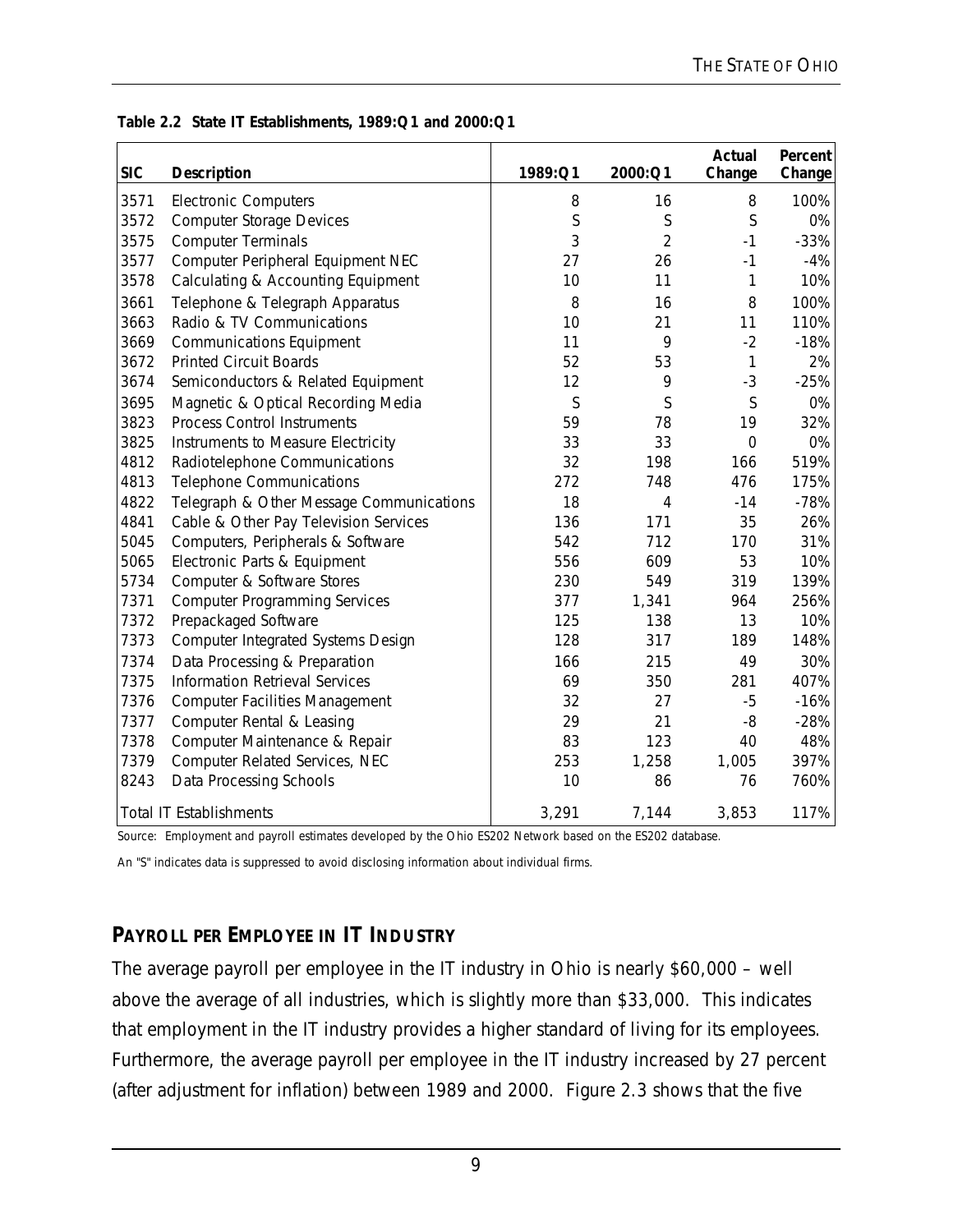industry segments with the highest payroll per employee offer annual salaries ranging from \$70,000 to \$85,000. Of these, two are within the manufacturing sector, Telephone and Telegraph Apparatus (SIC 3661) and Calculating and Accounting Equipment (SIC 3578). SIC 3661 is among the 10 largest industry segments and experienced growth over the decade. The one wholesale industry segment, Computers, Peripherals, and Software (SIC 5045), posted an average payroll per employee of over \$72,000, was among the ten largest IT industry segments, and experienced job growth. The two industry segments within the service sector, Computer Rental and Leasing (SIC 7377) and Information Retrieval Services (SIC 7375), posted a payroll per employee of \$85,667 and \$72,816, respectively. SIC 7377 is a very small industry segment and experienced job losses, while SIC 7375 is among the state's largest and fastest growing IT industry segments.



**Figure 2.3**

Source: Employment and payroll estimates developed by the Ohio ES202 Network based on the ES202 database.

As shown in Table 2.3, only four industry segments suffered losses in average payroll per employee, two within manufacturing – Electronic Computers (SIC 3571) and Magnetic and Optical Recording Media (SIC 3695) – one within communications and public utilities, Telegraph and Other Message Communications (SIC 4822), and one within the service sector, Computer Maintenance and Repair (SIC 7378). One of these, Telegraph and Other Message Communications (SIC 4822), is also the lowest paying IT industry segment in Ohio. After a large decline between 1989 and 2000, this segment paid on average just over \$16,000.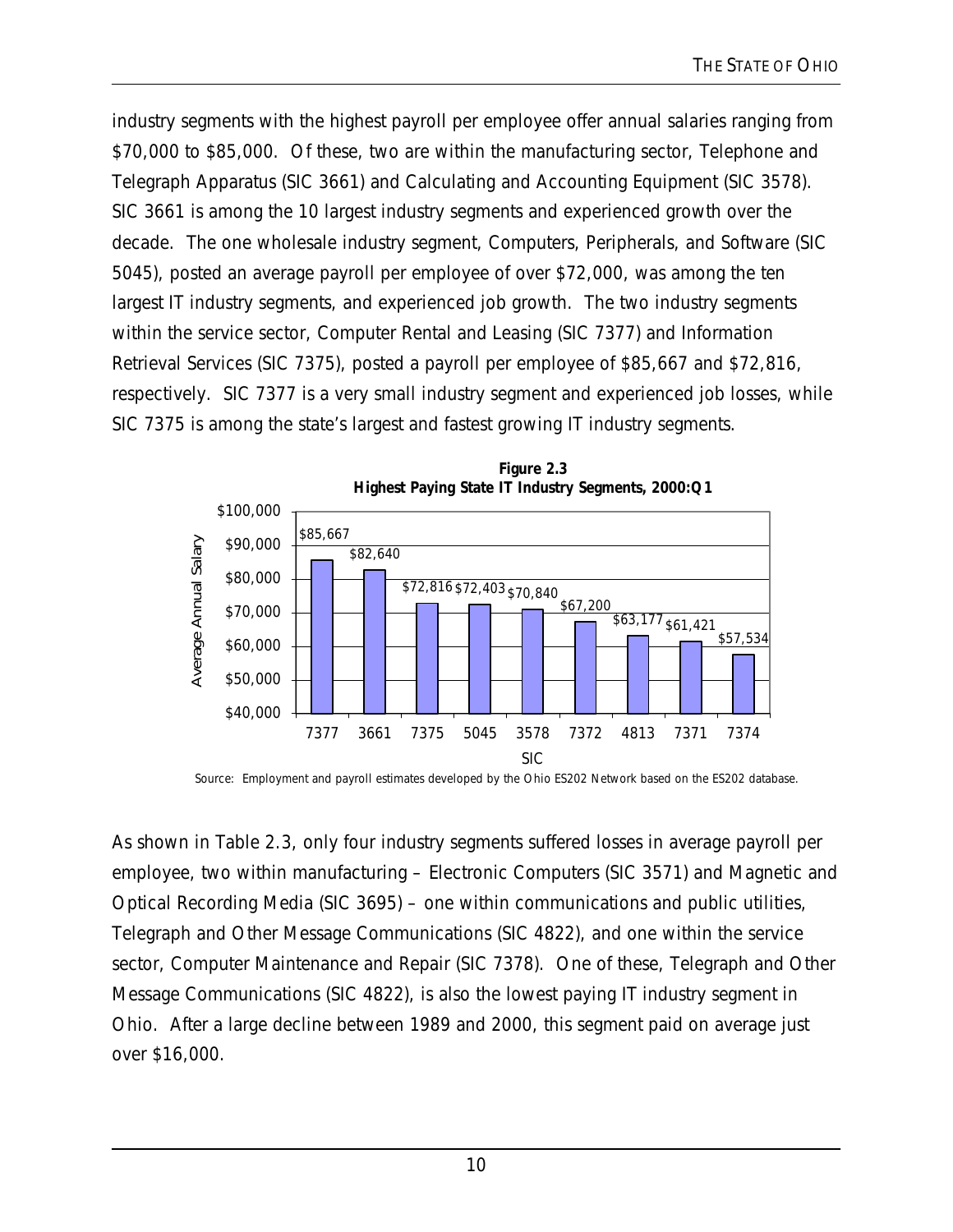| <b>SIC</b> | Description                                   | 1989:Q1  | 2000:Q1  | Actual<br>Change | Percent<br>Change |
|------------|-----------------------------------------------|----------|----------|------------------|-------------------|
|            | 3571 Electronic Computers                     | \$52,926 | \$34,172 | $-$18,754$       | $-35%$            |
|            | 3572 Computer Storage Devices                 | S        | S        | S                | 62%               |
|            | 3575 Computer Terminals                       | \$34,227 | \$50,465 | \$16,238         | 47%               |
|            | 3577 Computer Peripheral Equipment NEC        | \$45,468 | \$46,385 | \$917            | 2%                |
|            | 3578 Calculating & Accounting Equipment       | \$48,115 | \$70,840 | \$22,725         | 47%               |
| 3661       | Telephone & Telegraph Apparatus               | \$48,934 | \$82,640 | \$33,706         | 69%               |
|            | 3663 Radio & TV Communications                | \$37,964 | \$47,825 | \$9,861          | 26%               |
|            | 3669 Communications Equipment                 | \$29,359 | \$33,797 | \$4,438          | 15%               |
|            | 3672 Printed Circuit Boards                   | \$24,468 | \$26,327 | \$1,859          | 8%                |
|            | 3674 Semiconductors & Related Equipment       | \$32,676 | \$37,200 | \$4,524          | 14%               |
|            | 3695 Magnetic & Optical Recording Media       | S        | S        | S                | $-13%$            |
|            | 3823 Process Control Instruments              | \$45,657 | \$54,770 | \$9,113          | 20%               |
|            | 3825 Instruments to Measure Electricity       | \$32,973 | \$32,936 | $-$ \$37         | $< 1\%$           |
|            | 4812 Radiotelephone Communications            | \$34,506 | \$52,808 | \$18,302         | 53%               |
|            | 4813 Telephone Communications                 | \$52,181 | \$63,177 | \$10,996         | 21%               |
|            | 4822 Telegraph & Other Message Communications | \$39,530 | \$16,266 | $-$ \$23,264     | $-59%$            |
|            | 4841 Cable & Other Pay Television Services    | \$30,368 | \$38,454 | \$8,086          | 27%               |
|            | 5045 Computers, Peripherals & Software        | \$56,712 | \$72,403 | \$15,691         | 28%               |
|            | 5065 Electronic Parts & Equipment             | \$42,867 | \$52,216 | \$9,349          | 22%               |
|            | 5734 Computer & Software Stores               | \$30,436 | \$39,600 | \$9,164          | 30%               |
|            | 7371 Computer Programming Services            | \$52,918 | \$61,421 | \$8,503          | 16%               |
|            | 7372 Prepackaged Software                     | \$48,809 | \$67,200 | \$18,391         | 38%               |
|            | 7373 Computer Integrated Systems Design       | \$47,894 | \$55,684 | \$7,790          | 16%               |
|            | 7374 Data Processing & Preparation            | \$32,551 | \$57,534 | \$24,983         | 77%               |
|            | 7375 Information Retrieval Services           | \$45,481 | \$72,816 | \$27,335         | 60%               |
|            | 7376 Computer Facilities Management           | \$42,820 | \$50,595 | \$7,775          | 18%               |
|            | 7377 Computer Rental & Leasing                | \$50,823 | \$85,667 | \$34,844         | 69%               |
|            | 7378 Computer Maintenance & Repair            | \$42,790 | \$37,801 | $-$ \$4,989      | $-12%$            |
|            | 7379 Computer Related Services, NEC           | \$42,135 | \$56,066 | \$13,931         | 33%               |
|            | 8243 Data Processing Schools                  | \$35,535 | \$38,575 | \$3,040          | 9%                |
|            | Total IT Payroll Per Employee                 | \$46,625 | \$59,341 | \$12,716         | 27%               |

|  | Table 2.3 State IT Annualized Payroll per Employee, 1989: Q1 and 2000: Q1 (in 2000 dollars) |  |  |  |  |  |
|--|---------------------------------------------------------------------------------------------|--|--|--|--|--|
|  |                                                                                             |  |  |  |  |  |

Source: Employment and payroll estimates developed by the Ohio ES202 Network based on the ES202 database.

1989 dollars inflated using the average of the Consumer Price Index for the Cleveland Metropolitan Area for the months of January, February, and March 2000.

An "S" indicates data is suppressed to avoid disclosing information about individual firms.

### **THE STATE OF OHIO IN COMPARISON TO NATIONAL IT INDUSTRY**

Although there was positive change in employment, payroll and establishments in Ohio's IT industry, growth rates in the state lagged behind growth rates nationwide (see Table 2.4). Between 1989 and 1999, IT employment in Ohio increased 33 percent compared to 39 percent across the United States. There were eight industry segments in which trends differed between the state and the nation, and in five of the eight, the State experienced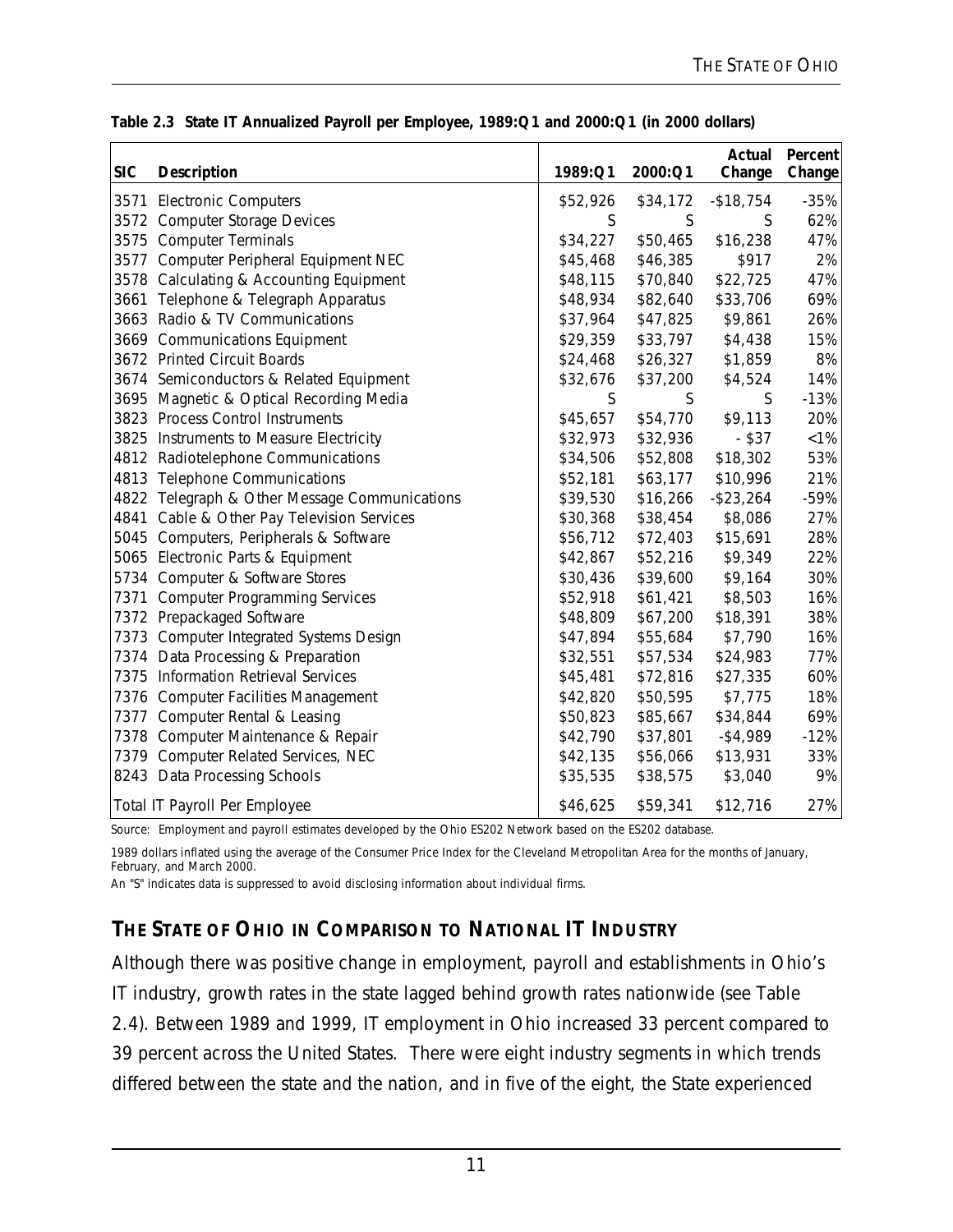declines while the nation experienced growth. Those industry segments that experienced growth in Ohio while declining nationally were SIC 3661, the manufacture of Telephone and Telegraph Apparatus; SIC 3825, Instruments to Measure Electricity; and SIC 4822, Telegraph and Other Message Communications. There were four industry segments in which employment growth rates in Ohio far exceeded those for the nation: SIC 8243, Data Processing Schools; SIC 7379, Computer Related Services, NEC; SIC 7373, Computer Integrated Systems Design; and SIC 5734, Computer and Software Stores.

|            |                                             | Employment |               | Payroll per<br><b>Employee</b> |               | <b>Establishments</b> |               |
|------------|---------------------------------------------|------------|---------------|--------------------------------|---------------|-----------------------|---------------|
|            |                                             | State of   | <b>United</b> | State of                       | <b>United</b> | State of              | <b>United</b> |
| <b>SIC</b> | <b>Description</b>                          | Ohio       | <b>States</b> | Ohio                           | <b>States</b> | Ohio                  | <b>States</b> |
| 3571       | <b>Electronic Computers</b>                 | $-90%$     | $-33%$        | $-44%$                         | 67%           | 114%                  | 28%           |
| 3572       | <b>Computer Storage Devices</b>             | $-98%$     | 21%           | 39%                            | 52%           | 0%                    | 38%           |
| 3575       | <b>Computer Terminals</b>                   | 26%        | 20%           | 65%                            | 68%           | 1%                    | 44%           |
| 3577       | Computer Peripheral Equipment NEC           | 63%        | 17%           | 6%                             | 24%           | 46%                   | 37%           |
| 3578       | Calculating & Accounting Equipment          | $-39%$     | $-24%$        | 147%                           | 47%           | 27%                   | 68%           |
| 3661       | Telephone & Telegraph Apparatus             | 14%        | $-14%$        | 27%                            | 27%           | 125%                  | 36%           |
| 3663       | Radio & TV Communications                   | 3%         | 6%            | $-10%$                         | 21%           | 127%                  | 63%           |
| 3669       | <b>Communications Equipment</b>             | $-36%$     | 31%           | 16%                            | 27%           | $-24%$                | 57%           |
| 3672       | <b>Printed Circuit Boards</b>               | 46%        | 23%           | 3%                             | 2%            | 9%                    | 24%           |
| 3674       | Semiconductors & Related Equipment          | $-32%$     | 6%            | 4%                             | 53%           | $-49%$                | 42%           |
| 3695       | Magnetic & Optical Recording Media          | $-87%$     | $-29%$        | $-9%$                          | 19%           | 3%                    | 31%           |
| 3823       | <b>Process Control Instruments</b>          | $-8%$      | 7%            | 6%                             | 14%           | 17%                   | 49%           |
| 3825       | Instruments to Measure Electricity          | 6%         | $-30%$        | $-7%$                          | 36%           | 9%                    | 8%            |
| 4812       | Radiotelephone Communications               | 226%       | 539%          | 17%                            | 36%           | 475%                  | 601%          |
| 4813       | <b>Telephone Communications</b>             | $-22%$     | $-1%$         | 9%                             | 17%           | 139%                  | 158%          |
| 4822       | Telegraph & Other Message<br>Communications | 64%        | $-26%$        | $-64%$                         | 44%           | $-83%$                | $-5%$         |
| 4841       | Cable & Other Pay Television Services       | 49%        | 67%           | 13%                            | 46%           | 30%                   | 34%           |
| 5045       | Computers, Peripherals & Software           | 31%        | 32%           | 20%                            | 32%           | 32%                   | 94%           |
| 5065       | Electronic Parts & Equipment                | 13%        | 10%           | 20%                            | 21%           | 2%                    | 33%           |
| 5734       | Computer & Software Stores                  | 213%       | 105%          | 20%                            | 12%           | 115%                  | 86%           |
| 7371       | <b>Computer Programming Services</b>        | 231%       | 215%          | 9%                             | 29%           | 220%                  | 265%          |
| 7372       | Prepackaged Software                        | 32%        | 179%          | 38%                            | 103%          | $-2%$                 | 93%           |
| 7373       | Computer Integrated Systems Design          | 450%       | 109%          | 13%                            | 28%           | 85%                   | 144%          |
| 7374       | Data Processing & Preparation               | $-18%$     | 34%           | 27%                            | 30%           | 13%                   | 59%           |
| 7375       | <b>Information Retrieval Services</b>       | 80%        | 174%          | 14%                            | 123%          | 339%                  | 501%          |
| 7376       | <b>Computer Facilities Management</b>       | 73%        | 34%           | 18%                            | 39%           | $-38%$                | 26%           |
| 7377       | Computer Rental & Leasing                   | $-22%$     | $-13%$        | 51%                            | 8%            | 1%                    | $-19%$        |
| 7378       | Computer Maintenance & Repair               | 118%       | 73%           | $-18%$                         | $-10%$        | 53%                   | 74%           |
| 7379       | Computer Related Services, NEC              | 578%       | 405%          | 28%                            | 21%           | 346%                  | 408%          |
| 8243       | Data Processing Schools                     | 754%       | 264%          | $-2%$                          | 32%           | 651%                  | 382%          |
|            | Total IT Industry                           | 33%        | 39%           | 14%                            | 34%           | 98%                   | 138%          |

|  | Table 2.4 Growth Rates in Ohio versus the United States: 1989:Q1 to 1999:Q1 |
|--|-----------------------------------------------------------------------------|
|  |                                                                             |

Source: Employment and payroll estimates developed by the Ohio ES202 Network based on the ES202 database; U.S. Department of Labor, Bureau of Labor Statistics, Covered Employment and Wages (ES202).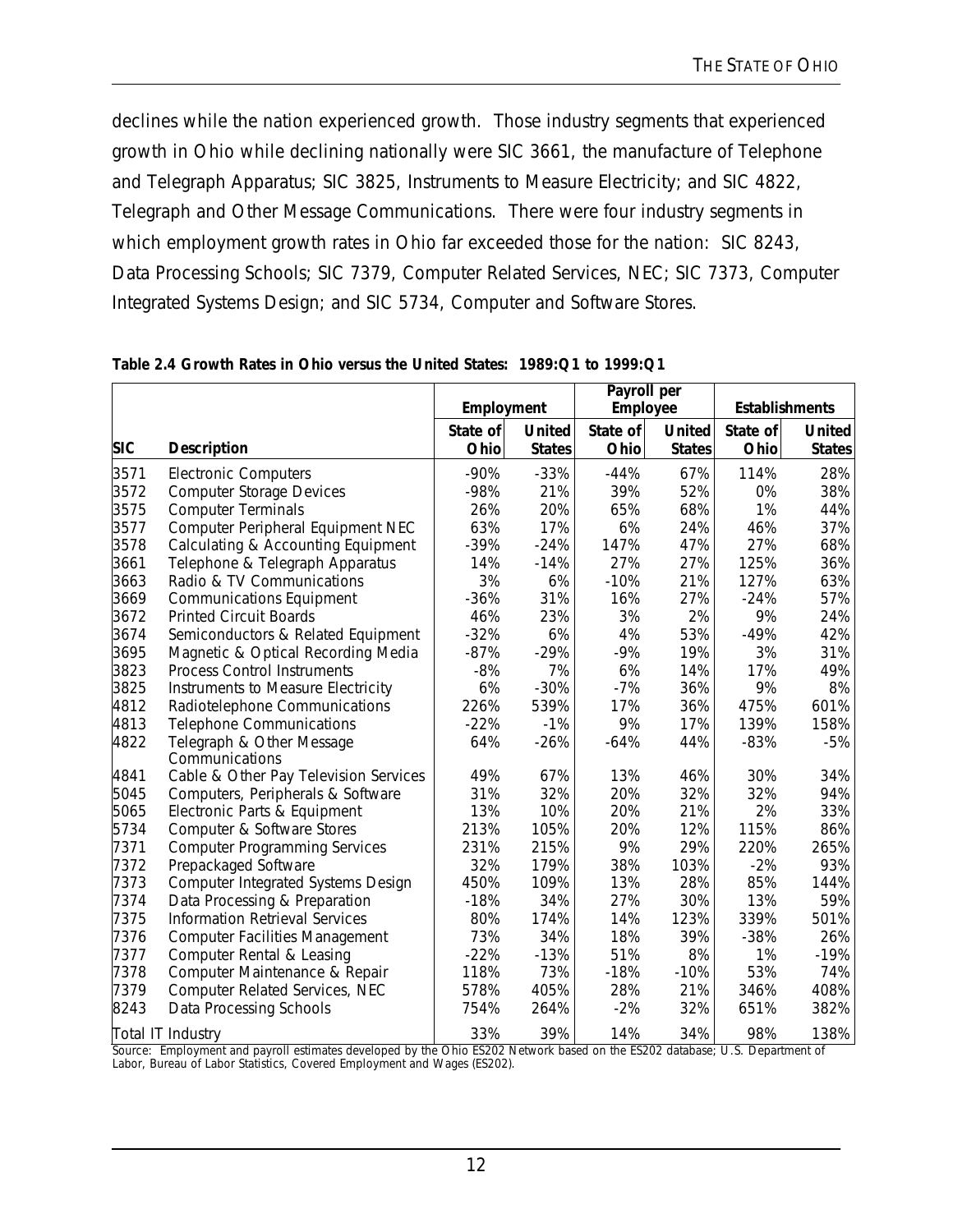Average payroll per employee in the IT industry increased 34 percent nationwide, compared to 14 percent in the State of Ohio. While only one industry segment experienced a decline in average payroll nationally (SIC 7378), seven industry segments in Ohio experienced declines. The slower growth rate for the state's IT industry can also be explained by the fact that several industry segments in Ohio, while showing growth in average payroll, experienced it at a much slower pace than occurred nationally. There are few industry segments for which the increases in Ohio far exceeded those for the nation. SIC 3578, the manufacture of Calculating and Accounting Equipment is the best example of this. The lower growth rates in average payroll per employee may be seen by some in the industry as an advantage to the state in attracting and retaining IT firms.

The number of IT establishments in Ohio nearly doubled between 1989 and 1999 (a 98% increase), however this still lagged behind the growth rate in IT establishments across the United States (138%). Most industry segments experienced similar trends in the state and the nation, however there five instances in which trends diverged, and in four of those cases, the nation experienced increases in establishments while the state experienced losses. The one exception was in SIC 7377, Computer Rental and Leasing, where the number of establishments in Ohio held nearly constant, while falling 19 percent nationwide. There were a number of industry segments in which growth rates in Ohio far exceeded those nationwide, however they were segments with a very small base of establishments in 1989, therefore the rate of growth can be misleading.

### **SUMMARY**

The IT industry, defined by 30 four-digit SICs, is a very small industry in terms of the number of jobs in Ohio. However, employment grew by 37 percent over the past decade, and the number of IT establishments more than doubled. The average payroll per employee is nearly \$60,000, almost twice the average payroll per employee across all industry segments, indicating that the industry provides a good standard of living for its workers. Although growth in Ohio did not match the growth that occurred nationwide, trends were very positive and indicated an increased strength for the IT industry.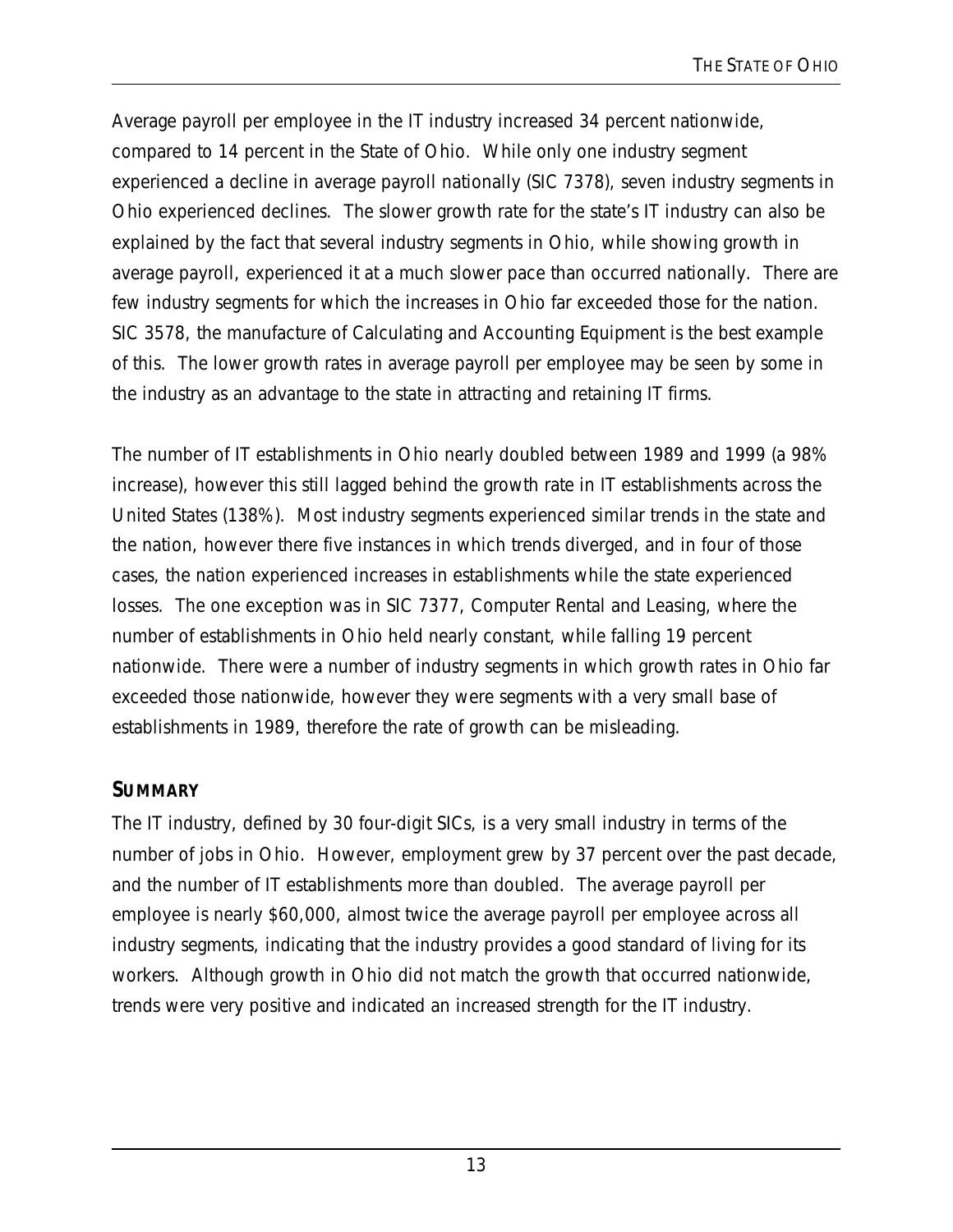## **III. THE NORTHEAST REGION**

This section describes trends in IT employment and payroll in the Northeast Region of Ohio (the Cleveland region). The region includes the following 20 counties: Ashland, Ashtabula, Carroll, Columbiana, Coshocton, Cuyahoga, Geauga, Harrison, Holmes, Jefferson, Lake, Lorain, Mahoning, Medina, Portage, Stark, Summit, Trumbull, Tuscarawas, and Wayne. The discussion focuses on overall trends in IT, as well as trends within specific IT industry segments. Particular attention is given to those industry segments that are strong in the region and those that are experiencing higher rates of growth or decline.

#### **IT EMPLOYMENT**

Between 1989 and 2000, the Northeast Region of Ohio experienced significant job growth in the IT industry. There were 49,375 IT jobs in the region in 2000, compared to 38,309 in 1989. The 10,766 additional jobs represent a 28 percent increase over the 11-year period.

Table 3.1 shows employment in each IT industry segment in 1989 and 2000. Most of the employment growth in the IT industry occurred in Computer Programming Services (SIC 7371), which added 3,618 jobs between 1989 and 2000, followed by Computer Related Services, NEC (SIC 7379), which added 2,991 jobs during that time. Large gains were also experienced in Radiotelephone Communications (SIC 4812) 1,681 jobs; Computer Integrated Systems Design/Computer Facilities Management/Computer Rental and Leasing (SIC 7373/76/77) 1,353 jobs; Computer and Software Stores (SIC 5734) 1,129 jobs; Electronic Parts and Equipment (SIC 5065) 985 jobs; and Information Retrieval Services (SIC 7375) 849 jobs. There was also significant growth in Process Control Instruments (SIC 3823). In most cases, the employment growth in these industry segments also represents a large percentage increase in employment, indicating that they are not only adding many new jobs, but are growing at a fast rate as well. The job growth in Computer Related Services, NEC (SIC 7379) represented a 371percent increase, while Radiotelephone Communications (SIC 4812) grew by 266 percent, Computer Programming Services (SIC 7371) grew by 196 percent and Computer and Software Stores (SIC 5734) grew by194 percent. Computer Integrated Systems Design/Computer Facilities Management/Computer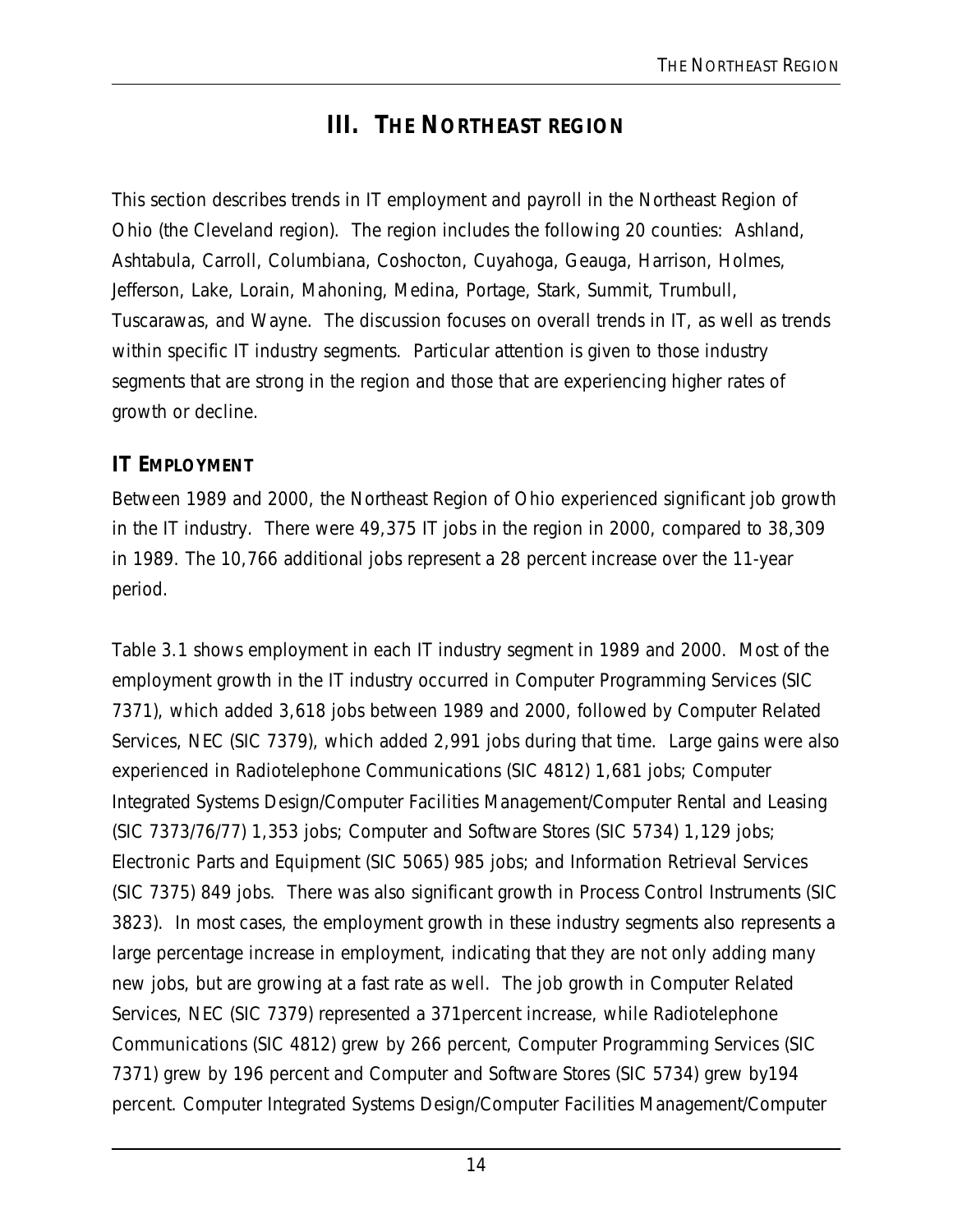Rental and Leasing (SIC 7373/76/77) experienced a 124 percent increase in jobs. The highest employment growth rate, however, can be seen in one of the smaller industry segments, Data Processing Schools (SIC 8243), which experienced a 486 percent increase.

Despite the overall increase in IT employment, a few industry segments experienced declines. As shown in Table 3.1, the largest decrease was in Telephone Communications (SIC 4813) where employment fell from 11,638 in 1989 to 7,693 jobs in 2000. Data Processing and Preparation Services (SIC 7374) also experienced large job losses, falling from 2,437 jobs in 1989 to 1,373 jobs in 2000. Other industry segments that experienced declines were the manufacture of Computer and Office Equipment (SIC 357), 398 jobs, and Prepackaged Software services (SIC 7372), 101 jobs.

|                            |                                                                                                 | <b>Northeast Region</b> |          |                  |                   |
|----------------------------|-------------------------------------------------------------------------------------------------|-------------------------|----------|------------------|-------------------|
| <b>SIC</b>                 | <b>Description</b>                                                                              | 1989:Q1                 | 2000:Q1  | Actual<br>Change | Percent<br>Change |
| 357                        | Computer & Office Equipment                                                                     | 2,748                   | 2,350    | $-398$           | $-14%$            |
| 366                        | <b>Communications Equipment</b>                                                                 | 1,435                   | 1,940    | 505              | 35%               |
| 367                        | Electronic Components & Accessories                                                             | 1,036                   | 1,285    | 249              | 24%               |
| 3695                       | Magnetic & Optical Recording Media                                                              | $\Omega$                | $\Omega$ | $\Omega$         | 0%                |
| 3823                       | <b>Process Control Instruments</b>                                                              | 2,058                   | S        | S                | <sup>S</sup>      |
| 3825                       | Instruments to Measure Electricity                                                              | 1,410                   | 1,122    | $-288$           | $-20%$            |
| 4812                       | Radiotelephone Communications                                                                   | 631                     | 2,312    | 1,681            | 266%              |
| 4813                       | <b>Telephone Communications</b>                                                                 | 11,638                  | 7,692    | $-3,946$         | $-34%$            |
| 4822                       | Telegraph & Other Message Communications                                                        | S                       | S        | S                | $-97%$            |
| 4841                       | Cable & Other Pay Television Services                                                           | 1,309                   | 2,149    | 840              | 64%               |
| 5045                       | Computers, Peripherals & Software                                                               | 3,893                   | 4,212    | 319              | 8%                |
| 5065                       | Electronic Parts & Equipment                                                                    | 3,729                   | 4,714    | 985              | 26%               |
| 5734                       | Computer & Software Stores                                                                      | 583                     | 1,712    | 1,129            | 194%              |
| 7371                       | <b>Computer Programming Services</b>                                                            | 1,850                   | 5,468    | 3,618            | 196%              |
| 7372                       | Prepackaged Software                                                                            | 888                     | 787      | $-101$           | $-11%$            |
| 7374                       | Data Processing & Preparation                                                                   | 2,437                   | 1,373    | $-1,064$         | $-44%$            |
| 7375                       | <b>Information Retrieval Services</b>                                                           | 760                     | 1,609    | 849              | 112%              |
| 7378                       | Computer Maintenance & Repair                                                                   | 233                     | 368      | 135              | 58%               |
| 7379                       | Computer Related Services, NEC                                                                  | 806                     | 3,797    | 2,991            | 371%              |
| 7373/76/77                 | Computer Integrated Systems Design/ Computer<br>Facilities Management/Computer Rental & Leasing | 1,092                   | 2,445    | 1,353            | 124%              |
| 8243                       | Data Processing Schools                                                                         | S                       | S        | S                | 486%              |
| <b>Total IT Employment</b> |                                                                                                 | 38,609                  | 49,375   | 10,766           | 28%               |

Source: Employment and payroll estimates developed by the Ohio ES202 Network based on the ES202 database.

An "S" indicates data is suppressed to avoid disclosing information about individual firms.

SIC 357 is an aggregation of SIC 3571, 3572, 3575, 3577, 3578.

SIC 366 is an aggregation of SIC 3661, 3663, 3669.

SIC 367 is an aggregation of SIC 3672, 3674.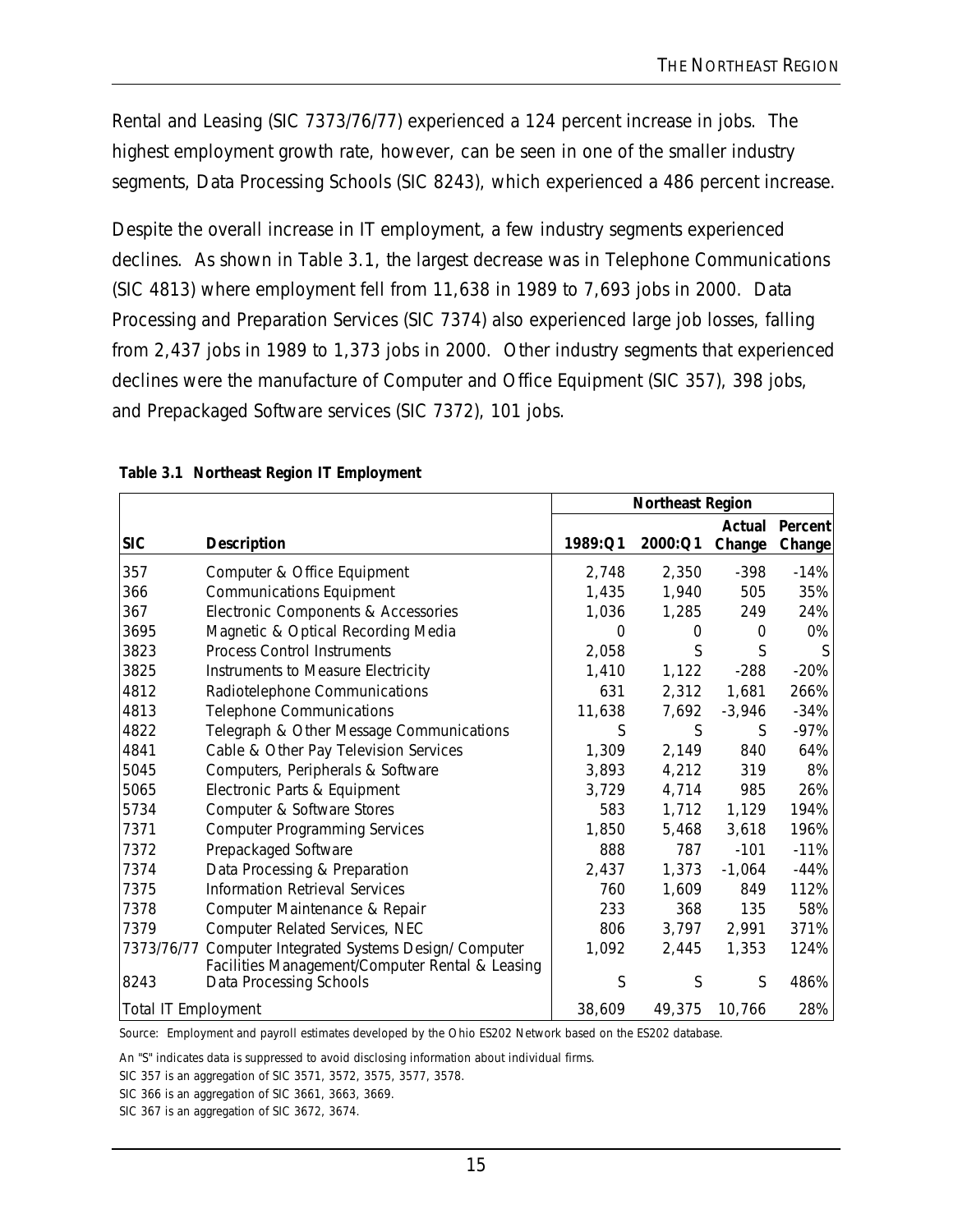As mentioned in the introduction, to avoid disclosing specific information about individual firms, four-digit industry segments have been summed to three-digit segments in some instances. In the Northeast Region, the data for IT manufacturing industry segments are shown at the three-digit level. This masks an important trend in the case of computer and office equipment (SIC 357). Although actual numbers cannot be released at the level of four-digit industry segment, it can be reported that the manufacture of Electronic Computers (SIC 3571) has suffered a very large loss in employment, while the manufacture of Calculating and Accounting Equipment (SIC 3578) experienced significant job growth. Similarly, the gain in employment in Communications Equipment (SIC 366) can be attributed to growth in the manufacture of Telephone and Telegraph Apparatus (SIC 3661) and Radio and TV Communications (SIC 3663), as there were declines in the manufacture of other Communications Equipment (SIC 3669). Likewise, employment gains in Electronic Components and Accessories (SIC 367) are a result of gains in Printed Circuit Boards (SIC 3672) that offset losses in Semiconductors and Related Equipment (SIC 3674).

### **NUMBER OF IT ESTABLISHMENTS**

Between 1989 and 2000, there was a sharp increase in the number of establishments in the IT industry. There were 2,692 establishments in 2000, more than double the number in 1989. As might be expected, the industry segments that experienced the largest employment growth were among those that added the most establishments.

As shown in Table 3.2, Computer and Related Services, NEC (SIC 7379) experienced the most growth in the number of establishments, increasing from 96 to 482, followed by Computer Programming Services (SIC 7371), which grew from 140 to 470 establishments. Information and Retrieval Services (SIC 7375) had 133 establishments in 2000, compared to 11 in 1989, while Computer and Software Stores (SIC 5734) increased from 93 to 197. Radiotelephone Communications (SIC 4812) added 73 establishments over the 11-year period. Telephone Communications (SIC 4813) and Data Processing and Preparation (SIC 7374) experienced a large job loss, while the number of establishments in this industry segment increased – the obvious result being smaller establishments.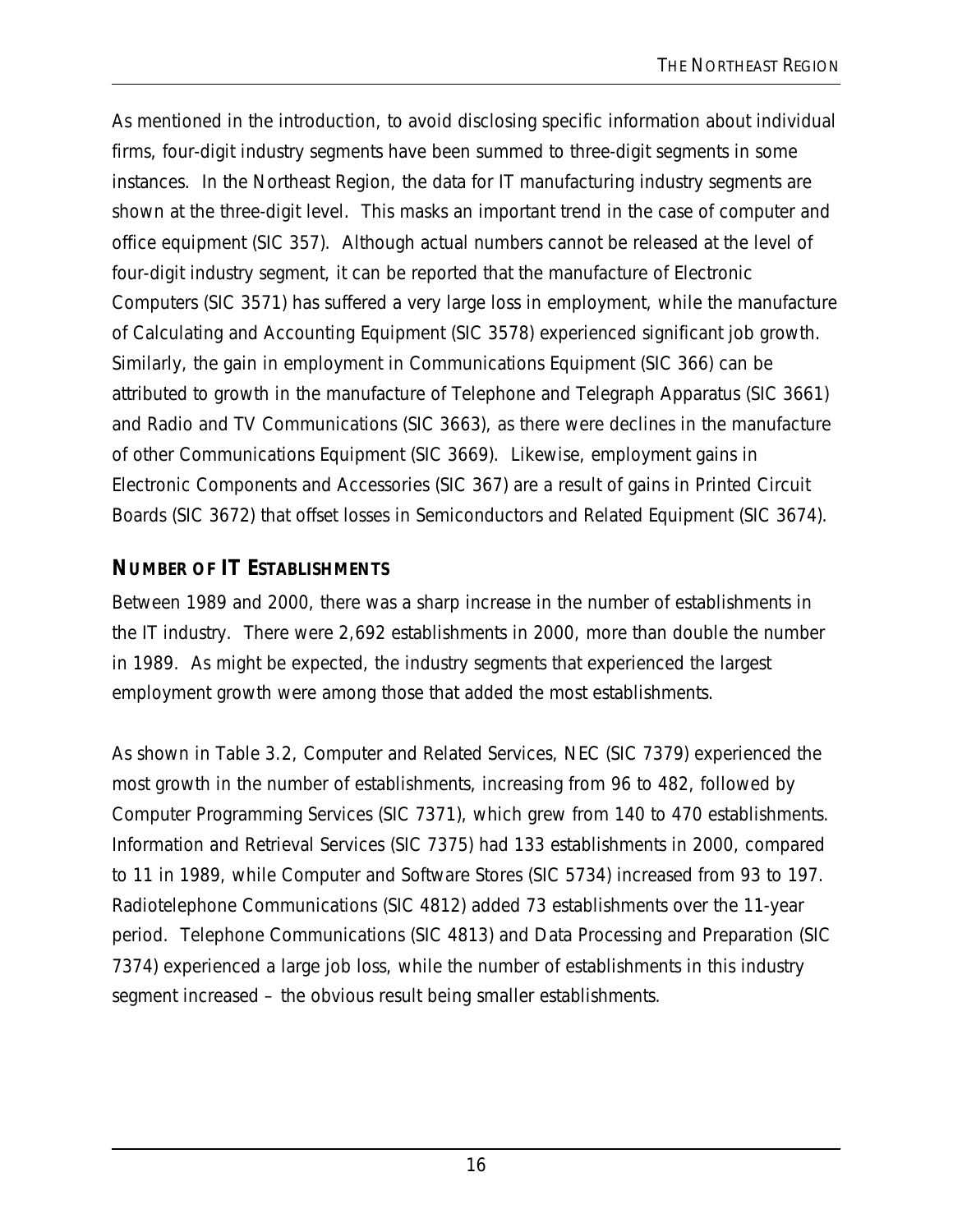|                                |                                                                                                 | <b>Northeast Region</b> |          |                  |                   |
|--------------------------------|-------------------------------------------------------------------------------------------------|-------------------------|----------|------------------|-------------------|
| <b>SIC</b>                     | <b>Description</b>                                                                              | 1989:Q1                 | 2000:Q1  | Actual<br>Change | Percent<br>Change |
| 357                            | Computer & Office Equipment                                                                     | 18                      | 21       | 3                | 17%               |
| 366                            | <b>Communications Equipment</b>                                                                 | 10                      | 14       | 4                | 40%               |
| 367                            | Electronic Components & Accessories                                                             | 25                      | 29       | 4                | 16%               |
| 3695                           | Magnetic & Optical Recording Media                                                              | $\Omega$                | $\Omega$ | 0                | 0%                |
| 3823                           | <b>Process Control Instruments</b>                                                              | 26                      | S        | S                |                   |
| 3825                           | Instruments to Measure Electricity                                                              | 10                      | 16       | 6                | 60%               |
| 4812                           | Radiotelephone Communications                                                                   | 15                      | 88       | 73               | 487%              |
| 4813                           | <b>Telephone Communications</b>                                                                 | 74                      | 234      | 160              | 216%              |
| 4822                           | Telegraph & Other Message Communications                                                        | S                       | S        | S                | $-83%$            |
| 4841                           | Cable & Other Pay Television Services                                                           | 48                      | 72       | 24               | 50%               |
| 5045                           | Computers, Peripherals & Software                                                               | 221                     | 287      | 66               | 30%               |
| 5065                           | Electronic Parts & Equipment                                                                    | 243                     | 271      | 28               | 12%               |
| 5734                           | Computer & Software Stores                                                                      | 93                      | 197      | 104              | 112%              |
| 7371                           | <b>Computer Programming Services</b>                                                            | 140                     | 470      | 330              | 236%              |
| 7372                           | Prepackaged Software                                                                            | 51                      | 41       | $-10$            | $-20%$            |
| 7374                           | Data Processing & Preparation                                                                   | 75                      | 96       | 21               | 28%               |
| 7375                           | <b>Information Retrieval Services</b>                                                           | 11                      | 133      | 122              | 1109%             |
| 7378                           | Computer Maintenance & Repair                                                                   | 34                      | 47       | 13               | 38%               |
| 7379                           | Computer Related Services, NEC                                                                  | 96                      | 482      | 386              | 402%              |
| 7373/76/77                     | Computer Integrated Systems Design/ Computer<br>Facilities Management/Computer Rental & Leasing | 70                      | 121      | 51               | 73%               |
| 8243                           | Data Processing Schools                                                                         | S                       | S        | S                | 367%              |
| <b>Total IT Establishments</b> |                                                                                                 | 1,272                   | 2,692    | 1,420            | 112%              |

#### **Table 3.2 Northeast Region IT Establishments**

Source: Employment and payroll estimates developed by the Ohio ES202 Network based on the ES202 database.

An "S" indicates data is suppressed to avoid disclosing information about individual firms.

SIC 357 is an aggregation of SIC 3571, 3572, 3575, 3577, 3578.

SIC 366 is an aggregation of SIC 3661, 3663, 3669.

SIC 367 is an aggregation of SIC 3672, 3674.

#### **PAYROLL PER EMPLOYEE IN IT INDUSTRY**

Table 3.3 provides information on payroll per employee in 1989 and 2000. The average payroll per employee for IT workers was quite high at more than \$54,000. This is well above the region's average payroll across all sectors, which is less than \$33,000. Measured in real terms, payroll per employee in the IT industry increased 13 percent between 1989 and 2000. The Prepackaged Software industry segment (SIC 7372) had the highest payroll per employee in 2000 (\$83,885), the result of an 81 percent increase over the 11-year period. Computers, Peripherals and Software (SIC 5045) ranked second, with a payroll per employee of \$69,892, followed by Telephone Communications (SIC 4813), where workers earned an average of \$63,072. Other high paying industry segments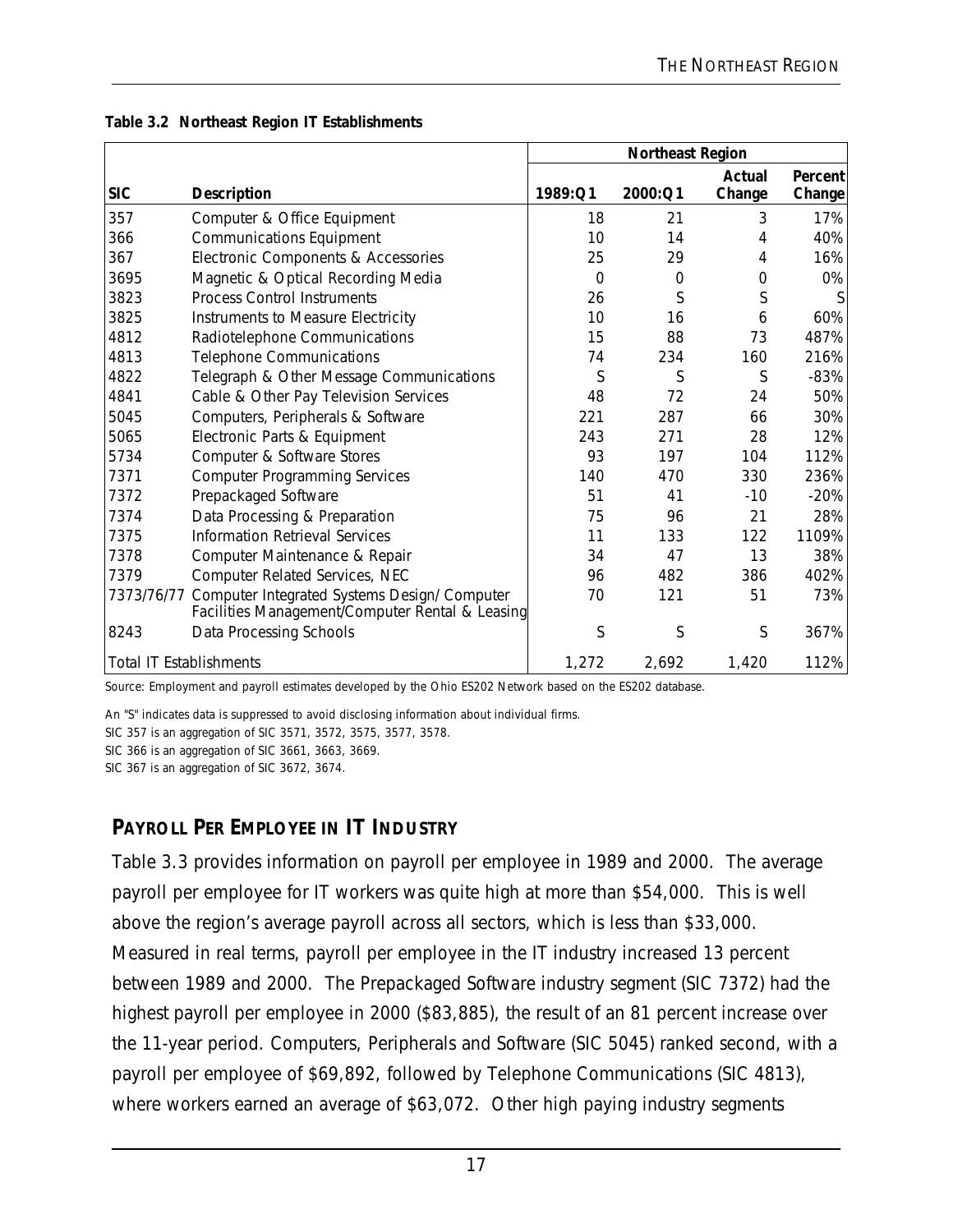include: Computer Integrated Systems Design/Computer Facilities Management/ Computer Rental and Leasing (SIC 7373/76/77); Computer Programming Services (SIC 7371); the wholesale of Electronic Parts and Equipment (SIC 5065); the manufacture of Computer and Office Equipment (SIC 357); and the manufacture of Process Control Instruments (SIC 3823).

Two industry segments experienced a decline in payroll per employee. Computer Maintenance and Repair (SIC 7378) fell from \$44,398 to \$41,805, a decline of six percent, and Computer and Information Retrieval Services (SIC 7375) fell from \$43,991 to \$42,940, a two percent drop.

|            |                                                                                                            | <b>Northeast Region</b> |                   |                      |                       |
|------------|------------------------------------------------------------------------------------------------------------|-------------------------|-------------------|----------------------|-----------------------|
|            |                                                                                                            |                         |                   |                      | <b>Actual Percent</b> |
| <b>SIC</b> | <b>Description</b>                                                                                         | 1989:Q1                 | 2000:Q1           | <b>Change Change</b> |                       |
| 357        | Computer & Office Equipment                                                                                | \$47,323                | \$55,201          | \$7,878              | 17%                   |
| 366        | <b>Communications Equipment</b>                                                                            |                         | \$39,770 \$49,354 | \$9,584              | 24%                   |
| 367        | Electronic Components & Accessories                                                                        | \$28,537                | \$29,814          | \$1,277              | 4%                    |
| 3695       | Magnetic & Optical Recording Media                                                                         | \$0                     | \$0               | \$0                  | 0%                    |
| 3823       | <b>Process Control Instruments</b>                                                                         | \$42,866                | S                 | S                    | S                     |
| 3825       | Instruments to Measure Electricity                                                                         | \$35,913                | \$43,175          | \$7,262              | 20%                   |
| 4812       | Radiotelephone Communications                                                                              | \$39,765                | \$46,000          | \$6,235              | 16%                   |
| 4813       | <b>Telephone Communications</b>                                                                            | \$58,170                | \$63,072          | \$4,902              | 8%                    |
| 4822       | Telegraph & Other Message Communications                                                                   | S                       | S                 | S                    | $-97%$                |
| 4841       | Cable & Other Pay Television Services                                                                      | \$26,507                | \$35,899          | \$9,932              | 35%                   |
| 5045       | Computers, Peripherals & Software                                                                          | \$55,238                |                   | \$69,892 \$14,654    | 27%                   |
| 5065       | Electronic Parts & Equipment                                                                               | \$45,483                |                   | \$56,614 \$11,131    | 24%                   |
| 5734       | Computer & Software Stores                                                                                 | \$31,721                | \$37,201          | \$5,480              | 17%                   |
| 7371       | <b>Computer Programming Services</b>                                                                       | \$54,356                | \$57,683          | \$3,327              | 6%                    |
| 7372       | Prepackaged Software                                                                                       | \$46,321                |                   | \$83,885 \$37,564    | 81%                   |
| 7374       | Data Processing & Preparation                                                                              | \$33,245                | \$36,937          | \$3,692              | 11%                   |
| 7375       | <b>Information Retrieval Services</b>                                                                      | \$43,991                |                   | $$42,940 - $1,051$   | $-2%$                 |
| 7378       | Computer Maintenance & Repair                                                                              | \$44,398                |                   | $$41,805 - $2,593$   | $-6%$                 |
| 7379       | Computer Related Services, NEC                                                                             | \$43,782                | \$50,538          | \$6,756              | 15%                   |
|            | 7373/76/77 Computer Integrated Systems Design/ Computer<br>Facilities Management/Computer Rental & Leasing | \$51,456                | \$59,058          | \$7,602              | 15%                   |
| 8243       | Data Processing Schools                                                                                    | S                       | S                 | S                    | 39%                   |
|            | Total IT Payroll per Employee                                                                              | \$48,074                | \$54,264          | \$6,190              | 13%                   |

**Table 3.3 Northeast Region IT Annualized Payroll per Employee (in 2000 dollars)**

Source: Employment and payroll estimates developed by the Ohio ES202 Network based on the ES202 database.

1989 dollars inflated using the average of the Consumer Price Index for the Cleveland Metropolitan Area for the months of January, February, and March 2000.

An "S" indicates data is suppressed to avoid disclosing information about individual firms.

SIC 357 is an aggregation of SIC 3571, 3572, 3575, 3577, 3578.

SIC 366 is an aggregation of SIC 3661, 3663, 3669.

SIC 367 is an aggregation of SIC 3672, 3674.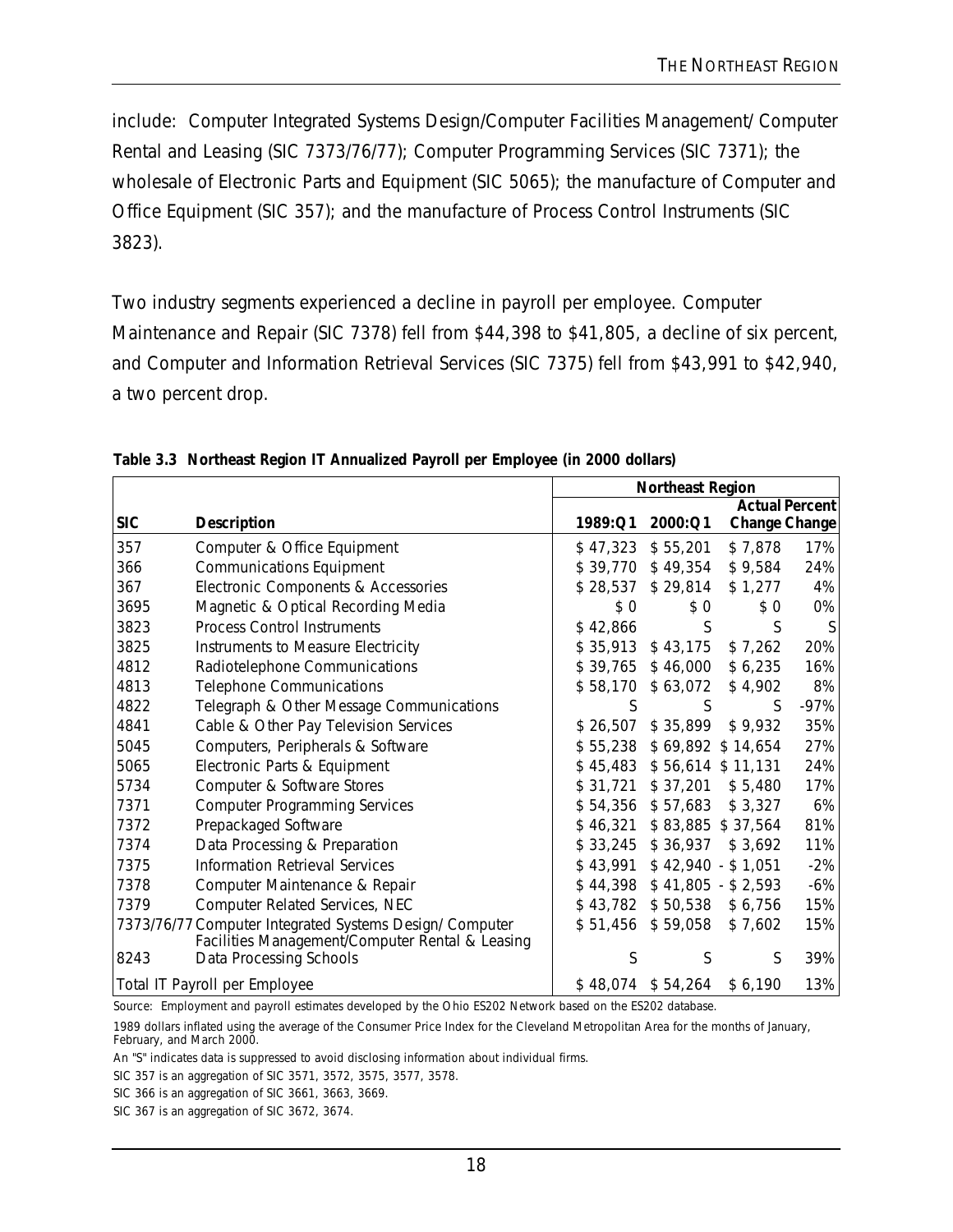### **THE NORTHEAST REGION IN COMPARISON TO THE STATE AND NATIONAL IT INDUSTRY**

#### **Regional IT Employment Relative to the State**

The Northeast Region accounts for approximately one-third of the state's IT employment (see Table 3.4). Although this represents a significant portion of Ohio's IT jobs, it is mainly reflective of the region's large presence in the overall state economy. The region's share of IT employment is actually slightly lower than its share of total employment, which stands at approximately 38 percent.

|                   |                                                                                                            |         | <b>Northeast Region</b> |
|-------------------|------------------------------------------------------------------------------------------------------------|---------|-------------------------|
| <b>SIC</b>        | <b>Description</b>                                                                                         | 1989:Q1 | 2000:Q1                 |
|                   |                                                                                                            |         |                         |
| 357               | Computer & Office Equipment                                                                                | 22%     | 34%                     |
| 366               | <b>Communications Equipment</b>                                                                            | 18%     | 21%                     |
| 367               | Electronic Components & Accessories                                                                        | 39%     | 45%                     |
| 3695              | Magnetic & Optical Recording Media                                                                         | 0%      | 0%                      |
| 3823              | <b>Process Control Instruments</b>                                                                         | 53%     | S                       |
| 3825              | Instruments to Measure Electricity                                                                         | 53%     | 45%                     |
| 4812              | Radiotelephone Communications                                                                              | 43%     | 43%                     |
| 4813              | <b>Telephone Communications</b>                                                                            | 36%     | 30%                     |
| 4822              | Telegraph & Other Message Communications                                                                   | S       | S                       |
| 4841              | Cable & Other Pay Television Services                                                                      | 30%     | 35%                     |
| 5045              | Computers, Peripherals & Software                                                                          | 38%     | 30%                     |
| 5065              | Electronic Parts & Equipment                                                                               | 52%     | 57%                     |
| 5734              | Computer & Software Stores                                                                                 | 29%     | 26%                     |
| 7371              | <b>Computer Programming Services</b>                                                                       | 33%     | 28%                     |
| 7372              | Prepackaged Software                                                                                       | 28%     | 18%                     |
| 7374              | Data Processing & Preparation                                                                              | 46%     | 31%                     |
| 7375              | <b>Information Retrieval Services</b>                                                                      | 14%     | 17%                     |
| 7378              | Computer Maintenance & Repair                                                                              | 37%     | 26%                     |
| 7379              | Computer Related Services, NEC                                                                             | 47%     | 31%                     |
|                   | 7373/76/77 Computer Integrated Systems Design/ Computer<br>Facilities Management/Computer Rental & Leasing | 48%     | 29%                     |
| 8243              | Data Processing Schools                                                                                    | S       | S                       |
| Total IT industry |                                                                                                            | 34%     | 32%                     |

#### **Table 3.4 Northeast Region Share of Ohio IT Employment**

Source: Employment and payroll estimates developed by the Ohio ES202 Network based on the ES202 database.

An "S" indicates data is suppressed to avoid disclosing information about individual firms.

SIC 357 is an aggregation of SIC 3571, 3572, 3575, 3577, 3578.

SIC 366 is an aggregation of SIC 3661, 3663, 3669.

SIC 367 is an aggregation of SIC 3672, 3674.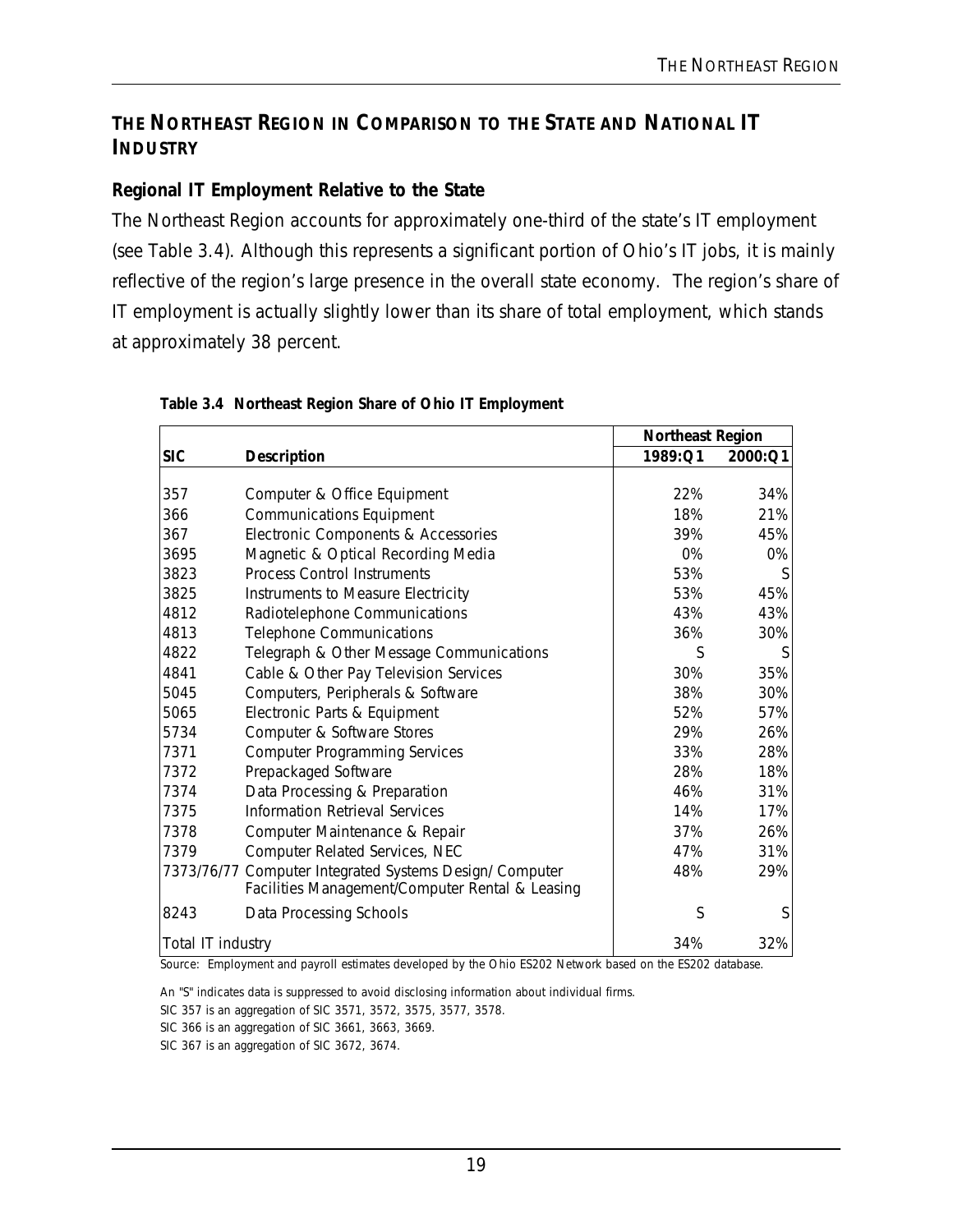The region's share of state employment declined in several IT industry segments, but these declines were offset by some significant gains, resulting in a fairly stable share between 1989 and 2000, dropping only two percent over the time period. In addition to its large share of total employment, the Northeast Region's sizable share of state IT employment can be attributed in part to its strength in the larger industry segments. The region has been home to a majority of Ohio's employment in Process Control Instruments (SIC 3823) and Electronic Parts and Equipment (SIC 5065). The region also accounts for a significant portion of the state's employment in other large industry segments, including Computer and Office Equipment (SIC 357); Telephone Communications (SIC 4813); Computers, Peripherals and Software (SIC 5045); Computer Programming Services (SIC 7371); and Data Processing and Preparation (SIC 7374).

#### **IT Industry Specialization**

Industry specialization or concentration is measured by location quotients (LQ). Location quotients measure the industry segment's share of the regional total employment divided by the national share of that industry segment. LQs greater than one indicate that an industry segment is more concentrated locally than it is nationally and generally indicate that it is exporting its product.

As Table 3.5 reveals, the concentration of the IT industry is very low relative to the nation, signifying that IT is not an area of specialization in Northeast Ohio. Furthermore, the location quotient for the Northeast Region's IT industry did not change between 1989 and 1999, indicating the concentration of the IT industry in the region has not increased.

When specific IT industry segments are analyzed, there are exceptions to the low concentration of employment. The manufacture of Process Control Instruments (SIC 3823) and Instruments to Measure Electricity (SIC 3825) are highly concentrated in the Northeast Region, and there is also some degree of specialization in the wholesale trade of Electronic Parts and Equipment (SIC 5065). In 1989, Radiotelephone Communications (SIC 4812) and Information Retrieval Services (SIC 7375) were more highly concentrated in the region than the nation, but by 2000, the concentration of these industry segments had fallen to a level below that for the nation.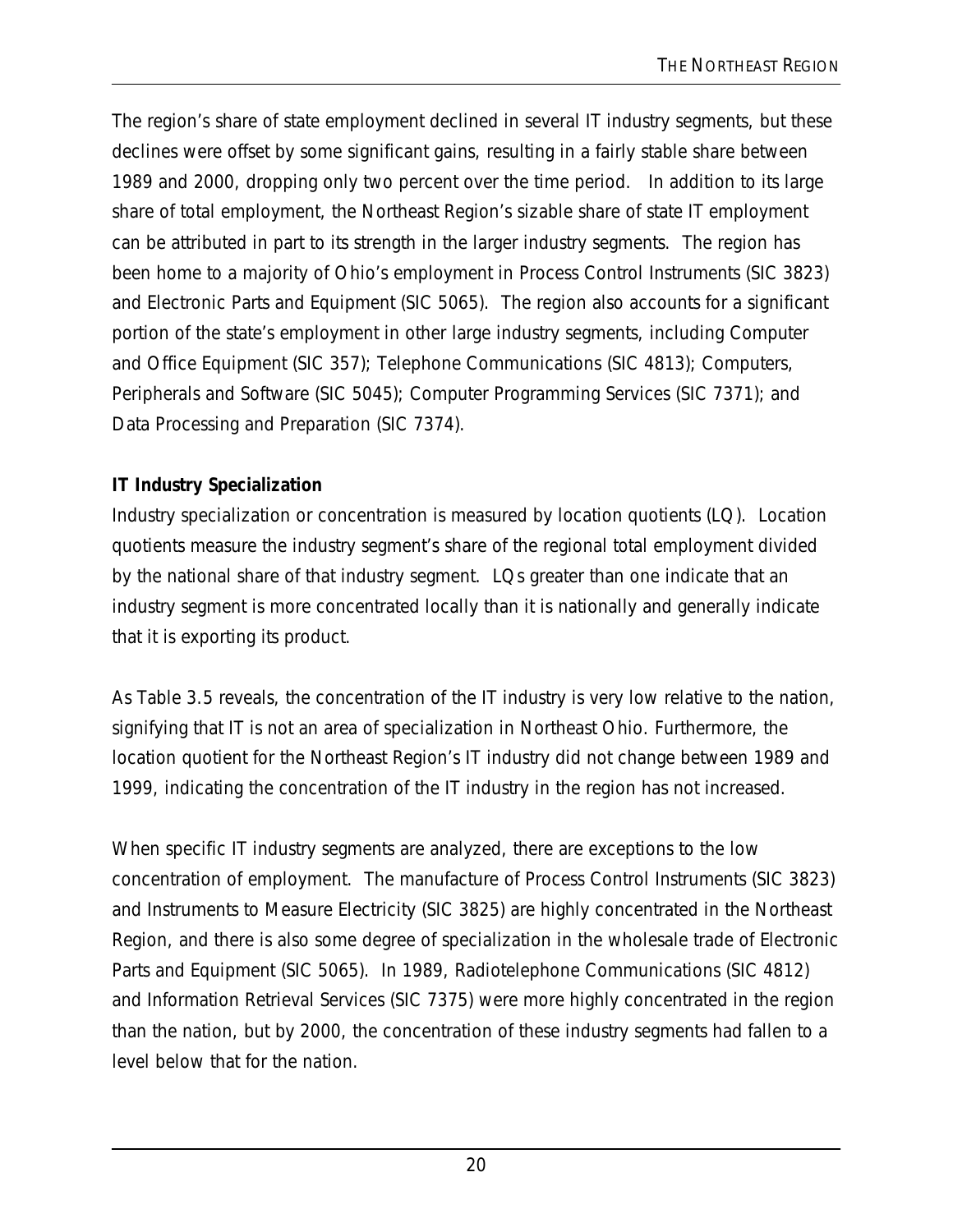|                   |                                                                                                 | <b>Northeast Region</b> |         |         |
|-------------------|-------------------------------------------------------------------------------------------------|-------------------------|---------|---------|
| <b>SIC</b>        | <b>Description</b>                                                                              | 1989:Q1                 | 1999:Q1 | Change  |
|                   |                                                                                                 |                         |         |         |
| 357               | Computer & Office Equipment                                                                     | 0.38                    | 0.69    | 0.31    |
| 366               | <b>Communications Equipment</b>                                                                 | 0.31                    | 0.44    | 0.13    |
| 367               | Electronic Components & Accessories                                                             | 0.17                    | 0.21    | 0.04    |
| 3695              | Magnetic & Optical Recording Media                                                              | 0.00                    | 0.00    | 0.00    |
| 3823              | <b>Process Control Instruments</b>                                                              | 1.88                    | S       |         |
| 3825              | Instruments to Measure Electricity                                                              | 0.84                    | 1.13    | 0.29    |
| 4812              | Radiotelephone Communications                                                                   | 1.36                    | 0.77    | $-0.59$ |
| 4813              | <b>Telephone Communications</b>                                                                 | 0.78                    | 0.56    | $-0.22$ |
| 4822              | Telegraph & Other Message Communications                                                        | S                       | S       | $-0.12$ |
| 4841              | Cable & Other Pay Television Services                                                           | 0.67                    | 0.71    | 0.04    |
| 5045              | Computers, Peripherals & Software                                                               | 0.75                    | 0.68    | $-0.07$ |
| 5065              | Electronic Parts & Equipment                                                                    | 0.88                    | 1.11    | 0.23    |
| 5734              | Computer & Software Stores                                                                      | 0.50                    | 0.67    | 0.17    |
| 7371              | <b>Computer Programming Services</b>                                                            | 0.81                    | 0.83    | 0.02    |
| 7372              | Prepackaged Software                                                                            | 0.56                    | 0.17    | $-0.39$ |
| 7374              | Data Processing & Preparation                                                                   | 0.71                    | 0.47    | $-0.24$ |
| 7375              | Information Retrieval Services                                                                  | 1.01                    | 0.86    | $-0.15$ |
| 7378              | Computer Maintenance & Repair                                                                   | 0.42                    | 0.41    | $-0.01$ |
| 7379              | Computer Related Services, NEC                                                                  | 0.62                    | 0.64    | 0.02    |
| 7373/76/77        | Computer Integrated Systems Design/ Computer<br>Facilities Management/Computer Rental & Leasing | 0.48                    | 0.57    | 0.09    |
| 8243              | Data Processing Schools                                                                         | S                       | S       | 0.31    |
| Total IT industry |                                                                                                 | 0.63                    | 0.63    | 0.00    |

**Table 3.5 Northeast Region Industry Concentration: Location Quotients**

Source: Employment and payroll estimates developed by the Ohio ES202 Network based on the ES202 database.

An "S" indicates data is suppressed to avoid disclosing information about individual firms.

SIC 357 is an aggregation of SIC 3571, 3572, 3575, 3577, 3578.

SIC 366 is an aggregation of SIC 3661, 3663, 3669.

SIC 367 is an aggregation of SIC 3672, 3674.

#### **IT Industry Growth in the Region and the Nation**

Although Northeast Ohio experienced gains in IT employment, establishments, and per capita payroll, the region grew at a slower rate than the nation as a whole between 1989 and 1999. As shown in Table 3.6, the rate of growth in IT employment in the region was not far below that for the nation, (32% versus 39%), however payroll per employee increased at a much slower rate (5% versus 34%), and growth in the number of establishments also occurred at a slower pace (101% versus 138%). IT manufacturing fared somewhat better in the region than nationwide, however this was offset by slower growth in several service sector industry segments and significant job loss in the largest IT industry segment, Telephone Communications (SIC 4813).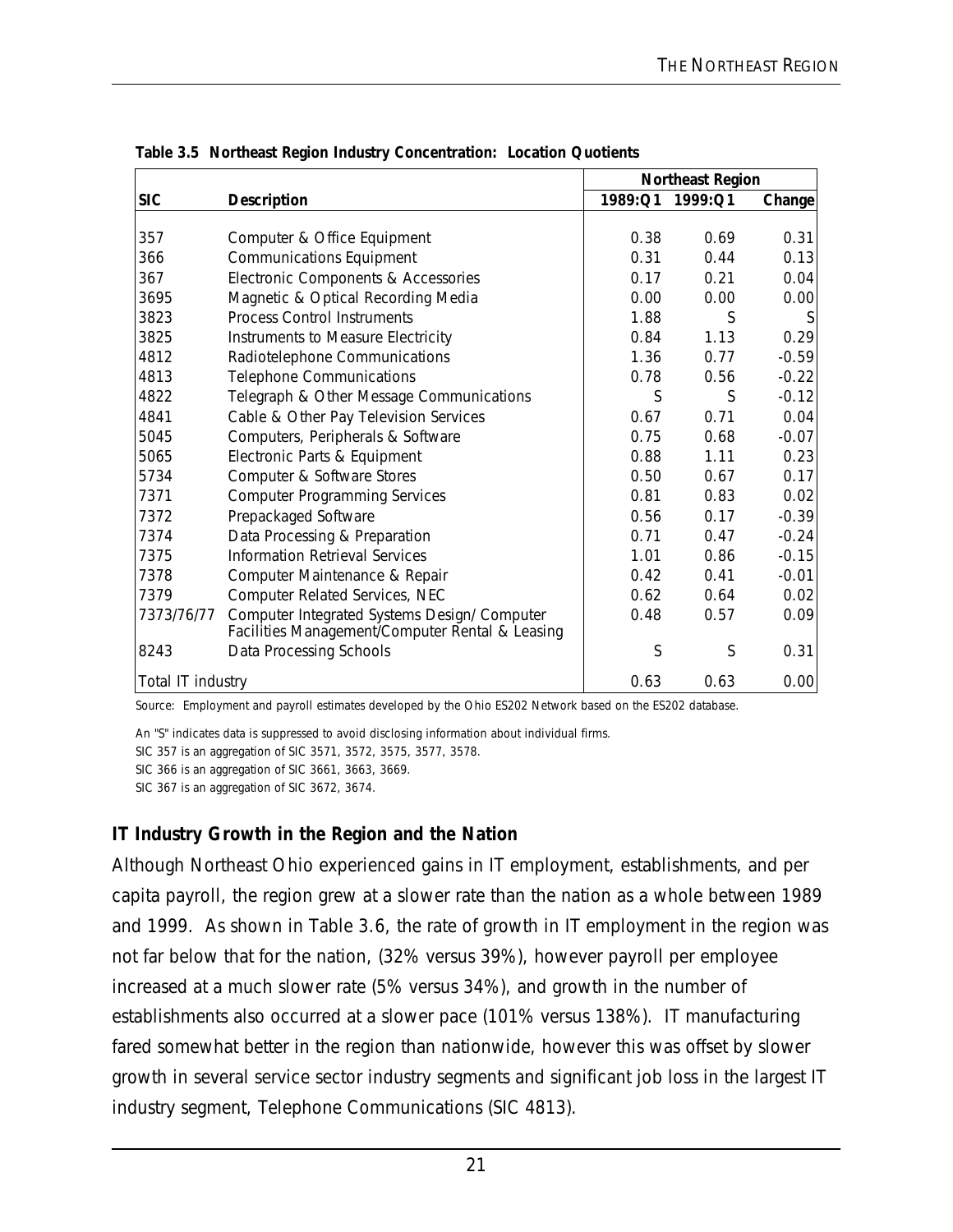| <b>United</b><br><b>States</b><br>35%<br>52%<br>31%<br>31%<br>49%<br>8%<br>601%<br>158% |
|-----------------------------------------------------------------------------------------|
|                                                                                         |
|                                                                                         |
|                                                                                         |
|                                                                                         |
|                                                                                         |
|                                                                                         |
|                                                                                         |
|                                                                                         |
|                                                                                         |
|                                                                                         |
|                                                                                         |
| $-5%$                                                                                   |
|                                                                                         |
| 34%                                                                                     |
| 94%                                                                                     |
| 33%                                                                                     |
| 86%                                                                                     |
| 265%                                                                                    |
| 93%                                                                                     |
| 59%                                                                                     |
| 501%                                                                                    |
| 74%                                                                                     |
| 408%                                                                                    |
| 97%                                                                                     |
|                                                                                         |
|                                                                                         |
| 382%                                                                                    |
| 138%                                                                                    |
|                                                                                         |

#### **Table 3.6 Growth Rates in the Northeast Region versus the United States: 1989:Q1 to 1999:Q1**

nent and payroll estimates developed by the Ohio ES202 Network based on the ES202 database; U.S. Department of Labor, Bureau of Labor Statistics, Covered Employment and Wages (ES202).

An "S" indicates data is suppressed to avoid disclosing information about individual firms.

SIC 357 is an aggregation of SIC 3571, 3572, 3575, 3577, 3578.

SIC 366 is an aggregation of SIC 3661, 3663, 3669.

SIC 367 is an aggregation of SIC 3672, 3674.

The slower growth rate in payroll per employee reflects a widening gap between the Northeast Ohio and the nation. In 1989, payroll per employee for the IT industry in the Northeast Region was \$48,074, not far below the payroll per employee of \$49,529 for the IT industry nationwide. By 1999, payroll per employee increased to \$54,264 in the region, compared to \$66,141 nationally. Although this might appear to be a cause for concern, modest growth in payroll per employee may provide a competitive advantage for the Northeast Region. An earlier study<sup>1</sup> of the IT industry in Northeast Ohio revealed that

<sup>&</sup>lt;u>nection</u><br><sup>1</sup> Ziona Austrian, "The Information Technology Cluster in Northeast Ohio: A Briefing Paper" (Maxine Goodman Levin College of Urban Affairs, Cleveland State University, 2001), 21.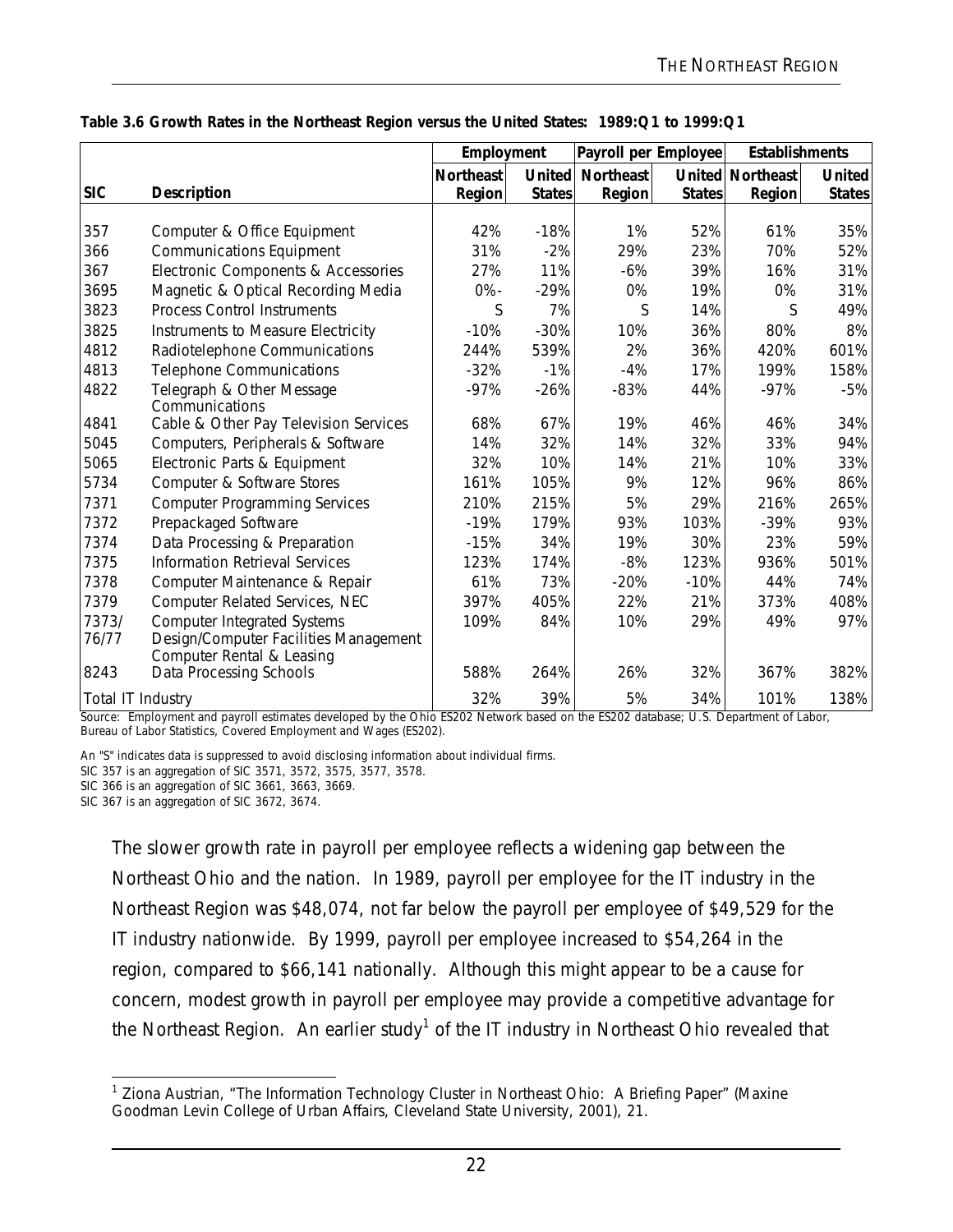the cost of doing business in the area is relatively low, due in part to lower payroll costs. This was very important to industry leaders and was perceived as a significant advantage in attracting and retaining IT companies.

Figure 3.1 depicts changes in the Northeast Region's largest IT industry segments, based on 1989 employment. The graph depicts growth or decline in both employment and payroll per employee in segments that had a strong presence in the past. While all of these industry segments have experienced increases in average payroll per employee, four experienced a decline in employment. Computer Programming Services (SIC 7371) experienced a high rate of employment growth, but more modest growth in payroll per employee. The opposite trend can be seen in the Cable and Other Pay Television Services (SIC 4841), where employment growth was modest but payroll per employee increased significantly. The manufacture of Computer and Office Equipment (SIC 357), Instruments to Measure Electricity (SIC 3825), Telephone Communication, except Radiotelephone (SIC 4813), and Data Processing and Preparation Services (SIC 7374) suffered job losses while experiencing growth in payroll per employee.



% Change Payroll/Employee

Source: Employment and payroll estimates developed by the Ohio ES202 Network based on the ES202 database.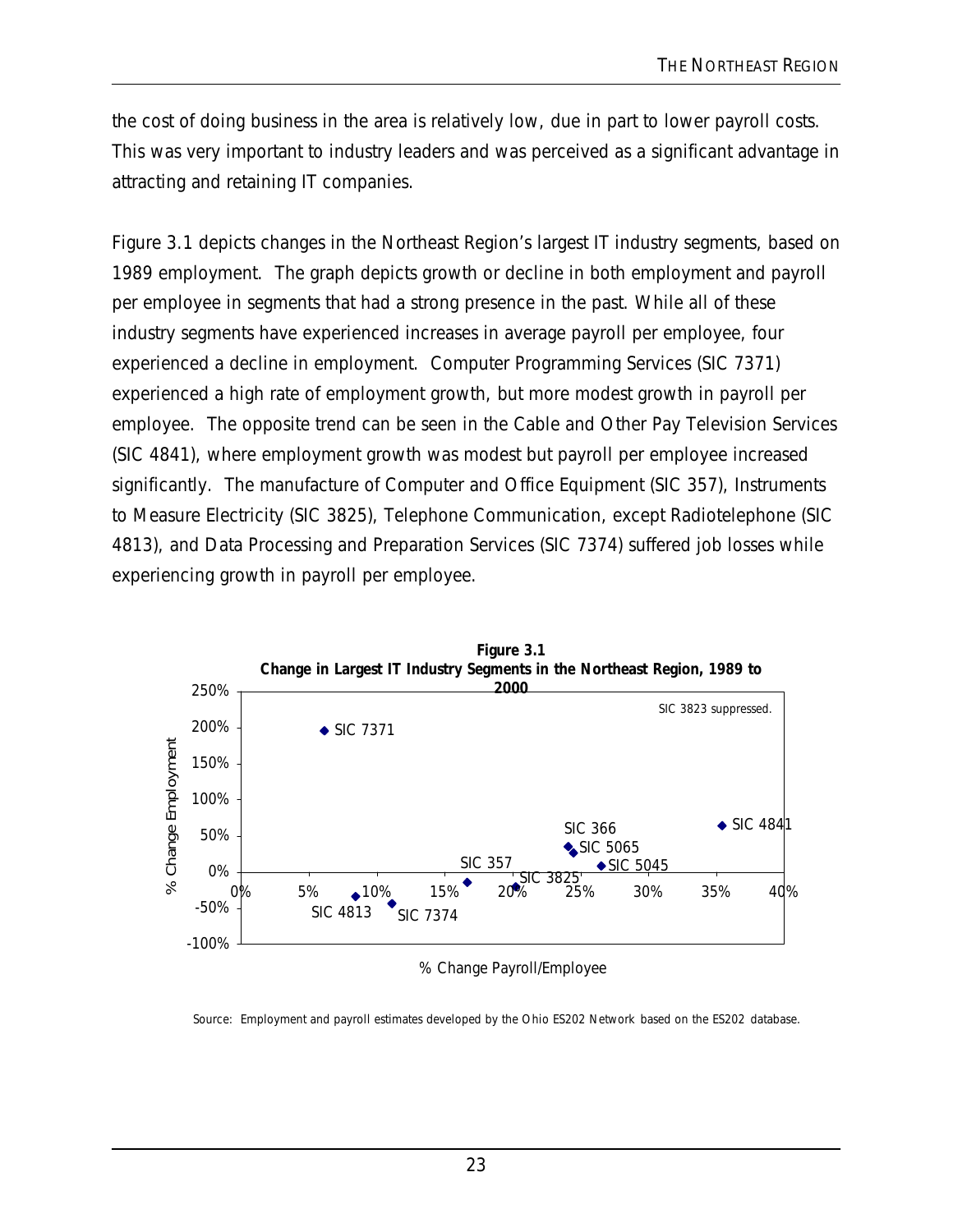### **WINNING IT INDUSTRY SEGMENTS**

By looking at industry segments across several dimensions, it is possible to identify those that are doing particularly well in the region. Table 3.7 identifies the top ten industry segments according to each of five indicators. Seven appear in at least four of the five columns and are highlighted for easy identification; they represent the winning IT industry segments in the Northeast Region. Computer programming services (SIC 7371) was among the largest in terms of total employment and showed a large job gain, both in actual numbers and percent increase. This industry segment was also among the highest paying and had a large number of establishments. Other industry segments showing strength in the region are: Calculating and Accounting Equipment (SIC 3578); Process Control Instruments (SIC 3823); Radiotelephone Communications (SIC 4812); Electronic Parts and Equipment (SIC 5065); Computer Integrated Systems Design (SIC 7373); and Computer Related Services, NEC (SIC 7379).

|                                   | <b>Top Ten Industry Segments</b>                               |                                                                 |                                                    |                                                        |  |  |  |  |
|-----------------------------------|----------------------------------------------------------------|-----------------------------------------------------------------|----------------------------------------------------|--------------------------------------------------------|--|--|--|--|
| Largest<br>Employment,<br>2000:Q1 | <b>Largest Actual</b><br>Change in<br>Employment,<br>1989-2000 | <b>Largest Percent</b><br>Change in<br>Employment,<br>1989-2000 | <b>Highest Payroll</b><br>per Employee,<br>2000:Q1 | <b>Largest Number</b><br>of Establishments,<br>2000:Q1 |  |  |  |  |
| 4813                              | 7371                                                           | 3663                                                            | 7377                                               | 7379                                                   |  |  |  |  |
| 7371                              | 7379                                                           | 8243                                                            | 7372                                               | 7371                                                   |  |  |  |  |
| 5065                              | 7373                                                           | 7373                                                            | 5045                                               | 5045                                                   |  |  |  |  |
| 5045                              | 3823                                                           | 3578                                                            | 4813                                               | 5065                                                   |  |  |  |  |
| 7379                              | 4812                                                           | 7379                                                            | 3578                                               | 4813                                                   |  |  |  |  |
| 3823                              | 3578                                                           | 4812                                                            | 3663                                               | 5734                                                   |  |  |  |  |
| 4812                              | 5734                                                           | 7371                                                            | 7371                                               | 7375                                                   |  |  |  |  |
| 7373                              | 5065                                                           | 5734                                                            | 7373                                               | 7373                                                   |  |  |  |  |
| 4841                              | 7375                                                           | 7375                                                            | 5065                                               | 7374                                                   |  |  |  |  |
| 3578                              | 4841                                                           | 3823                                                            | 3823                                               | 4812                                                   |  |  |  |  |

| Table 3.7 Northeast Region "Winning" IT Industry Segments |  |  |  |
|-----------------------------------------------------------|--|--|--|
|                                                           |  |  |  |

Source: Employment and payroll estimates developed by the Ohio ES202 Network based on the ES202 database. Highlighted SICs are present in at least four columns. They represent the "winning" industry segments.

Figure 3.2 provides a more detailed look at employment trends in four of the seven highlighted industry segments and shows that growth has generally been steady, with the largest gains occurring in the later portion of the study period, although some industry segments began to show a slight decline between 1999 and 2000.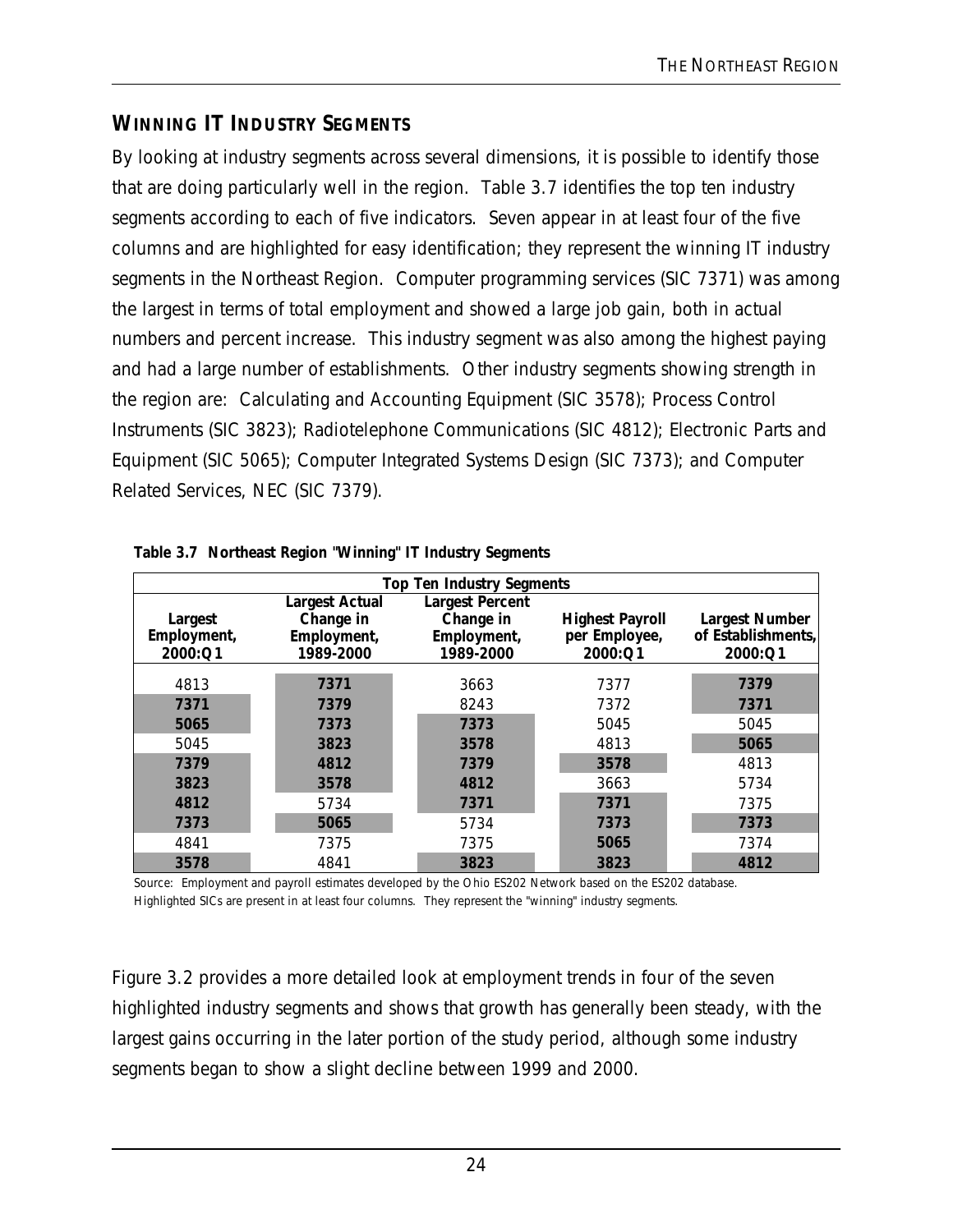

Source: Employment and payroll estimates developed by the Ohio ES202 Network based on the ES202 database.

#### **SUMMARY**

The IT industry in the Northeast Region appears to be healthy and growing. Although it represents a relatively small portion of total employment in the region, there was positive change in employment, establishments, and payroll per employee between 1989 and 2000.

Figure 3.3 presents an overview of broad changes in the IT industry between 1989 and 2000. IT employment in the Northeast Region of Ohio increased 28 percent during this time period. Most IT job growth occurred in industry segments within the service sector. The largest gains were in Computer Programming Services (SIC 7371), Computer Related Services, NEC (SIC 7379), and Radiotelephone Communications (SIC 4812). Despite the overall gain, some industry segments experienced job loss, most notably Telephone Communications (SIC 4813) and Data Processing and Preparation Services (SIC 7374). The number of IT establishments in the region has grown significantly (112%), far outpacing the growth in employment, demonstrating a trend toward smaller firms. The increase in payroll per employee was more modest – it rose 13 percent over the 11-year period. This moderate growth rate can be viewed as an advantage in the competition for companies.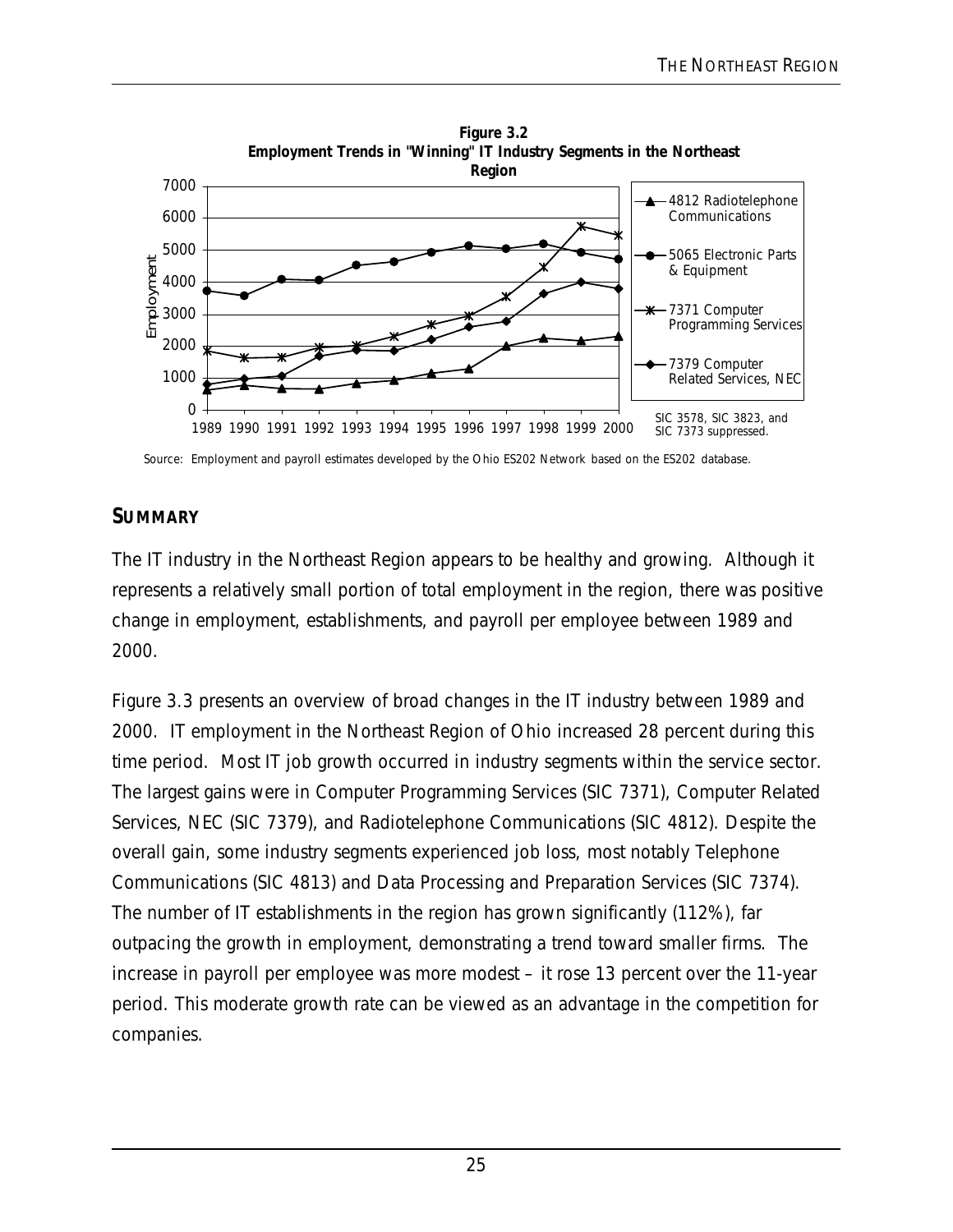

**Figure 3.3 Northeast Region IT Growth 1989 to 2000**

Source: Employment and payroll estimates developed by the Ohio ES202 Network based on the ES202 database.

Industry segments that have been identified as the "winners" in the region, according to five distinct indicators, include: the manufacture of Calculating and Accounting Equipment (SIC 3578); the manufacture of Process Control Instruments (SIC 3823); Radiotelephone Communications (SIC 4812); the wholesale of Electronic Parts and Equipment (SIC 5065); Computer Programming Services (SIC 7371); Computer Integrated Systems Design (SIC 7373); and Computer Related Services, NEC (SIC 7379).

The Northeast Region accounts for one-third of the IT employment in the State of Ohio, and this share remained fairly stable between 1989 and 2000. Relative to the nation, the concentration of the IT industry in the region is very low and has not changed. Although the region experienced positive growth in employment, establishments, and payroll per employee, the rates of growth were lower in the Northeast Region of Ohio than in nation.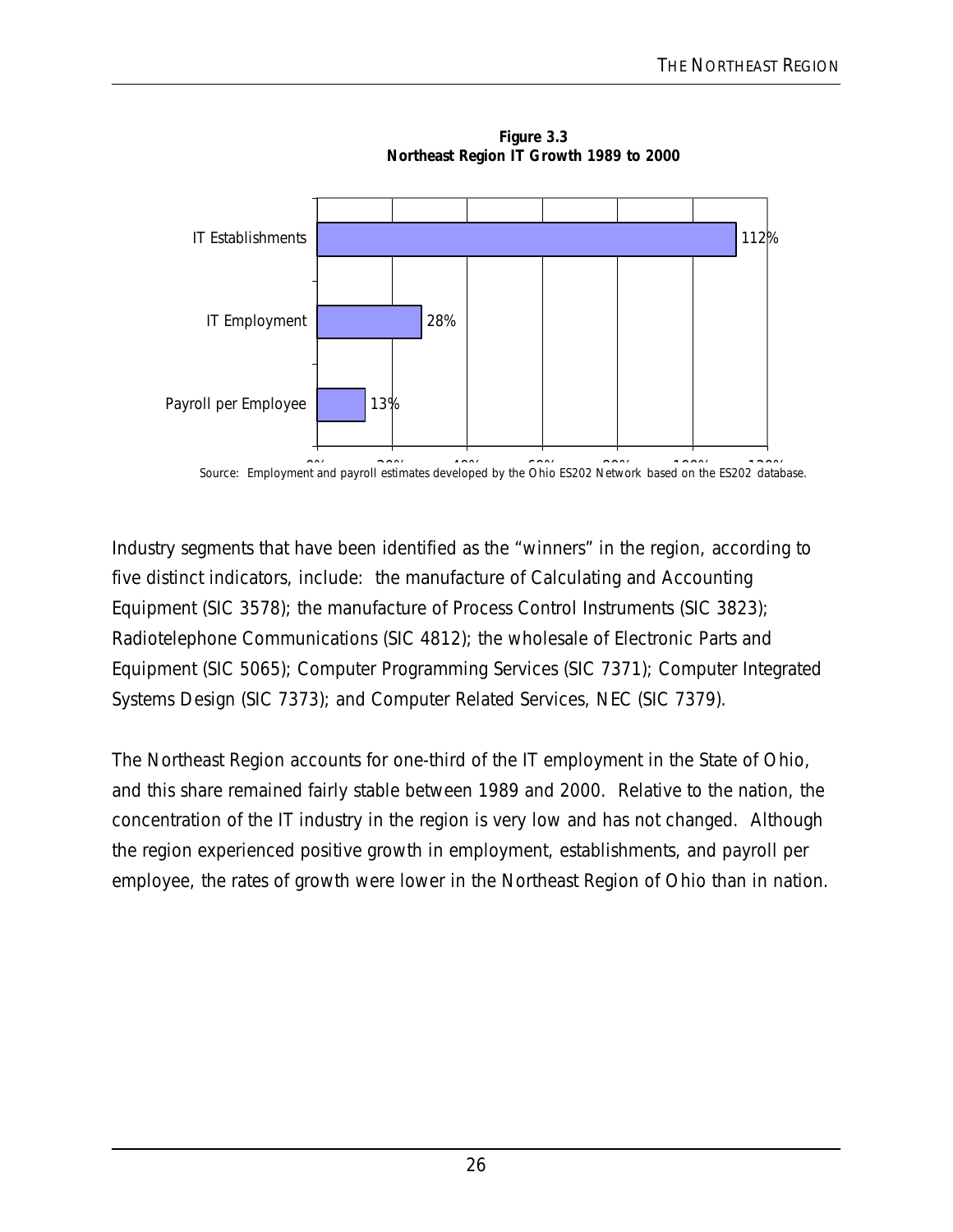## **IV. THE CINCINNATI REGION**

This section describes changes in the Information Technology sector (IT) between 1989 and the beginning of 2000 for the Greater Cincinnati Region. In this analysis, the Cincinnati Region includes Brown, Butler, Clermont, Clinton, Hamilton, and Warren Counties in the State of Ohio. The IT industry segments in this region are defined by SIC code and by name in Table 4.1. In some cases, SICs have been aggregated in order to maintain confidentiality of businesses in the 4-digit sub-groups.

#### **IT EMPLOYMENT**

Table 4.1 identifies changes in IT employment for the Cincinnati Region. From the beginning of 1989 to the beginning of 2000, total IT employment grew from 19,785 to 27,738. This change represents growth in employment of 40 percent (Figure 4.1).

The largest number of IT employees in Cincinnati in both time periods is in SIC 4813, Telephone Communications. Although this industry segment experienced a 28% loss in employment during this time period, it remained the region's largest IT employer in 2000. Job loss in this large industry segment affects the overall growth rate for regional IT employment. Although a 40% increase appears healthy, the rate would be much higher if SIC 4813 were excluded from the analysis. The Cincinnati Region has experienced very high rates of growth in several IT industry segments.

The largest rate of growth in employment over this time period was in SIC 7379, Computer Related Services, NEC. This group consists of establishments primarily engaged in supplying computer related services not classified in other industry segments. Computer consultants operating on a contract or fee basis are classified in this industry segment as are data base developers, data processing consultants, disk and diskette conversion services, and disk and diskette re-certification services. This group experienced growth in employment of 1,188 percent, from 196 employees in 1989 to 2,524 at the beginning of 2000. There were also very large gains in SIC 7376/7377, Computer Facilities Management/ Computer Rental and Leasing; SIC 8243, Data Processing Schools; and SIC 4812, Radiotelephone Communications. All of the wholesale, retail, and service sector IT industry segments experienced increases in employment.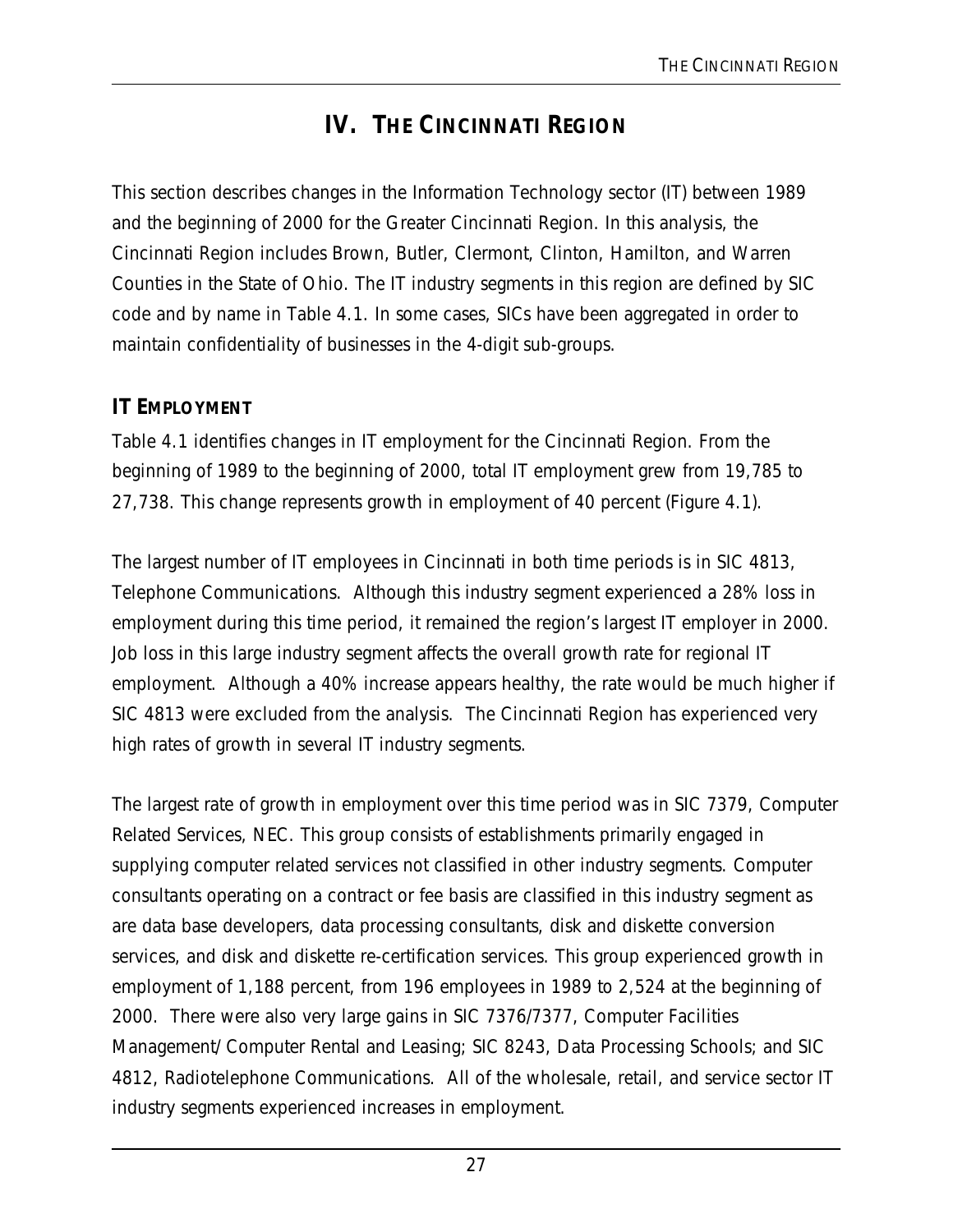Most IT industry segments in the manufacturing sector experienced employment declines between 1989 and 2000. Due to confidentiality requirements, little data can be shown at the four-digit level, however the actual number of jobs lost in each industry segment was relatively low, as many were small even in 1989. The exception is an industry segment within SIC 36. SIC 3663, Radio and TV Communications is the largest IT manufacturing segment and it experienced considerable drop in employment between 1989 and 2000. Although IT manufacturing did not fare well over the 11-year time period, the losses do not compare to the more than 2,000 jobs lost in Telephone Communications.

|                            |                                                                             | Cincinnati Region |          |                  |                   |
|----------------------------|-----------------------------------------------------------------------------|-------------------|----------|------------------|-------------------|
| <b>SIC</b>                 | <b>Description</b>                                                          | 1989:Q1           | 2000:Q1  | Actual<br>Change | Percent<br>Change |
| 357                        | Computer & Office Equipment                                                 | 579               | S        | S                |                   |
| 36                         | Electronic and Other Equipment and<br>Components, except Computer Equipment | 1,752             | 1,475    | $-277$           | $-16%$            |
| 3695                       | Magnetic & Optical Recording Media                                          | 0                 | $\Omega$ | $\Omega$         | 0                 |
| 3823                       | <b>Process Control Instruments</b>                                          | S                 | S        | S                | $-10%$            |
| 3825                       | Instruments to Measure Electricity                                          | 52                | S        | Ś                | S                 |
| 4812                       | Radiotelephone Communications                                               | S                 | 977      | S                |                   |
| 4813                       | <b>Telephone Communications</b>                                             | 7,459             | 5,375    | $-2,084$         | $-28%$            |
| 4822                       | Telegraph & Other Message Communications                                    | 32                | $\Omega$ | $-32$            | $-100%$           |
| 4841                       | Cable & Other Pay Television Services                                       | 564               | 1,247    | 683              | 121%              |
| 5045                       | Computers, Peripherals & Software                                           | 2,820             | 3,735    | 915              | 32%               |
| 5065                       | Electronic Parts & Equipment                                                | 852               | 1,039    | 187              | 22%               |
| 5734                       | Computer & Software Stores                                                  | 550               | 1,409    | 859              | 156%              |
| 7371                       | <b>Computer Programming Services</b>                                        | 1,355             | 3,495    | 2,140            | 158%              |
| 7372/7374                  | Prepackaged Software/Data Processing &<br>Preparation                       | 1,755             | 2,750    | 995              | 57%               |
| 7373                       | Computer Integrated Systems Design                                          | 339               | 756      | 417              | 123%              |
| 7375                       | <b>Information Retrieval Services</b>                                       | 419               | 683      | 264              | 63%               |
| 7376/7377                  | Computer Facilities Management/ Computer<br>Rental & Leasing                | 145               | 1,060    | 915              | 631%              |
| 7378                       | Computer Maintenance & Repair                                               | 179               | 388      | 209              | 117%              |
| 7379                       | Computer Related Services, NEC                                              | 196               | 2,524    | 2,328            | 1188%             |
| 8243                       | Data Processing Schools                                                     | 63                | 280      | 217              | 344%              |
| <b>Total IT Employment</b> |                                                                             | 19,785            | 27,738   | 7,953            | 40%               |

#### **Table 4.1 Cincinnati Region IT Employment**

Source: Employment and payroll estimates developed by the Ohio ES202 Network based on the ES202 database.

An "S" indicates data is suppressed to avoid disclosing information about individual firms.

SIC 357 is an aggregation of SIC 3571, 3572, 3575, 3577, 3578.

SIC 36 is an aggregation of SIC 3661, 3663, 3669, 3672, 3674.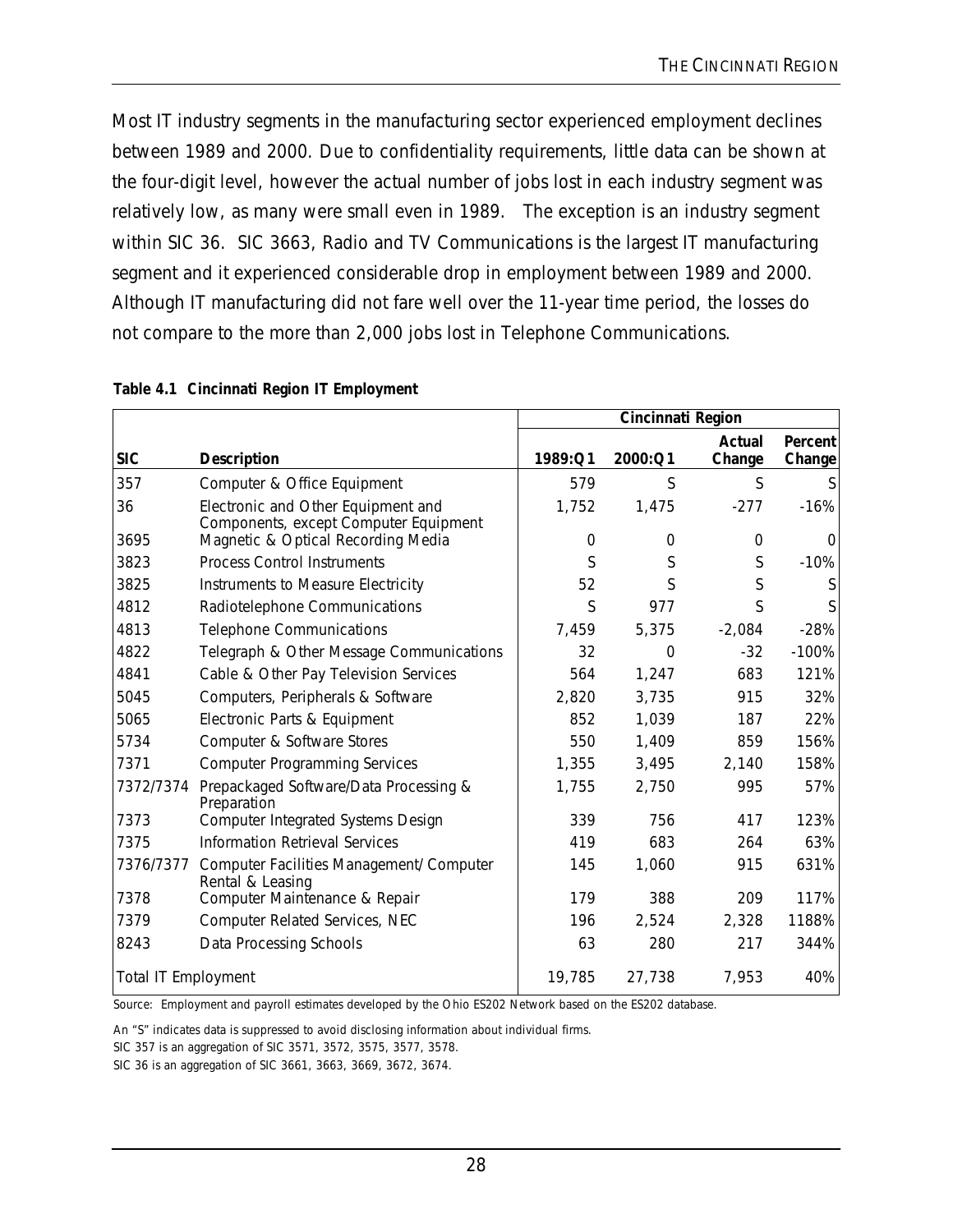

Source: Employment and payroll estimates developed by the Ohio ES202 Network based on the ES202 database.

### **PAYROLL PER EMPLOYEE IN IT INDUSTRY**

Average annual payroll per employee in the IT industry grew by 39 percent from 1989 to 2000 (Figure 4.1). Average payroll in the industry at the beginning of 2000 was nearly \$69,000 per year (Table 4.2). This figure represents above average pay for the region. The *Cincinnati-Hamilton, OH-KY-IN National Compensation Survey, September 2000* published by the U.S. Department of Labor Bureau of Labor Statistics indicates that mean annual earnings in the region were \$35,190 in that year.

The region's two largest employers had the two highest average salaries. At over \$95,000 per year, the wholesale of Computers Peripherals and Software (SIC 5045) had the highest payroll per employee. This industry segment had the second-largest number of employees. The largest industry segment in terms of employment, Telephone Communications (SIC 4813) had the second-highest payroll at \$87,761. The lowest payroll at the beginning of 2000 is in industry segment 5734, Computer and Software Stores, a sub-category of the retail sector. Annualized payroll per employee in this group for the first quarter of 2000 is \$33,478, below average annual earnings for all employees in the Cincinnati Region.

The largest percentage increase in payroll is found in industry segment 4841, Cable and Other Pay Television Services, which saw annualized payroll increase 74 percent during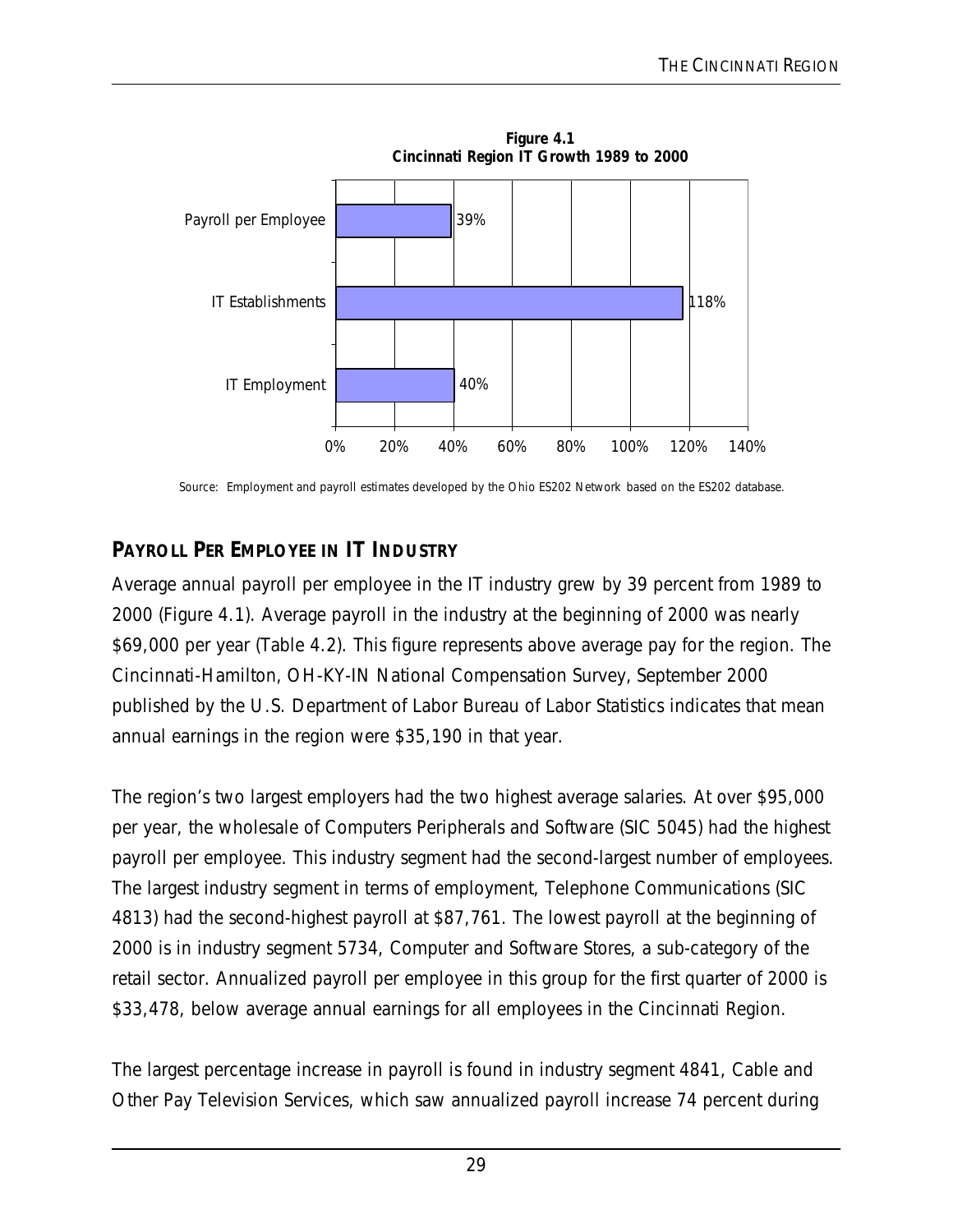this time period. Annualized payroll in this industry segment grew from the lowest in the IT industry at the beginning of 1989, at \$27,107, to \$47,200 in 2000 – still below the IT average, but no longer the lowest payroll in the IT industry. This industry segment also experienced a large gain in employment over the same time period.

|            |                                                                             | Cincinnati Region |          |                     |                   |  |
|------------|-----------------------------------------------------------------------------|-------------------|----------|---------------------|-------------------|--|
| <b>SIC</b> | <b>Description</b>                                                          | 1989:Q1           | 2000:Q1  | Actual<br>Change    | Percent<br>Change |  |
| 357        | Computer & Office Equipment                                                 | \$41,456          | S        | S                   |                   |  |
| 36         | Electronic and Other Equipment and<br>Components, except Computer Equipment | \$34,593          | \$41,709 | \$7,116             | 21%               |  |
|            | 3695 Magnetic & Optical Recording Media                                     | \$0               | \$0      | \$0                 | 0%                |  |
|            | 3823 Process Control Instruments                                            | S                 | S        | S                   | $-23%$            |  |
|            | 3825 Instruments to Measure Electricity                                     | \$31,554          | S        | S                   | S                 |  |
|            | 4812 Radiotelephone Communications                                          | S.                | \$55,082 | S                   |                   |  |
|            | 4813 Telephone Communications                                               | \$53,116          | \$87,761 | \$34,645            | 65%               |  |
|            | 4822 Telegraph & Other Message Communications                               | \$42,127          |          | $$0 - $42,127$      | $-100%$           |  |
|            | 4841 Cable & Other Pay Television Services                                  | \$27,107          | \$47,200 | \$20,093            | 74%               |  |
|            | 5045 Computers, Peripherals & Software                                      | \$62,927          | \$95,266 | \$32,339            | 51%               |  |
|            | 5065 Electronic Parts & Equipment                                           | \$43,333          | \$39,152 | $-$ \$4,181         | $-10%$            |  |
|            | 5734 Computer & Software Stores                                             | \$31,795          | \$33,478 | \$1,683             | 5%                |  |
|            | 7371 Computer Programming Services                                          | \$57,812          | \$75,015 | \$17,203            | 30%               |  |
|            | 7372/Prepackaged Software/ Data Processing &<br>7374 Preparation            | \$44,715          | \$65,984 | \$21,269            | 48%               |  |
|            | 7373 Computer Integrated Systems Design                                     | \$55,691          | \$71,341 | \$15,650            | 28%               |  |
|            | 7375 Information Retrieval Services                                         | \$56,615          | \$56,594 | $-$ \$ 21           | $-<1\%$           |  |
|            | 7376/Computer Facilities Management/ Computer<br>7377 Rental & Leasing      | \$40,727          | \$57,553 | \$16,826            | 41%               |  |
|            | 7378 Computer Maintenance & Repair                                          | \$48,114          |          | $$37,238 - $10,876$ | $-23%$            |  |
|            | 7379 Computer Related Services, NEC                                         | \$44,070          | \$68,276 | \$24,206            | 55%               |  |
|            | 8243 Data Processing Schools                                                | \$39,706          | \$37,523 | $-$ \$ 2,183        | $-5%$             |  |
|            | Total IT Payroll per Employee                                               | \$49,487          | \$68,859 | \$19,372            | 39%               |  |

**Table 4.2 Cincinnati Region IT Annualized Payroll per Employee (in 2000 dollars)**

Source: Employment and payroll estimates developed by the Ohio ES202 Network based on the ES202 database.

1989 dollars inflated using the average of the Consumer Price Index for the Cleveland Metropolitan Area for the months of January, February, and March 2000.

An "S" indicates data is suppressed to avoid disclosing information about individual firms.

SIC 357 is an aggregation of SIC 3571, 3572, 3575, 3577, 3578.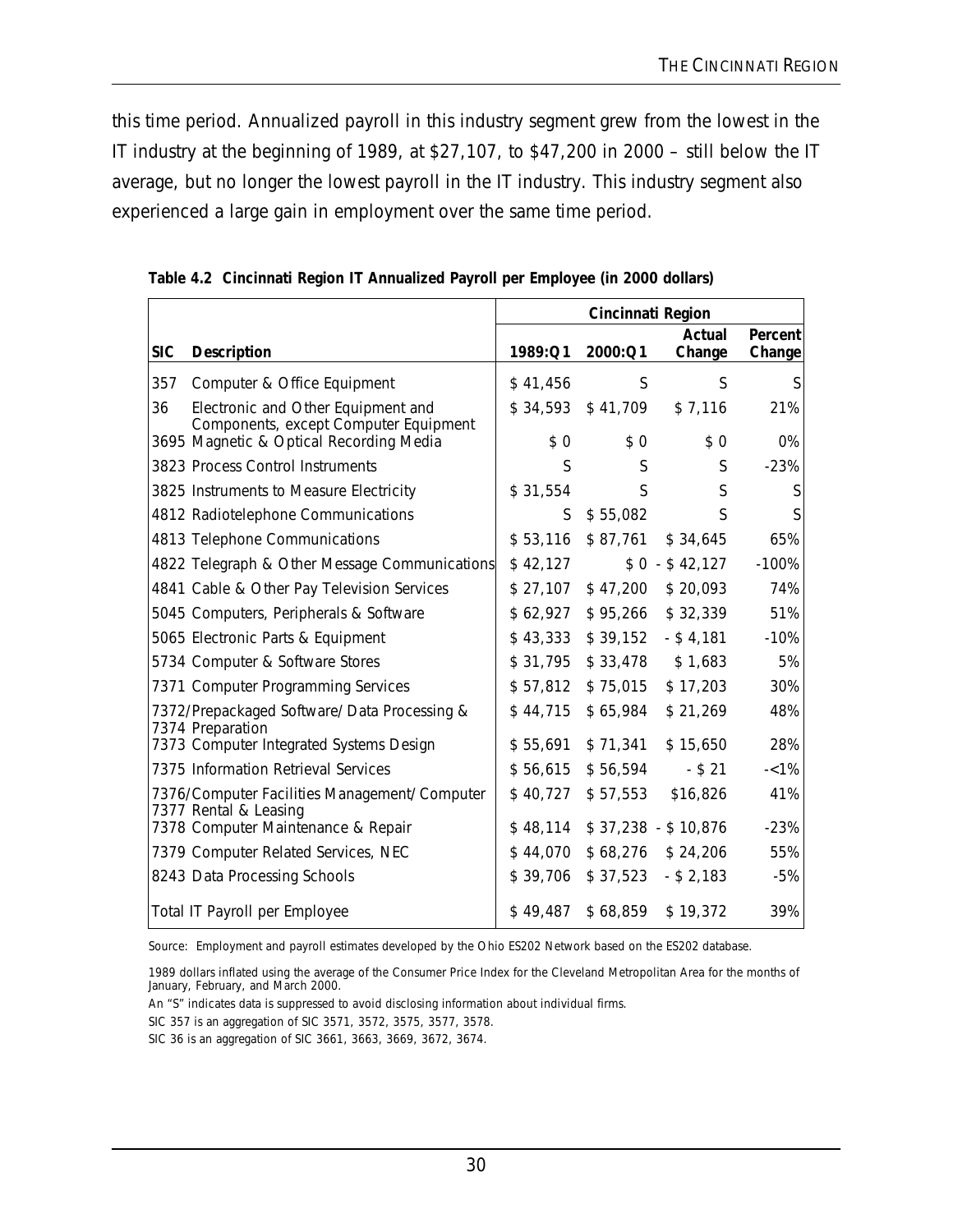The largest payroll decrease in the region, both as a percentage and in total, is found in industry segment 7378, Computer Maintenance and Repair (with the exception of SIC 4822 which lost its presence in the region). Employees in this group saw annualized payroll decrease by 23 percent from the beginning of 1989 to the beginning of 2000, falling to \$37,238. Where the annualized payroll per employee for this group in 1989 was about average for the IT industry at \$48,114, the first quarter 2000 figure represents the second lowest annualized payroll per employee, above only the retail employee payroll. A possible explanation for the big decline in payroll for this group is that a large increase in the number of technicians qualified in computer repair greatly increased the supply of labor in this market, thereby driving down wages. However, this industry segment is not one of the top five by growth in employment, either in employment level or percentage growth.

# **NUMBER OF IT ESTABLISHMENTS**

Table 4.3 shows the change in the number of establishments for the IT industry. Total IT establishments in the Cincinnati Region grew by 118 percent from the beginning of 1989 to the beginning of 2000 (Figure 4.1). A total of 1,233 establishments in the IT industry existed in the Cincinnati Region in the first quarter of 2000 (Table 4.3).

The largest number of establishments in the sector in 2000 is in industry segment 7379, Computer Related Services, NEC. This is the industry segment that saw the highest growth in employment over this time period as well as the highest growth by sheer number of establishments. The largest percentage growth in number of firms during the 1990s occurred in industry segment 4812, Radiotelephone Communications, which began with a very small number of firms in 1989. Many of the industry segments within the service sector experienced a high rate of growth in the number of establishments due to the very low number of firms at the start of the time period.

Industry segments within manufacturing often have a smaller number of establishments than other industry segments and this holds true in the IT industry. Even when aggregated to broader industry segments, the manufacturing segments have few establishments. Among service sector industry segments, SIC 7376/7377, Computer Facilities Management/ Computer Rental and Leasing, has the fewest number of establishments. This group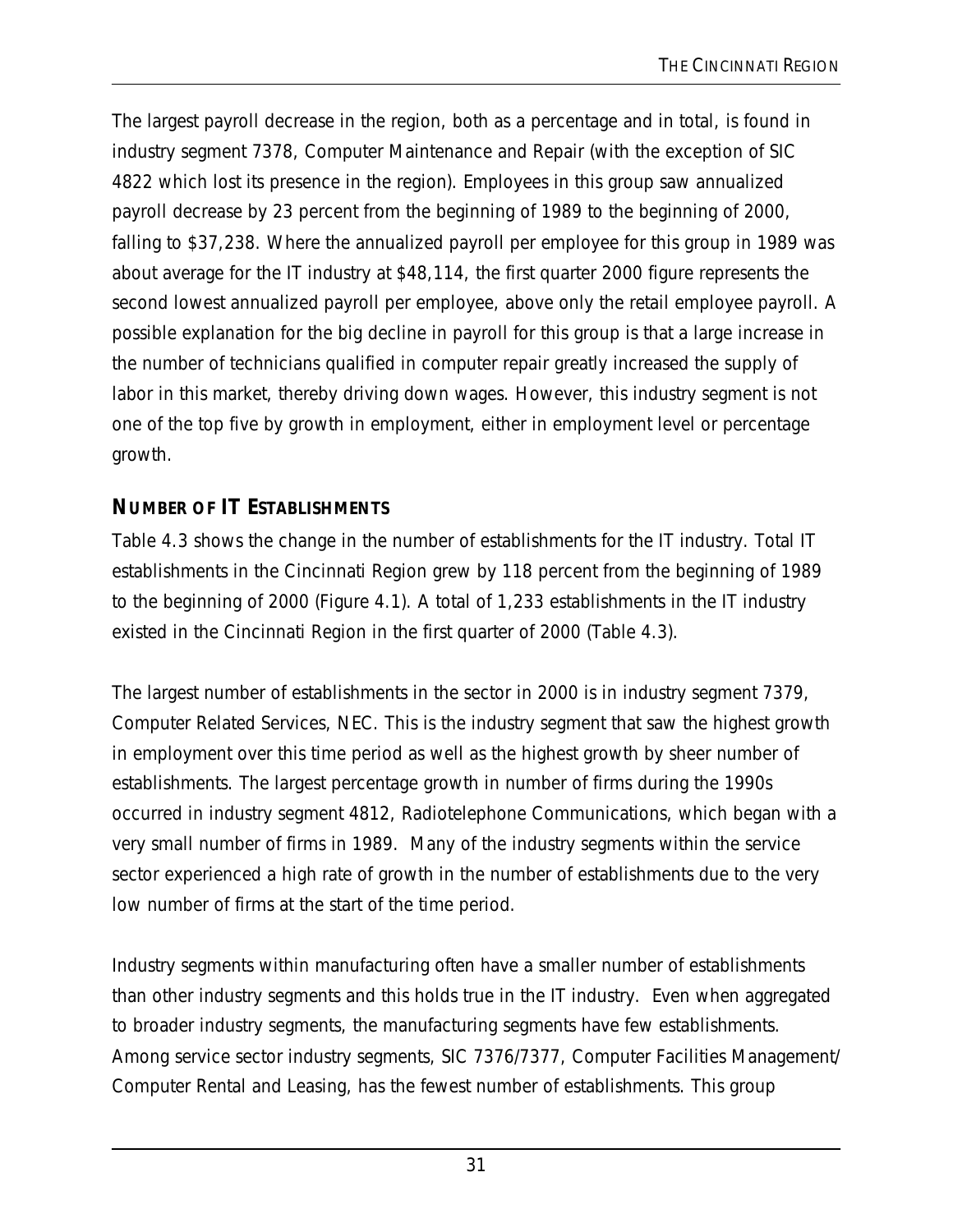includes establishments primarily engaged in providing on-site management and operation of computer and data processing facilities on a contract or fee basis and establishments engaged in renting or leasing computers and related data processing equipment. This was the only industry segment within the service sector to experience a drop in the number of establishments, losing eight firms over this time period, a 44 percent decline from 1989. However, a reduction in the number of firms in an industry segment does not necessarily indicate decline during this time period, and employment in this group actually grew by 631 percent. A reduction in the number of firms could indicate the realization of economies of scale through consolidation.

|            |                                                                  | <b>Cincinnati Region</b> |                 |                  |                   |  |
|------------|------------------------------------------------------------------|--------------------------|-----------------|------------------|-------------------|--|
| <b>SIC</b> | <b>Description</b>                                               |                          | 1989:Q1 2000:Q1 | Actual<br>Change | Percent<br>Change |  |
| 357        | Computer & Office Equipment                                      | 6                        | S               | S                | S                 |  |
| 36         | Electronic and Other Equipment and                               | 10                       | 14              | 4                | 40%               |  |
|            | Components, except Computer Equipment                            |                          |                 |                  |                   |  |
| 3695       | Magnetic & Optical Recording Media                               | 0                        | 0               | 0                | 0                 |  |
|            | 3823 Process Control Instruments                                 | S                        | S               | S                | $-10%$            |  |
|            | 3825 Instruments to Measure Electricity                          | 3                        | S               | S                | S                 |  |
|            | 4812 Radiotelephone Communications                               | S                        | 41              | S                | S                 |  |
|            | 4813 Telephone Communications                                    | 26                       | 111             | 85               | 327%              |  |
|            | 4822 Telegraph & Other Message Communications                    | 3                        | $\Omega$        | $-3$             | $-100%$           |  |
|            | 4841 Cable & Other Pay Television Services                       | 13                       | 20              | $\overline{7}$   | 54%               |  |
|            | 5045 Computers, Peripherals & Software                           | 113                      | 145             | 32               | 28%               |  |
|            | 5065 Electronic Parts & Equipment                                | 70                       | 95              | 25               | 36%               |  |
|            | 5734 Computer & Software Stores                                  | 46                       | 96              | 50               | 109%              |  |
|            | 7371 Computer Programming Services                               | 70                       | 224             | 154              | 220%              |  |
|            | 7372/ Prepackaged Software/Data Processing &<br>7374 Preparation | 58                       | 64              | 6                | 10%               |  |
|            | 7373 Computer Integrated Systems Design                          | 27                       | 55              | 28               | 103%              |  |
|            | 7375 Information Retrieval Services                              | 13                       | 54              | 41               | 315%              |  |
|            | 7376/ Computer Facilities Management/ Computer                   | 18                       | 10              | -8               | $-44%$            |  |
|            | 7377 Rental & Leasing                                            |                          |                 |                  |                   |  |
|            | 7378 Computer Maintenance & Repair                               | 22                       | 24              | $\mathfrak{D}$   | 9%                |  |
|            | 7379 Computer Related Services, NEC                              | 52                       | 240             | 188              | 362%              |  |
|            | 8243 Data Processing Schools                                     | 4                        | 21              | 17               | 425%              |  |
|            | <b>Total IT Establishments</b>                                   | 565                      | 1,233           | 668              | 118%              |  |

#### **Table 4.3 Cincinnati Region IT Establishments**

Source: Employment and payroll estimates developed by the Ohio ES202 Network based on the ES202 database.

An "S" indicates data is suppressed to avoid disclosing information about individual firms.

SIC 357 is an aggregation of SIC 3571, 3572, 3575, 3577, 3578.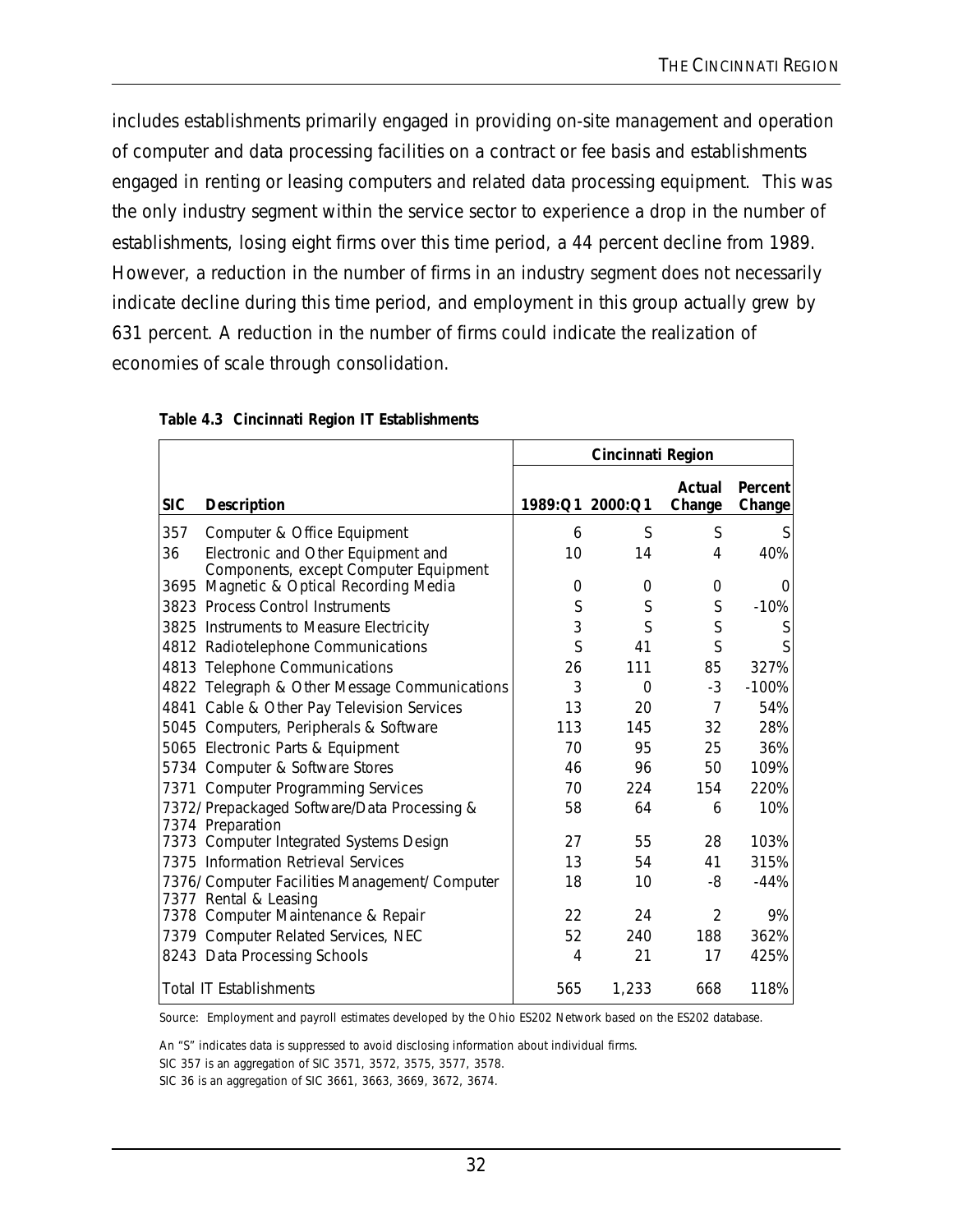### **THE CINCINNATI REGION IN COMPARISON TO THE STATE AND NATIONAL IT INDUSTRY**

### **IT Industry Growth in the Region and the Nation**

Many changes in IT employment, payroll per employee, and number of establishments in the Cincinnati Region between 1989 and 1999 have mirrored changes at the national level (see Table 4.4). Overall, growth in total IT employment in Cincinnati grew by 31 percent during this time period, just slightly lower than growth at the national level of 39 percent. Payroll per employee also grew somewhat slower in Cincinnati, increasing by 28 percent versus 34 percent in the rest of the nation. The number of IT establishments in Cincinnati increased by 93 percent, while the number of establishments in the US grew by 138 percent.

|                   |                                                                           |                      | Payroll per Employee<br>Employment |                      |                                |                      | <b>Establishments</b>          |  |
|-------------------|---------------------------------------------------------------------------|----------------------|------------------------------------|----------------------|--------------------------------|----------------------|--------------------------------|--|
| <b>SIC</b>        | <b>Description</b>                                                        | Cincinnati<br>Region | United<br><b>States</b>            | Cincinnati<br>Region | <b>United</b><br><b>States</b> | Cincinnati<br>Region | <b>United</b><br><b>States</b> |  |
| 357               | Computer & Office Equipment                                               | S                    | $-18%$                             | S                    | 52%                            | S                    | 35%                            |  |
| 36                | Electronic and Other Equipment and<br>Components, exc. Computer Equipment | $-7%$                | 4%                                 | $-3%$                | 32%                            | 50%                  | 39%                            |  |
| 3695              | Magnetic & Optical Recording Media                                        | 0%                   | $-29%$                             | 0%                   | 19%                            | 0%                   | 31%                            |  |
| 3823              | <b>Process Control Instruments</b>                                        | $-3%$                | 7%                                 | 7%                   | 14%                            | 19%                  | 49%                            |  |
| 3825              | Instruments to Measure Electricity                                        | S                    | $-30%$                             | S                    | 36%                            | S                    | 8%                             |  |
| 4812              | Radiotelephone Communications                                             | S                    | 539%                               | S                    | 36%                            | S                    | 601%                           |  |
| 4813              | <b>Telephone Communications</b>                                           | $-27%$               | $-1%$                              | 47%                  | 17%                            | 258%                 | 158%                           |  |
| 4822              | Telegraph & Other Message<br>Communications                               | $-100%$              | $-26%$                             | $-100%$              | 44%                            | $-100%$              | $-5%$                          |  |
| 4841              | Cable & Other Pay Television Services                                     | 163%                 | 67%                                | 39%                  | 46%                            | 46%                  | 34%                            |  |
| 5045              | Computers, Peripherals & Software                                         | 15%                  | 32%                                | 49%                  | 32%                            | 22%                  | 94%                            |  |
| 5065              | Electronic Parts & Equipment                                              | 26%                  | 10%                                | 24%                  | 21%                            | 6%                   | 33%                            |  |
| 5734              | Computer & Software Stores                                                | 142%                 | 105%                               | 2%                   | 12%                            | 93%                  | 86%                            |  |
| 7371              | <b>Computer Programming Services</b>                                      | 132%                 | 215%                               | 20%                  | 29%                            | 174%                 | 265%                           |  |
|                   | 7372/7374 Prepackaged Software/Data Processing &<br>Preparation           | 55%                  | 80%                                | 38%                  | 84%                            | 5%                   | 76%                            |  |
| 7373              | Computer Integrated Systems Design                                        | 96%                  | 109%                               | 34%                  | 28%                            | 41%                  | 144%                           |  |
| 7375              | Information Retrieval Services                                            | 44%                  | 174%                               | $-9%$                | 123%                           | 277%                 | 501%                           |  |
|                   | 7376/7377 Computer Facilities Management/<br>Computer Rental & Leasing    | 348%                 | 19%                                | 44%                  | 27%                            | $-33%$               | $-1%$                          |  |
| 7378              | Computer Maintenance & Repair                                             | 113%                 | 73%                                | $-19%$               | $-10%$                         | 5%                   | 74%                            |  |
| 7379              | Computer Related Services, NEC                                            | 952%                 | 405%                               | 34%                  | 21%                            | 310%                 | 408%                           |  |
| 8243              | Data Processing Schools                                                   | 217%                 | 264%                               | $-19%$               | 32%                            | 400%                 | 382%                           |  |
| Total IT Industry |                                                                           | 31%                  | 39%                                | 28%                  | 34%                            | 93%                  | 138%                           |  |

|  | Table 4.4 Growth Rates in the Cincinnati Region versus the United States: 1989:Q1 to 1999:Q1 |  |
|--|----------------------------------------------------------------------------------------------|--|

Source: Employment and payroll estimates developed by the Ohio ES202 Network based on the ES202 database; U.S. Department of Labor, Bureau of Labor Statistics, Covered Employment and Wages (ES202).

An "S" indicates data is suppressed to avoid disclosing information about individual firms.

SIC 357 is an aggregation of SIC 3571, 3572, 3575, 3577, 3578.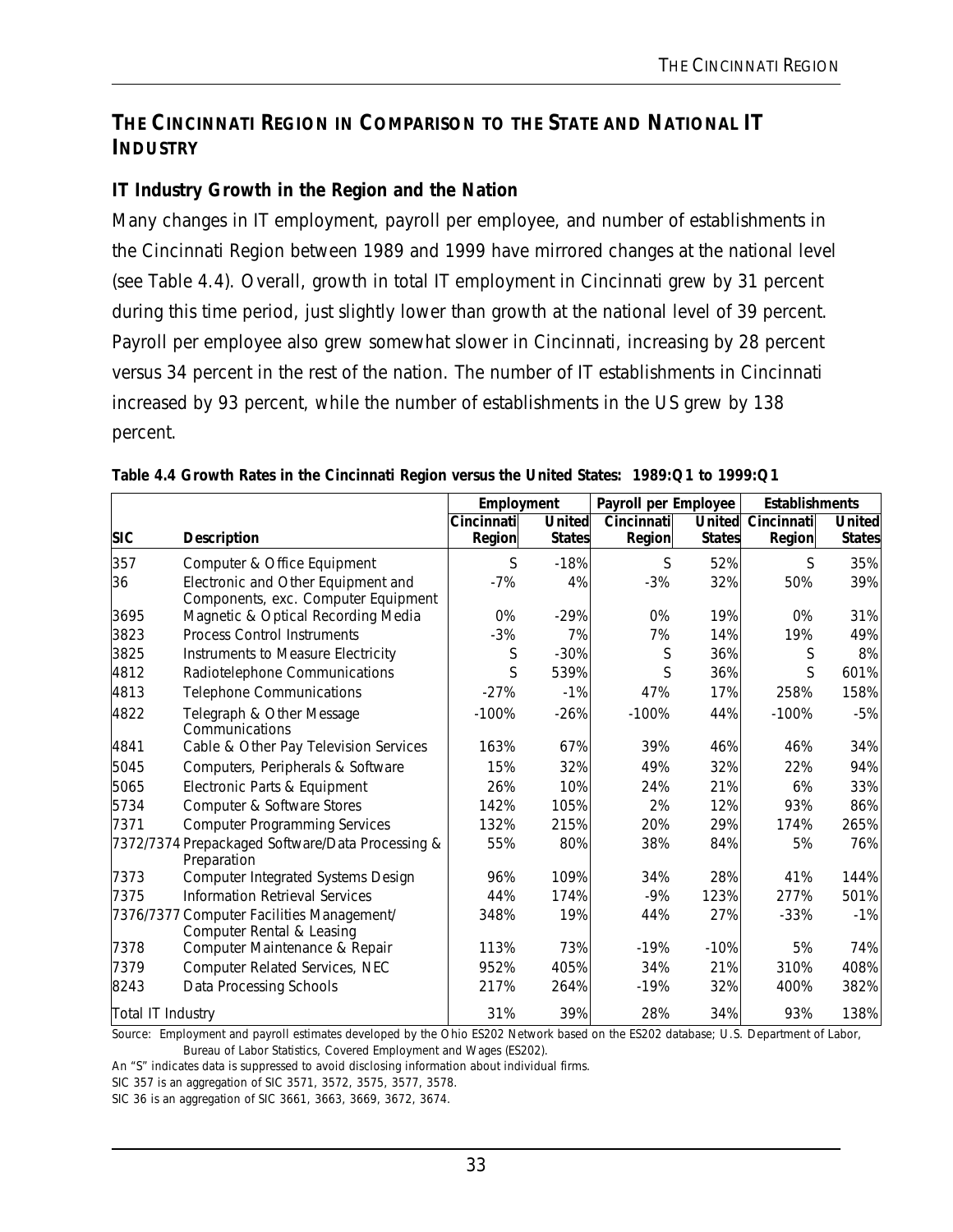## **IT Industry Specialization**

This section provides a description of regional strengths in the IT industry. Table 4.5 reveals the location quotient (LQ) for each industry segment. The LQ indicates whether the Cincinnati Region is an importer or exporter of goods and services in that particular industry segment. An LQ less than one indicates that the region does not produce enough of the good or service locally to satisfy regional demand. An LQ greater than one indicates that the region produces more of the good or service than is necessary to satisfy local demand, and is therefore an exporter in that industry segment. This circumstance implies that the region has some degree of comparative advantage in the production of the particular good or service.

|                   |                                                             | Cincinnati Region |                                |                              |  |
|-------------------|-------------------------------------------------------------|-------------------|--------------------------------|------------------------------|--|
| <b>SIC</b>        | <b>Description</b>                                          | 1989:Q1 1999:Q1   |                                | Change                       |  |
| 357               | Computer & Office Equipment                                 | 0.21              | S                              | S                            |  |
| 36                | Electronic and Other Equipment and                          | 0.41              | 0.38                           | $-0.03$                      |  |
|                   | Components, except Computer Equipment                       |                   |                                |                              |  |
| 3695              | Magnetic & Optical Recording Media                          | 0.00              | 0.00                           | 0.00                         |  |
| 3823              | <b>Process Control Instruments</b>                          | S                 | S                              | $-0.08$                      |  |
| 3825              | Instruments to Measure Electricity                          | 0.08              | S                              |                              |  |
| 4812              | Radiotelephone Communications                               | S                 | 0.60                           |                              |  |
| 4813              | <b>Telephone Communications</b>                             | 1.30              | 0.97                           | $-0.33$                      |  |
| 4822              | Telegraph & Other Message                                   | 0.34              | 0.00                           | $-0.34$                      |  |
|                   | Communications                                              |                   |                                |                              |  |
| 4841              | Cable & Other Pay Television Services                       | 0.75              | 1.20                           | 0.45                         |  |
| 5045              | Computers, Peripherals & Software                           | 1.41              | 1.25                           | $-0.16$                      |  |
| 5065              | Electronic Parts & Equipment                                | 0.52              | 0.60                           | 0.08                         |  |
| 5734              | Computer & Software Stores                                  | 1.22              | 1.46                           | 0.24                         |  |
| 7371              | <b>Computer Programming Services</b>                        | 1.53              | 1.14                           | $-0.39$                      |  |
| 7372/7374         | Prepackaged Software/Data Processing &<br>Preparation       | 0.91              | 0.79                           | $-0.12$                      |  |
| 7373              | Computer Integrated Systems Design                          | 0.54              | 0.51                           | $-0.03$                      |  |
| 7375              | <b>Information Retrieval Services</b>                       | 1.44              | 0.77                           | $-0.67$                      |  |
| 7376/7377         | Computer Facilities Management/Computer                     | 0.59              | 2.26                           | 1.67                         |  |
|                   | Rental & Leasing                                            |                   |                                |                              |  |
| 7378              | Computer Maintenance & Repair                               | 0.83              | 1.03                           | 0.20                         |  |
| 7379              | Computer Related Services, NEC                              | 0.39              | 0.82                           | 0.43                         |  |
| 8243              | Data Processing Schools                                     | 1.21              | 1.07                           | $-0.14$                      |  |
| Total IT industry | t and normall cetterates developed by the Obje EC202 Nature | 0.83              | 0.80<br>المرمان المتمتم ماليات | $-0.03$<br>the FCOOO detable |  |

|  |  | Table 4.5 Cincinnati Region Industry Concentration: Location Quotients |  |
|--|--|------------------------------------------------------------------------|--|
|  |  |                                                                        |  |

Source: Employment and payroll estimates developed by the Ohio ES202 Network based on the ES202 database.

An "S" indicates data is suppressed to avoid disclosing information about individual firms.

SIC 357 is an aggregation of SIC 3571, 3572, 3575, 3577, 3578.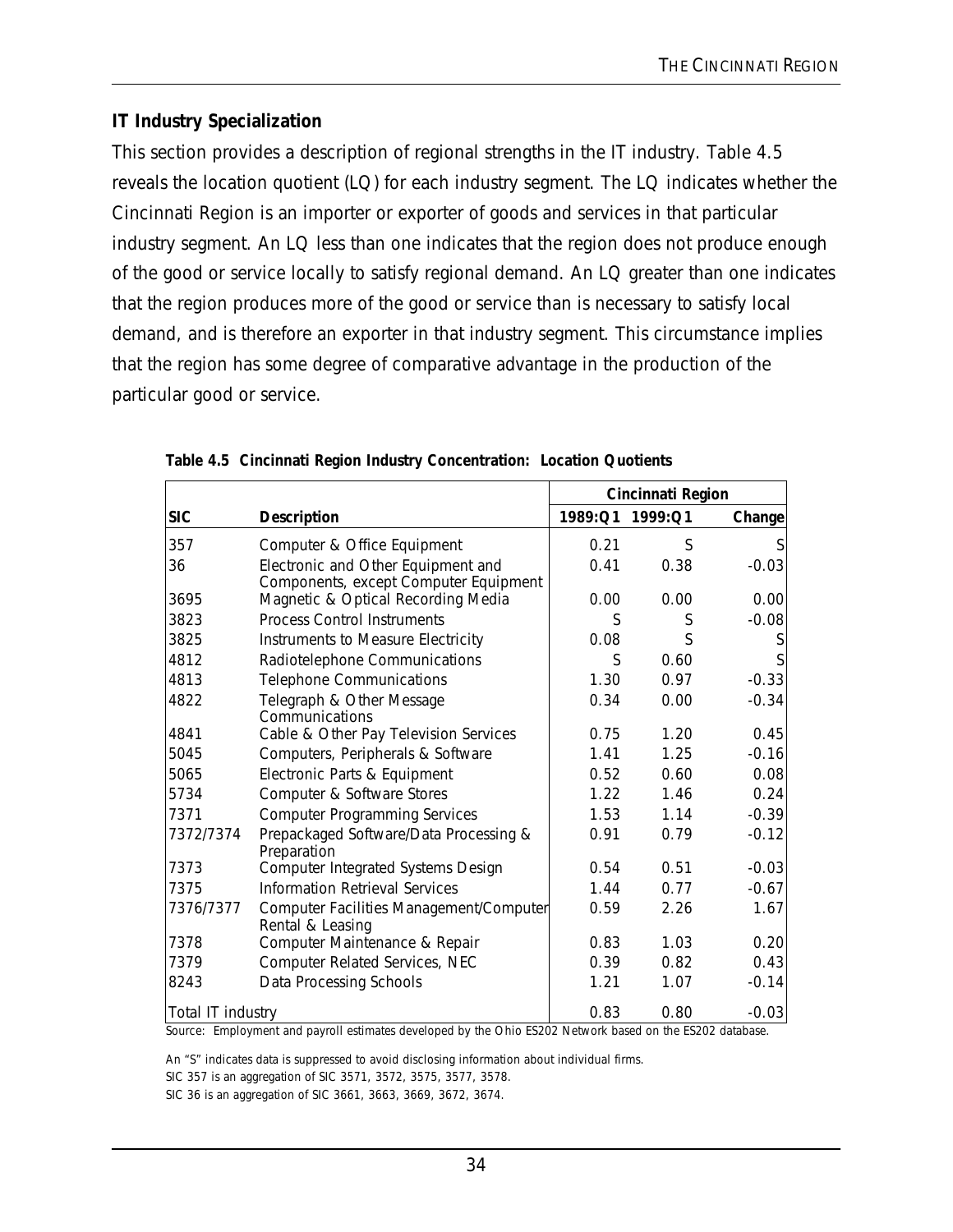The location quotient for the Cincinnati Region for the entire IT industry was 0.80 during the first quarter of 1999. This statistic indicates that the region is a relative importer of goods and services in this industry. Furthermore the LQ has decreased slightly since the beginning of 1989, indicating that IT firms in Cincinnati have not increased in their ability to satisfy regional demand, and the Cincinnati region must still import IT industry goods and services from other locations.

In 1989, the Cincinnati Region was an exporter in seven of 19 IT industry segments in which the region has a presence. In the first quarter of 2000 the number was also seven, however, they are not all the same industry segments. The LQ for SIC 7378, Computer Maintenance and Repair, increased from less than one to greater than one, as did that for SIC 7376/7377, Computer Facilities Management/Computer Rental and Leasing. This industry segment saw the greatest shift in status during the 1990s, with its LQ changing from only 0.59 to 2.26, representing the largest LQ in 2000. The smallest LQ for both years is in SIC 3825, Instruments to Measure Electricity (with the exception of SIC 3695 which does not operate in the Cincinnati Region).

### **Regional IT Employment Relative to the State**

The Cincinnati Region accounts for 18 percent of IT industry employment in the State of Ohio, which is slightly higher than its share of total employment (15%). The share IT jobs held constant between 1989 and 2000, despite a 40% growth rate in employment. This indicates that growth is occurring at a faster rate in another part of the state. In 2000, the largest share of employment in the region is in Computer Facilities Management/Computer Rental and Leasing (SIC 7376/7377), with 59 percent of employment in this industry segment within Ohio. In the Cincinnati Region, this industry segment saw strong gains during the 1990s in employment and payroll even though the number of establishments fell during this time, suggesting improvements in efficiency or the realization of economies of scale. SIC 3825, Instruments to Measure Electricity has the lowest share of output in Ohio, which is not surprising given that this industry segment has the smallest location quotient.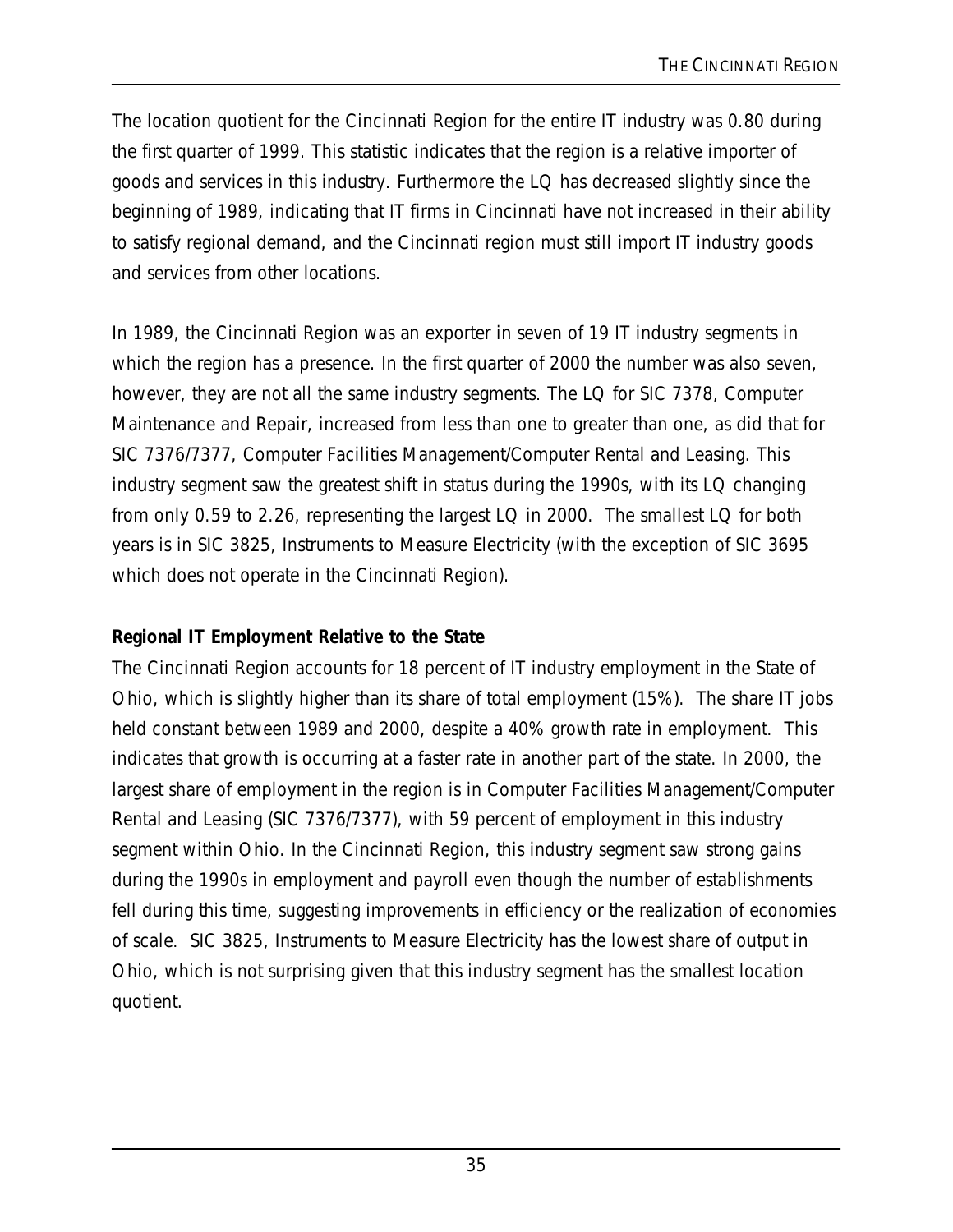|                   |                                                                             | Cincinnati Region |         |
|-------------------|-----------------------------------------------------------------------------|-------------------|---------|
| <b>SIC</b>        | <b>Description</b>                                                          | 1989:Q1           | 2000:Q1 |
| 357               | Computer & Office Equipment                                                 | 5%                | S       |
| 36                | Electronic and Other Equipment and Components,<br>except Computer Equipment | 15%               | 12%     |
| 3695              | Magnetic & Optical Recording Media                                          | $0\%$             | 0%      |
| 3823              | <b>Process Control Instruments</b>                                          | S                 | S       |
| 3825              | Instruments to Measure Electricity                                          | 2%                | S       |
| 4812              | Radiotelephone Communications                                               | S                 | 18%     |
| 4813              | <b>Telephone Communications</b>                                             | 23%               | 21%     |
| 4822              | Telegraph & Other Message Communications                                    | 30%               | 0%      |
| 4841              | Cable & Other Pay Television Services                                       | 13%               | 20%     |
| 5045              | Computers, Peripherals & Software                                           | 28%               | 27%     |
| 5065              | Electronic Parts & Equipment                                                | 12%               | 13%     |
| 5734              | Computer & Software Stores                                                  | 28%               | 21%     |
| 7371              | <b>Computer Programming Services</b>                                        | 24%               | 18%     |
| 7372/7374         | Prepackaged Software/Data Processing & Preparation                          | 21%               | 31%     |
| 7373              | <b>Computer Integrated Systems Design</b>                                   | 31%               | 11%     |
| 7375              | <b>Information Retrieval Services</b>                                       | 8%                | 7%      |
| 7376/7377         | Computer Facilities Management/Computer Rental &<br>Leasing                 | 12%               | 60%     |
| 7378              | Computer Maintenance & Repair                                               | 29%               | 27%     |
| 7379              | Computer Related Services, NEC                                              | 12%               | 21%     |
| 8243              | Data Processing Schools                                                     | 59%               | 30%     |
| Total IT industry |                                                                             | 18%               | 18%     |

**Table 4.6 Cincinnati Region Share of Ohio IT Employment**

Source: Employment and payroll estimates developed by the Ohio ES202 Network based on the ES202 database.

An "S" indicates data is suppressed to avoid disclosing information about individual firms. SIC 357 is an aggregation of SIC 3571, 3572, 3575, 3577, 3578. SIC 36 is an aggregation of SIC 3661, 3663, 3669, 3672, 3674.

# **WINNING IT INDUSTRY SEGMENTS**

The "winning" IT industry segments are defined as those that achieve the greatest number of appearances in the top 10 rankings based on those categories listed in Table 4.7: largest employment in 2000, largest absolute change in employment from 1989 to 2000, greatest percent change in employment, highest payroll in 2000, and the most establishments in 2000. The large number of industry segments that appear in at least four of the five columns indicates that the same industry segments are doing well when measured by several criteria. In the Cincinnati Region, those industry segments are Radiotelephone Communications (4812); Computers, Peripherals and Software (5045); Computer and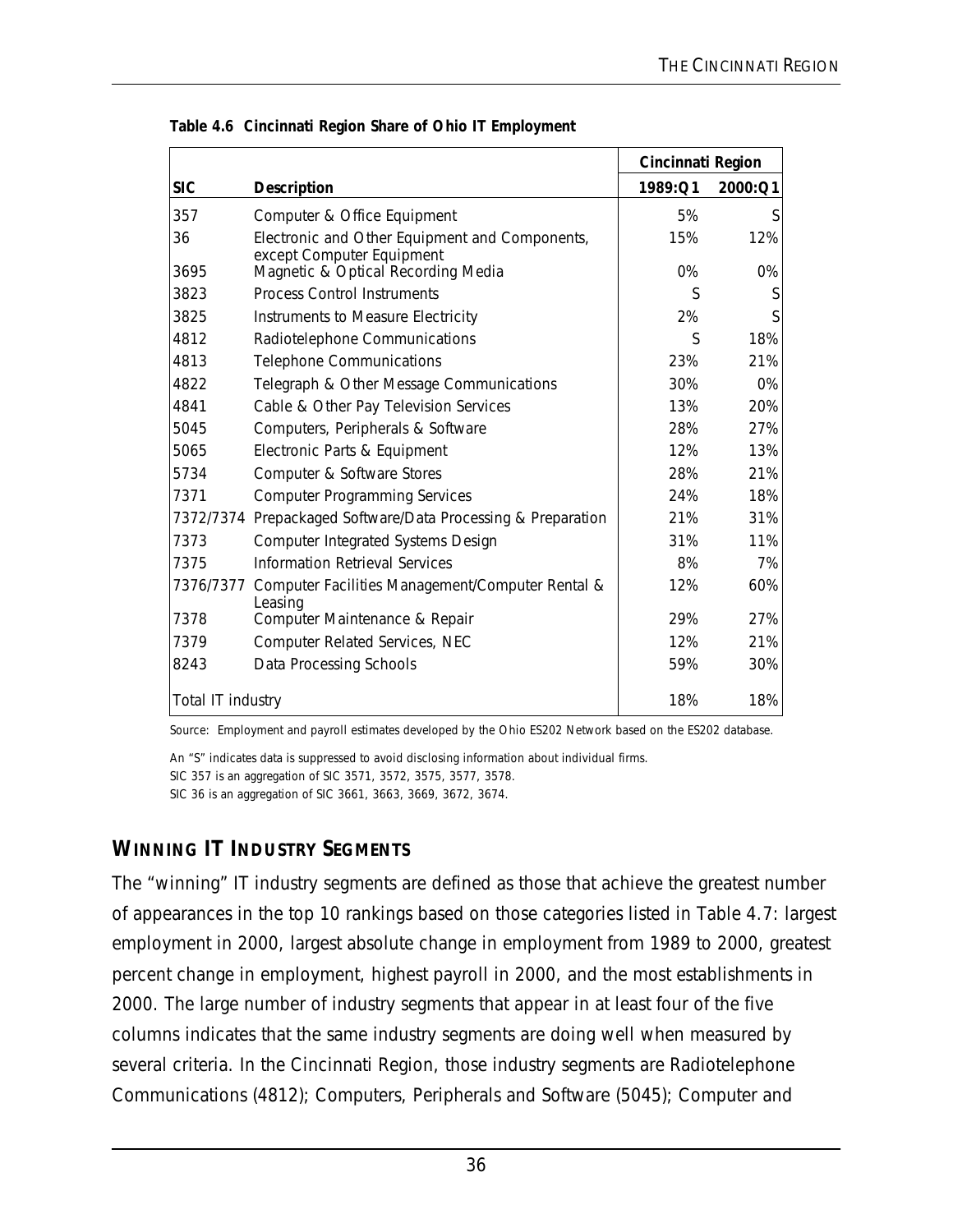Software Stores (5734); Computer Programming Services (7371); Prepackaged Software (7372); Computer Integrated Systems Design (SIC 7373); Computer Facilities Management (7376); and Computer Related Services, NEC (7379).

The majority of these industry segments fall within the broader group of computer and data processing services (SIC 737). Establishments in this industry segment provide a wide range of services on a contract or fee basis, including computer applications programming, software design, software documentation and training, modification of software or bundling of software and computer hardware, and online information retrieval. The lone communications segment that has been identified as a "winner" (Radiotelephone Communications) includes establishments providing cellular phone services and paging services. The wholesale of computers, peripherals, and software and retail stores specializing in computers and software were also among the winning industry segments.

| <b>Top Ten Industry Segments</b>  |                                                                |                                                                 |                                                    |                                                 |  |  |
|-----------------------------------|----------------------------------------------------------------|-----------------------------------------------------------------|----------------------------------------------------|-------------------------------------------------|--|--|
| Largest<br>Employment,<br>2000:Q1 | <b>Largest Actual</b><br>Change in<br>Employment,<br>1989-2000 | <b>Largest Percent</b><br>Change in<br>Employment,<br>1989-2000 | <b>Highest Payroll</b><br>per Employee,<br>2000:Q1 | Largest Number of<br>Establishments,<br>2000:Q1 |  |  |
| 4813                              | 7379                                                           | 7376                                                            | 5045                                               | 7379                                            |  |  |
| 5045                              | 7371                                                           | 7379                                                            | 4813                                               | 7371                                            |  |  |
| 7371                              | 7372                                                           | 8243                                                            | 7371                                               | 5045                                            |  |  |
| 7379                              | 5045                                                           | 4812                                                            | 7373                                               | 4813                                            |  |  |
| 7372                              | 5734                                                           | 7371                                                            | 7372                                               | 5734                                            |  |  |
| 5734                              | 7376                                                           | 5734                                                            | 7379                                               | 5065                                            |  |  |
| 4841                              | 4841                                                           | 7373                                                            | 3571                                               | 7373                                            |  |  |
| 5065                              | 4812                                                           | 4841                                                            | 7377                                               | 7375                                            |  |  |
| 4812                              | 7373                                                           | 7378                                                            | 7376                                               | 4812                                            |  |  |
| 7376                              | 7375                                                           | 7372                                                            | 7375                                               | 7372                                            |  |  |

| Table 4.7 Cincinnati Region "Winning" IT Industry Segments |  |  |  |
|------------------------------------------------------------|--|--|--|
|                                                            |  |  |  |

Source: Employment and payroll estimates developed by the Ohio ES202 Network based on the ES202 database. Highlighted SICs are present in at least four of the five columns. They represent the "winning" industry segments.

Employment growth in the winning industry segments from 1989 to 2000 is illustrated in Figure 4.2. Growth was rapid in many industry segments, particularly after 1996. Among the fastest growing segments are Computer Programming Services, Prepackaged Software/Computer Facilities Management, and Computer Related Services, NEC.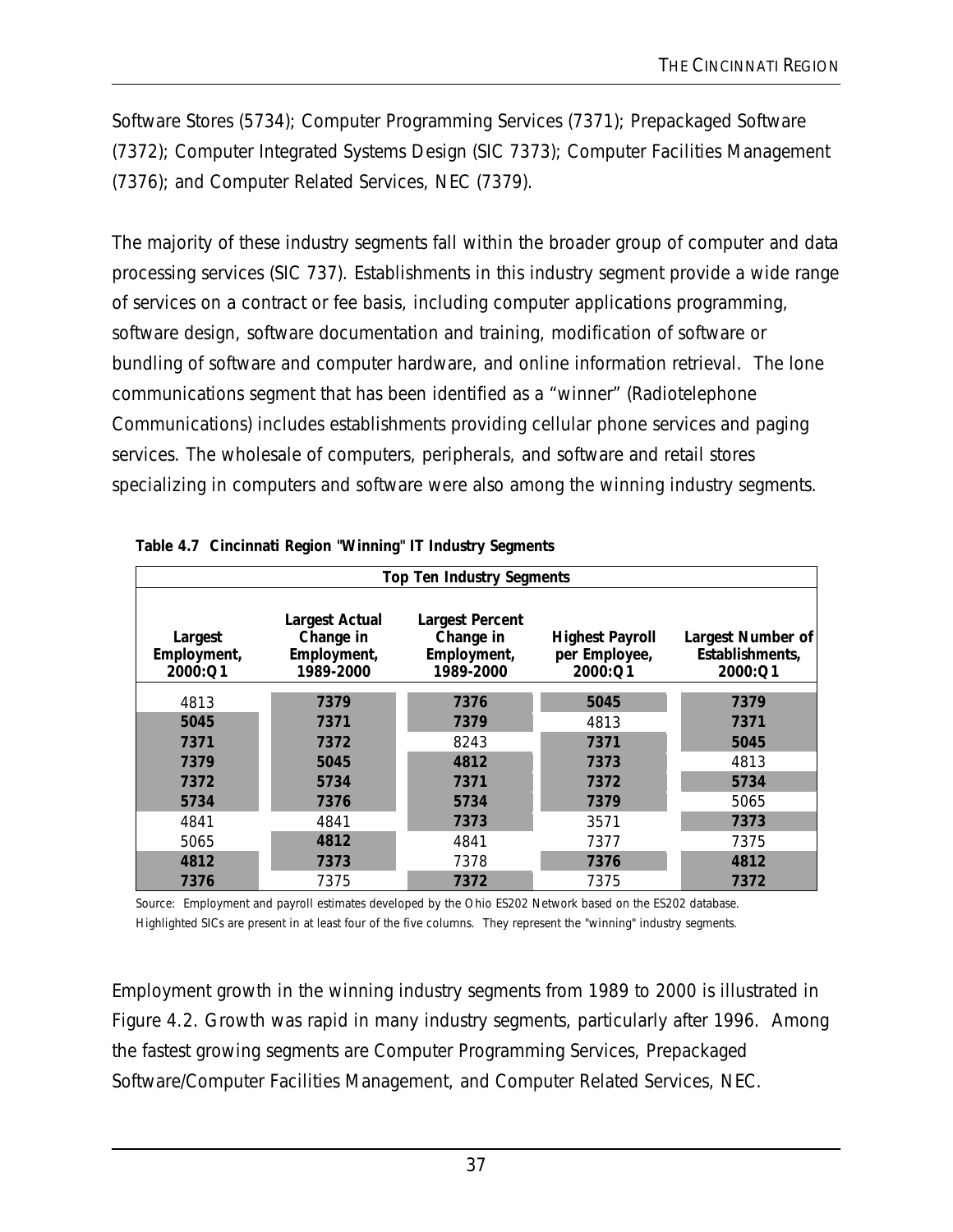

**Figure 4.2 Employment Trends in "Winning" IT Industry Segments in the Cincinnati Region**

Source: Employment and payroll estimates developed by the Ohio ES202 Network based on the ES202 database.

Figure 4.3 depicts both employment and payroll trends for those industry segments that were the region's largest IT employers in 1989. Many of those industry segments continued to be strong, showing growth in both employment and payroll. Just three industry segments experienced employment losses- two within manufacturing (SIC 36 and 357) and the large Telephone Communications segment (SIC 4813). Only one industry segment, the wholesale of Electronic Parts and Equipment (SIC 5065), experienced a decline in payroll per employee.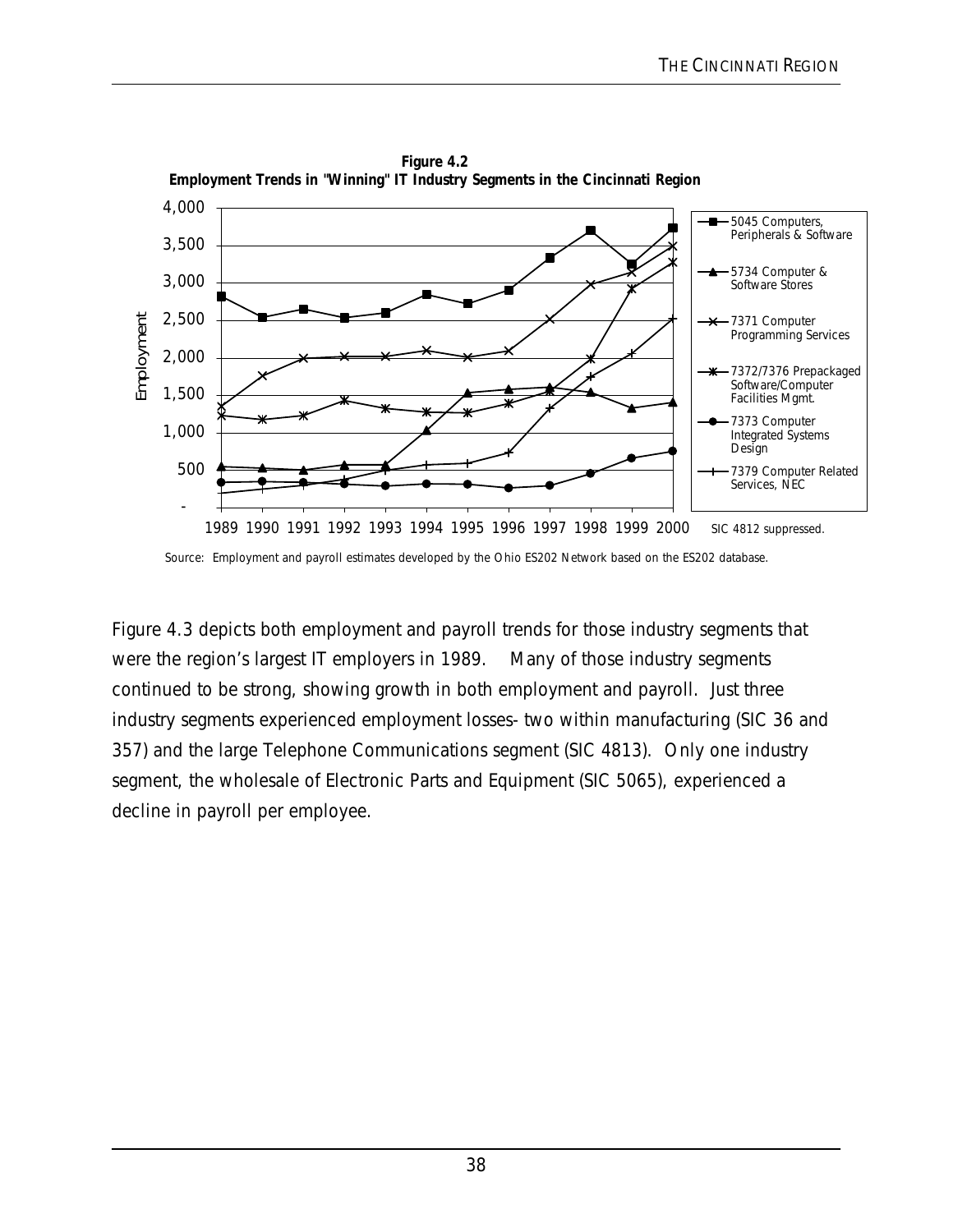

Source: Employment and payroll estimates developed by the Ohio ES202 Network based on the ES202 database.

# **SUMMARY**

Overall, the Cincinnati Region has seen important gains in the IT industry during the study period. The region employs just under one-fifth of all IT workers in the State of Ohio, which can be expected from a region of its size, and the region's share of state IT employment has held constant over the past decade. Industry concentration analysis suggests that the Cincinnati Region has strengths in the business services category of the IT industry. This conclusion is also supported by the "winning" industry segments in the region, many of which are in the business services category.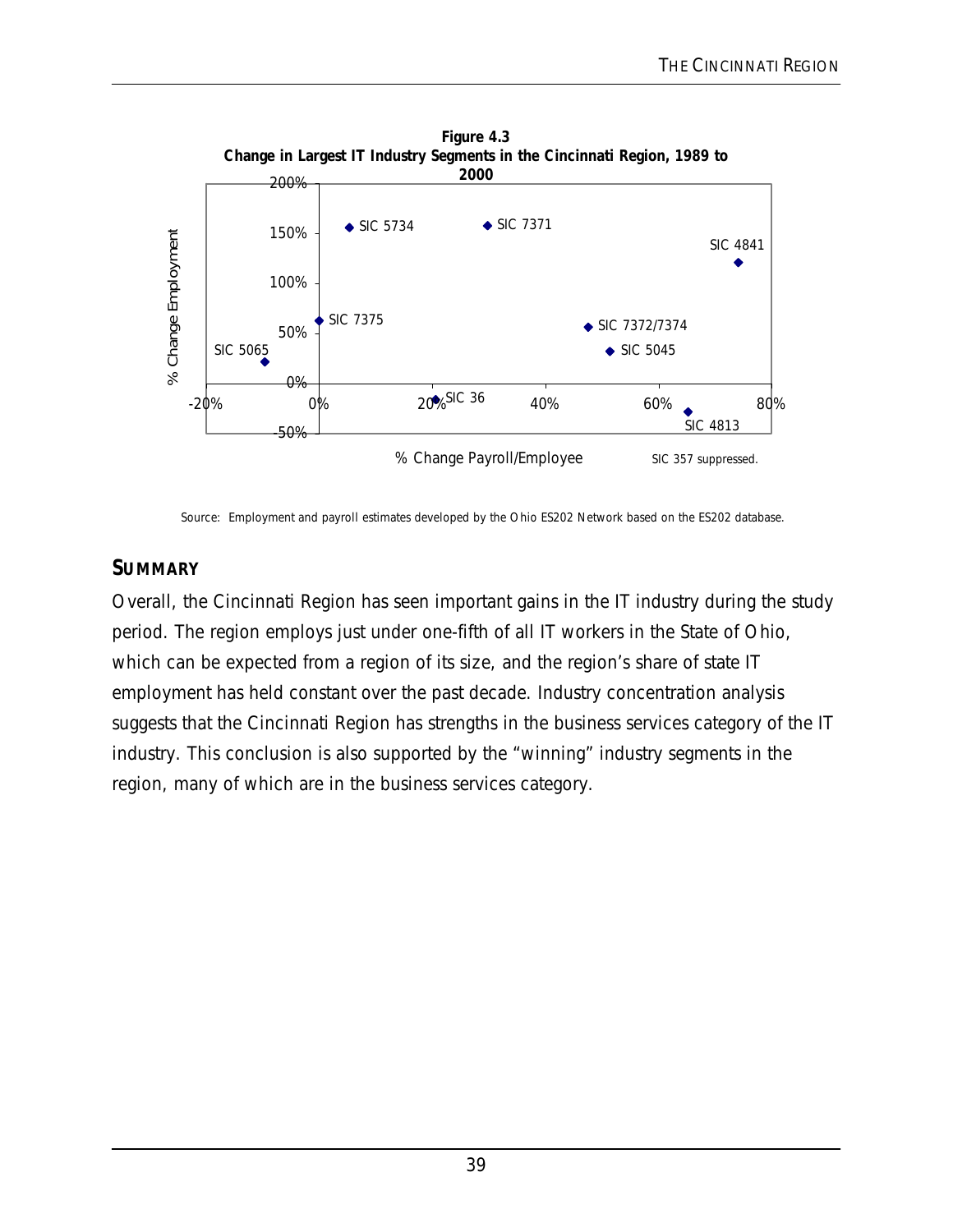# **V. THE COLUMBUS REGION**

The Columbus Region has a strong and increasing presence in the IT industry. The Columbus Region is comprised of the following central Ohio counties: Crawford, Delaware, Fairfield, Fayette, Franklin, Knox, Licking, Madison, Marion, Morrow, Pickaway, Richland, Ross, and Union.

For the Columbus Region, data from the Employment and Payroll (ES202) estimates indicate that the IT industry plays an important and growing role. In the first quarter of 1989, the industry employed 26,068 workers in 555 establishments. In constant 2000 dollars, the industry paid over a billion dollars in wages, amounting to an average salary of \$43,226. By the first quarter of 2000, the industry employed 47,205 workers in 1,642 different establishments. Payroll jumped to over \$3 billion and an average salary of \$64,529. In 1989, IT industry employment represented three percent of the total employment in the Columbus region. That share grew to nearly five percent by 2000. As this section documents, employment in the IT industry is growing at a much faster rate in the Columbus region than in the rest of the state or the country.

## **IT EMPLOYMENT**

Table 5.1 reports employment in the Columbus region in the IT industry segments. Because of low numbers of firms or dominance by a single firm in a particular industry segment, a number of the four-digit industry segments were combined or suppressed for confidentiality reasons. Telephone Communications (SIC 4813) is the largest IT employer in the Columbus Region. With over 8,000 employees in 1989 and over 9,400 in 2000, it far exceeds any other single IT industry segment in terms of employment and enjoyed modest growth over the 11-year period. In the first quarter of 1989, SIC 3661, the manufacture of Telephone and Telegraph Apparatus, (employment suppressed) was the second largest employer, followed by the combined industry segments 7372/7375, Prepackaged Software/ Information Retrieval Services (2,562 employees); and SIC 7374, Data Processing and Preparation (1,750 employees). In total, the region employed 26,068 people in the IT industry in the first quarter of 1989.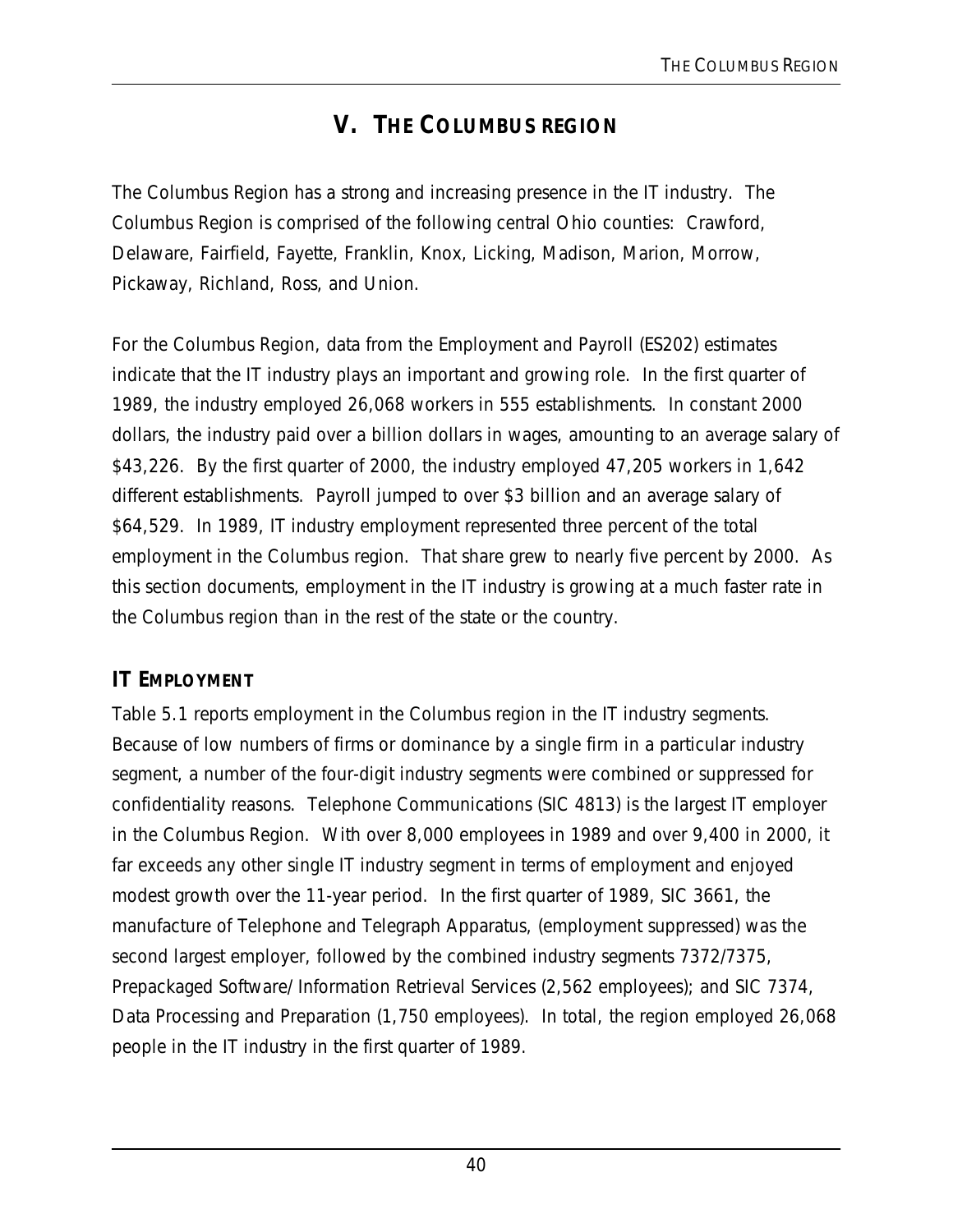|                     |                                                                                     | <b>Columbus Region</b> |                               |               |                       |
|---------------------|-------------------------------------------------------------------------------------|------------------------|-------------------------------|---------------|-----------------------|
| <b>SIC</b>          |                                                                                     |                        | 1989:Q1 2000:Q1 Change Change |               | <b>Actual Percent</b> |
|                     | <b>Description</b>                                                                  |                        |                               |               |                       |
| 357                 | Computer & Office Equipment                                                         | 625                    | 415                           | $-210$        | $-34%$                |
| 3661                | Telephone & Telegraph Apparatus                                                     | S                      | S                             | S             | 20%                   |
|                     | 3663/3669 Radio & TV Communications/Communications<br>Equipment                     | 355                    | 294                           | $-61$         | $-17%$                |
| 367                 | Electronic Components & Accessories                                                 | 278                    | 239                           | -39           | $-14%$                |
| 3695                | Magnetic & Optical Recording Media                                                  | $\Omega$               | $\Omega$                      | $\Omega$      | 0                     |
| 382                 | Process Control Instruments/Instruments to Measure<br>Electricity                   | 1,745                  | 1,889                         | 144           | 8%                    |
| 4812                | Radiotelephone Communications                                                       | S                      | 1,630                         | S             | S                     |
| 4813                | <b>Telephone Communications</b>                                                     | 8,024                  | 9,429                         | 1,405         | 18%                   |
| 4822                | Telegraph & Other Message Communications                                            | 26                     | S                             | S             | S                     |
| 4841                | Cable & Other Pay Television Services                                               | 1,057                  | 1,085                         | 28            | 3%                    |
| 5045                | Computers, Peripherals & Software                                                   | 1,548                  | 3,062                         | 1,514         | 98%                   |
| 5065                | Electronic Parts & Equipment                                                        | 978                    | 1,092                         | 114           | 12%                   |
| 5734                | Computer & Software Stores                                                          | S                      | S.                            | S             | 312%                  |
| 7371                | <b>Computer Programming Services</b>                                                | 659                    | 7,630                         |               | 6,971 1,058%          |
| 7372/7375           | Prepackaged Software/Information Retrieval Services                                 | 2,562                  | 4,016                         | 1,454         | 57%                   |
| 7373                | <b>Computer Integrated Systems Design</b>                                           | 123                    | 1,137                         | 1,014         | 824%                  |
| 7374                | Data Processing & Preparation                                                       | 1,750                  | 1,547                         | $-203$        | $-12%$                |
|                     | 7376-7378 Computer Facilities Management, Rental & Leasing,<br>Maintenance & Repair | 149                    | 638                           | 489           | 328%                  |
| 7379                | Computer Related Services, NEC                                                      | 389                    | 4,501                         |               | 4,112 1,057%          |
| 8243                | Data Processing Schools                                                             | $\Omega$               | 222                           | 222           | <b>NA</b>             |
| Total IT Employment |                                                                                     | 26,068                 |                               | 47,205 21,137 | 81%                   |

 **Table 5.1 Columbus Region IT Employment** 

Source: Employment and payroll estimates developed by the Ohio ES202 Network based on the ES202 database.

An "S" indicates data is suppressed to avoid disclosing information about individual firms.

SIC 357 is an aggregation of SIC 3571, 3572, 3575, 3577, 3578.

SIC 367 is an aggregation of SIC 3672, 3674.

SIC 382 is an aggregation of SIC 3823, 3825.

By the first quarter of 2000, employment in the industry increased by over 80% to 47,205 employees. Many of those gains occurred in the three-digit SIC 737, Computer Programming, Data Processing, and other Computer Related Services. Within that SIC were particularly large gains of 6,971 employees (1,058 % increase) in SIC 7371, Computer Programming Services, and 4,112 employees (a 1,057 % increase) in SIC 7379, Computer Related Services, NEC. The IT industry also had some industry segments that lost employment during the decade, mostly in the manufacturing sector, including SIC 357, Computer and Office Equipment; SIC 3663/3669, Radio and TV Communications/ Communications Equipment; and SIC 367, Electronic Components and Accessories. Jobs were also lost in SIC 7374, Data Processing and Preparation.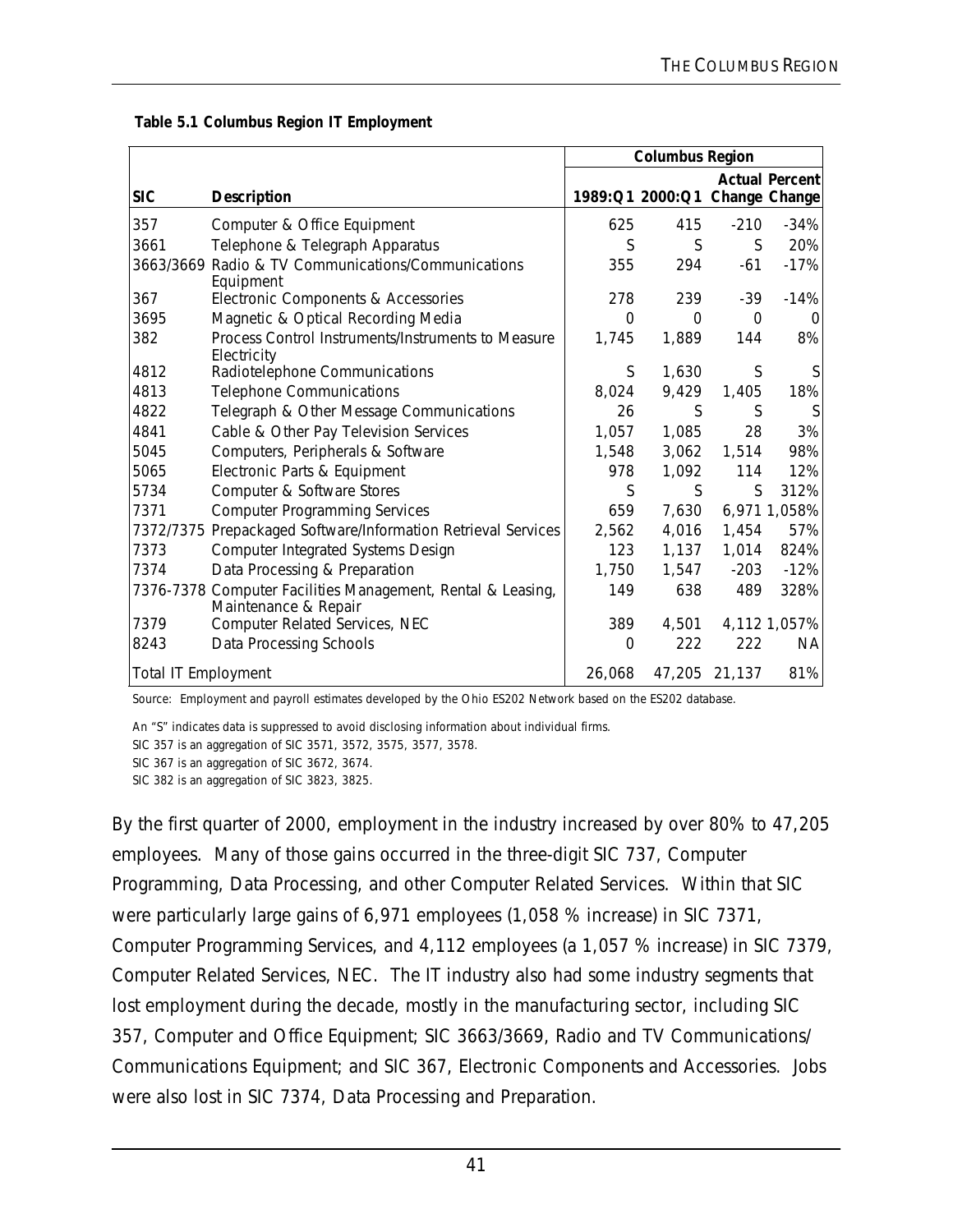# **NUMBER OF IT ESTABLISHMENTS**

Table 5.2 displays the number of IT establishments in the first quarter of 1989 and 2000 and the growth between those years. There were 555 IT establishments in the Columbus region in the first quarter of 1989. The industry segments with the largest number of establishments in 1989 were SIC 5065, Electronic Parts and Equipment (100 establishments); SIC 5045, Computers, Peripherals and Software (92 establishments); and SIC 7371, Computer Programming Services (66 establishments).

|            |                                                                                     | <b>Columbus Region</b> |                 |                  |                   |
|------------|-------------------------------------------------------------------------------------|------------------------|-----------------|------------------|-------------------|
| <b>SIC</b> | <b>Description</b>                                                                  |                        | 1989:Q1 2000:Q1 | Actual<br>Change | Percent<br>Change |
| 357        | Computer & Office Equipment                                                         | 10                     | 9               | $-1$             | $-10%$            |
| 3661       | Telephone & Telegraph Apparatus                                                     | S                      | S               | S                | 100%              |
|            | 3663/3669 Radio & TV Communications/ Communications<br>Equipment                    | 6                      | 10              | 4                | 67%               |
| 367        | Electronic Components & Accessories                                                 | 10                     | 6               | $-4$             | $-40%$            |
| 3695       | Magnetic & Optical Recording Media                                                  | $\Omega$               | $\Omega$        | $\mathbf 0$      | $\Omega$          |
| 382        | Process Control Instruments/Instruments to Measure<br>Electricity                   | 17                     | 14              | $-3$             | $-18%$            |
| 4812       | Radiotelephone Communications                                                       | S                      | 31              | S                | S                 |
| 4813       | <b>Telephone Communications</b>                                                     | 40                     | 155             | 115              | 288%              |
| 4822       | Telegraph & Other Message Communications                                            | 3                      | S               | S                | S                 |
| 4841       | Cable & Other Pay Television Services                                               | 18                     | 27              | 9                | 50%               |
| 5045       | Computers, Peripherals & Software                                                   | 92                     | 158             | 66               | 72%               |
| 5065       | Electronic Parts & Equipment                                                        | 100                    | 107             | 7                | 7%                |
| 5734       | Computer & Software Stores                                                          | S                      | S               | S                | 198%              |
| 7371       | <b>Computer Programming Services</b>                                                | 66                     | 365             | 299              | 453%              |
|            | 7372/7375 Prepackaged Software/Information Retrieval Services                       | 36                     | 116             | 80               | 222%              |
| 7373       | <b>Computer Integrated Systems Design</b>                                           | 22                     | 74              | 52               | 236%              |
| 7374       | Data Processing & Preparation                                                       | 29                     | 38              | 9                | 31%               |
|            | 7376-7378 Computer Facilities Management, Rental & Leasing,<br>Maintenance & Repair | 19                     | 40              | 21               | 111%              |
| 7379       | Computer Related Services, NEC                                                      | 39                     | 349             | 310              | 795%              |
| 8243       | Data Processing Schools                                                             | $\Omega$               | 17              | 17               | ΝA                |
|            | <b>Total IT Establishments</b>                                                      | 555                    | 1,642           | 1,087            | 196%              |

#### **Table 5.2 Columbus Region IT Establishments**

Source: Employment and payroll estimates developed by the Ohio ES202 Network based on the ES202 database.

An "S" indicates data is suppressed to avoid disclosing information about individual firms.

SIC 357 is an aggregation of SIC 3571, 3572, 3575, 3577, 3578.

SIC 367 is an aggregation of SIC 3672, 3674.

SIC 382 is an aggregation of SIC 3823, 3825.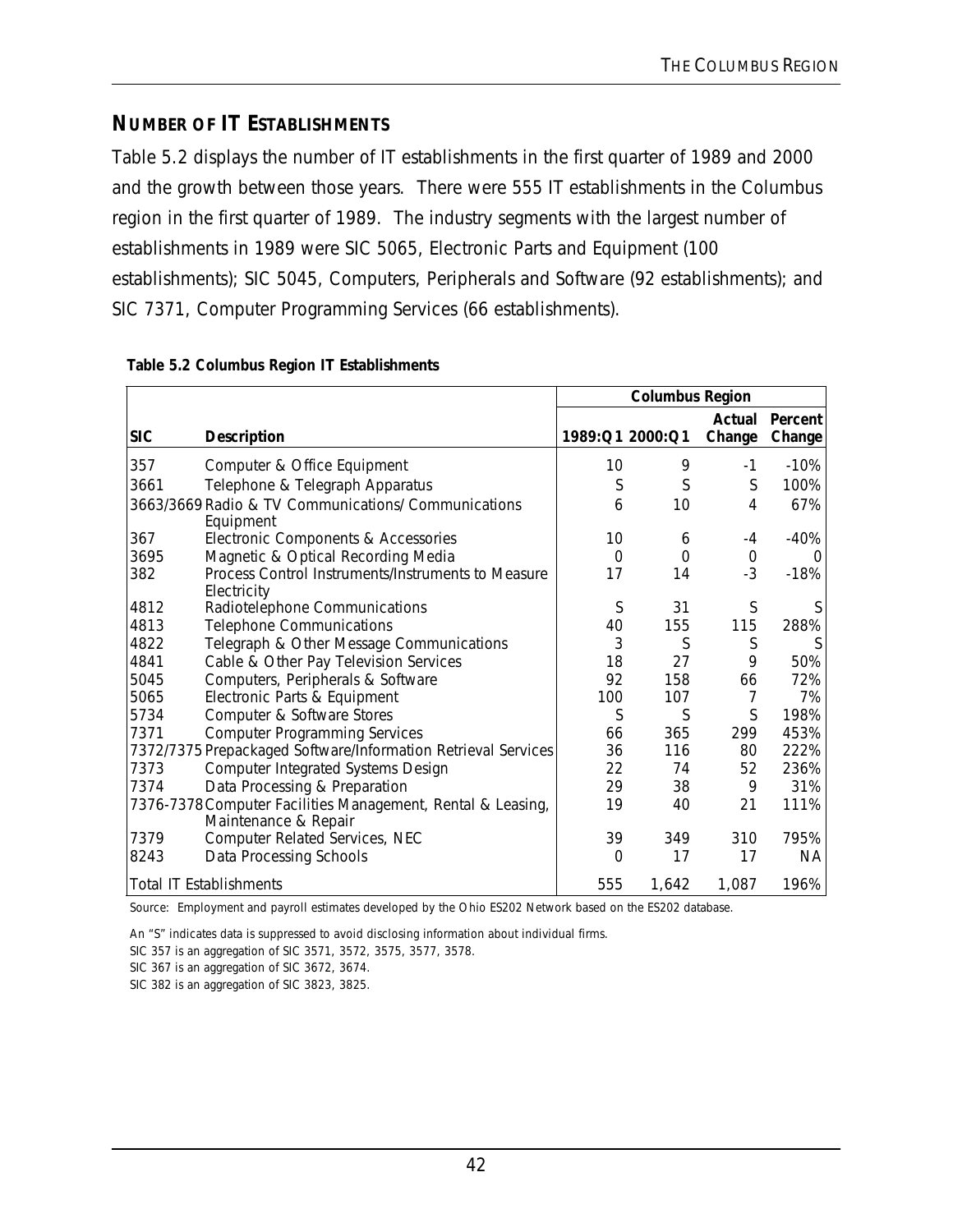The number of IT establishments nearly tripled to 1,642 by the first quarter of 2000. Consistent with employment increases, group 737 also saw some of the largest establishment growth rate increases. Within that industry segment, Computer Related Services (SIC 7379), saw a 795 percent increase in the number of establishments from 39 to 349. Computer Programming Services (SIC 7371) also saw a very large increase (299 establishments). Outside that industry segment, Telephone Communications (SIC 4813) and Computer and Software Stores (SIC 5734) saw the largest increases in the number of establishments.

For the most part, the same industry segments that saw employment declines also saw a drop in the number of establishments. The exceptions were SIC 3663/3669, Radio and TV Communications/Communications Equipment, and SIC 7374, Data Processing and Preparation, which both saw employment decline although the number of establishments increased. This could indicate saturation or the closure of large companies and an increase in the number of small companies. In one case, SIC 382, Process Control Instruments/Instruments to Measure Electricity, the number of establishments declined despite a small increase in employment.

## **PAYROLL PER EMPLOYEE IN IT INDUSTRY**

Table 5.3 reports average payroll per employee in the IT industry in 1989 and 2000. The employment and payroll data come from the first quarter of each year and are annualized by multiplying the payroll per employee by four. The data are in constant 2000 dollars, and the 1989 figures are inflated using the average of the Consumer Price Index for the Cleveland Metropolitan Area.

Jobs in the IT industry pay well. The average salary paid in the Columbus region in the IT industry greatly exceeded that in the Columbus overall economy in 1989 (\$45,226 versus \$29,132). The highest paying industry segments in 1989 were SIC 5045, wholesale of Computers, Peripherals and Software (\$57,786); SIC 4813, Telephone Communications (\$47,739); SIC 382, manufacture of Process Control Instruments/Instruments to Measure Electricity (\$46,626); and 7371, Computer Programming Services (\$45,936). Even the lowest paying industry segment, Data Processing and Preparation, SIC 7374, was right around the average for all industries at \$29,037 per year.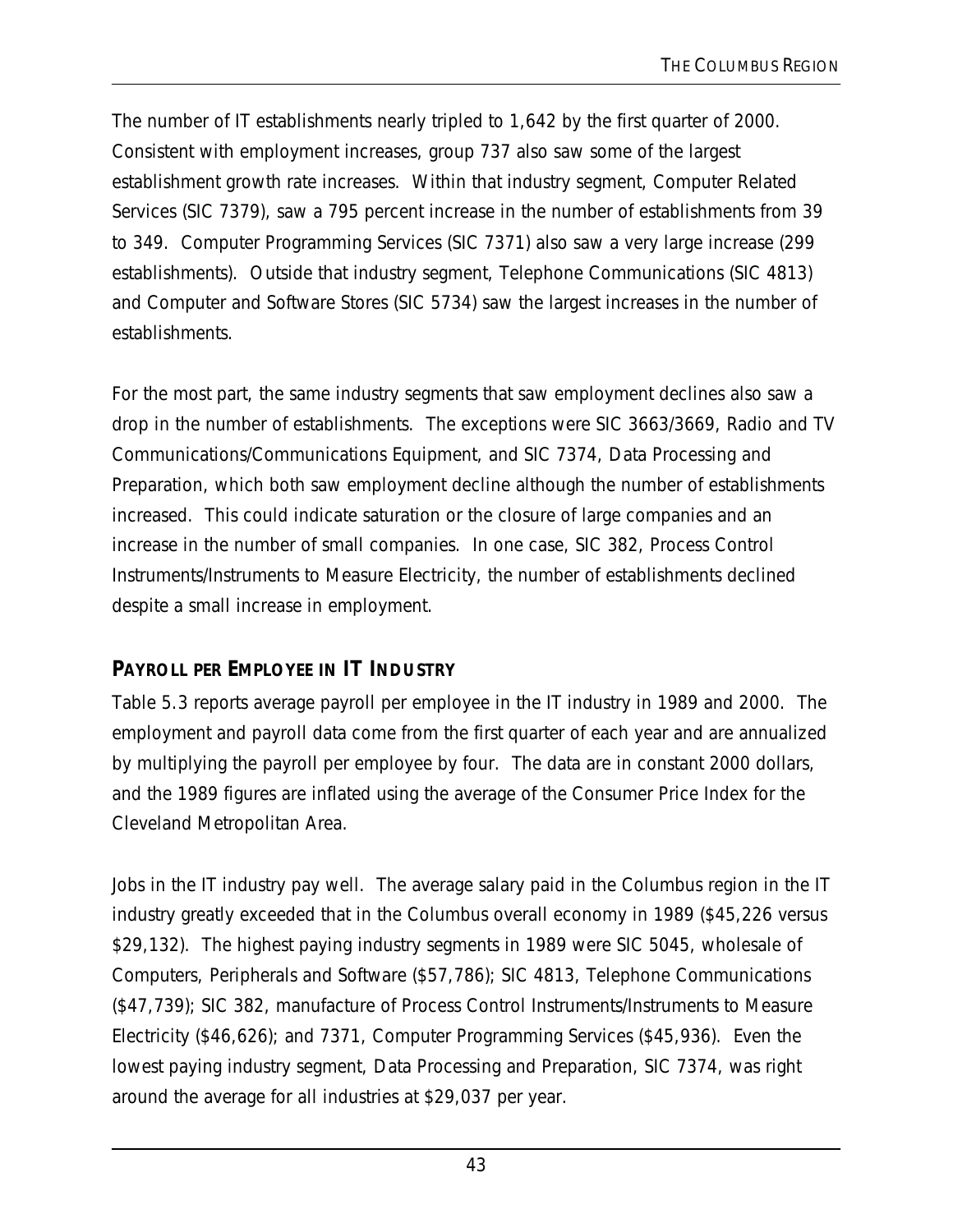|            |                                                                                     | <b>Columbus Region</b> |                    |              |                                        |
|------------|-------------------------------------------------------------------------------------|------------------------|--------------------|--------------|----------------------------------------|
| <b>SIC</b> | <b>Description</b>                                                                  | 1989:Q1                | 2000:Q1            |              | <b>Actual Percent</b><br>Change Change |
| 357        | Computer & Office Equipment                                                         | \$38,104               | \$43,996           | \$5,892      | 15%                                    |
| 3661       | Telephone & Telegraph Apparatus                                                     | S                      | S                  | S            | 80%                                    |
| 3663/3669  | Radio & TV Communications/ Communications<br>Equipment                              | \$31,130               | \$30,591           | $-$ \$ 539   | $-2%$                                  |
| 367        | Electronic Components & Accessories                                                 | \$31,429               | \$29,859           | $-$ \$ 1,570 | $-5%$                                  |
| 3695       | Magnetic & Optical Recording Media                                                  | \$0                    | \$ 0               | \$0          | 0%                                     |
| 382        | Process Control Instruments/Instruments to Measure<br>Electricity                   | \$47,626               | \$38,187           | $-$ \$ 9,439 | $-20%$                                 |
| 4812       | Radiotelephone Communications                                                       | S.                     | \$64,510           | S            |                                        |
| 4813       | <b>Telephone Communications</b>                                                     | \$47,739               | \$51,885           | \$4,146      | 9%                                     |
| 4822       | Telegraph & Other Message Communications                                            | \$36,549               | S.                 | S            |                                        |
| 4841       | Cable & Other Pay Television Services                                               | \$38,119               | \$38,026           | $-$ \$93     | $< 1\%$                                |
| 5045       | Computers, Peripherals & Software                                                   | \$57,786               | \$73,022           | \$15,236     | 26%                                    |
| 5065       | Electronic Parts & Equipment                                                        | \$39,462               | \$49,357           | \$9,895      | 25%                                    |
| 5734       | Computer & Software Stores                                                          | S                      | S                  | S.           | 59%                                    |
| 7371       | <b>Computer Programming Services</b>                                                | \$45,936               | \$60,454           | \$14,518     | 32%                                    |
| 7372/7375  | Prepackaged Software/Information Retrieval Services                                 |                        | \$43,559 \$100,151 | \$56,592     | 130%                                   |
| 7373       | Computer Integrated Systems Design                                                  | \$39,872               | \$57,344           | \$17,472     | 44%                                    |
| 7374       | Data Processing & Preparation                                                       | \$29,037               | \$93,222           | \$64,185     | 221%                                   |
|            | 7376-7378 Computer Facilities Management, Rental & Leasing,<br>Maintenance & Repair | \$40,511               | \$42,018           | \$1,507      | 4%                                     |
| 7379       | Computer Related Services, NEC                                                      | \$40,193               | \$56,001           | \$15,808     | 39%                                    |
| 8243       | Data Processing Schools                                                             | 0                      | \$34,580           | \$34,580     | NA                                     |
|            | Total IT Payroll per Employee                                                       | \$45,226               | \$64,529           | \$19,303     | 43%                                    |

|  | Table 5.3 Columbus Region IT Annualized Payroll per Employee (in 2000 dollars) |  |  |  |
|--|--------------------------------------------------------------------------------|--|--|--|
|  |                                                                                |  |  |  |

Source: Employment and payroll estimates developed by the Ohio ES202 Network based on the ES202 database.

1989 dollars inflated using the average of the Consumer Price Index for the Cleveland Metropolitan Area for the months of January, February and March 2000.

An "S" indicates data is suppressed to avoid disclosing information about individual firms.

SIC 357 is an aggregation of SIC 3571, 3572, 3575, 3577, 3578.

SIC is an aggregation of SIC 3672, 3674.

SIC 382 is an aggregation of SIC 3823, 3825.

Average payroll per employee rose to \$64,529 in 2000, a 43 percent increase. The average for all industries in the Columbus region grew much more modestly (15%) to an average salary of \$33,457 in 2000. The largest salary increase was in the industry segment that paid the least in 1989, Data Processing and Preparation, SIC 7374. The average salary increased by \$64,185 to \$93,222, or 221 percent, making the second-highest paying industry segment. This increase occurred in the face of lost jobs, as Table 5.1 indicates that the segment lost 203 jobs during that time. SIC 7372/7375, Prepackaged Software/Information Retrieval Services also had a large salary increase (\$56,592).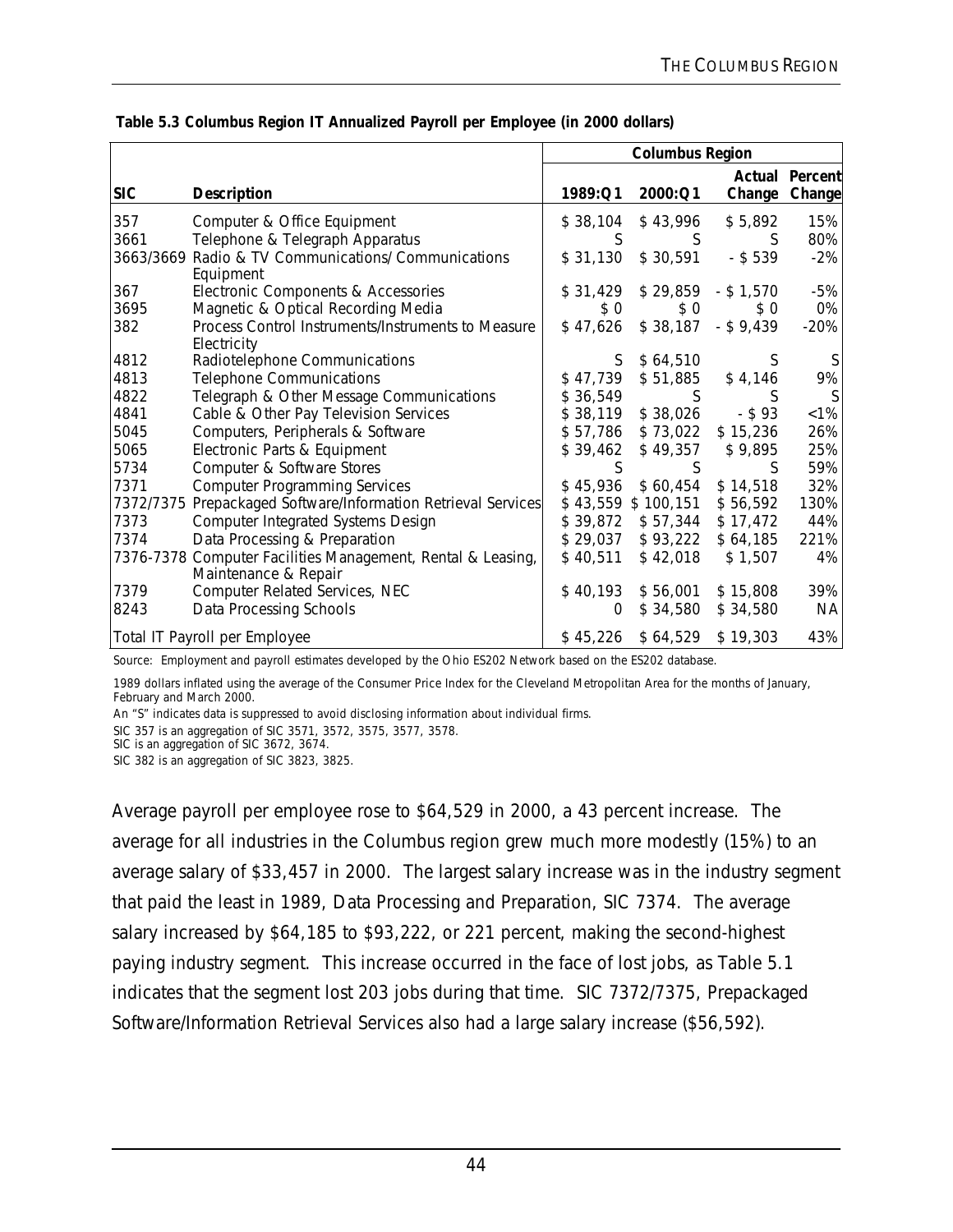# **THE COLUMBUS REGION IN COMPARISON TO THE STATE AND REGIONAL IT INDUSTRY**

### **Regional IT Employment Relative to the State**

In terms of employment in the IT industry, the Columbus region stacks up well relative to the rest of Ohio. Of the six regions, Table 5.4 reports that Columbus had 23 percent of the state's IT employment in the first quarter of 1989, while holding 18 percent of all jobs in Ohio. Columbus is particularly well represented in SIC 3661, Telephone and Telegraph Apparatus (share suppressed); SIC 7372/7275, Prepackaged Software/Information Retrieval Services (30%); SIC 7374, Data Processing and Preparation (33% share); and SIC 382, Process Control Instruments/Instruments to Measure Electricity (27%).

|                   |                                                                           | <b>Columbus Region</b> |         |
|-------------------|---------------------------------------------------------------------------|------------------------|---------|
| <b>SIC</b>        | <b>Description</b>                                                        | 1989:Q1                | 2000:Q1 |
| 357               | Computer & Office Equipment                                               | 5%                     | 6%      |
| 3661              | Telephone & Telegraph Apparatus                                           | S                      |         |
| 3663/3669         | Radio & TV Communications/Communications<br>Equipment                     | 19%                    | 19%     |
| 367               | Electronic Components & Accessories                                       | 11%                    | 8%      |
| 3695              | Magnetic & Optical Recording Media                                        | $0\%$                  | 0%      |
| 382               | Process Control Instruments/Instruments to Measure<br>Electricity         | 27%                    | 25%     |
| 4812              | Radiotelephone Communications                                             | S                      | 30%     |
| 4813              | <b>Telephone Communications</b>                                           | 24%                    | 37%     |
| 4822              | Telegraph & Other Message Communications                                  | 24%                    | S       |
| 4841              | Cable & Other Pay Television Services                                     | 24%                    | 18%     |
| 5045              | Computers, Peripherals & Software                                         | 15%                    | 22%     |
| 5065              | Electronic Parts & Equipment                                              | 14%                    | 13%     |
| 5734              | Computer & Software Stores                                                | S                      | S       |
| 7371              | <b>Computer Programming Services</b>                                      | 12%                    | 39%     |
| 7372/7375         | Prepackaged Software/Information Retrieval Services                       | 30%                    | 28%     |
| 7373              | Computer Integrated Systems Design                                        | 11%                    | 17%     |
| 7374              | Data Processing & Preparation                                             | 33%                    | 33%     |
| 7376-7378         | Computer Facilities Management, Rental & Leasing,<br>Maintenance & Repair | 8%                     | 20%     |
| 7379              | Computer Related Services, NEC                                            | 23%                    | 37%     |
| 8243              | Data Processing Schools                                                   | 0%                     | 24%     |
| Total IT industry |                                                                           | 23%                    | 31%     |

#### **Table 5.4 Columbus Region Share of Ohio IT Employment**

Source: Employment and payroll estimates developed by the Ohio ES202 Network based on the ES202 database.

An "S" indicates data is suppressed to avoid disclosing information about individual firms.

SIC 357 is an aggregation of SIC 3571, 3572, 3575, 3577, 3578.

SIC 367 is an aggregation of SIC 3672, 3674.

SIC 382 is an aggregation of SIC 3823, 3825.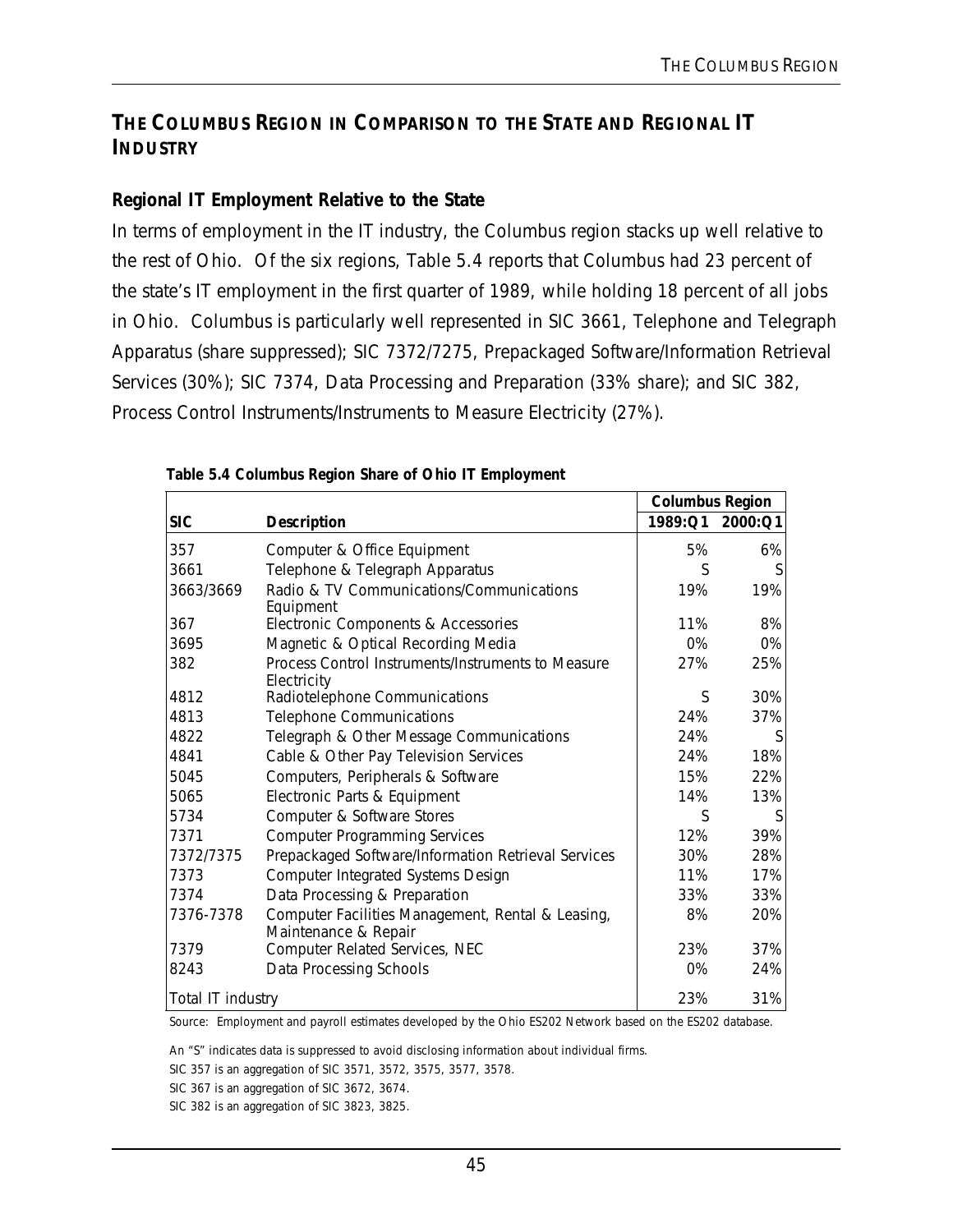By the first quarter of 2000, the Columbus region had appreciably increased its share of IT employment to 31 percent, while its share of total employment held virtually constant at 19 percent. Some of this rise can be attributed to SIC 7371, Computer Programming Services. Its 1,058 percent increase in employment raised its share of Ohio's employment in the industry segment from 12 percent in 1989 to 39 percent in 2000. The 1,057 percent increase in employment in SIC 7379, Computer Related Services, also helped to raise its share of Ohio's employment from 23 to 37 percent.

### **IT Industry Specialization**

The Columbus region also made gains during the 1990s in terms of employment in the IT industry relative to the rest of the country. Table 5.5 reports location quotients  $(LO)$ , which measure the concentration of employment in an industry segment in the Columbus region relative to employment concentration in that same industry segment in the U.S. An LQ of greater than one indicates that the region is relatively specialized in that segment.

In 1989, the location quotient for total employment in the IT industry the Columbus region was 0.95, indicating that that region was slightly underrepresented in IT employment. The region did, however, specialize in a number of industry segments, including SIC 3661, Telephone and Telegraph Apparatus (LQ suppressed); SIC 7372/7375, Prepackaged Software/ Information Retrieval Services (2.44); SIC 382, Process Control Instruments/Instruments to Measure Electricity (1.40); SIC 4841, Cable and Other Pay Television Services (1.21); SIC 4813, Telephone Communications (1.20); SIC 7374, Data Processing and Preparation (1.14); SIC 5734, Computer and Software Stores (LQ suppressed); and SIC 4812, Radiotelephone Communications (LQ suppressed). For industry segments in which the region had some employment, the segments in which the Columbus region was least specialized were SIC 367, Electronic Components and Accessories (0.10); SIC 7373, Computer Integrated Systems Design (0.17); and SIC 357, Computer and Office Equipment (0.19).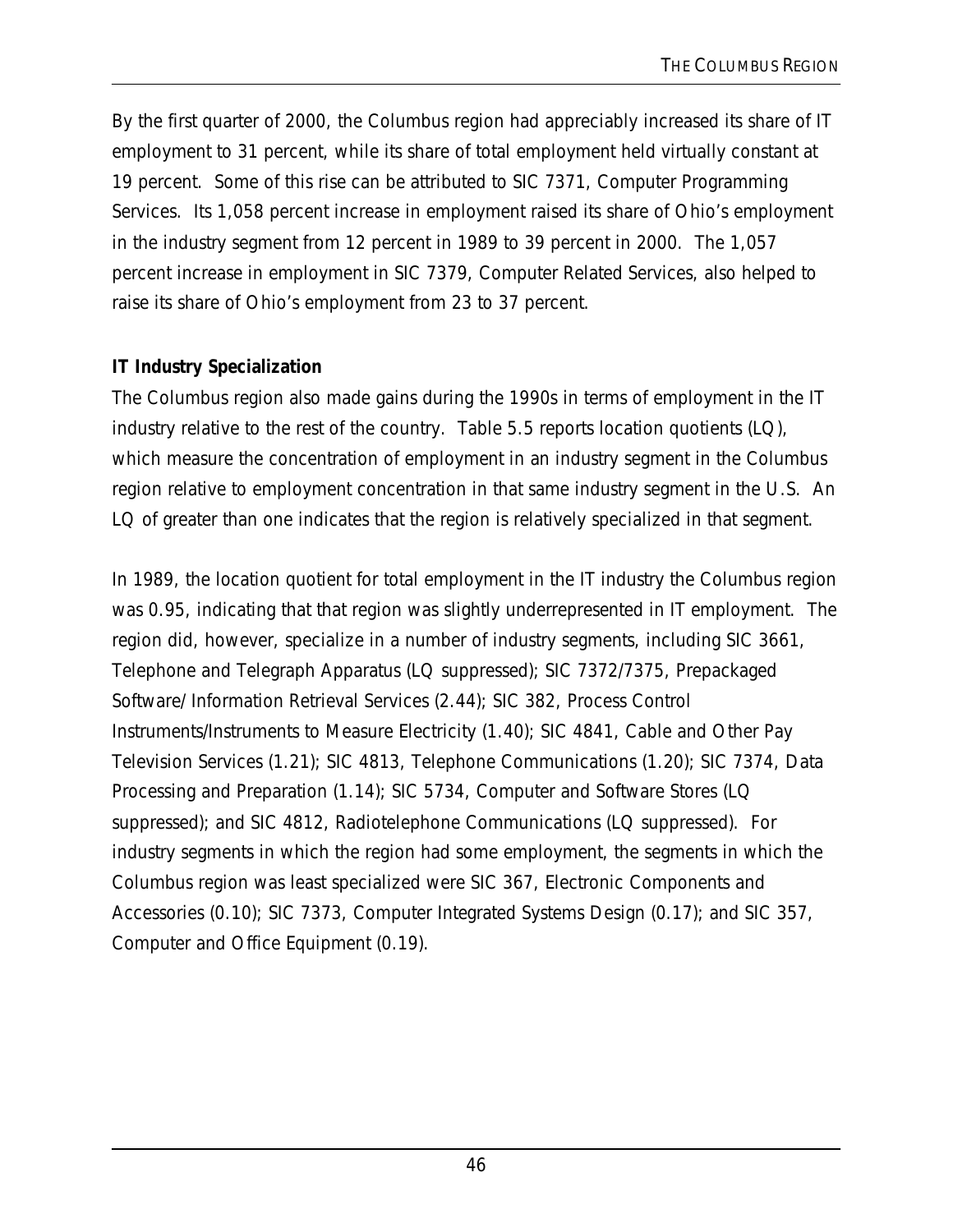|                   |                                                                   | <b>Columbus Region</b> |                 |         |
|-------------------|-------------------------------------------------------------------|------------------------|-----------------|---------|
| <b>SIC</b>        | <b>Description</b>                                                |                        | 1989:Q1 1999:Q1 | Change  |
| 357               | Computer & Office Equipment                                       | 0.19                   | 0.13            | $-0.06$ |
| 3661              | Telephone & Telegraph Apparatus                                   | S                      | S               | S       |
| 3663/3669         | Radio & TV                                                        | 0.36                   | 0.26            | $-0.10$ |
| 367               | Communications/Communications Equipment                           | 0.10                   | 0.07            | $-0.03$ |
|                   | Electronic Components & Accessories                               |                        |                 |         |
| 3695              | Magnetic & Optical Recording Media                                | 0.00                   | 0.00            | 0.00    |
| 382               | Process Control Instruments/Instruments to<br>Measure Electricity | 1.40                   | 1.85            | 0.45    |
| 4812              | Radiotelephone Communications                                     | S                      | 1.09            | S       |
| 4813              | <b>Telephone Communications</b>                                   | 1.20                   | 1.26            | 0.06    |
| 4822              | Telegraph & Other Message Communications                          | 0.24                   | S               | S       |
| 4841              | Cable & Other Pay Television Services                             | 1.21                   | 0.72            | $-0.49$ |
| 5045              | Computers, Peripherals & Software                                 | 0.67                   | 0.86            | 0.19    |
| 5065              | Electronic Parts & Equipment                                      | 0.51                   | 0.35            | $-0.16$ |
| 5734              | Computer & Software Stores                                        | S                      | S               | S       |
| 7371              | <b>Computer Programming Services</b>                              | 0.64                   | 1.98            | 1.34    |
| 7372/7375         | Prepackaged Software/Information Retrieval<br>Services            | 2.44                   | 1.22            | $-1.22$ |
| 7373              | Computer Integrated Systems Design                                | 0.17                   | 0.69            | 0.52    |
| 7374              | Data Processing & Preparation                                     | 1.14                   | 0.61            | $-0.53$ |
| 7376-7378         | Computer Facilities Management, Rental &                          | 0.28                   | 0.63            | 0.35    |
| 7379              | Leasing, Maintenance & Repair                                     | 0.66                   | 1.32            |         |
|                   | Computer Related Services, NEC                                    |                        |                 | 0.66    |
| 8243              | Data Processing Schools                                           | 0.00                   | 1.02            | 1.02    |
| Total IT industry |                                                                   | 0.95                   | 1.08            | 0.13    |

**Table 5.5 Columbus Region Industry Concentration: Location Quotients**

Source: Employment and payroll estimates developed by the Ohio ES202 Network based on the ES202 database.

An "S" indicates data is suppressed to avoid disclosing information about individual firms. SIC 357 is an aggregation of SIC 3571, 3572, 3575, 3577, 3578.

SIC 367 is an aggregation of SIC 3672, 3674.

SIC 382 is an aggregation of SIC 3823, 3825.

By the first quarter of 1999, the Columbus region became more specialized than the overall U.S. economy in the IT industry, with the location quotient increasing to 1.08. Helping to fuel the increase were SIC 7371, Computer Programming Services, which increased its location quotient 1.34 points from 0.64 to 1.98; SIC 3661, Telephone and Telegraph Apparatus (LQ suppressed); and SIC 8243, Data Processing Schools, which went from no employment in 1989 to a location quotient of 1.02 in 2000. Industry segments in which the Columbus region became less specialized during the 1990s were SIC 7372/7375, Prepackaged Software/Information Retrieval Services; SIC 4841, Cable and Other Pay Television Services; and SIC 7374, Data Processing and Preparation.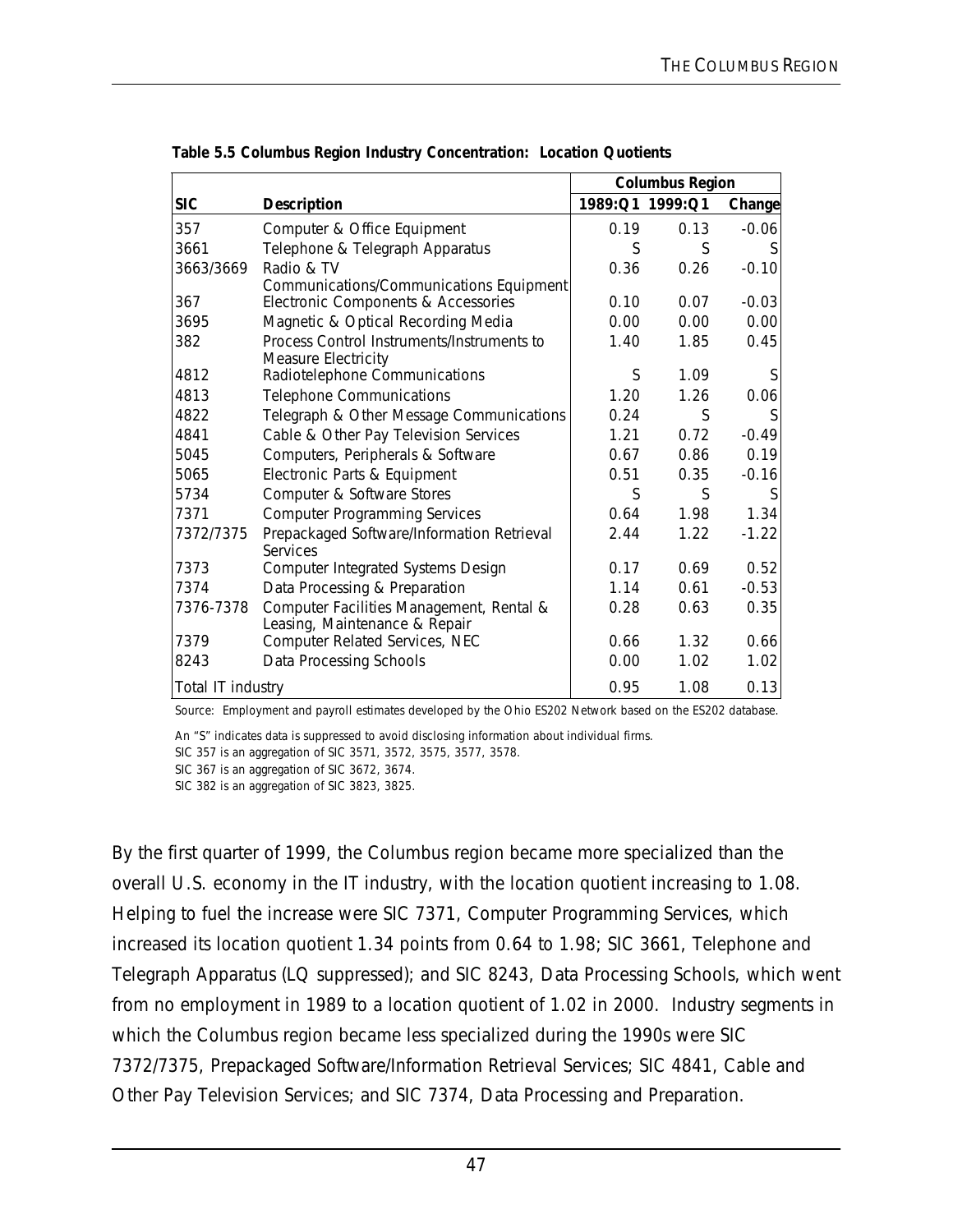### **IT Industry Growth in the Region and the Nation**

Table 5.6 further examines the changes that occurred during the 1990s. The table reports growth rates in employment, payroll per employee, and establishments between the first quarter of 1989 and the first quarter of 1999 for the Columbus region and for the U.S. economy as a whole. Note that the figures for the Columbus region differ somewhat from those reported in Table 5.1, Table 5.2, and Table 5.3 because those tables report data through the year 2000. Comparable data for the United States for 2000 are not yet available.

The employment columns help explain why Columbus became more specialized in the IT industry during the 1990s—employment in the IT industry grew 66 percent in the Columbus region during that time, while IT employment in the U.S. as a whole grew "only" 39 percent. In many cases, the employment patterns in the Columbus region mirrored those in the national economy, although to differing magnitudes. However, patterns diverged in a number of industry segments in which employment increased in the nation as a whole, but fell in Columbus: SIC 3663/3669, Radio and TV Communications/Communications Equipment; SIC 367, Electronic Components and Accessories; SIC 5065, Electronic Parts and Equipment; and SIC 7374, Data Processing and Preparation. In three industry segments, employment increased in Columbus but fell in the nation as a whole: SIC 3661, Telephone and Telegraph Apparatus; SIC 382, Process Control Instruments/Instruments to Measure Electricity; and SIC 4813, Telephone Communications.

While IT industry employment grew faster in the Columbus region than in the national economy, compensation for those jobs grew faster in national economy. Average payroll per employee in the IT industry grew 34 percent in the U.S. economy versus 15 percent in the Columbus region. Strikingly, salaries in SIC 7372/7375, Prepackaged Software/ Information Retrieval Services grew 110 percent from 1989 to 1999 nationally, but only 19 percent in Columbus. In addition, salaries actually fell in some industry segments while they rose nationally: SIC 3663/3669, Radio and TV Communications/Communications Equipment; SIC 382, Process Control Instruments/Instruments to Measure Electricity; SIC 367, Electronic Components and Accessories; and SIC 4841, Cable and Other Pay Television Services. Columbus did have large increases in salaries relative to the national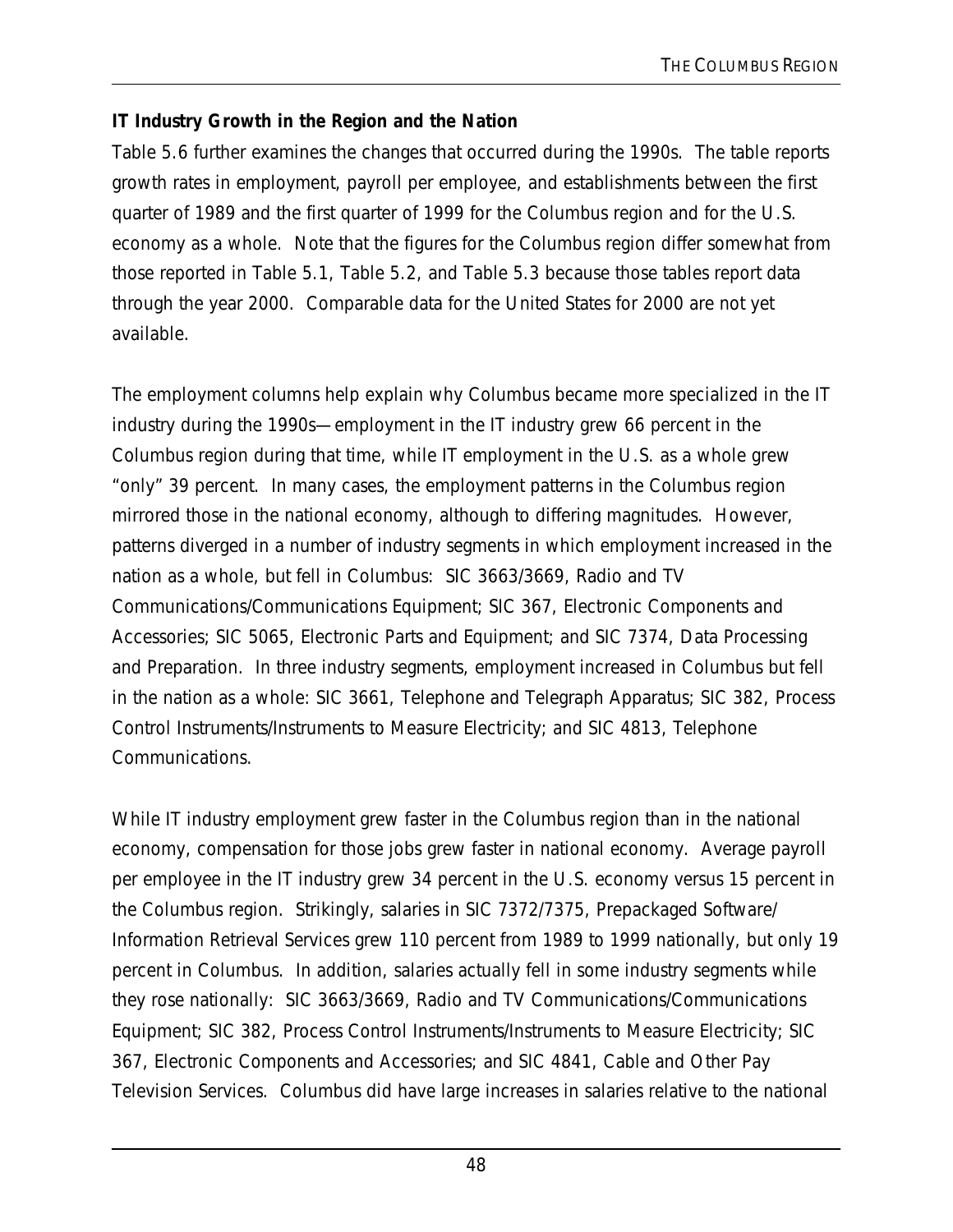economy in SIC 7374, Data Processing and Preparation (83% versus 30%) and in SIC 5734, Computer and Software Stores (45% versus 12%).

|                   |                                                                                     | Employment      |               | Payroll per<br>Employee |               | <b>Establishments</b> |               |
|-------------------|-------------------------------------------------------------------------------------|-----------------|---------------|-------------------------|---------------|-----------------------|---------------|
|                   |                                                                                     | <b>Columbus</b> |               | <b>United Columbus</b>  |               | <b>UnitedColumbus</b> | <b>United</b> |
| <b>SIC</b>        | <b>Description</b>                                                                  | Region          | <b>States</b> | Region                  | <b>States</b> | Region                | <b>States</b> |
| 357               | Computer & Office Equipment                                                         | $-43%$          | $-18%$        | 18%                     | 52%           | $-10%$                | 35%           |
| 3661              | Telephone & Telegraph Apparatus                                                     | 12%             | $-14%$        | 27%                     | 27%           | 100%                  | 36%           |
|                   | 3663/3669 Radio & TV Communications/<br><b>Communications Equipment</b>             | $-16%$          | 11%           | $-7%$                   | 23%           | 50%                   | 61%           |
| 367               | Electronic Components & Accessories                                                 | $-22%$          | 11%           | $-12%$                  | 39%           | $-40%$                | 31%           |
| 3695              | Magnetic & Optical Recording Media                                                  | 0%              | $-29%$        | 0%                      | 19%           | 0%                    | 31%           |
| 382               | Process Control Instruments/ Instruments<br>to Measure Electricity                  | 17%             | $-15%$        | $-24%$                  | 25%           | $-18%$                | 30%           |
| 4812              | Radiotelephone Communications                                                       | S               | 539%          | S                       | 36%           | S                     | 601%          |
| 4813              | <b>Telephone Communications</b>                                                     | 8%              | $-1%$         | 1%                      | 17%           | 183%                  | 158%          |
| 4822              | Telegraph & Other Message<br>Communications                                         | S               | $-26%$        | S                       | 44%           | S                     | $-5%$         |
| 4841              | Cable & Other Pay Television Services                                               | 4%              | 67%           | $-1%$                   | 46%           | 61%                   | 34%           |
| 5045              | Computers, Peripherals & Software                                                   | 77%             | 32%           | 21%                     | 32%           | 60%                   | 94%           |
| 5065              | Electronic Parts & Equipment                                                        | $-22%$          | 10%           | 30%                     | 21%           | $-3%$                 | 33%           |
| 5734              | Computer & Software Stores                                                          | 299%            | 105%          | 45%                     | 12%           | 155%                  | 86%           |
| 7371              | <b>Computer Programming Services</b>                                                | 917%            | 215%          | 16%                     | 29%           | 371%                  | 265%          |
|                   | 7372/7375 Prepackaged Software/Information<br><b>Retrieval Services</b>             | 45%             | 178%          | 19%                     | 110%          | 172%                  | 168%          |
| 7373              | Computer Integrated Systems Design                                                  | 798%            | 109%          | 31%                     | 29%           | 150%                  | 144%          |
| 7374              | Data Processing & Preparation                                                       | $-25%$          | 34%           | 83%                     | 30%           | 3%                    | 59%           |
|                   | 7376-7378 Computer Facilities Management, Rental<br>& Leasing, Maintenance & Repair | 240%            | 44%           | 1%                      | 7%            | 100%                  | 46%           |
| 7379              | Computer Related Services, NEC                                                      | 948%            | 405%          | 34%                     | 21%           | 649%                  | 408%          |
| 8243              | Data Processing Schools                                                             | <b>NA</b>       | 264%          | <b>NA</b>               | 32%           | <b>NA</b>             | 382%          |
| Total IT Industry |                                                                                     | 66%             | 39%           | 15%                     | 34%           | 153%                  | 138%          |

| Table 5.6 Growth Rates in the Columbus Region versus the United States: 1989:Q1 to 1999:Q1 |  |
|--------------------------------------------------------------------------------------------|--|
|--------------------------------------------------------------------------------------------|--|

Source: Employment and payroll estimates developed by the Ohio ES202 Network based on the ES202 database; U.S. Department of Labor, Bureau of Labor Statistics, Covered Employment and Wages (ES202).

An "S" indicates data is suppressed to avoid disclosing information about individual firms.

SIC 357 is an aggregation of SIC 3571, 3572, 3575, 3577, 3578.

SIC 367 is an aggregation of SIC 3672, 3674.

SIC 382 is an aggregation of SIC 3823, 3825.

In terms of the growth rate in the number of business establishments, the Columbus region had faster growth than the national economy between 1989 and 1999: 153 percent versus 138 percent. Driving that growth were large increases in establishment growth in Columbus in SIC 7379, Computer Related Services (649%) and SIC 7371, Computer Programming Services (371%).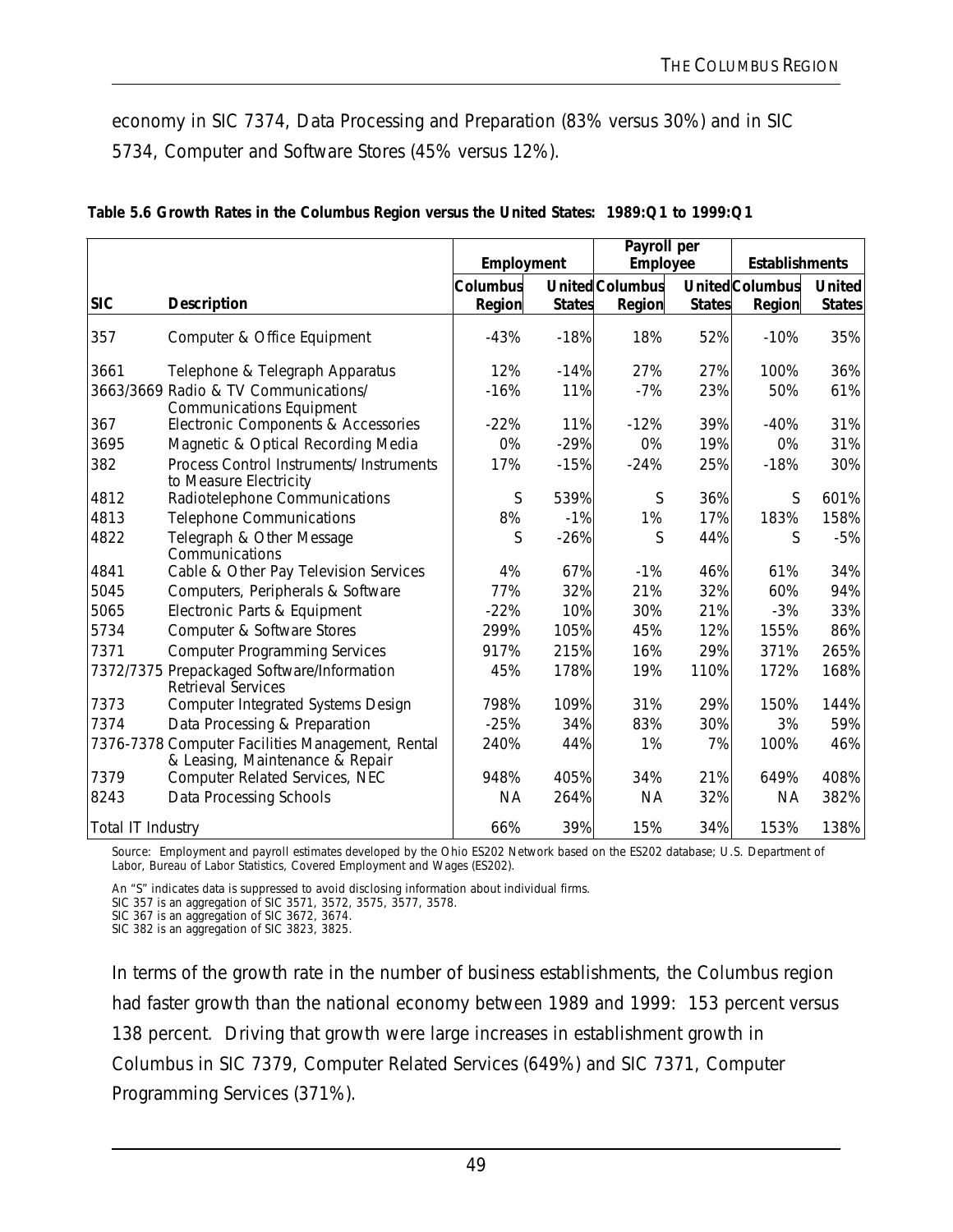Figure 5.1 graphically displays the growth in employment and payroll per employee between the first quarters of 1989 and 2000 in the 10 largest industry segments in the Columbus region in 1989. The vertical axis displays the percent change in employment over the decade, and the horizontal axis displays the percent change in payroll per employee.





Source: Employment and payroll estimates developed by the Ohio ES202 Network, based on the ES202 database.

For the most part, the industry segments that were Columbus' largest in 1989 also fared well during the 1990s. Only one of these large employment segments saw their average salaries decline over the decade (SIC 382). Three of the larger employers in 1989, SIC 3661, Telephone and Telegraph Apparatus; SIC 7372/7375, Prepackaged Software/ Information Retrieval Services; and SIC 7374, Data Processing and Preparation all had large percentage increases in payroll per employee and small changes in employment. SIC 7371, Computer Programming Services had a very large percentage increase in employment and solid growth in the average payroll per employee. Two of the industry segments did see a slight decline in employment over the decade: SIC 357, Computer and Office Equipment, and SIC 7374, Data Processing and Preparation.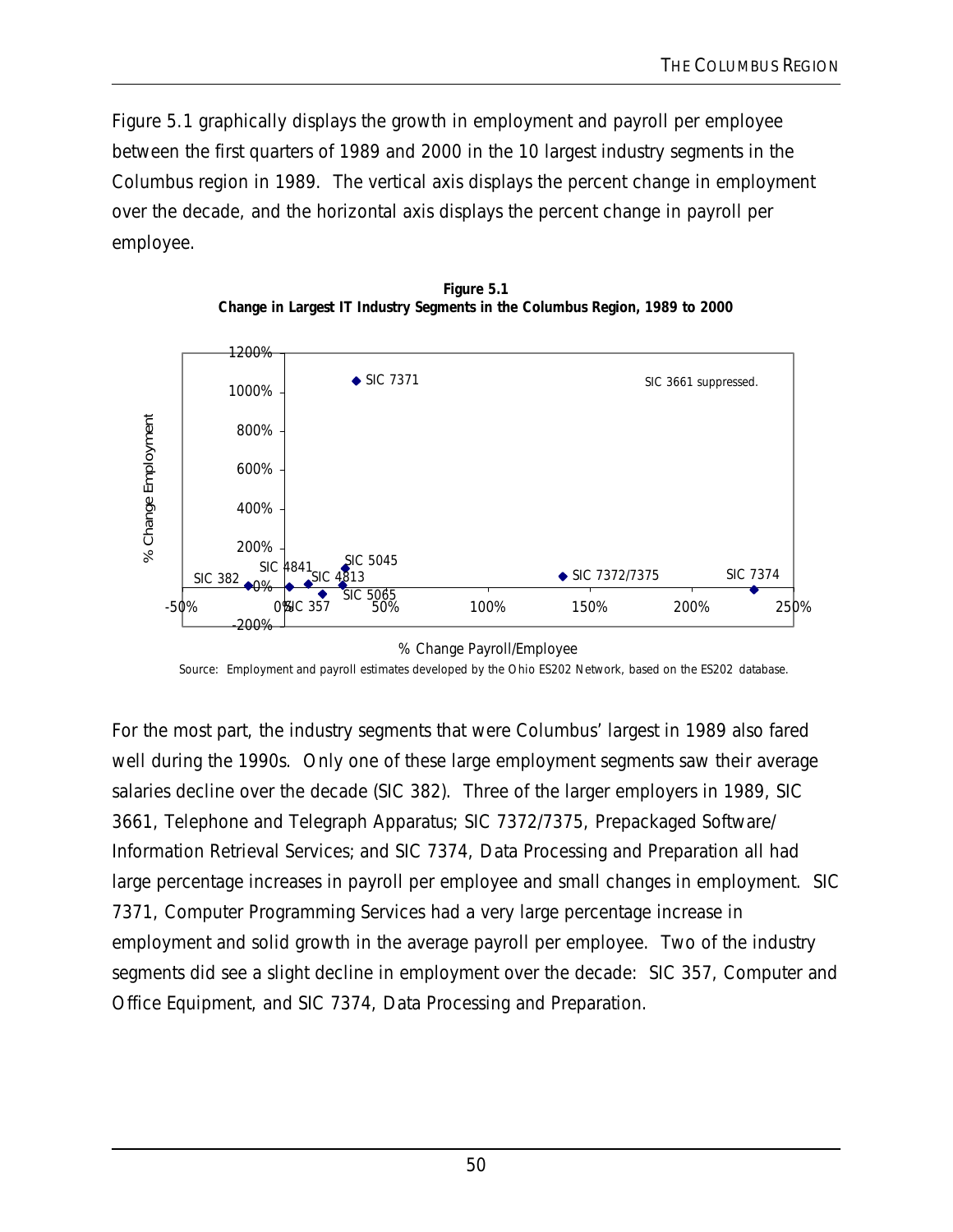# **WINNING INDUSTRY SEGMENTS**

The primary IT industry segments in the Columbus region are listed in Table 5.7, which ranks the industry segments by largest employment in 2000, change in employment during the 1990s (actual and percentage changes), highest payroll per employee in 2000, and largest number of establishments. In each category, the top 10 industry segments are listed in order. Typically, the industry segments listed in the table show up in multiple categories. Eleven industry segments do not show up in any of the categories. These include the majority of the industry segments within the manufacturing sector, as well as Telegraph and Other Message Communications, Cable and Other Pay Television Services, and Data Processing Schools.

The winning industry segments are highlighted in Table 5.7. They are: SIC 4812, Radiotelephone Communications; SIC 5045, Computers, Peripherals and Software; SIC 5734, Computer and Software Stores; SIC 7371, Computer Programming Services; SIC 7373, Computer Integrated Systems Design; SIC 7375, Information Retrieval Services; and SIC 7379, Computer Related Services, NEC.

| <b>Top Ten Industry Segments</b>  |                                                                |                                                                 |                                                    |                                                    |  |  |  |
|-----------------------------------|----------------------------------------------------------------|-----------------------------------------------------------------|----------------------------------------------------|----------------------------------------------------|--|--|--|
| Largest<br>Employment,<br>2000:Q1 | <b>Largest Actual</b><br>Change in<br>Employment,<br>1989-2000 | <b>Largest Percent</b><br>Change in<br>Employment,<br>1989-2000 | <b>Highest Payroll</b><br>per Employee,<br>2000:Q1 | Largest<br>Number of<br>Establishments,<br>2000:Q1 |  |  |  |
| 4813                              | 7371                                                           | 7371                                                            | 7375                                               | 7371                                               |  |  |  |
| 7371                              | 7379                                                           | 7379                                                            | 7374                                               | 7379                                               |  |  |  |
| 3661                              | 5734                                                           | 7373                                                            | 3661                                               | 5045                                               |  |  |  |
| 7379                              | 5045                                                           | 3575                                                            | 7377                                               | 4813                                               |  |  |  |
| 7375                              | 4812                                                           | 4812                                                            | 5045                                               | 5734                                               |  |  |  |
| 5045                              | 4813                                                           | 7377                                                            | 4812                                               | 5065                                               |  |  |  |
| 5734                              | 7375                                                           | 7376                                                            | 3823                                               | 7375                                               |  |  |  |
| 4812                              | 7373                                                           | 5734                                                            | 7371                                               | 7373                                               |  |  |  |
| 7374                              | 3661                                                           | 7378                                                            | 7372                                               | 7374                                               |  |  |  |
| 7373                              | 3825                                                           | 3825                                                            | 7373                                               | 7372                                               |  |  |  |

**Table 5.7. Columbus Region "Winning" IT Industry Segments**

Source: Employment and payroll estimates developed by the Ohio ES202 Network based on the ES202 database. Highlighted SICs are present in at least four of the five columns. They represent the "winning" industry segments.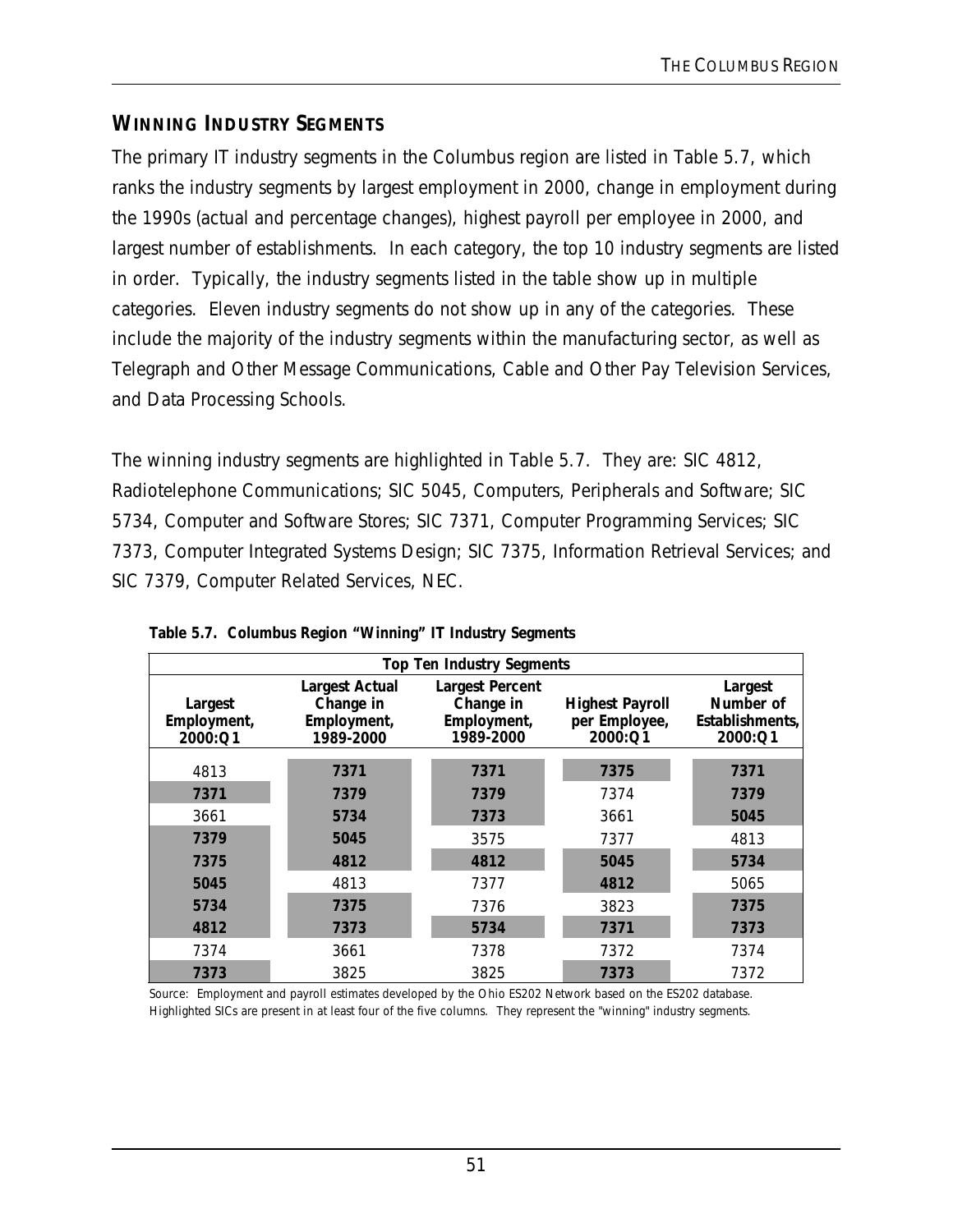Figure 5.2 graphs the employment trends between 1989 and 2000 for four of the seven winning industry segments. The data for SIC 4812, Radiotelephone Communications, SIC 5734, Computer and Software Stores, and SIC 7375, Information Retrieval Services are suppressed due to confidentiality concerns.



**Figure 5.2 Employment Trends in "Winning" IT Industry Segments in the Columbus Region**

Source: Employment and payroll estimates developed by the Ohio ES202 Network based on the ES202 database.

All of these industry segments shown in Figure 5.2 had large employment gains over the decade. The graph highlights the very large employment gains in SIC 7371, Computer Programming Services, and in SIC 7379 Computer Related Services, NEC. The other industry segments showed employment increases over the decade that were more gradual.

### **SUMMARY**

Figure 5.3 summarizes the growth of the IT industry in the Columbus Region between 1989 and 2000. As the graph shows, there was a healthy 196 percent increase in the number of establishments during the decade. Those new establishments and the previously existing establishments increased their employment by 81 percent over the period, and salaries increased by 43 percent.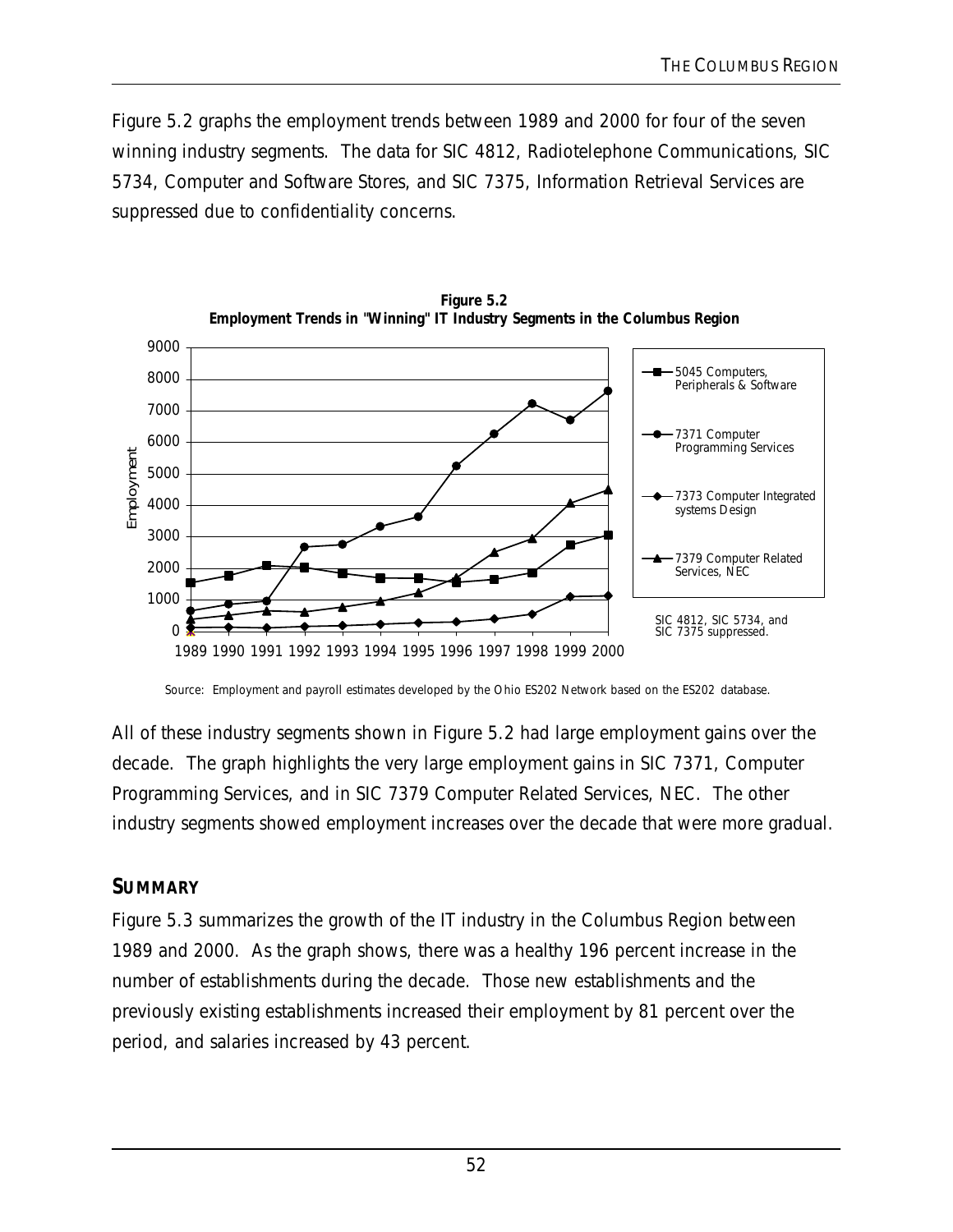

**Figure 5.3 Columbus Region IT Growth 1989 to 2000**

The IT industry appears to be very healthy in the Columbus region. Establishments, employment, and pay are all growing rapidly, and the region's specialization of employment in these industry segments has increased to a point where the Columbus region is now more specialized in IT employment than the nation as a whole. The Columbus region's IT employment is also growing faster than IT employment in the rest of the state, growing from 23 percent of the state's IT employment in 1989 to 31 percent in 2000. On average, jobs in the IT industry pay much higher salaries than jobs in other sectors, so this increase in the share of IT employment in the Columbus region likely has many beneficial impacts on the central Ohio economy.

Source: Employment and payroll estimates developed by the Ohio ES202 Network based on the ES202 database.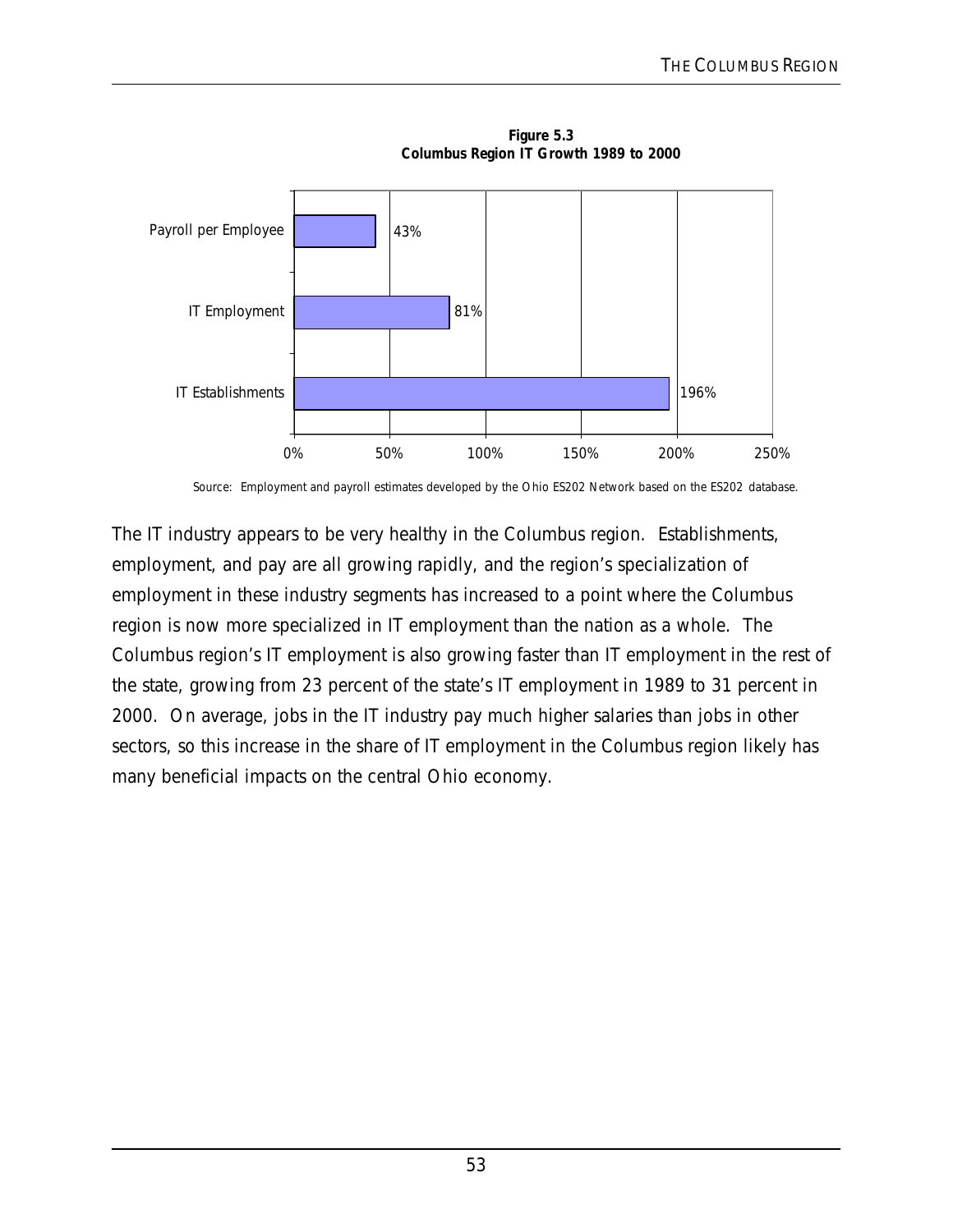# **THE DAYTON REGION**

The Dayton region has received recent media coverage for its high tech/IT industrial growth. An article from *InfoWorld* reads… "The Ohio Department of Development heavily promotes the state's economic and work force benefits, even assigning the moniker "eCorridor" to the [Dayton] region. The agency cites low energy costs, economic diversity, and a central location as the main attractions for new business" (*InfoWorld*, June 29, 2001). Furthermore, *InfoWorld* highlights Dayton alongside only seven other communities, among them Chicago, Los Angeles, and Portland, Oregon. According to a February 13, 2001 publication from the California-based Milken Institute titled *Knowledge Value Cities in the Digital Age*, Kotkin and DeVol list Dayton as a comeback city in the "rust belt revival."

*Midwest Real Estate News*, in its July 1, 2001article, "Downtown Revival Benefits Dayton, Miami Valley," presents downtown Dayton as an IT player using as an example the Relizon Company, a company created when Dayton-based Reynolds & Reynolds sold its business forms and document management division. Relizon will move 500 employees to a downtown office building and is expected to generate revenues of \$1 billion this year. In adjacent Kettering, MCSi, a distributor of computer supplies and retailer/installer of audiovisual equipment, projects more than \$1 billion in sales this year. The new facility in Kettering expects to create 214 new full-time jobs in the next three years.

In the context of this positive news, it is not surprising to see that the number of IT establishments in the Dayton region grew by 67 percent from 1989 to 2000, however employment increased just six percent and payroll per employee increased 18 percent after inflation adjustments (see Figure 6.1).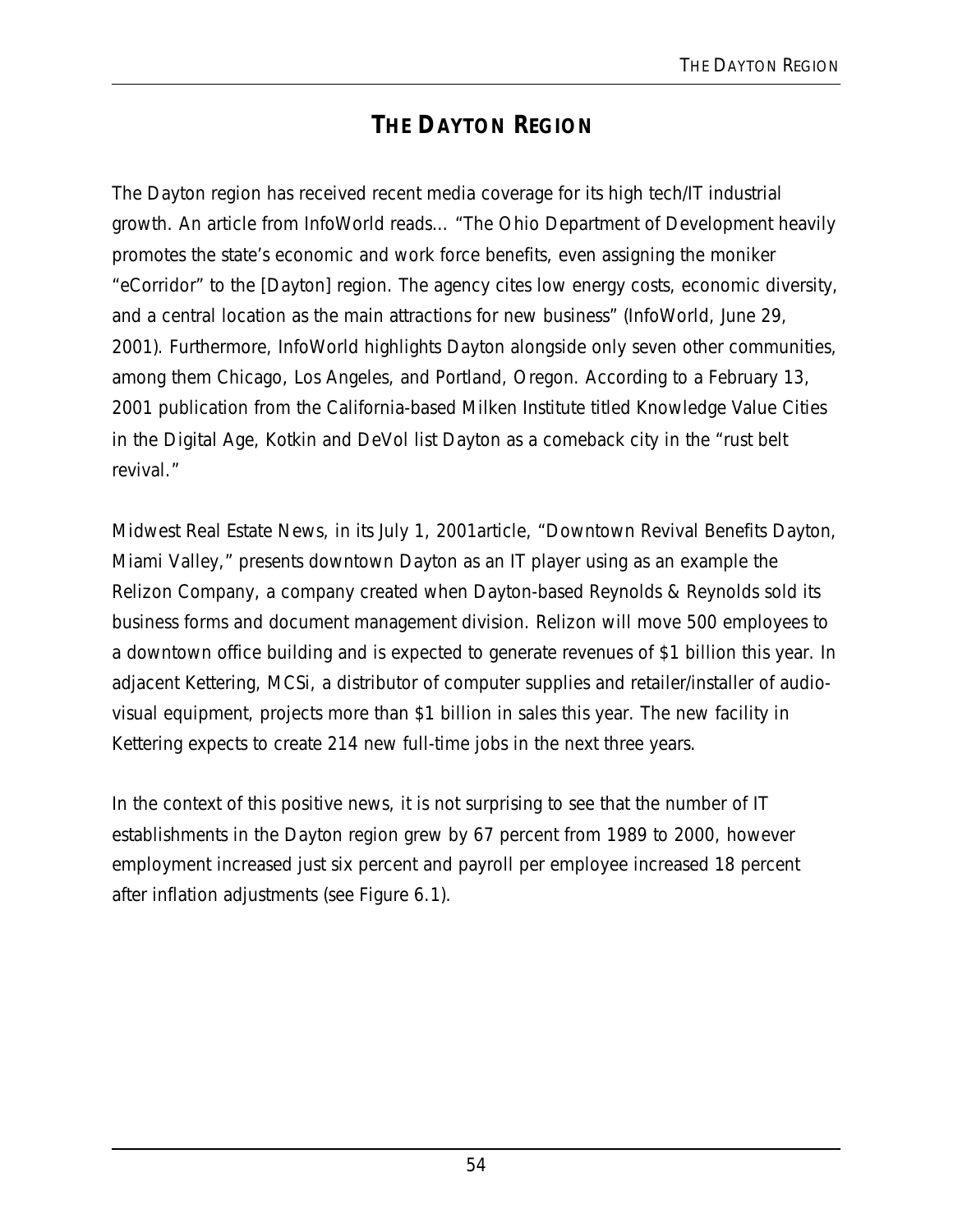

**Figure 6.1 Dayton Region IT Growth 1989 to 2000**

Source: Employment and payroll estimates developed by the Ohio ES202 Network, based on the ES202 database.

The reader will not find complete consistency between the following analysis and the picture painted by these articles. One difference is that the IT industry, as defined by Ohio's IT Alliance, is a subset of the high technologies industry, excluding the engineering industry. The Dayton region actually has the highest concentration of engineers in the State of Ohio (Center for Urban and Public Affairs, Wright State University, 1996). Excluding the engineering industry from the IT analysis will therefore have an impact on the Dayton analysis that might go unnoticed in other regions of the state.

Definitions do not explain away the changes in Dayton's IT industry over time, which in general may come as a surprise. While downtown Dayton is referred to by Downtown Ohio, Inc. as a model for attracting IT, Dayton's share of Ohio's IT employment decreased from 17 percent to 13 percent from 1989 to 2000. Furthermore, while Wright-Patterson Air Force Base has downsized from 29,300 jobs in 1988 to 19,011 jobs in 1999, basically privatizing a significant number of IT jobs, the foundation of employment in this analysis does not present a growth of 10,000 jobs. Where have the changes occurred and what does this drop in the state's share of IT jobs mean? This analysis will answer those questions and more.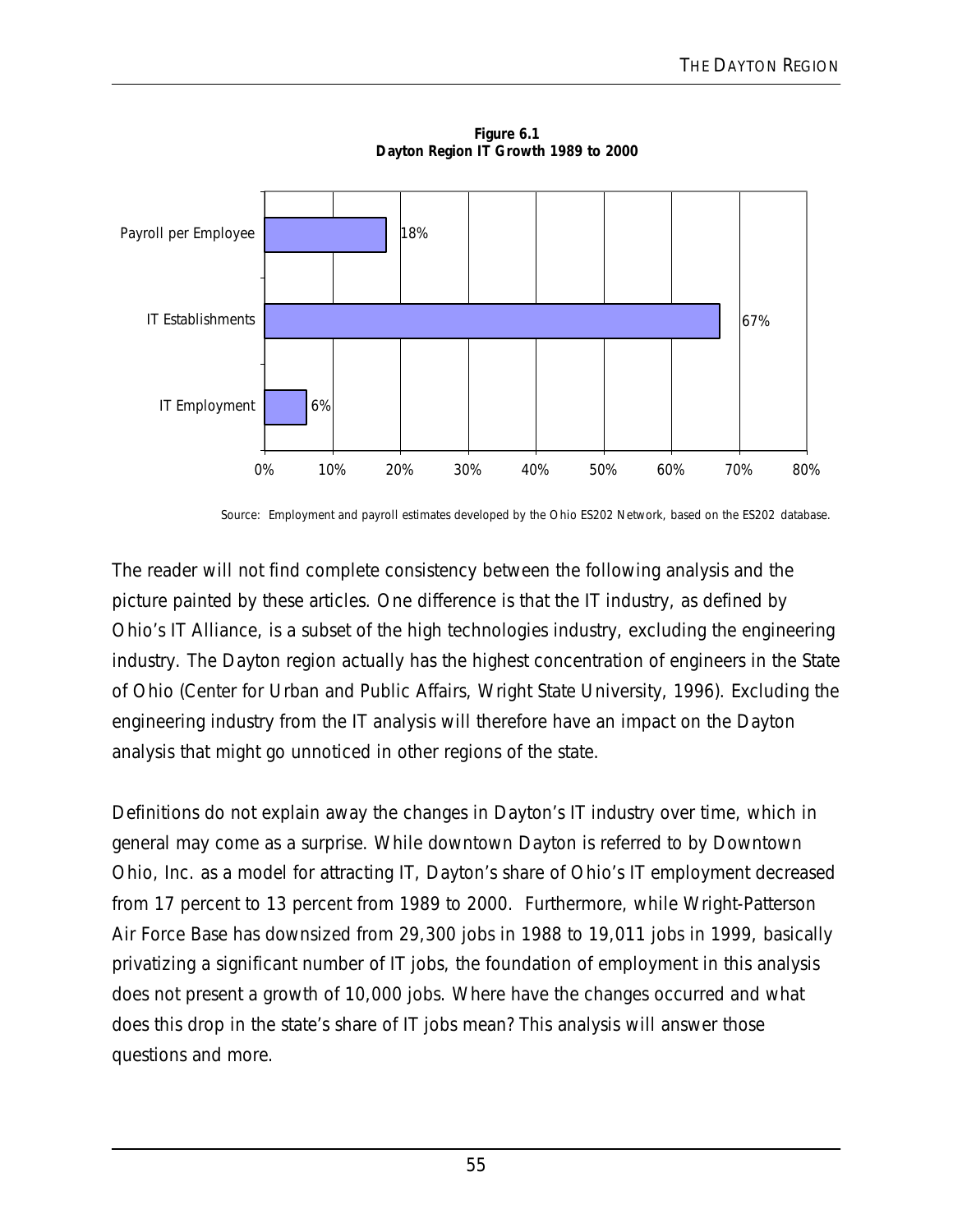# **IT EMPLOYMENT**

The Dayton region has witnessed tremendous job growth in several IT industry segments. The largest increase was in Computer Integrated Systems Design (SIC 7373), which experienced an increase in employment of 1,191 percent in the past eleven years (from 185 to 2,389 employees between 1989 and 2000). Other IT industry segments experiencing large growth in employment include Computer Related Services (SIC 7379) and Computer and Software Stores (SIC 5734) where current employment is 451 and growth exceeds 200 percent.

|                         |                                                                                                                      | <b>Dayton Region</b> |         |                  |                          |
|-------------------------|----------------------------------------------------------------------------------------------------------------------|----------------------|---------|------------------|--------------------------|
| <b>SIC</b>              | <b>Description</b>                                                                                                   | 1989:Q1              | 2000:Q1 | Actual<br>Change | <b>Percent</b><br>Change |
| 357/366                 | Computer & Office Equipment/<br><b>Communications Equipment</b>                                                      | 7,361                | 3,668   | $-3,693$         | $-50%$                   |
| 367/3695/<br>3823       | Electronic Components & Accessories/<br>Magnetic & Optical Recording Media/<br><b>Process Control Instruments</b>    | 1,294                | 700     | $-594$           | $-46%$                   |
| 3825                    | Instruments to Measure Electricity                                                                                   | 450                  | 80      | $-370$           | $-82%$                   |
| 4812                    | Radiotelephone Communications                                                                                        | S                    | S       | S                | $-30%$                   |
| 4813                    | <b>Telephone Communications</b>                                                                                      | 2,080                | 1,154   | $-926$           | $-45%$                   |
| 4822                    | Telegraph & Other Message Communications                                                                             | S                    | S       | S                | 1,464%                   |
| 4841                    | Cable & Other Pay Television Services                                                                                | 642                  | 613     | $-29$            | $-5%$                    |
| 5045                    | Computers, Peripherals & Software                                                                                    | 1,337                | 2,296   | 959              | 72%                      |
| 5065                    | Electronic Parts & Equipment                                                                                         | 1,216                | 860     | $-356$           | $-29%$                   |
| 5734                    | Computer & Software Stores                                                                                           | 136                  | 451     | 315              | 232%                     |
| 7371                    | <b>Computer Programming Services</b>                                                                                 | 1,429                | 2,267   | 838              | 59%                      |
| 7372                    | Prepackaged Software                                                                                                 | 301                  | 171     | $-130$           | $-43%$                   |
| 7373                    | Computer Integrated Systems Design                                                                                   | 185                  | 2,389   | 2,204            | 1,191%                   |
| 7374                    | Data Processing & Preparation                                                                                        | 269                  | 604     | 335              | 125%                     |
| 7375 7376               | Information Retrieval Services/Computer<br><b>Facilities Management</b>                                              | 2,227                | 3,913   | 1,686            | 76%                      |
| 7377/7378/<br>7379/8243 | Computer Rental & Leasing/Computer<br>Maintenance & Repair/Computer Related<br>Services, NEC/Data Processing Schools | 307                  | 1,128   | 821              | 267%                     |
| Total IT industry       |                                                                                                                      | 19,513               | 20,700  | 1,187            | 6%                       |

#### **Table 6.1 Dayton Region IT Employment**

Source: Employment and payroll estimates developed by the Ohio ES202 Network based on the ES202 database.

An "S" indicates data is suppressed to avoid disclosing information about individual firms.

SIC 357 is an aggregation of SIC 3571, 3572, 3575, 3577, 3578.

SIC 366 is an aggregation of SIC 3661, 3663, 3669.

SIC 367 is an aggregation of SIC 3672, 3674.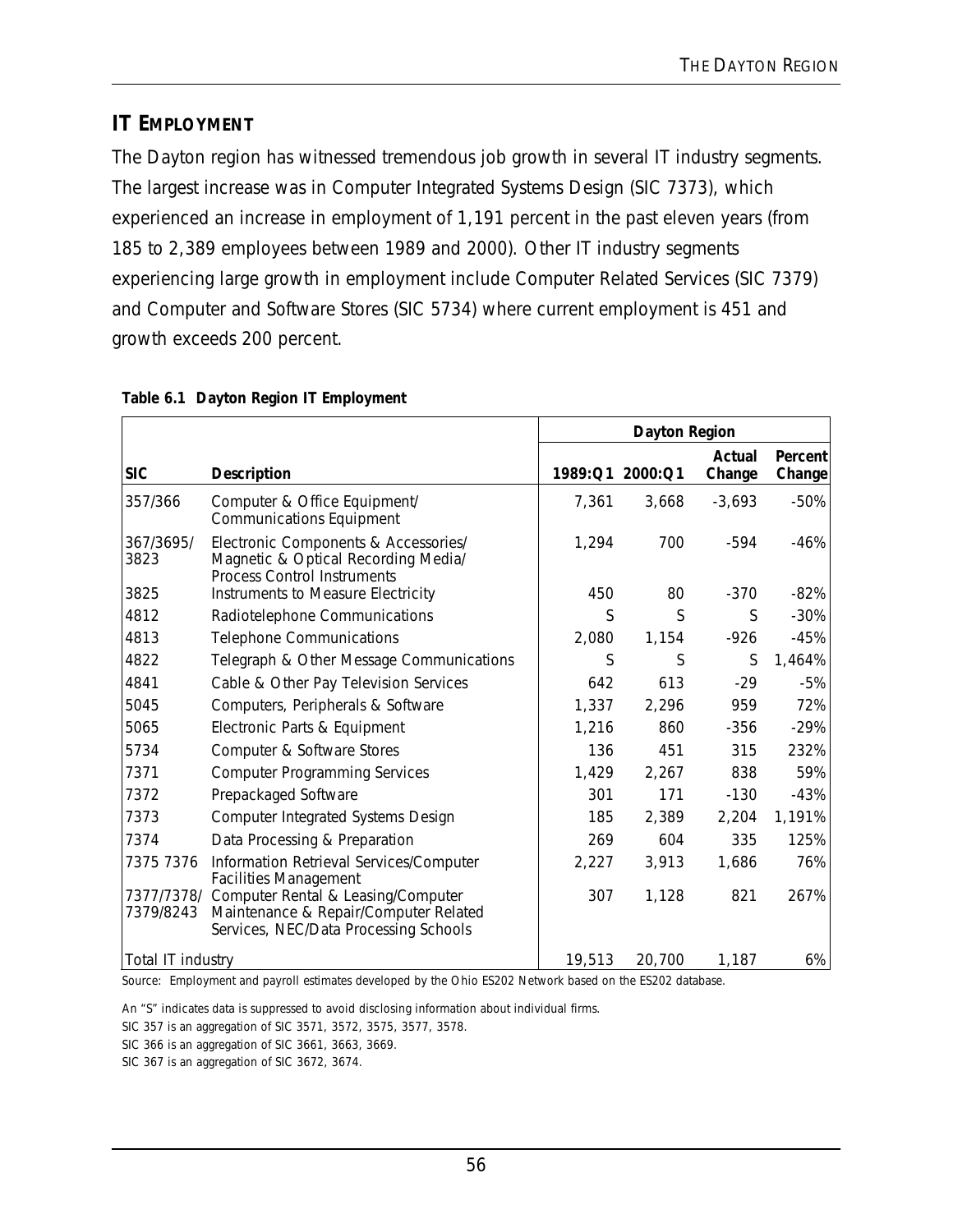On the other hand, considerable declines have occurred in certain IT industry segments over the study period. Employment in Calculating and Accounting Equipment (SIC 3578) has declined 51 percent. Employment in SIC 3695, Magnetic and Optical Recording Media, has declined 99 percent. This industry segment represented a specialty for the Dayton region years ago that has since faltered (see the section on IT industry specialization). Beyond those losses, there was significant decline in Telephone Communications and Instruments to Measure Electricity. Declines have also occurred in industry segments that may have supported the Defense Electronic Supply Company (DESC), which was merged into Columbus operations in the mid-1990s. Such related industry segments may have been in the manufacturing segments of Radio and TV Communications and Communications Equipment, and the wholesale distribution of Electronic Parts and Equipment. Industry segment trends here explain the loss of nearly 700 jobs from 1989 to 2000.

Taking into account all of the IT job gains and losses, the Dayton IT industry experienced an overall increase in employment of just six percent between 1989 and 2000.

# **PAYROLL PER EMPLOYEE IN IT INDUSTRY**

The average payroll per employee in the IT industry was nearly \$55,000 in 2000; a figure that far exceeds the average payroll for all industries, which was approximately \$33,000. The overall change in payroll per employee rose at a higher rate than employment change—18 percent over the study period after adjusting for inflation. IT industry segments that showed increases sharply exceeding the overall industry average of 17 percent include:

- Semiconductors and Related Equipment (SIC 3674), increasing by 115 percent since 1989 (but currently has few employees),
- Radiotelephone Communications (SIC 4812), where payroll per employee increased 88 percent,
- Computer Maintenance and Repair (SIC 7378) where payroll per employee increased 61 percent,
- Calculating and Accounting Equipment (SIC 3578) where payroll per employee increased 50 percent, and
- Electronic Parts and Equipment (SIC 5065) where payroll per employee increased 48 percent.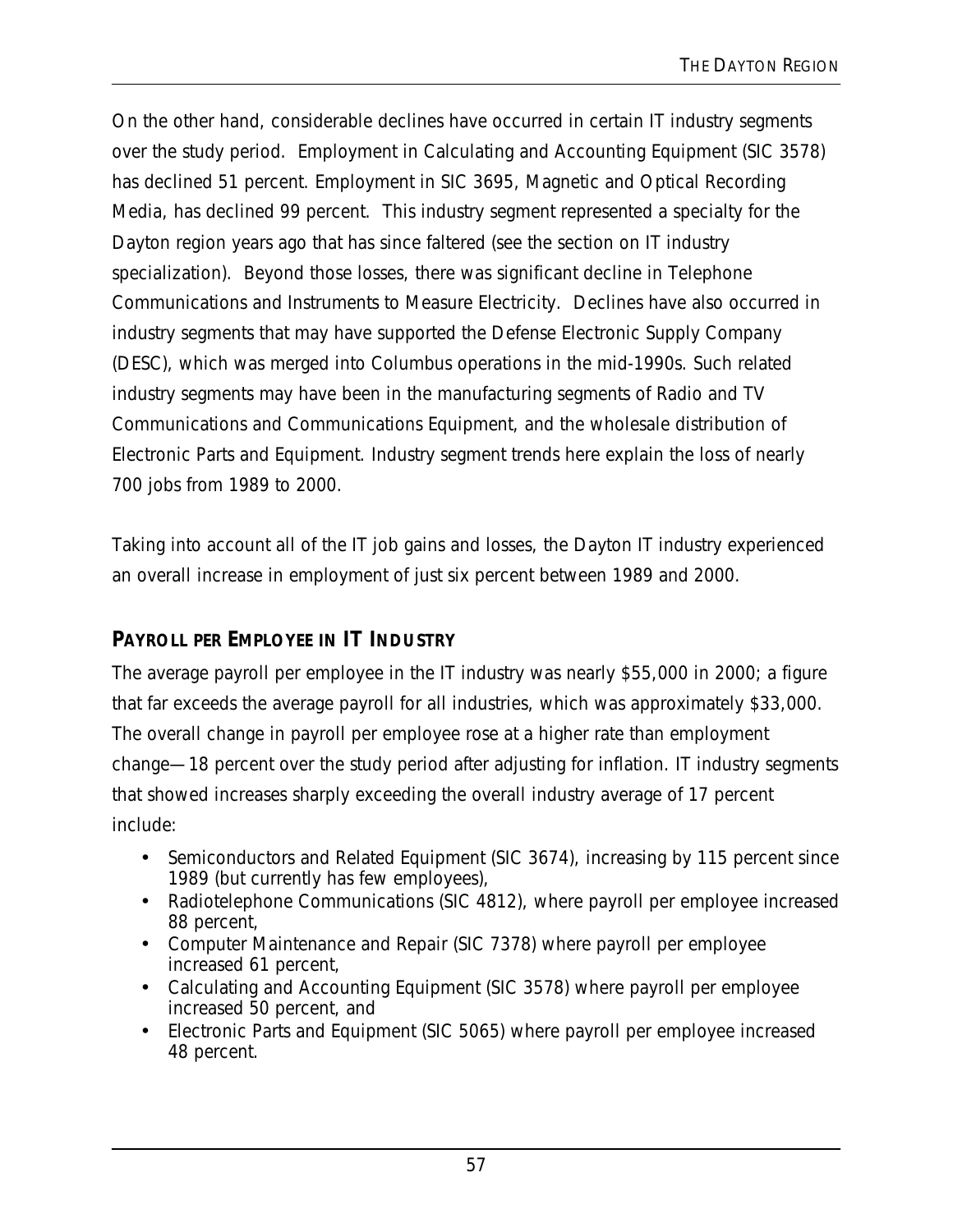Very few industry segments showed a decrease in payroll. In fact, only five IT industry segments demonstrated payroll changes that are not keeping pace with inflation. Table 6.2 presents payroll per employee industry segment groupings as necessitated to maintain the confidentiality of firms. The largest decrease was in Data Processing and Preparation (SIC 7374), where annual payroll per employee declined 18 percent. Other payroll decreases occurred in two manufacturing segments—Radio and TV Communications (SIC 3663) and Magnetic and Optical Recording Media (SIC 3695) each declining 13 percent; one wholesale trade industry segment, SIC 5045, declining 12 percent; and one communications industry segment, SIC 4822, declining 17 percent.

|                   |                                                                                                                                 | <b>Dayton Region</b> |          |                  |                   |
|-------------------|---------------------------------------------------------------------------------------------------------------------------------|----------------------|----------|------------------|-------------------|
| <b>SIC</b>        | <b>Description</b>                                                                                                              | 1989:Q1              | 2000:Q1  | Actual<br>Change | Percent<br>Change |
| 357/366           | Computer & Office Equipment/<br><b>Communications Equipment</b>                                                                 | \$51,301             | \$72,414 | \$21,113         | 41%               |
| 367/3695/<br>3823 | Electronic Components &<br>Accessories/Magnetic & Optical Recording<br>Media/Process Control Instruments                        | \$31,938             | \$26,535 | $-$ \$ 5,403     | $-17%$            |
| 3825              | Instruments to Measure Electricity                                                                                              | \$32,378             | \$48,632 | \$16,254         | 50%               |
| 4812              | Radiotelephone Communications                                                                                                   | S                    | S        | S                | 88%               |
| 4813              | <b>Telephone Communications</b>                                                                                                 | \$46,483             | \$57,057 | \$10,574         | 23%               |
| 4822              | Telegraph & Other Message Communications                                                                                        | S                    | S        | S                | $-17%$            |
| 4841              | Cable & Other Pay Television Services                                                                                           | \$29,815             | \$33,687 | \$3,872          | 13%               |
| 5045              | Computers, Peripherals & Software                                                                                               | \$52,032             | \$45,597 | $-$ \$ 6,435     | $-12%$            |
| 5065              | Electronic Parts & Equipment                                                                                                    | \$40,488             | \$59,713 | \$19,225         | 47%               |
| 5734              | Computer & Software Stores                                                                                                      | \$25,679             | \$33,000 | \$7,321          | 29%               |
| 7371              | <b>Computer Programming Services</b>                                                                                            | \$50,938             | \$57,882 | \$6,944          | 14%               |
| 7372              | Prepackaged Software                                                                                                            | \$51,172             | \$54,024 | \$2,852          | 6%                |
| 7373              | Computer Integrated Systems Design                                                                                              | \$45,693             | \$51,174 | \$5,481          | 12%               |
| 7374              | Data Processing & Preparation                                                                                                   | \$51,753             | \$42,424 | $-$ \$9,329      | $-18%$            |
| 7375/7376         | Information Retrieval Services/Computer<br><b>Facilities Management</b>                                                         | \$47,363             | \$59,808 | \$12,445         | 26%               |
| 7379/8243         | 7377/7378/ Computer Rental & Leasing/Computer<br>Maintenance & Repair/Computer Related<br>Services, NEC/Data Processing Schools | \$38,040             | \$47,541 | \$9,501          | 25%               |
|                   | Total IT Payroll per Employee                                                                                                   | \$46,469             | \$54,795 | \$8,326          | 18%               |

**Table 6.2 Dayton Region IT Annualized Payroll per Employee (in 2000 dollars)**

Source: Employment and payroll estimates developed by the Ohio ES202 Network based on the ES202 database.

An "S" indicates data is suppressed to avoid disclosing information about individual firms.

SIC 357 is an aggregation of SIC 3571, 3572, 3575, 3577, 3578.

SIC 366 is an aggregation of SIC 3661, 3663, 3669.

SIC 367 is an aggregation of SIC 3672, 3674.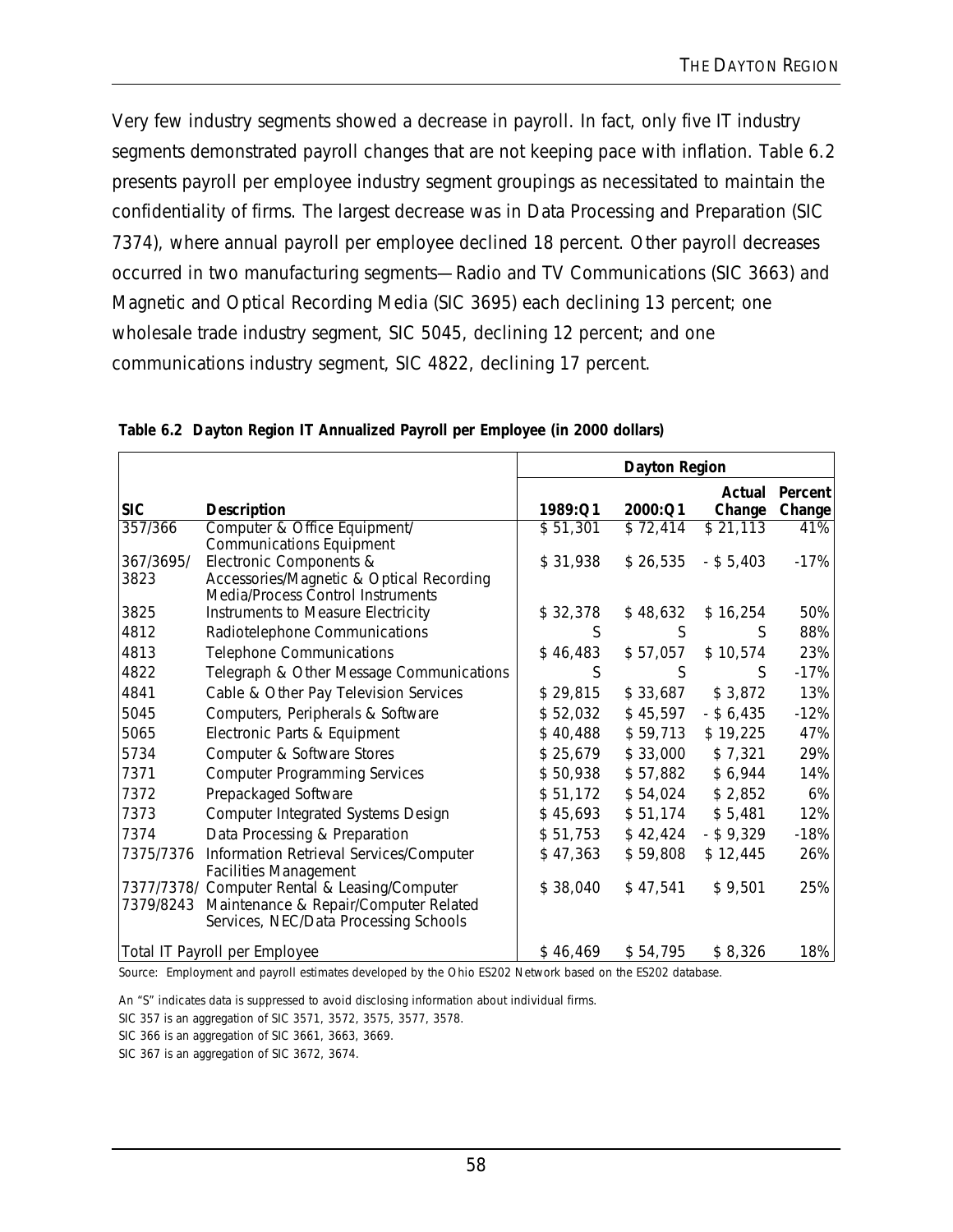Figure 6.2 illustrates employment and payroll trends in the industry segments that had the largest IT employment in 1989. The chart arranges employment changes on the vertical axis and payroll changes on the horizontal axis to illustrate the combined effect of employment and payroll on selected industry segments. Industry segments demonstrating increases in both employment and payroll are in the upper right quadrant in the chart. Several of the IT industry segments that dominated in 1989 experienced employment declines over the 11-year period, although most showed increases in payroll per employee. In only one case, the combined segments of Electronic Components and Accessories/Magnetic and Optical Recording Media/Process Control Instruments, were there declines in both employment and payroll per employee. The wholesale of Computers, Peripherals and Software is the only industry segment that experienced employment growth and payroll decline. All industry segments that experienced increases in employment and payroll were in the service sector



**Figure 6.2 Change in Largest IT Industry Segments in the Dayton Region, 1989 to 2000**

% Change Payroll/Employee

Source: Employment and payroll estimates developed by the Ohio ES202 Network based on the ES202 database.

## **NUMBER OF IT ESTABLISHMENTS**

The Dayton region has seen a substantial increase in the total number of IT establishments since 1989. Dayton's 482 IT companies in 1989 grew to 811 in 2000, resulting in an increase of 68 percent (see Table 6.3). Assimilating this finding into the prior analysis of trends in employment and payroll, a simple summary is that some major employers have sustained their organizations but have suffered job losses. At the same time, many new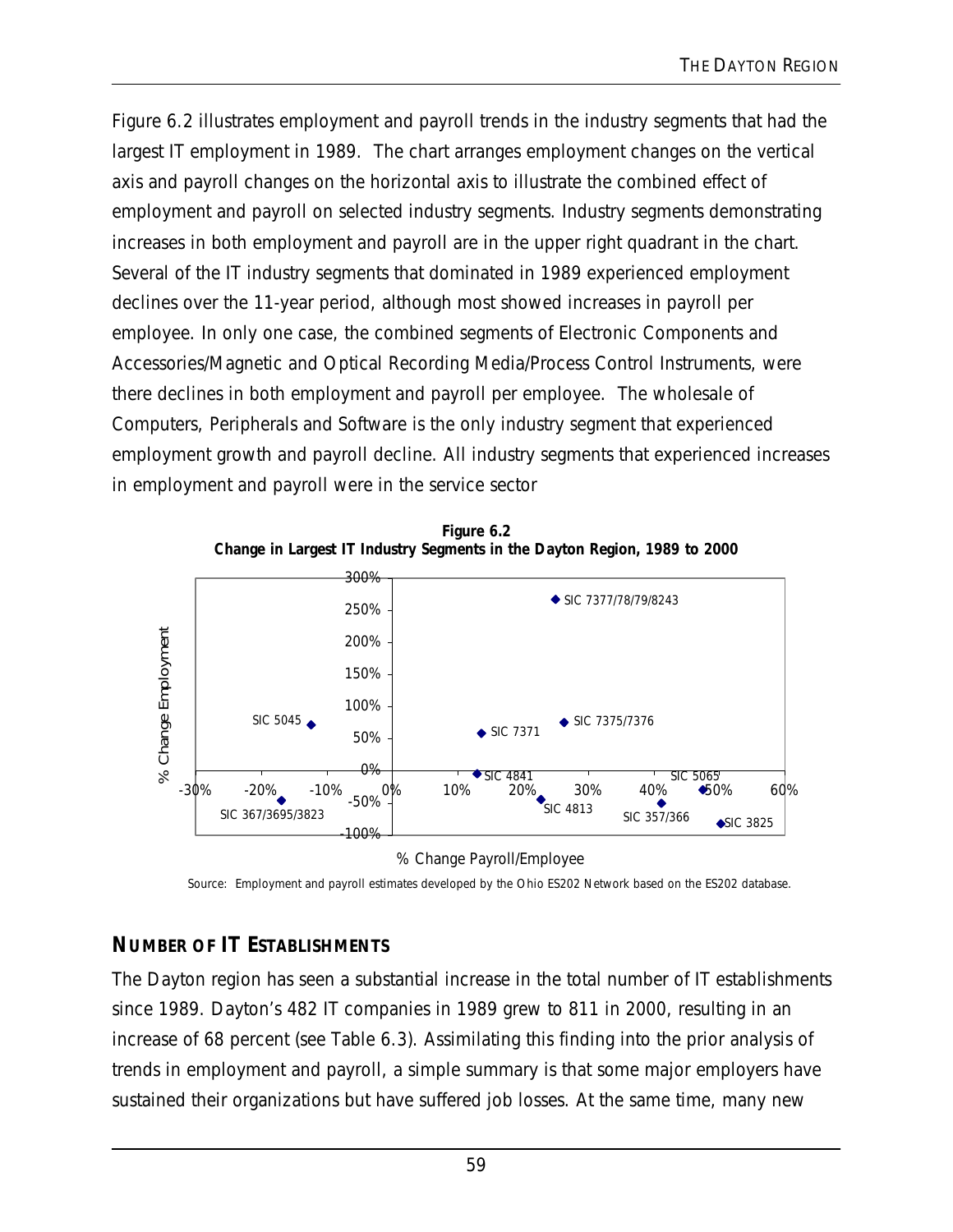organizations have emerged. Emerging firms, as might be expected, tend to be smaller, as is evidenced in the average firm size in 1989 versus 2000 (40 employees vs. 26, respectively). This emergence of new firms coincides with an edict from Wright-Patterson Air Force Base (WPAFB) in the mid-1980s that required companies obtaining base contracts to have a physical presence within 25 miles of WPAFB.

|                   |                                                                                                                                          | Dayton Region |         |        |         |
|-------------------|------------------------------------------------------------------------------------------------------------------------------------------|---------------|---------|--------|---------|
|                   |                                                                                                                                          |               |         | Actual | Percent |
| <b>SIC</b>        | <b>Description</b>                                                                                                                       | 1989:Q1       | 2000:Q1 | Change | Change  |
| 357/366           | Computer & Office Equipment/Communications<br>Equipment                                                                                  | 15            | 11      | $-4$   | $-27%$  |
| 367/3695/<br>3823 | Electronic Components & Accessories/Magnetic &<br>Optical Recording Media/Process Control Instruments                                    | 24            | 27      | 3      | 13%     |
| 3825              | Instruments to Measure Electricity                                                                                                       | 9             | 5       | $-4$   | $-44%$  |
| 4812              | Radiotelephone Communications                                                                                                            | S             | S       | S      | 433%    |
| 4813              | <b>Telephone Communications</b>                                                                                                          | 23            | 60      | 37     | 161%    |
| 4822              | Telegraph & Other Message Communications                                                                                                 | S             | S       | S      | $-33%$  |
| 4841              | Cable & Other Pay Television Services                                                                                                    | 13            | 19      | 6      | 46%     |
| 5045              | Computers, Peripherals & Software                                                                                                        | 72            | 74      | 2      | 3%      |
| 5065              | Electronic Parts & Equipment                                                                                                             | 89            | 80      | -9     | $-10%$  |
| 5734              | Computer & Software Stores                                                                                                               | 24            | 57      | 33     | 138%    |
| 7371              | Prepackaged Software                                                                                                                     | 70            | 170     | 100    | 143%    |
| 7372              | Prepackaged Software                                                                                                                     | 16            | 15      | $-1$   | $-6\%$  |
| 7373              | Computer Integrated Systems Design                                                                                                       | 24            | 53      | 29     | 121%    |
| 7374              | Data Processing & Preparation                                                                                                            | 16            | 32      | 16     | 100%    |
|                   | 7375/7376 Information Retrieval Services/Computer Facilities<br>Management                                                               | 27            | 51      | 24     | 89%     |
|                   | 7377/7378/Computer Rental & Leasing/Computer Maintenance &<br>7379/8243 Repair/Computer Related Services, NEC/Data<br>Processing Schools | 56            | 138     | 82     | 146%    |
|                   | <b>Total IT Establishments</b>                                                                                                           | 482           | 811     | 329    | 68%     |

|  |  | Table 6.3 Dayton Region IT Establishments |
|--|--|-------------------------------------------|
|  |  |                                           |

Source: Employment and payroll estimates developed by the Ohio ES202 Network based on the ES202 database.

An "S" indicates data is suppressed to avoid disclosing information about individual firms.

SIC 357 is an aggregation of SIC 3571, 3572, 3575, 3577, 3578.

SIC 366 is an aggregation of SIC 3661, 3663, 3669.

SIC 367 is an aggregation of SIC 3672, 3674.

The growing IT industry segments are primarily service related while the stabilized or declining industry segments are manufacturing and wholesale trade related, with the exception of SIC 7372, Prepackaged Software, which declined by six percent, and SIC 7377, Computer Rental and Leasing. The service industry segment showing the greatest increase in new establishments is Computer Programming Services, SIC 7371 (which also had the highest percent increase in employment over the study period). This industry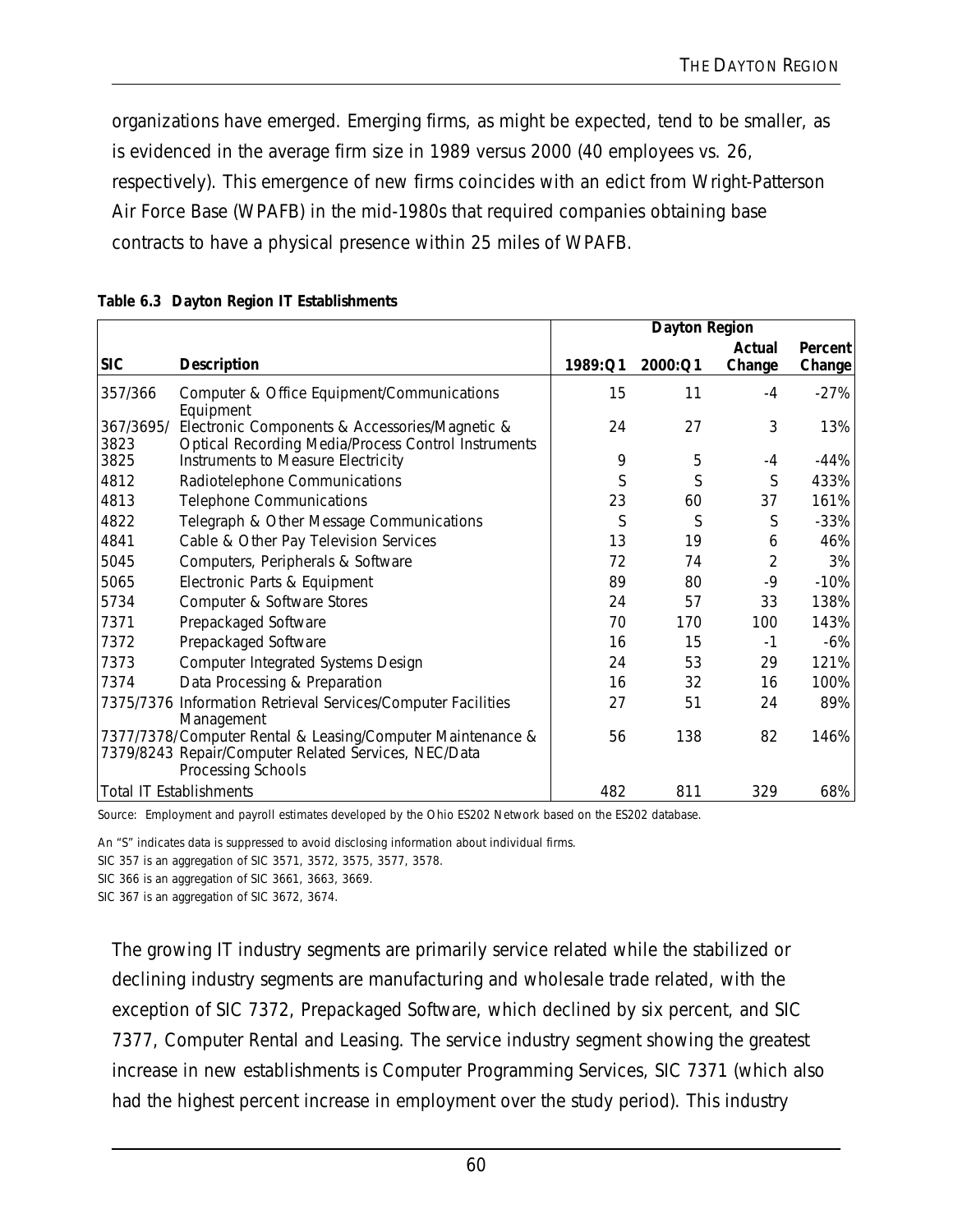segment grew from 70 firms in 1989 to 170 firms in 2000. All service related IT industry segments have increased the number of establishments substantially, with the exception noted above regarding SICs 7372 and 7377. One retail trade segment, Computer and Software Stores, increased the number of establishments by 138 percent, from 24 in 1989 to 57 in 2000. Telephone Communications added 37 establishments between 1989 and 2000 (a 161% increase).

### **THE DAYTON REGION IN COMPARISON TO THE STATE AND NATIONAL IT INDUSTRY**

### **Regional IT Employment Relative to the State**

This part of the analysis examines Dayton's share of Ohio's IT employment for each of the IT industry segments. Dayton's share of Ohio's IT employment increased substantially in Computer Integrated Systems Design (SIC 7373), Data Processing and Preparation (SIC 7374), and the wholesale trade of Computers, Peripherals and Software (SIC 5045).

|                   |                                                     | <b>Dayton Region</b> |         |
|-------------------|-----------------------------------------------------|----------------------|---------|
| <b>SIC</b>        | <b>Description</b>                                  | 1989:Q1              | 2000:Q1 |
| 357/366           | Computer & Office Equipment/Communications          | 38%                  | 23%     |
|                   | Equipment                                           |                      |         |
| 367/3695/         | Electronic Components & Accessories/Magnetic &      | 18%                  | 9%      |
| 3823              | Optical Recording Media/Process Control Instruments |                      |         |
| 3825              | Instruments to Measure Electricity                  | 17%                  | 3%      |
| 4812              | Radiotelephone Communications                       | S                    |         |
| 4813              | <b>Telephone Communications</b>                     | 6%                   | 4%      |
| 4822              | Telegraph & Other Message Communications            | S                    |         |
| 4841              | Cable & Other Pay Television Services               | 15%                  | 10%     |
| 5045              | Computers, Peripherals & Software                   | 13%                  | 17%     |
| 5065              | Electronic Parts & Equipment                        | 17%                  | 10%     |
| 5734              | Computer & Software Stores                          | 7%                   | 7%      |
| 7371              | <b>Computer Programming Services</b>                | 26%                  | 12%     |
| 7372              | Prepackaged Software                                | 9%                   | 4%      |
| 7373              | Computer Integrated Systems Design                  | 17%                  | 35%     |
| 7374              | Data Processing & Preparation                       | 5%                   | 14%     |
| 7375/7376         | Information Retrieval Services/Computer Facilities  | 37%                  | 35%     |
|                   | Management                                          |                      |         |
| 7377/7378/        | Computer Rental & Leasing/Computer Maintenance &    | 11%                  | 8%      |
| 7379/8243         | Repair/Computer Related Services, NEC/Data          |                      |         |
|                   | Processing Schools                                  |                      |         |
| Total IT industry |                                                     | 17%                  | 13%     |

|  |  |  | Table 6.4 Dayton Region Share of Ohio IT Employment |
|--|--|--|-----------------------------------------------------|
|  |  |  |                                                     |

Source: Employment and payroll estimates developed by the Ohio ES202 Network based on the ES202 database.

An "S" indicates data is suppressed to avoid disclosing information about individual firms.

SIC 357 is an aggregation of SIC 3571, 3572, 3575, 3577, 3578.

SIC 366 is an aggregation of SIC 3661, 3663, 3669.

SIC 367 is an aggregation of SIC 3672, 3674.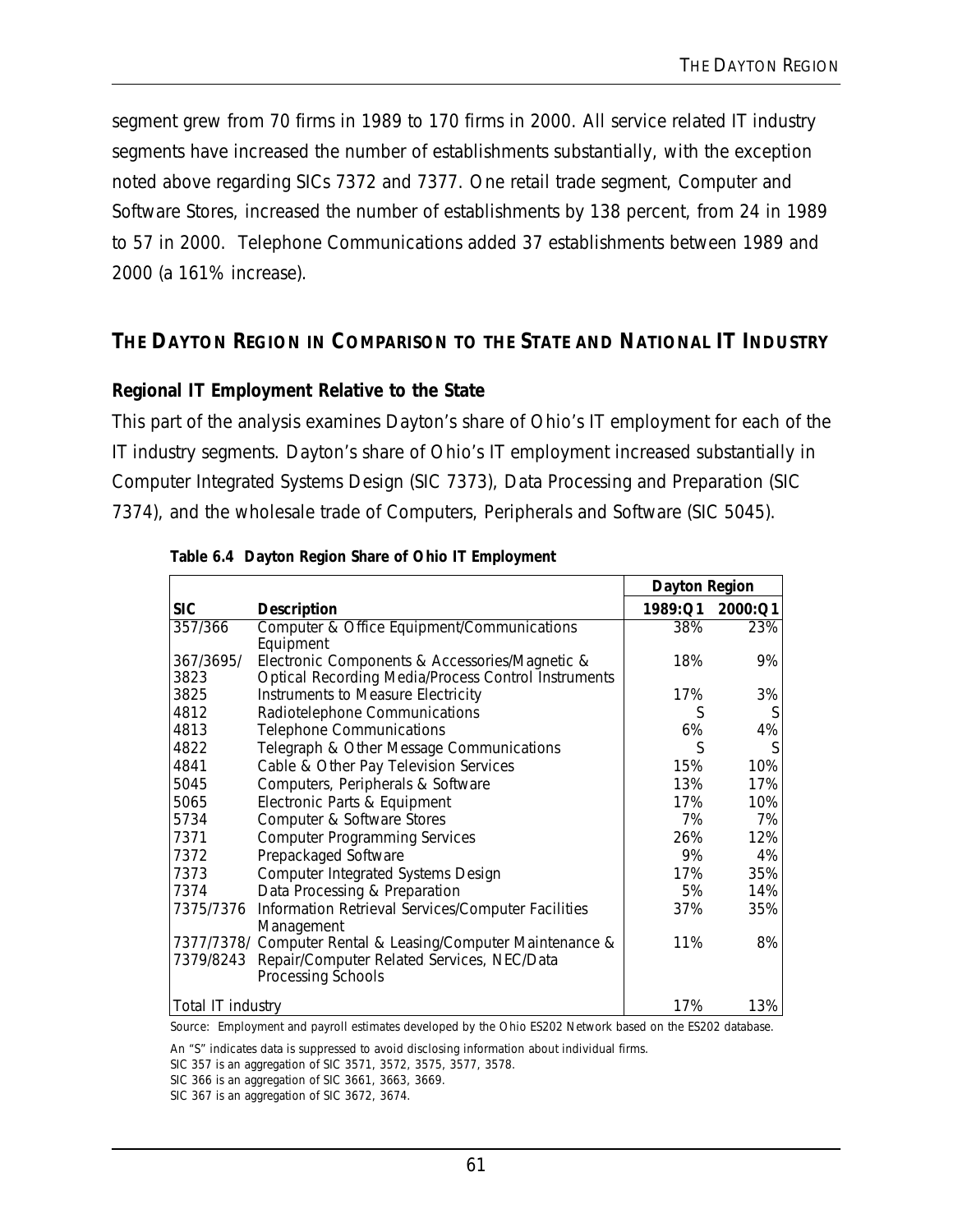On the other hand, Dayton's share of Ohio's IT employment has declined in 11 of the 16 IT industry segments shown in Table 6.4. In five of the eleven cases, the share dropped by at least half. The most significant losses occurred in Computer and Office Equipment/ Communications Equipment (SIC 357/366); Radiotelephone Communications (SIC 4812); Electronic Components and Accessories, Magnetic and Optical Recording Media, and Process Control Instruments (SIC 367/3695/3823); and Computer Programming Services (SIC 7371). Overall, Dayton's share of state IT employment declined from 17 percent in 1989 to 13 percent in 2000, although its share of IT employment remained higher than its share of total employment in Ohio, which was 11 percent in 1989 and 10 percent in 2000.

## **IT Industry Growth in the Region and the Nation**

Compared to national employment trends in the IT industry, the Dayton region has not grown as quickly as the nation. Employment in the region increased by just 7% between 1989 and 1999, compared to 39% nationwide. However, the region is far outpacing national increases (percentage-wise) in Computers, Peripherals and Software (SIC 5045), Computer and Software Stores (SIC 5734), and Computer Integrated Systems Design (SIC 7373).

Growth in employment in Dayton has been slower than in the nation for Computer Programming Services (SIC 7371), Information Retrieval Services/Computer Facilities Management (SIC 7375/7376), and Cable and Other Pay Television Services (SIC 4841). Furthermore, Dayton has declined at a rate greater than the nation for Computer and Communications Equipment (SIC 357/366), Instruments to Measure Electricity (SIC 3825), and Telephone Communications (SIC 4813). Dayton has declined where the U.S. has gained in Electronic Components and Accessories, Magnetic and Optical Recording Media, and Process Control Instruments (SIC 367/3695/3823), Radiotelephone Communications (SIC 4812), Electronic Parts and Equipment (SIC 5065), and Prepackaged Software (SIC 7372).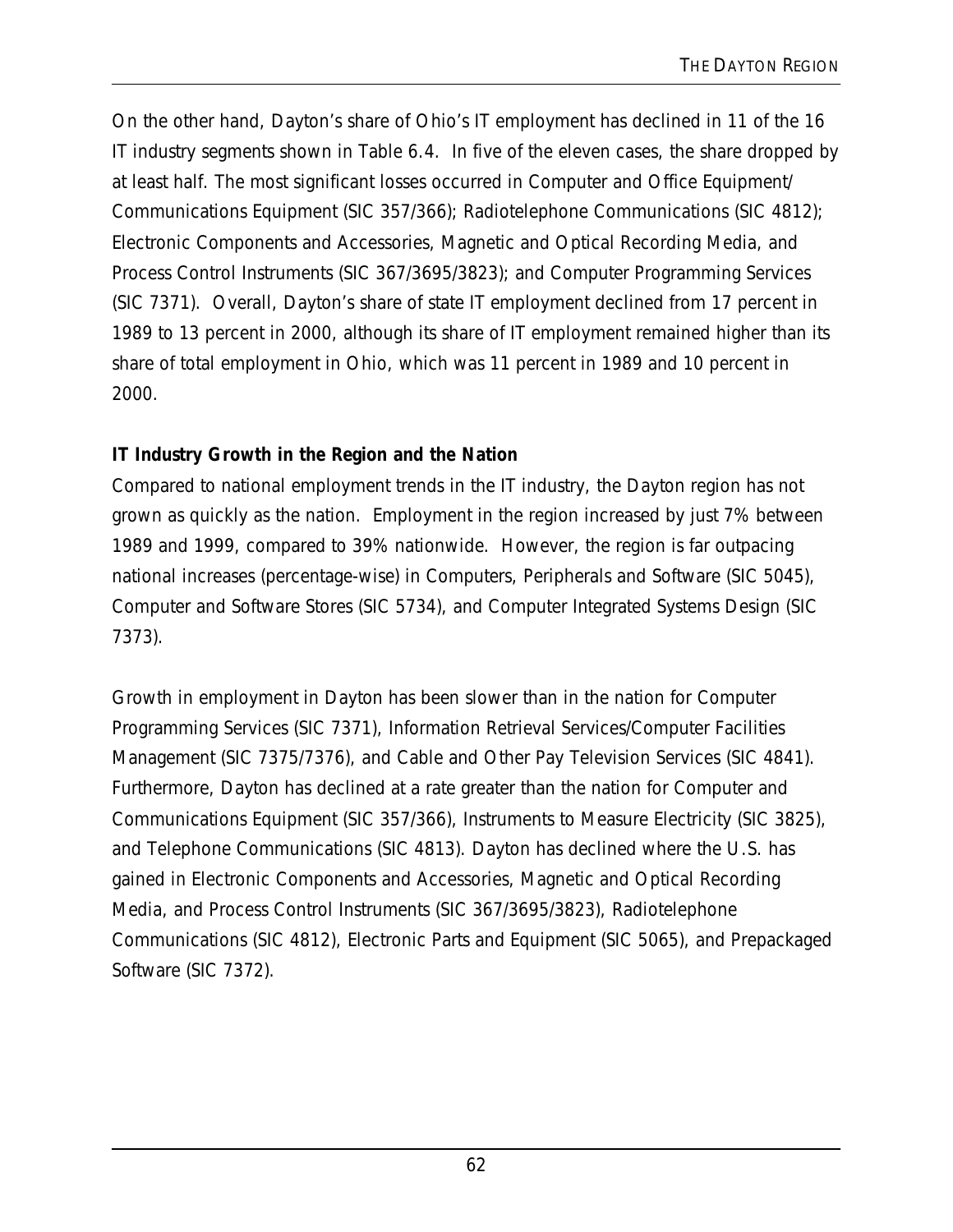|                   |                                                                                                                                           |                  | Employment                     |                  | Payroll per<br>Employee        |                  | <b>Establishments</b>          |  |
|-------------------|-------------------------------------------------------------------------------------------------------------------------------------------|------------------|--------------------------------|------------------|--------------------------------|------------------|--------------------------------|--|
| <b>SIC</b>        | <b>Description</b>                                                                                                                        | Dayton<br>Region | <b>United</b><br><b>States</b> | Dayton<br>Region | <b>United</b><br><b>States</b> | Dayton<br>Region | <b>United</b><br><b>States</b> |  |
| 357/366           | Computer & Office Equipment/<br><b>Communications Equipment</b>                                                                           | $-46%$           | $-12%$                         | 62%              | 40%                            | 15%              | 43%                            |  |
| 367/3695/<br>3823 | Electronic Components & Accessories/<br>Magnetic & Optical Recording Media/<br><b>Process Control Instruments</b>                         | $-40%$           | 9%                             | $-21%$           | 35%                            | 11%              | 36%                            |  |
| 3825              | Instruments to Measure Electricity                                                                                                        | $-83%$           | $-30%$                         | 50%              | 36%                            | $-33%$           | 8%                             |  |
| 4812              | Radiotelephone Communications                                                                                                             | S                | 539%                           | S                | 36%                            | S                | 601%                           |  |
| 4813              | <b>Telephone Communications</b>                                                                                                           | $-41%$           | $-1%$                          | 3%               | 17%                            | 135%             | 158%                           |  |
| 4822              | Telegraph & Other Message Communications                                                                                                  | S                | $-26%$                         | S                | 44%                            | S                | $-5%$                          |  |
| 4841              | Cable & Other Pay Television Services                                                                                                     | 18%              | 67%                            | $-6%$            | 46%                            | 62%              | 34%                            |  |
| 5045              | Computers, Peripherals & Software                                                                                                         | 65%              | 32%                            | $-11%$           | 32%                            | 13%              | 94%                            |  |
| 5065              | Electronic Parts & Equipment                                                                                                              | $-31%$           | 10%                            | 35%              | 21%                            | $-19%$           | 33%                            |  |
| 5734              | Computer & Software Stores                                                                                                                | 209%             | 105%                           | 31%              | 12%                            | 126%             | 86%                            |  |
| 7371              | <b>Computer Programming Services</b>                                                                                                      | 62%              | 215%                           | 18%              | 29%                            | 133%             | 265%                           |  |
| 7372              | Prepackaged Software                                                                                                                      | $-41%$           | 179%                           | 21%              | 103%                           | $-4%$            | 93%                            |  |
| 7373              | Computer Integrated Systems Design                                                                                                        | 1121%            | 109%                           | 11%              | 28%                            | 69%              | 144%                           |  |
| 7374              | Data Processing & Preparation                                                                                                             | 24%              | 34%                            | $-36%$           | 30%                            | 47%              | 59%                            |  |
| 7375/7376         | Information Retrieval Services/Computer<br><b>Facilities Management</b>                                                                   | 80%              | 123%                           | 25%              | 104%                           | 52%              | 321%                           |  |
|                   | 7377/7378/ Computer Rental & Leasing/Computer<br>7379/8243 Maintenance & Repair/Computer Related<br>Services, NEC/Data Processing Schools | 234%             | 274%                           | 21%              | 19%                            | 102%             | 309%                           |  |
| Total IT Industry |                                                                                                                                           | 7%               | 39%                            | 21%              | 34%                            | 55%              | 138%                           |  |

Source: Employment and payroll estimates developed by the Ohio ES202 Network based on the ES202 database.

An "S" indicates data is suppressed to avoid disclosing information about individual firms.

SIC 357 is an aggregation of SIC 3571, 3572, 3575, 3577, 3578.

SIC 366 is an aggregation of SIC 3661, 3663, 3669.

SIC 367 is an aggregation of SIC 3672, 3674.

Payroll gains in Dayton also have not kept pace with the national rate, although the disparity is not as great as with employment. Between 1989 and 1999, average payroll per employee increased 21% in the region, while growing 34% nationally. Five industry segments in the region showed declining payroll—Electronic Components and Accessories/Magnetic and Optical Recording Media/Process Control Instruments (SIC 367/3695/3823), Telegraph and Other Message Communications (SIC 4822), Cable and Other Pay Television Services (SIC 4841), Computers, Peripherals and Software (SIC 5045), and Data Processing and Preparation (SIC 7374). Just six industry segments experienced growth rates greater than the U.S.—Computers and Office Equipment (SIC 357/366), Instruments to Measure Electricity (SIC 3825), Radiotelephone Communications (SIC 4812), Electronic Parts and Equipment (SIC 5065), Computer and Software Stores (SIC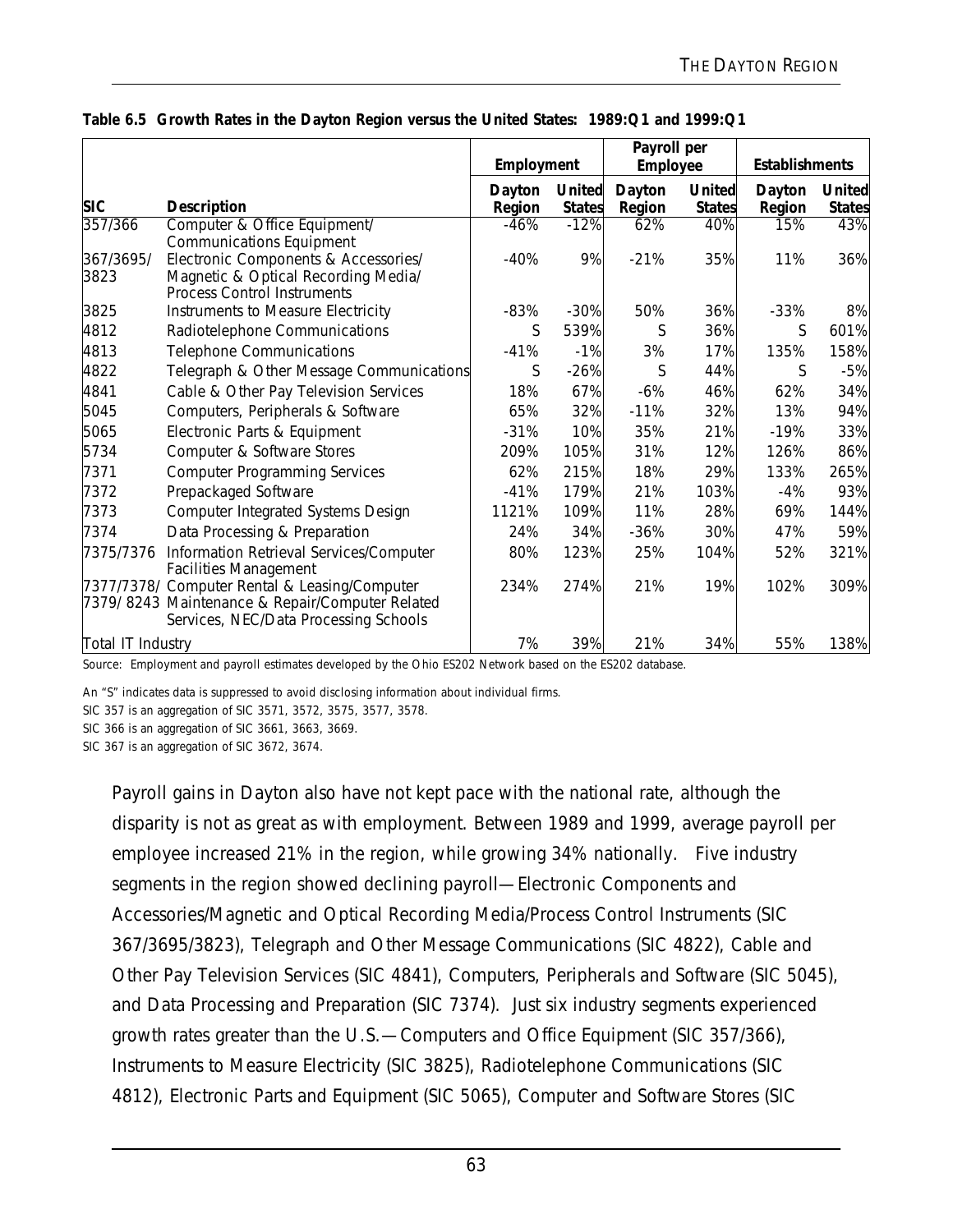5734), and Computer Rental and Leasing/Computer Maintenance and Repair/Computer Related Services, NEC/Data Processing Schools (SICs 7377/78 /79/8243).

Analyzing national trends in business establishments to Dayton's trends exhibits only two industry segments establishing businesses at a rate that exceeds the nation—Cable and Other Pay Television Services (SIC 4841) and Computer and Software Stores (SIC 5734). Five industry segments experience a decline in the number of establishments in the region, while only one industry segment showed a decline nationally.

### **IT Industry Specialization**

A location quotient is a measure of specialization. The location quotient is a calculation that seeks to identify industry segments that are concentrated within a specified location. Analysts have asserted that a concentration of a particular industry segment indicates specialization and indicates that a location has certain assets or a mix of assets that provide a competitive advantage attractive to an industry. The location quotient is computed by dividing a region's proportion of employment in an industry segment by the national proportion. A location quotient greater than one (1.0) indicates that a region has a higher concentration of employment in a specific industry segment than the national average.

Of the 16 industry segments analyzed for this section, 11 are less concentrated in the Dayton region today than they were in 1989 (see Table 6.6). This fact is reflected in the change in the LQ for the IT industry overall from 1989 to 1999. In 1989, the LQ for the overall IT industry in Dayton was 1.13, but by 1999, the LQ was 0.94. This indicates that the IT industry was more concentrated in the Dayton Region than the nation as a whole, but this is no longer the case. As stated earlier in this report, the exclusion of engineering from this analysis (i.e., the fact that this is not an analysis of high tech but of IT) has pronounced effects on such an indicator of Dayton's specialization.

Due to data confidentiality requirements, industry segments must be described and presented in a aggregate fashion, but the detailed data are used for insight. As an example, the Calculating and Accounting Equipment industry segment, SIC 3578, is especially concentrated in Dayton, so much so that data for this industry segment must be protected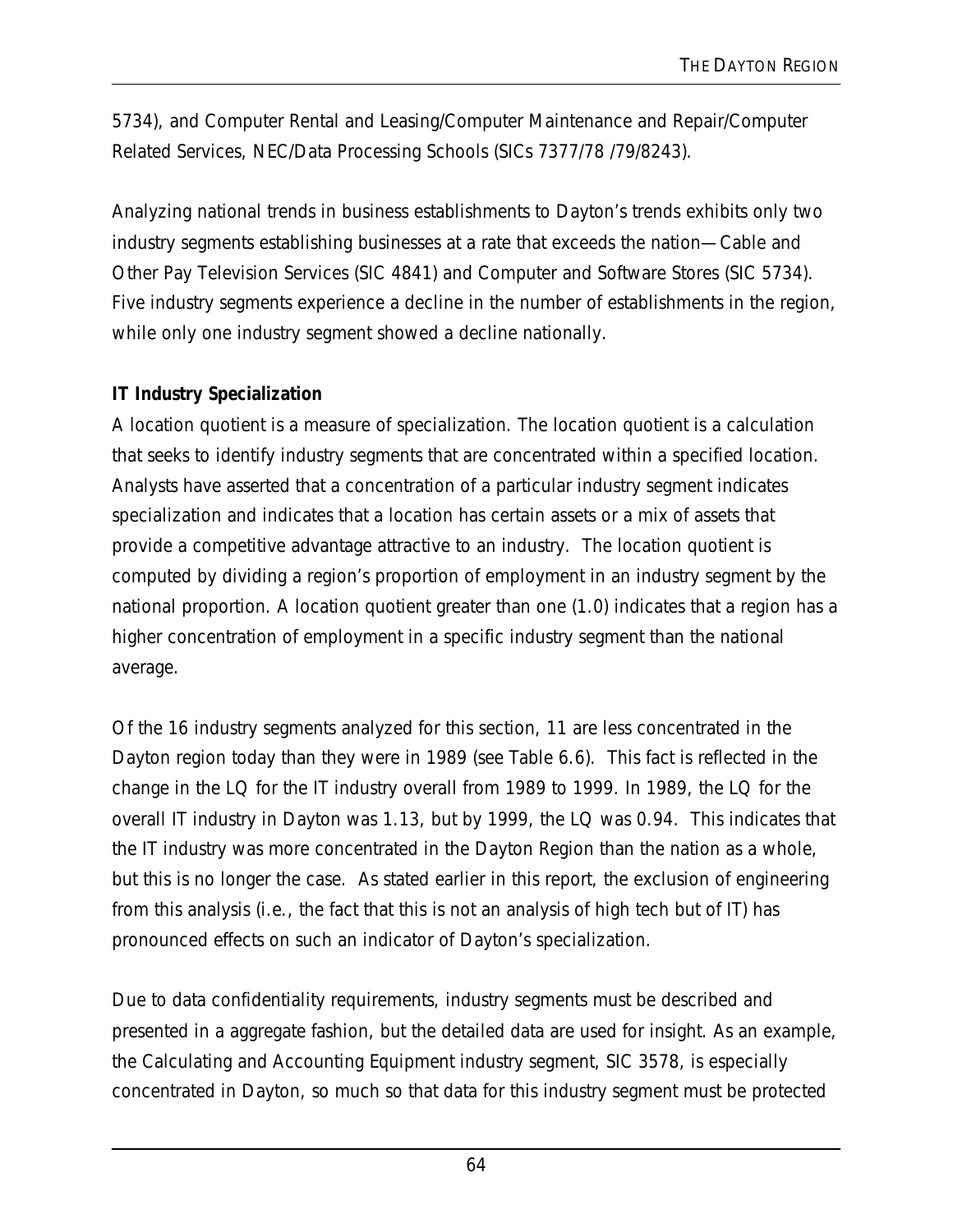by combining it with other communications and computer equipment industry segments. The LQ for this singular segment, SIC 3578, is very high but has lost ground due to employment losses over the study period—in fact, its concentration has fallen by 30 percent, but is still unmatched in Ohio and likely unmatched in the U.S. The concentration of the combined SIC 357/366 was more than twice as concentrated as the national average in 1989 (2.22), but in 2000 was 1.35.

The other manufacturing group presented in Table 6.6, Electronic Components and Accessories (SIC 367), Magnetic and Optical Recording Media (SIC 3695), and Process Control Instruments (SIC 3823), has experienced a similar decline in concentration as the first group. However, this second manufacturing group is not nearly as concentrated as the first.

|                         |                                                                                                                      | Dayton Region |         |         |
|-------------------------|----------------------------------------------------------------------------------------------------------------------|---------------|---------|---------|
| <b>SIC</b>              | Description                                                                                                          | 1989:Q1       | 1999:Q1 | Change  |
| 357/366                 | Computer & Office Equipment/Communications<br>Equipment                                                              | 2.22          | 1.48    | $-0.74$ |
| 367/3695/<br>3823       | Electronic Components & Accessories/ Magnetic &<br><b>Optical Recording Media/Process Control Instruments</b>        | 0.62          | 0.37    | $-0.25$ |
| 3825                    | Instruments to Measure Electricity                                                                                   | 0.95          | 0.25    | $-0.70$ |
| 4812                    | Radiotelephone Communications                                                                                        | S             | S       |         |
| 4813                    | <b>Telephone Communications</b>                                                                                      | 0.50          | 0.32    | $-0.18$ |
| 4822                    | Telegraph & Other Message Communications                                                                             | S             | S       |         |
| 4841                    | Cable & Other Pay Television Services                                                                                | 1.17          | 0.90    | $-0.27$ |
| 5045                    | Computers, Peripherals & Software                                                                                    | 0.92          | 1.25    | 0.33    |
| 5065                    | Electronic Parts & Equipment                                                                                         | 1.02          | 0.70    | $-0.32$ |
| 5734                    | Computer & Software Stores                                                                                           | 0.42          | 0.68    | 0.26    |
| 7371                    | <b>Computer Programming Services</b>                                                                                 | 2.23          | 1.24    | $-0.99$ |
| 7372                    | Prepackaged Software                                                                                                 | 0.68          | 0.16    | $-0.52$ |
| 7373                    | Computer Integrated Systems Design                                                                                   | 0.40          | 2.56    | 2.16    |
| 7374                    | Data Processing & Preparation                                                                                        | 0.28          | 0.25    | 0.03    |
| 7375/7376               | Information Retrieval Services/Computer Facilities<br>Management                                                     | 6.68          | 5.87    | $-0.81$ |
| 7377/7378/<br>7379/8243 | Computer Rental & Leasing/Computer Maintenance &<br>Repair/Computer Related Services, NEC/Data<br>Processing Schools | 0.50          | 0.48    | $-0.02$ |
| Total IT industry       |                                                                                                                      | 1.13          | 0.94    | $-0.19$ |

|  |  | Table 6.6 Dayton Region Industry Concentration: Location Quotients |
|--|--|--------------------------------------------------------------------|
|  |  |                                                                    |

Source: Employment and payroll estimates developed by the Ohio ES202 Network based on the ES202 database.

An "S" indicates data is suppressed to avoid disclosing information about individual firms.

SIC 357 is an aggregation of SIC 3571, 3572, 3575, 3577, 3578.

SIC 366 is an aggregation of SIC 3661, 3663, 3669.

SIC 367 is an aggregation of SIC 3672, 3674.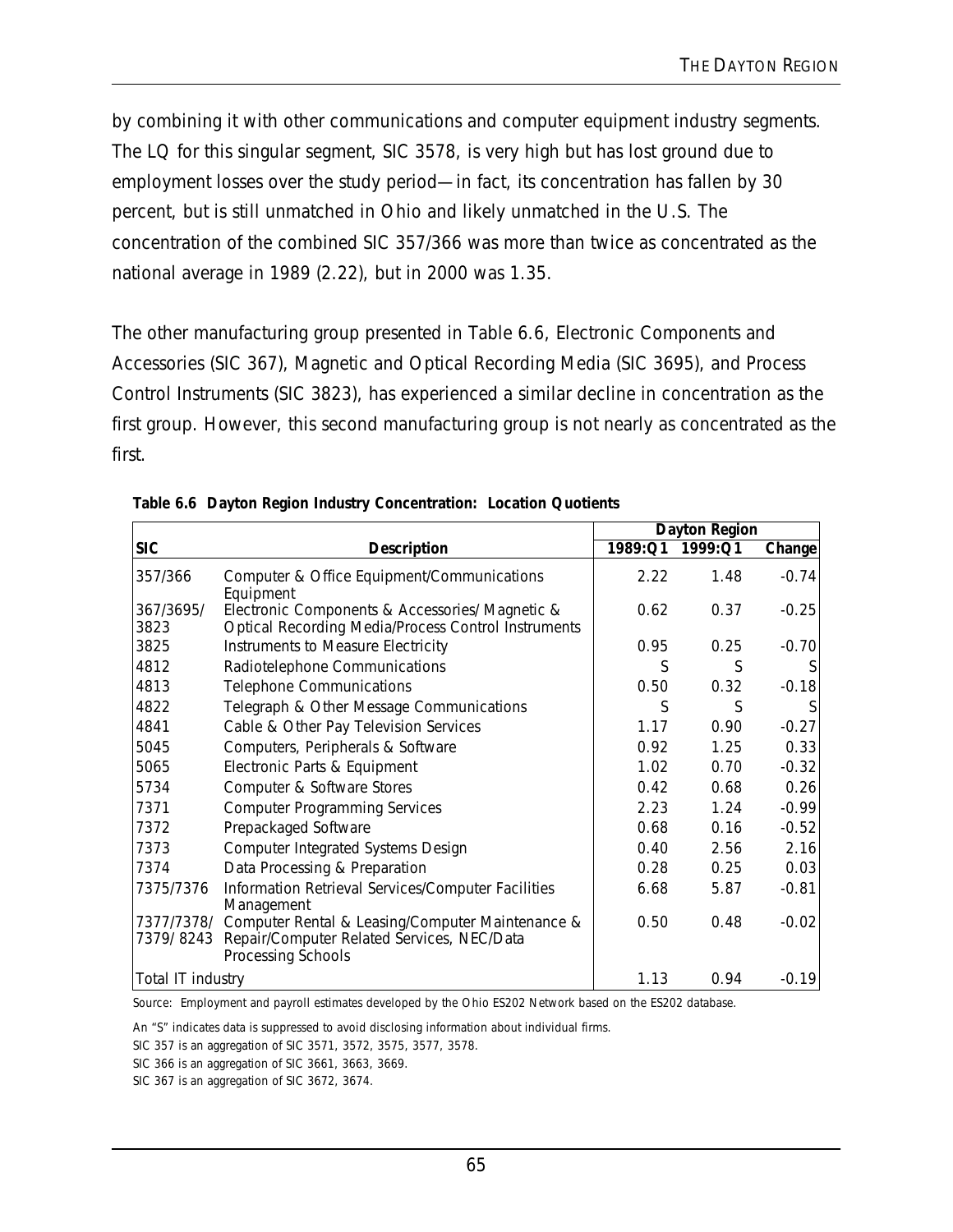Two communications industry segments have experienced opposing trends. While actual values have been suppressed, Radiotelephone Communications (SIC 4812) was highly concentrated in the Dayton Region in 1989, but had a very low location quotient in 1999. Although this industry segment experienced some employment loss, the sharp decline in its location quotient appears to be more attributable to a rapid growth in this segment elsewhere, as opposed to a significant decline in the region. The reverse trend can be seen in Telegraph and Other Message Communications. In 1989, there was no regional specialization in this industry segment, however the location quotient was high in 1999 (value suppressed). Again, this seems to reflect changes on the national level more so than changes on the local level. Despite a large percentage gain, the industry segment is rather small, however, growth in the region occurred at a time when there were significant losses across the U.S.

Although not to the same magnitude, similar opposing trends can be seen in the two wholesale trade industry segments. In 1989, Computers, Peripherals, and Software (SIC 5045) was less concentrated than the nation (0.92), but by 1999 was had a concentration greater (1.25) than the nation. Electronic Parts and Equipment (SIC 5065) was more concentrated in 1989 (1.02) than in 1999 (0.70).

The service sector shows some interesting trends. SIC 7371 is not nearly as concentrated in Dayton in 2000 as it was in 1989, but its employment increased by 59 percent over the study period. This finding indicates that Dayton, due to a strong defense and private sector presence in IT in the 1980s, was likely ahead of many other communities at that time, as reflected in the LQ of 2.23. Since 1989, the need for computer programming services has proliferated to nearly every industry, making it a more general industry than a specialty in the late 1980s. In other words, Dayton has not necessarily fallen behind, but other communities are catching up. SIC 7375, Information Retrieval Services, and SIC 7376, Computer Facilities Management, appear to function in a similar vein as SIC 7371. Employment in these two industry segments combined has increased by 76 percent since 1989, but the concentration has diminished slightly (e.g., the LQ was 6.68 in 1989 and 5.87 in 2000). At 0.16 Dayton has a much smaller share than the national average in SIC 7372, Prepackaged Software. But SIC 7373, Computer Integrated Systems Design, has dramatically moved in the opposite direction. Having an LQ of .40 in 1989, the LQ in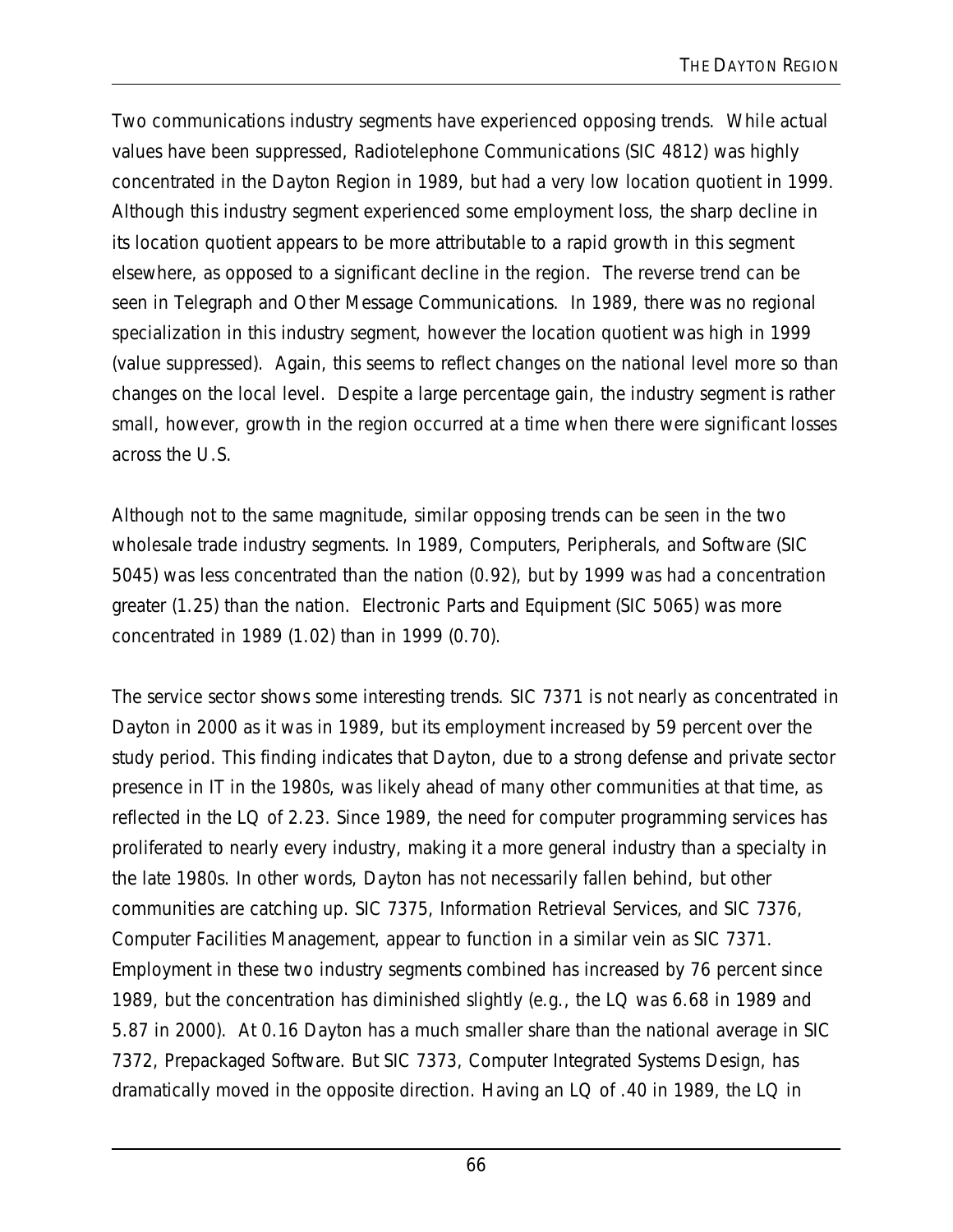2000 was 2.56 (for a 540% increase in concentration over time). Computer Rental and Leasing, Maintenance and Repair, and Data Processing Schools (SICs 7377, 7378, and 8243) have only a minor presence in Dayton, however, miscellaneous Computer Services (SIC 7379) employs over four times the number today than it did in 1989.

# **WINNING IT INDUSTRY SEGMENTS**

Taking into account trends in employment, payroll, and business establishment, we present Table 6.7 to sum up the impact of these variables. In this table, industry segments are ranked by: employment, actual (i.e., numerical) change in employment, percent change in employment, payroll per employee, and number of establishments.

The resulting list presents five industry segments appearing in at least four of the five categories. These include Computers, Peripherals, and Software (SIC 5045); Computer Programming Services (SIC 7371); Computer Integrated Systems Design (SIC 7373); Information Retrieval Services (SIC 7375); and Computer Related Services, (SIC 7379).

|                        |                             | <b>Top Ten Industry Segments</b>    |                          |                               |
|------------------------|-----------------------------|-------------------------------------|--------------------------|-------------------------------|
| Largest                | Largest Actual<br>Change in | <b>Largest Percent</b><br>Change in | <b>Highest Payroll</b>   | <b>Largest Number</b>         |
| Employment,<br>2000:Q1 | Employment,<br>1989-2000    | Employment,<br>1989-2000            | per Employee,<br>2000:Q1 | of Establishments,<br>2000:Q1 |
|                        |                             |                                     |                          |                               |
| 7375                   | 7373                        | 4822                                | 3674                     | 7371                          |
| 3578                   | 7375                        | 7373                                | 3578                     | 7379                          |
| 7373                   | 5045                        | 7379                                | 7375                     | 5065                          |
| 5045                   | 7371                        | 5734                                | 5065                     | 5045                          |
| 7371                   | 7379                        | 7374                                | 7371                     | 4813                          |
| 4813                   | 7374                        | 7375                                | 4813                     | 5734                          |
| 7379                   | 5734                        | 5045                                | 7372                     | 7373                          |
| 5065                   | 4822                        | 7371                                | 7373                     | 7375                          |
| 3577                   | 3672                        | 3672                                | 4812                     | 7374                          |
| 4841                   | 8243                        | 3823                                | 3577                     | 4841                          |

**Table 6.7 Dayton Region "Winning" IT Industry Segments**

Source: Employment and payroll estimates developed by the Ohio ES202 Network based on the ES202 database. Highlighted SICs are present in at least four of the five columns. They represent the "winning" industry segments.

Clearly, there is a core set of industry segments in the Dayton region that anchor IT. Most of them are service-related, while one is from the wholesale trade industry segment and likely supports the other industry segments on the winners list. These industry segments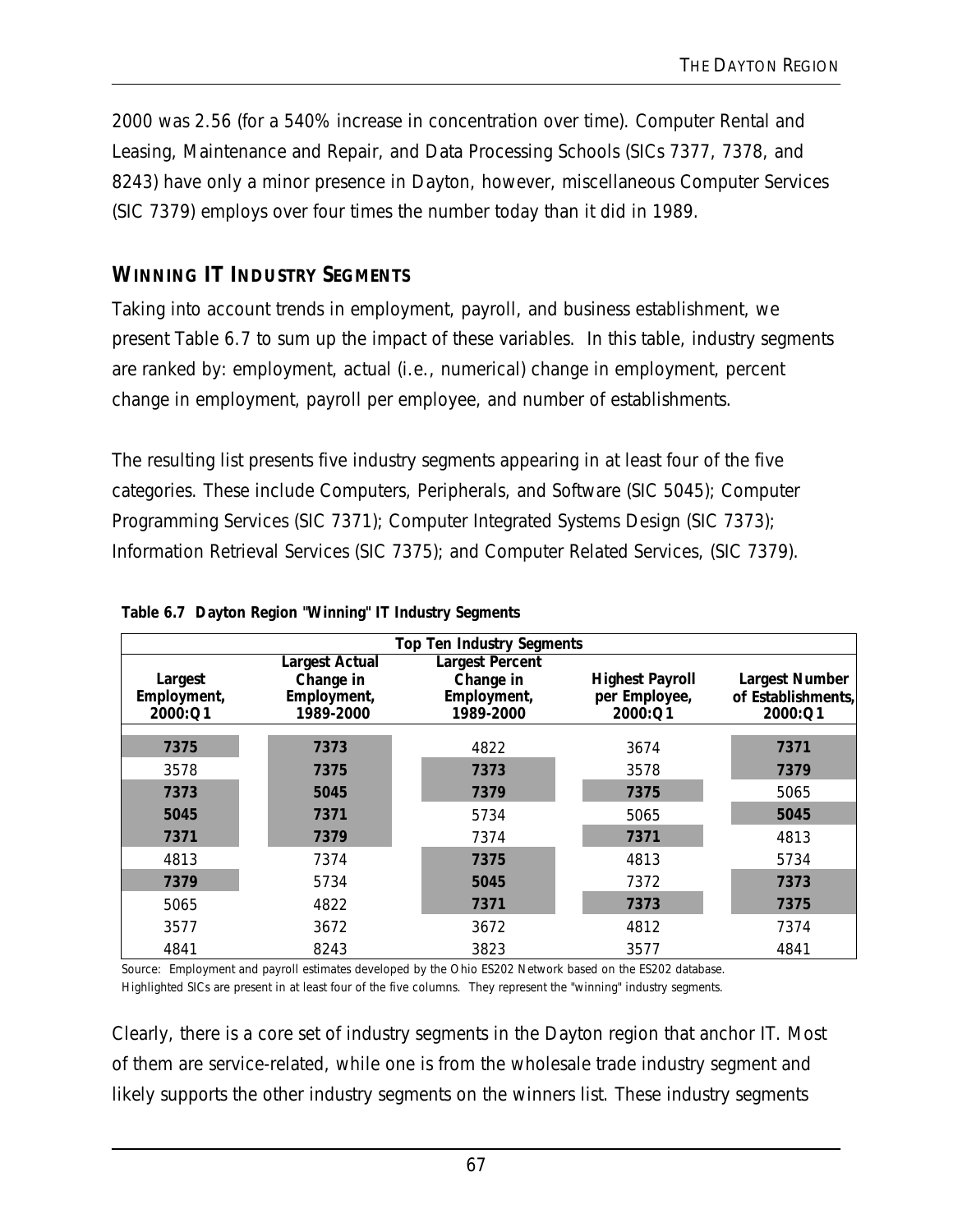have demonstrated longevity as depicted in Figure 6.3 which shows steady upward trends in general. Efforts to assist these industry segments would most effectively strengthen the core segments to sustain Dayton as a prominent region in the eCorridor.



**Figure 6.3 Employment Trends in "Winning" IT Industry Segments in the Dayton Region**

Source: Employment and payroll estimates developed by the Ohio ES202 Network based on the ES202 database.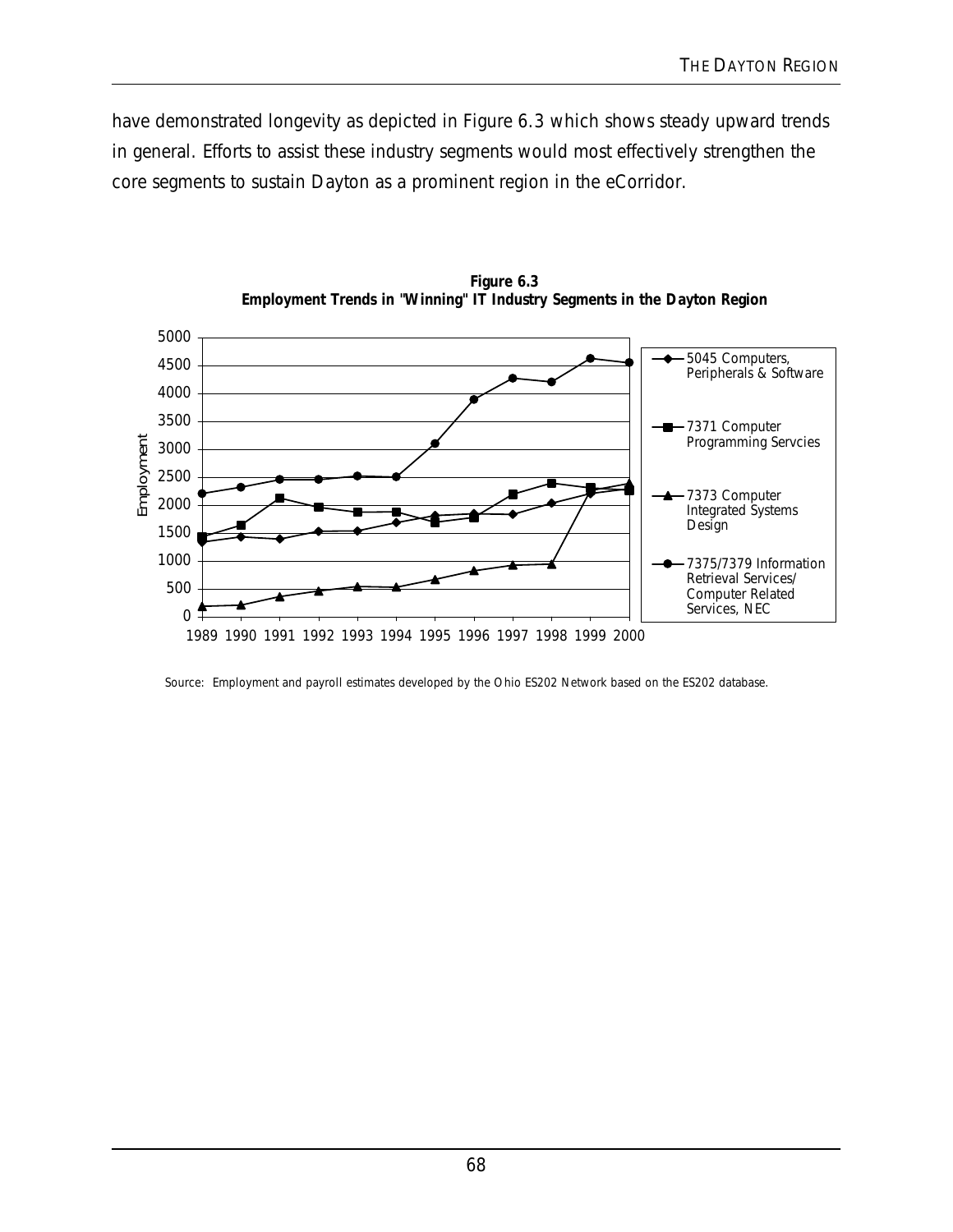# **III. THE APPALACHIA REGION**

# **IT EMPLOYMENT**

Employment in the IT industry in the Appalachia Region of Ohio was slight in 1989 and it declined to an even smaller number by 2000. The ES202 Database listed just over 1,400 jobs in IT the industry in 2000, a decline of 46 percent from 1989 when IT employment was quite modest at 2,664 (Table 7.1). When an industry segment consists of a very small number of establishments, the loss of one large firm can result in a very substantial percentage decline in employment. Most of the decline in employment between 1989 and 2000 was in manufacturing, a fact obscured in Table 7.1 because data from the ES202 files cannot be released for an industry segment with fewer than three firms and/or when a single firm accounts for 80 percent or more of total employment. In an attempt to meet the three-firm minimum for release of ES202 data, we have grouped the four-digit SIC codes into broader groups. In some cases, aggregation of four-digit industry segment classifications to three-digit or two-digit groups is sufficient to achieve an industrial grouping with more than two firms and with fewer than 80 percent of total employment concentrated in a single firm.<sup>2</sup>

In contrast to industry segments within the manufacturing sector, IT firms in Wholesale Trade (SIC 50) experienced modest growth. Even though data for IT retail firms (SIC 5734) is suppressed for 1989, it can be stated that employment increased substantially in that area. Likewise, employment in Computer Related Services (SIC 737) increased very substantially. There was no firm in the Appalachia Region classified as a Data Processing School (SIC 8243) during either 1989 or 2000. That SIC is included in the tables because one or more establishments did exist during one or more years between 1989 and 2000, but not in sufficient numbers to meet the minimum requirements for releasing the data. There were job gains in Radiotelephone Communications (SIC 4812), however this was

<sup>&</sup>lt;u>2</u><br><sup>2</sup> SIC 50 is an aggregation of SIC 5045 and SIC 5065, while SIC 737 sums SIC 7371 through SIC 7379. In other cases, there are fewer than three firms and/or 80 percent or more of total employment in a single firm, even after aggregation. This is the case in SIC 3823 and SIC 3825, as well as in the SIC 357 group, which is the sum of SIC 3577 and SIC 3578. The SIC 36 group (which is the sum of SIC 3661 through SIC 3674) consisted of fewer than three firms in 1989, but included four firms in 2000; thus data are provided only for 2000. Data for SIC 5734 is suppressed for 1989 because a single firm accounted for 80 percent or more of total employment during that year, and data for SIC 4822 is suppressed in 1989 because there were fewer than three establishments that year.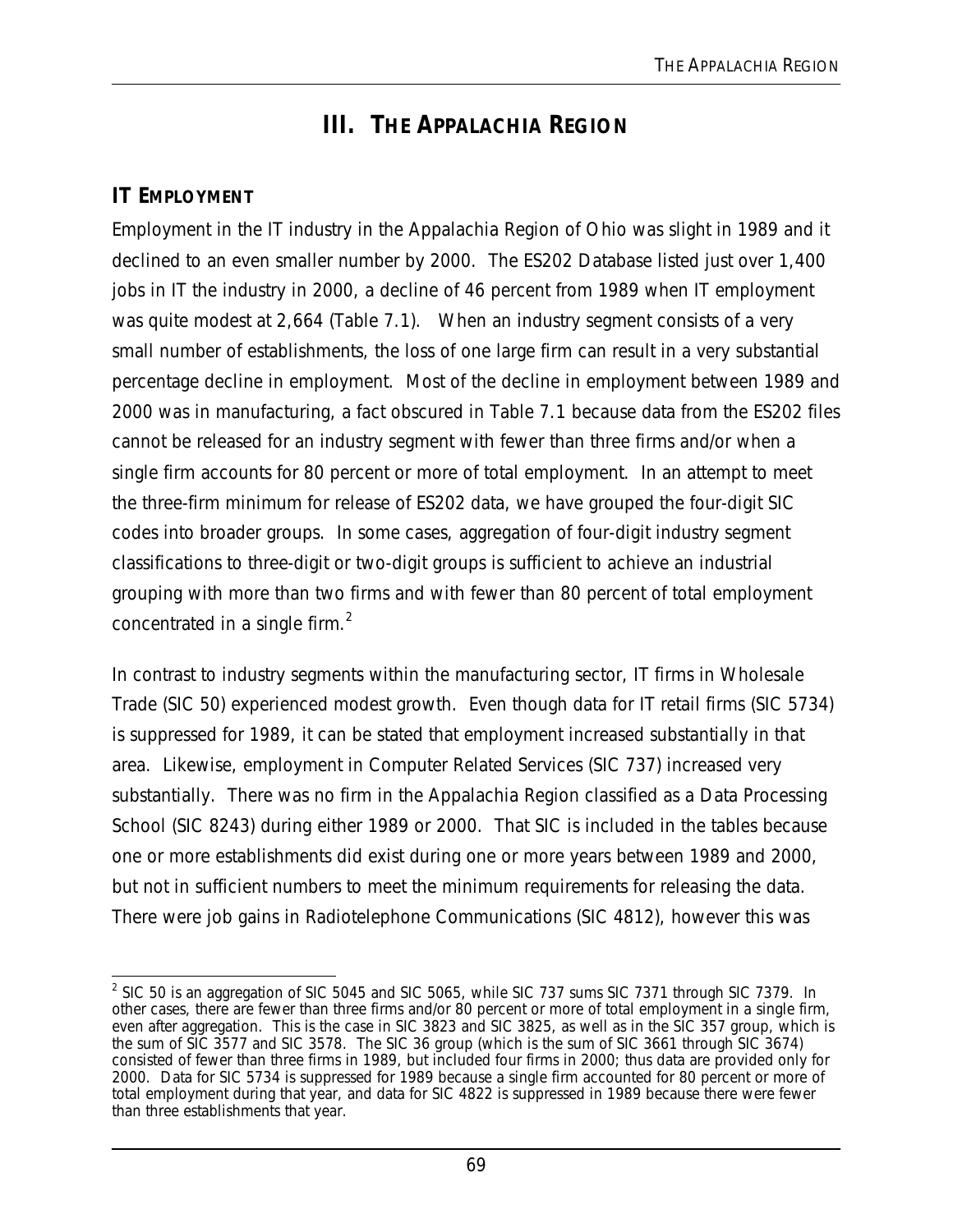offset by significant job loss in Telephone Communications (SIC 4813) where there was a decline of over 500.

|            |                                                                                    | Appalachia Region |              |                  |                   |
|------------|------------------------------------------------------------------------------------|-------------------|--------------|------------------|-------------------|
| <b>SIC</b> | <b>Description</b>                                                                 | 1989:Q1           | 2000:Q1      | Actual<br>Change | Percent<br>Change |
| 357        | Computer & Office Equipment                                                        | S                 | S            | S                | -99%              |
| 36         | Electronic and Other Equipment & Components,<br><b>Except Computer Equipment</b>   | S                 | 91           | S                |                   |
| 3695       | Magnetic & Optical Recording Media                                                 | 0                 | 0            | $\Omega$         | 0%                |
| 3823       | Process control instruments                                                        | S                 | S            | S                | $-100\%$          |
| 3825       | Instruments to Measure Electricity                                                 | S                 | S            | S                | $-33%$            |
| 4812       | Radiotelephone Communications                                                      | 17                | 93           | 76               | 447%              |
| 4813       | <b>Telephone Communications</b>                                                    | 1,029             | 520          | -509             | $-49%$            |
| 4822       | Telegraph & Other Message Communications                                           | S                 | $\Omega$     | S                |                   |
| 4841       | Cable & Other Pay Television Services                                              | 173               | 229          | 56               | 32%               |
| 50         | Wholesale Trade - Durable Goods                                                    | 63                | 83           | 20               | 32%               |
| 5734       | Computer & software stores                                                         | S                 | 135          | S                |                   |
| 737        | Computer Programming, Data Processing, &<br><b>Other Computer Related Services</b> | 100               | 265          | 165              | 165%              |
| 8243       | Data processing schools                                                            | $\Omega$          | <sup>0</sup> | $\Omega$         | $0\%$             |
|            | <b>Total IT Employment</b>                                                         | 2,664             | 1,439        | $-1,225$         | -46%              |

#### **Table 7.1 Appalachia Region IT Employment**

Source: Employment and payroll estimates developed by the Ohio ES202 Network based on the ES202 database.

An "S" indicates data is suppressed to avoid disclosing information about individual firms.

SIC 357 is an aggregation of SIC 3577, 3578.

SIC 36 is an aggregation of SIC 3661, 3669, 3672, 3674.

SIC 50 is an aggregation of SIC 5045, 5065.

SIC 737 is an aggregation of SIC 7371 through 7379.

### **NUMBER OF IT ESTABLISHMENTS**

Between 1989 and 2000 there was a sharp increase in the number of IT establishments. The addition of 78 establishments represents a 76 percent increase over 1989 (Table 7.2). Many of these new establishments were in Telephone Communications (SIC 4813), which saw an increase in establishments despite a large decline in employment. Computer Related Services (SIC 737) also added many establishments, and they were mostly small firms with a small number of employees. There was a modest increase in the number of IT establishments in Wholesale Trade.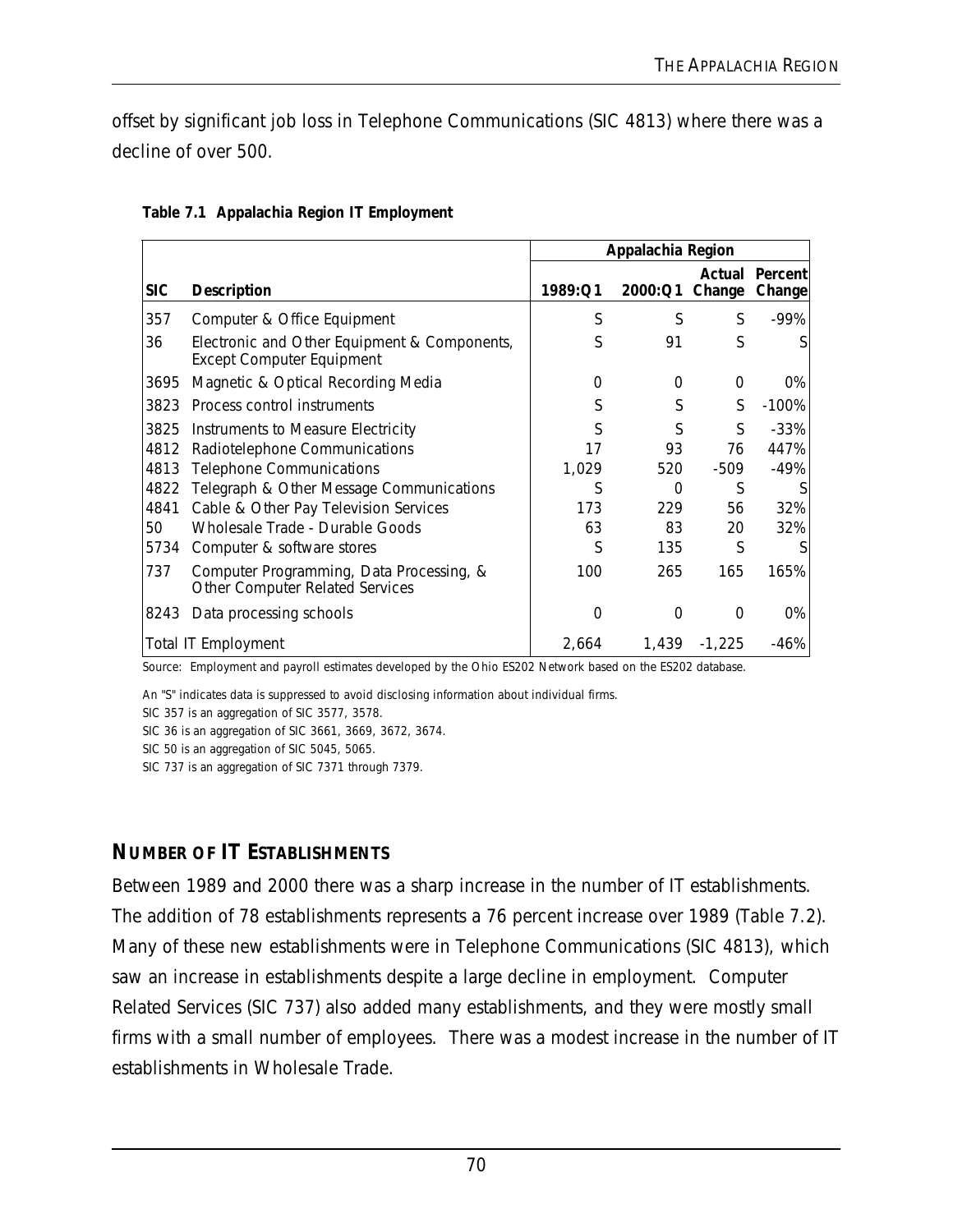|            |                                                                             | Appalachia Region |             |                  |                          |  |
|------------|-----------------------------------------------------------------------------|-------------------|-------------|------------------|--------------------------|--|
| <b>SIC</b> | <b>Description</b>                                                          | 1989:Q1           | 2000:Q1     | Actual<br>Change | <b>Percent</b><br>Change |  |
| 357        | Computer & Office Equipment                                                 | S                 | S           | S                | $-33%$                   |  |
| 36         | Electronic & Other Equipment &<br>Components, Except Computer Equipment     | S                 | S           | S                |                          |  |
| 3695       | Magnetic & Optical Recording Media                                          | 0                 | $\Omega$    | $\Omega$         | 0%                       |  |
| 3823       | Process control instruments                                                 | S                 | S           | S                | $-100\%$                 |  |
| 3825       | Instruments to Measure Electricity                                          | S                 | S           | S                | 0%                       |  |
| 4812       | Radiotelephone Communications                                               | 3                 | 8           | 5                | 167%                     |  |
| 4813       | <b>Telephone Communications</b>                                             | 35                | 57          | 22               | 63%                      |  |
| 4822       | Telegraph & Other Message<br>Communications                                 | S                 | 0           | S                |                          |  |
| 4841       | Cable & Other Pay Television Services                                       | 22                | 15          | -7               | $-32%$                   |  |
| 50         | Wholesale Trade - Durable Goods                                             | 14                | 19          | 5                | 36%                      |  |
| 5734       | Computer & software stores                                                  | S                 | 20          | S                |                          |  |
| 737        | Computer Programming, Data Processing,<br>& Other Computer Related Services | 12                | 55          | 43               | 358%                     |  |
| 8243       | Data processing schools                                                     | $\Omega$          | $\mathbf 0$ | $\Omega$         | 0.0%                     |  |
|            | <b>Total IT Establishments</b>                                              | 102               | 180         | 78               | 76%                      |  |

#### **Table 7.2 Appalachia Region IT Establishments**

Source: Employment and payroll estimates developed by the Ohio ES202 Network based on the ES202 database.

The symbol "S" indicates data are suppressed to avoid disclosing information about individual firms.

SIC 357 is an aggregation of SIC 3577, 3578.

SIC 36 is an aggregation of SIC 3661, 3669, 3672, 3674.

SIC 50 is an aggregation of SIC 5045, 5065.

SIC 737 is an aggregation of SIC 7371 through 7379.

# **PAYROLL PER EMPLOYEE IN IT INDUSTRY**

As shown in Table 7.3, there was a slight increases in the payroll per employee in the IT industry between 1989 and 2000 (after the 1989 figures are inflated to 2000 dollar equivalents). The increases were greatest in Radiotelephone Communications (SIC 4812) and Telephone Communications (SIC 4813). There was a modest increase in payroll per employee in Cable and Other Pay Television Services (SIC 4841), and a slight increase in Computer and Software Stores (actual value suppressed). The Telephone Communications segment had the highest payroll per employee (\$61,170) and this far surpassed the other IT industry segments. Because this segment also accounts for the greatest number of IT employees in the region, the average payroll per employee in the entire IT industry is relatively high. At over \$40,000, the average payroll is much higher than the average payroll across all industries, which is less than \$22,000.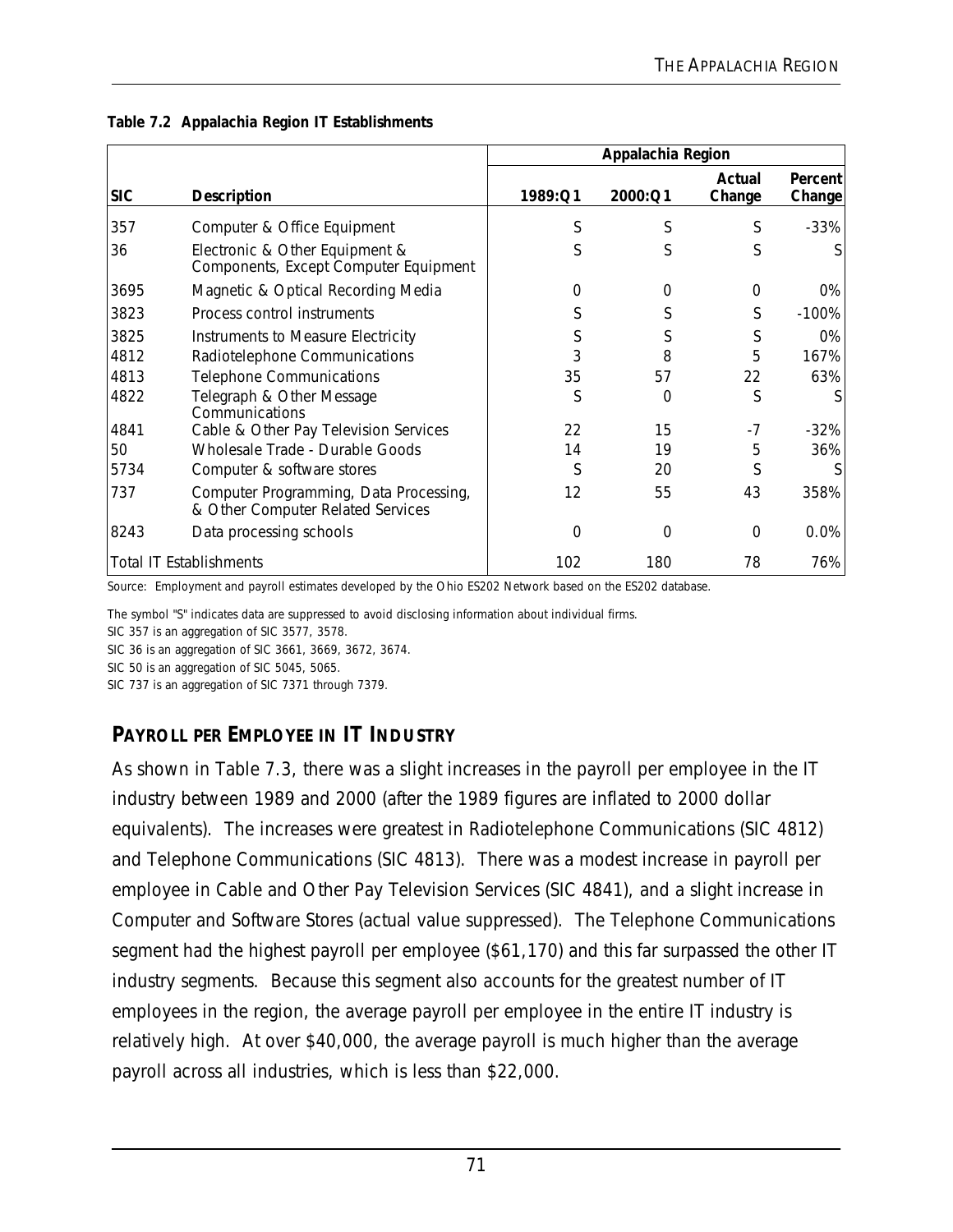|                                                           |                                                                                                                                                                                                                                                                                                          | Appalachia Region                                                  |                                                                              |                                                                       |                                             |  |
|-----------------------------------------------------------|----------------------------------------------------------------------------------------------------------------------------------------------------------------------------------------------------------------------------------------------------------------------------------------------------------|--------------------------------------------------------------------|------------------------------------------------------------------------------|-----------------------------------------------------------------------|---------------------------------------------|--|
| <b>SIC</b>                                                | <b>Description</b>                                                                                                                                                                                                                                                                                       | 1989:Q1                                                            | 2000:Q1                                                                      | Actual<br>Change                                                      | <b>Percent</b><br>Change                    |  |
| 357                                                       | Computer & Office Equipment                                                                                                                                                                                                                                                                              | S                                                                  | S                                                                            | S                                                                     | $-17\%$                                     |  |
| 36                                                        | Electronic & Other Equipment and<br>Components, Except Computer Equipment                                                                                                                                                                                                                                | S                                                                  | \$24,906                                                                     |                                                                       |                                             |  |
| 3695                                                      | Magnetic & Optical Recording Media                                                                                                                                                                                                                                                                       | $\left( \right)$                                                   | $\mathcal{L}$                                                                | 0                                                                     | $\left( \right)$                            |  |
| 3823                                                      | Process control instruments                                                                                                                                                                                                                                                                              |                                                                    |                                                                              |                                                                       | $-100\%$                                    |  |
| 3825<br>4812<br>4813<br>4822<br>4841<br>50<br>5734<br>737 | Instruments to Measure Electricity<br>Radiotelephone Communications<br><b>Telephone Communications</b><br>Telegraph & Other Message Communications<br>Cable & Other Pay Television Services<br>Wholesale Trade - Durable Goods<br>Computer & software stores<br>Computer Programming, Data Processing, & | \$21,825<br>\$44,846<br>S<br>\$23,069<br>\$26,703<br>S<br>\$43,128 | \$31,954<br>\$61,170<br>\$ 0<br>\$28,994<br>\$24,289<br>\$23,751<br>\$32,397 | \$10,129<br>\$16,324<br>\$5,925<br>$-$ \$ 2,414<br>S<br>$-$ \$ 10,731 | 56%<br>46%<br>36%<br>26%<br>$-9%$<br>$-25%$ |  |
|                                                           | Other Computer Related Services                                                                                                                                                                                                                                                                          |                                                                    |                                                                              |                                                                       |                                             |  |
| 8243                                                      | Data processing schools                                                                                                                                                                                                                                                                                  | O                                                                  | O                                                                            | O                                                                     | 0%                                          |  |
|                                                           | Total IT Payroll per Employee                                                                                                                                                                                                                                                                            | \$37,472                                                           | \$40,513                                                                     | \$3,041                                                               | 8%                                          |  |

**Table 7.3 Appalachia Region IT Annualized Payroll per Employee (in 2000 dollars)**

Source: Employment and payroll estimates developed by the Ohio ES202 Network based on the ES202 database.

1989 dollars are inflated using the average Consumer Price Index for the Cleveland Metropolitan Area for the months of January, February, and March 2000.

The symbol "S" indicates data are suppressed to avoid disclosing information about individual firms.

SIC 357 is an aggregation of SIC 3577, 3578.

SIC 36 is an aggregation of SIC 3661, 3669, 3672, 3674.

SIC 50 is an aggregation of SIC 5045, 5065.

SIC 737 is an aggregation of SIC 7371 through 7379.

The largest declines in payroll per employee were in SIC 36- Electronic and Other Equipment and Components, except Computer Equipment (actual value suppressed) and SIC 737- Computer Related Services, which dropped from \$43,128 to \$32,397 annually. That decline of almost \$11,000 amounted to a loss of about 25 percent. It seems likely that the large increase in firms and employees in this industry segment consisted of firms with relatively lower paying positions. The average payroll per employee in Wholesale Trade also declined, but by a smaller percentage, from \$26,703 to \$24,289. In view of the rapid increase in the number of establishments and employees in both Computer Related Services and Wholesale Trade, a modest decline in average annualized income per worker would not necessarily be cause for concern. New firms may be in businesses that generate lower incomes for employees, but still provide incomes that are higher than would otherwise have been available in the region. Also, to the extent that a rapid growth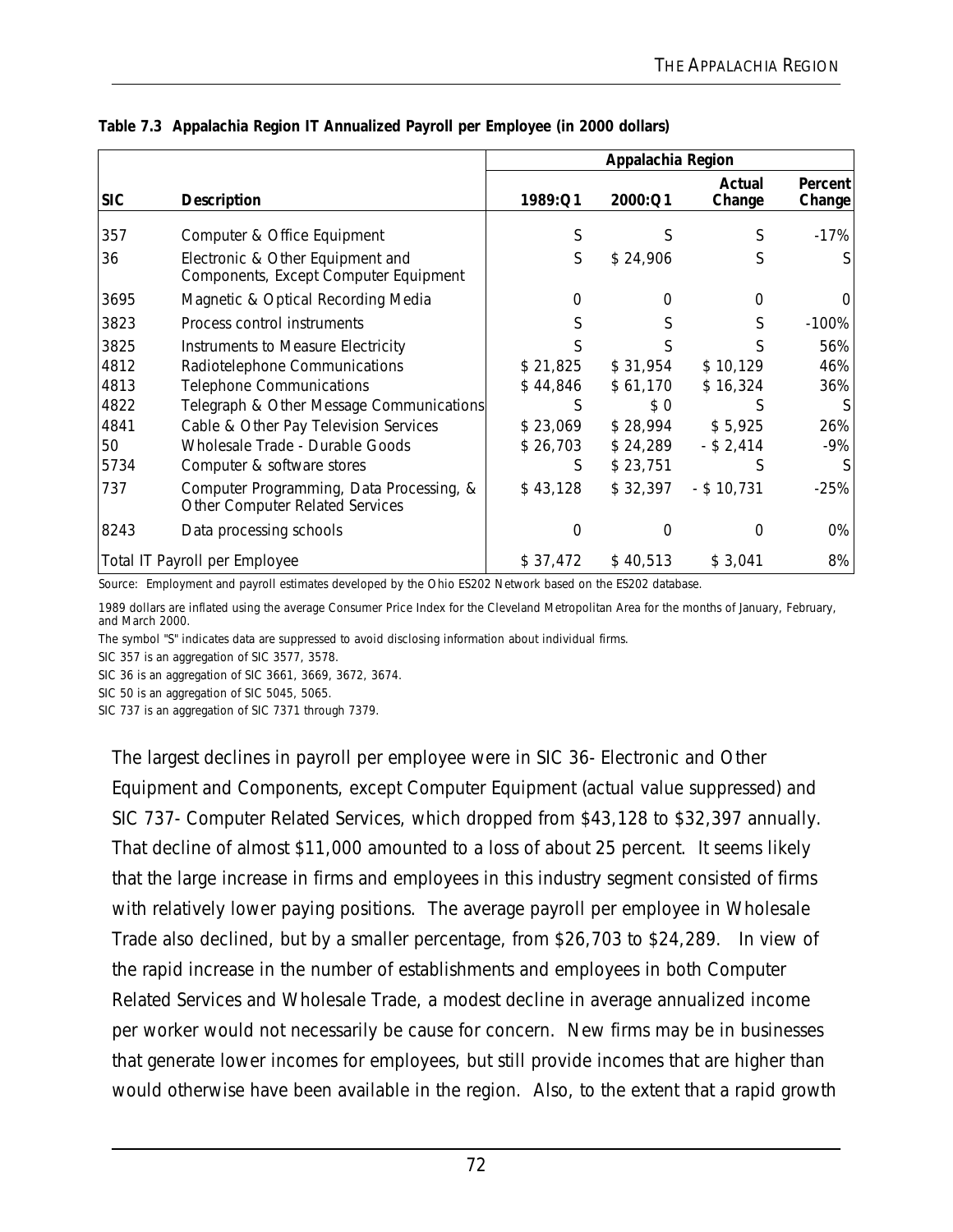in employment is accounted for by a large increase in entry-level positions, we might expect the average payroll per employee to decline in the short term, but still increase substantially over the longer term as employees mature on the job.

Figure 7.1, based on those industry segments with the largest employment in 1989, plots the percentage change in employment with percentage change in payroll per employee. Radiotelephone Communications (SIC 4812) and Cable and Other Pay Television Services (SIC 4841) are the only IT industry segments to post positive growth in employment and payroll per employee over the 11-year period. In the case of Wholesale Trade (SIC 50), the decline in payroll per employee was quite modest, but Computer Related Services (SIC 737) incomes declined by about one-quarter. As explained previously, this high percentage decline must be taken within the context of the relatively higher 1989 average payroll, and it may reflect a large number of entry-level persons who will experience high rates of income growth in the future. Nevertheless, Figure 7.1 is at best a cause for concern of the status and future of IT industry segments in the Appalachia Region.



**Figure 7.1**

% Change Payroll/Employee

Source: Employment and payroll estimates developed by the Ohio ES202 Network, based on the ES202 database.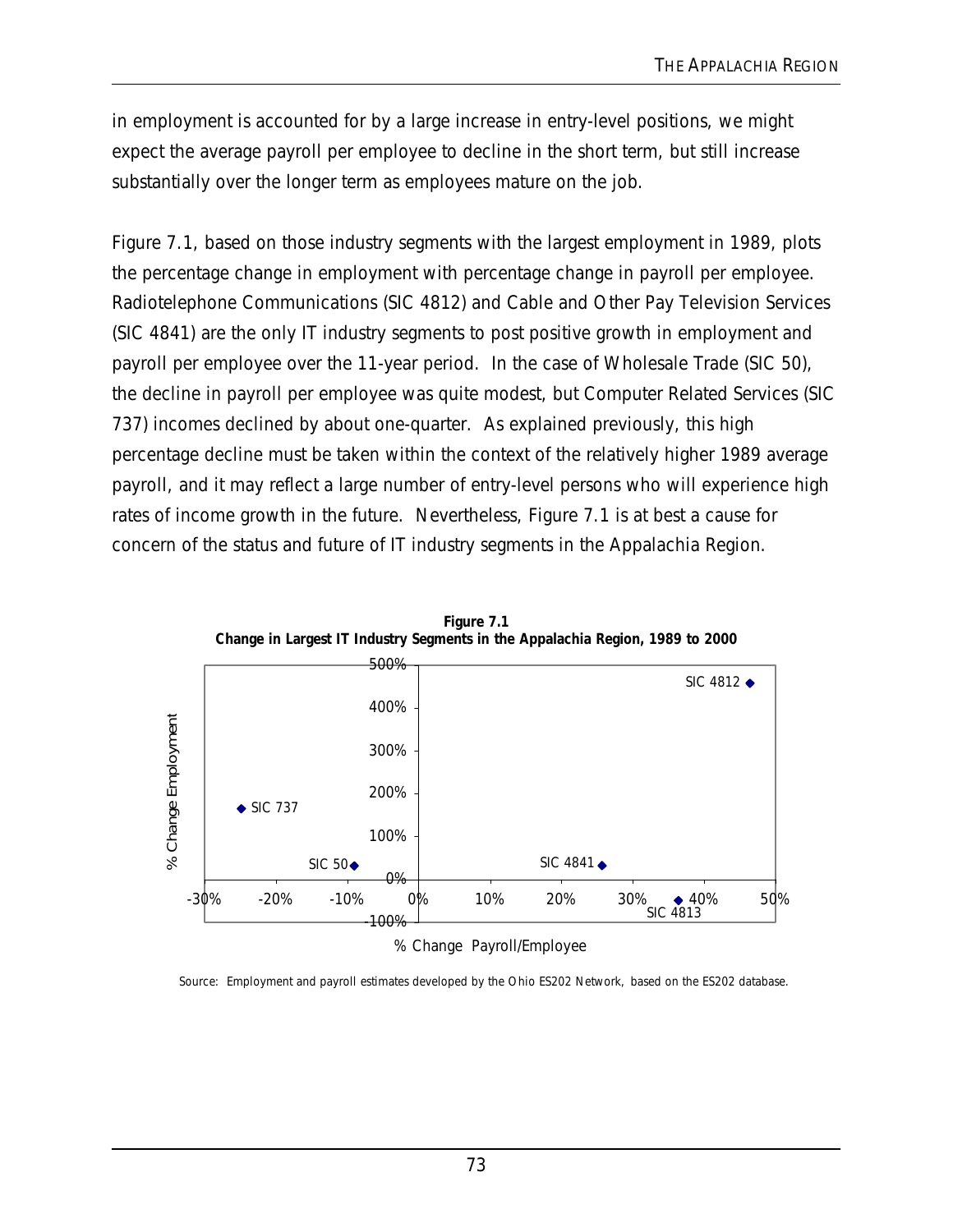### **THE APPALACHIA REGION IN COMPARISON TO THE STATE AND NATIONAL IT INDUSTRY**

#### **Regional IT Employment Relative to the State**

The Appalachia Region accounts approximately five percent of all Ohio employment and an even smaller share of employment in the IT industry. Moreover, the percentage of IT employment declined, from 2.4 percent in 1989 to less than one percent, by 2000 (Table 7.4). As noted previously, the decline is mostly accounted for by the loss of a small number of firms in the manufacturing sector, for which data are mostly suppressed. There was also a declining share in the communications industry segments, with the exception of Radiotelephone Communications.

In the Wholesale Trade (SIC 50) and Computer Related Services (SIC 737) the percentage of total state employment held firm, but at a very low percentage of about 0.4 percent. With over 12 percent of the total population of Ohio and five percent of total employment, the Appalachia regional share of IT employment is extremely low.

|                   |                                                                                    | Appalachia Region |         |
|-------------------|------------------------------------------------------------------------------------|-------------------|---------|
| <b>SIC</b>        | Description                                                                        | 1989:Q1           | 2000:Q1 |
| 357               | Computer & Office Equipment                                                        | S                 |         |
| 36                | Electronic & Other Equipment & Components, Except<br>Computer Equipment            | S                 | 0.8%    |
| 3823              | Process control instruments                                                        |                   |         |
| 3695              | Magnetic & Optical Recording Media                                                 |                   |         |
| 3825              | Instruments to Measure Electricity                                                 |                   |         |
| 4812              | Radiotelephone Communications                                                      | 1.1%              | 1.7%    |
| 4813              | <b>Telephone Communications</b>                                                    | 3.1%              | 2.0%    |
| 4822              | Telegraph & Other Message Communications                                           | S                 | 0.0%    |
| 4841              | Cable & Other Pay Television Services                                              | 4.0%              | 3.7%    |
| 50                | Wholesale Trade - Durable Goods                                                    | $0.4\%$           | 0.4%    |
| 5734              | Computer & software stores                                                         |                   | 2.0%    |
| 737               | Computer Programming, Data Processing, & Other<br><b>Computer Related Services</b> | 0.4%              | 0.4%    |
| 8243              | Data processing schools                                                            | 0.0%              | 0.0%    |
| Total IT industry |                                                                                    | 2.4%              | 0.9%    |

|  |  |  | Table 7.4 Appalachia Region Share of Ohio IT Employment |
|--|--|--|---------------------------------------------------------|
|  |  |  |                                                         |

Source: Employment and payroll estimates developed by the Ohio ES202 Network based on the ES202 database.

The symbol "S" indicates data are suppressed to avoid disclosing information about individual firms.

SIC 357 is an aggregation of SIC 3577, 3578.

SIC 36 is an aggregation of SIC 3661,3669, 3672, 3674.

SIC 50 is an aggregation of SIC 5045, 5065.

SIC 737 is an aggregation of SIC 7371 through 7379.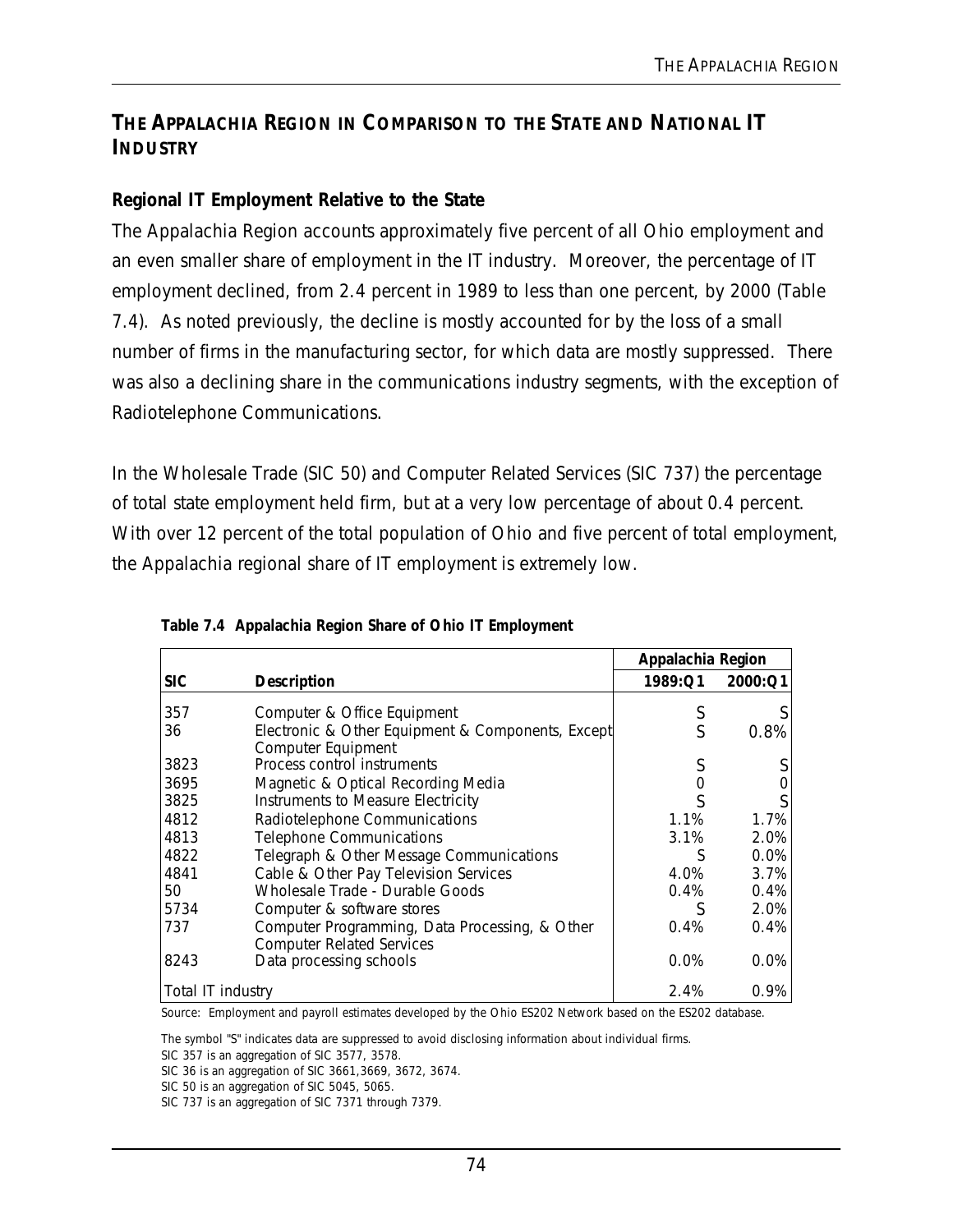## **IT Industry Specialization**

Another way of looking at the regional share of employment in the IT industry s is to examine the location quotient for that industry (Table 7.5). The location quotient is a measure of the share of total employment in a region that is in a particular industry in comparison to the share of total employment in the larger unit, or nation in this case. A location quotient of 1.0 indicates that the percentage of total employment in an industry is equal to the national average. Quotients greater than 1.0 indicate a proportionally higher percentage of total employment in that sector, and quotients of less than 1.0 indicate a lower percentage.

|            |                                                                                    | Appalachia Region |         |         |
|------------|------------------------------------------------------------------------------------|-------------------|---------|---------|
| <b>SIC</b> | <b>Description</b>                                                                 | 1989:Q1           | 1999:Q1 | Change  |
| 357        | Computer & Office Equipment                                                        | S                 | S       | S       |
| 36         | Electronic & Other Equipment & Components,<br><b>Except Computer Equipment</b>     | S                 | 0.05    |         |
| 3695       | Magnetic & Optical Recording Media                                                 | 0                 | 0       |         |
| 3823       | Process control instruments                                                        | S                 | S       |         |
| 3825       | Instruments to Measure Electricity                                                 | S                 | ς       |         |
| 4812       | Radiotelephone Communications                                                      | 0.34              | 0.30    | $-0.04$ |
| 4813       | <b>Telephone Communications</b>                                                    | 0.65              | 0.32    | $-0.33$ |
| 4822       | Telegraph & Other Message Communications                                           | S                 | 0.00    | S       |
| 4841       | Cable & Other Pay Television Services                                              | 0.83              | 0.56    | $-0.27$ |
| 50         | Wholesale Trade - Durable Goods                                                    | 0.06              | 0.05    | 0.01    |
| 5734       | Computer and software stores                                                       | S                 | 0.40    |         |
| 737        | Computer Programming, Data Processing, & Other<br><b>Computer Related Services</b> | 0.08              | 0.08    | 0.00    |
| 8243       | Data processing schools                                                            | 0.00              | 0.00    | 0.00    |
|            | Total IT industry                                                                  | 0.41              | 0.18    | $-0.23$ |

**Table 7.5 Appalachia Region Industry Concentration: Location Quotients**

Source: Employment and payroll estimates developed by the Ohio ES202 Network based on the ES202 database.

The symbol "S" indicates data are suppressed to avoid disclosing information about individual firms. SIC 357 is an aggregation of SIC 3577, 3578.

SIC 36 is an aggregation of SIC 3661, 3669,3672, 3674.

SIC 50 is an aggregation of SIC 5045,5065.

SIC 737 is an aggregation of SIC 7371 through SIC 7379.

The location quotients for IT industry segments in the Appalachia Region are all very low. Computer and Office Equipment (SIC 357) had the highest LQ in 1989 (value suppressed), but after significant job losses, this was not the case in 2000. Cable and Other Pay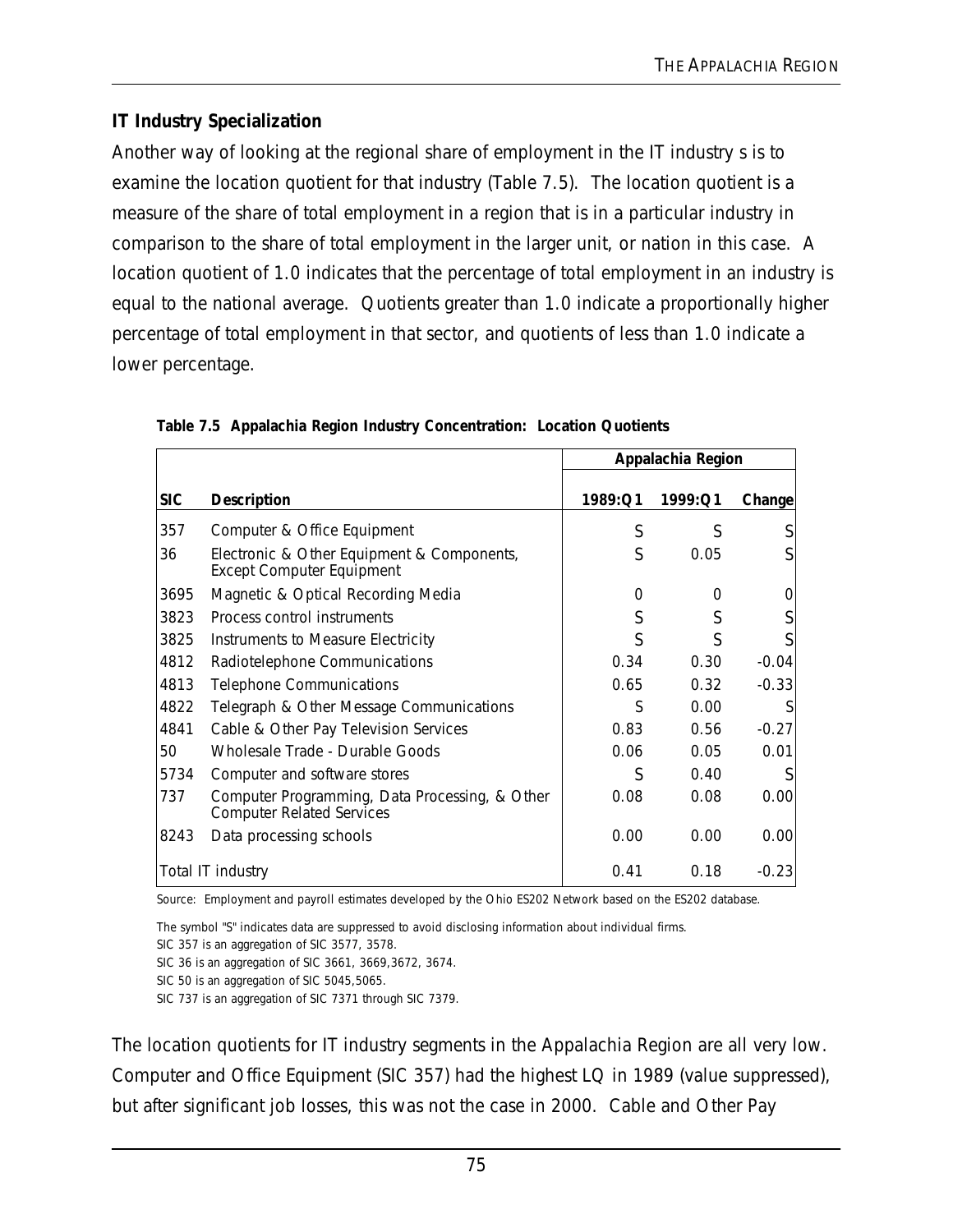Television Services had the second-highest LQ in 1989 and the highest in 2000, despite the fact that this industry segment also experienced job losses. Although low, the LQs for these industry segments, along with Radiotelephone Communications and Telephone Communications, are much higher than those for the other IT segments. For example, the quotient of 0.07 for Computer Related Services (SIC 737) indicates that the regional percentage share of employment in that industry segment is only seven percent of the national average.

#### **IT Industry Growth in the Region and the Nation**

Whereas employment in the IT industry increased 39 percent nationally between 1989 and 1999, it declined in the Appalachia Region by nearly the same percentage (Table 7.6: note that Table 7.6 compares 1989 data to 1999 data, rather than to 2000 data as in Tables 7.1, 7.2, and 7.3). The table indicates job loss in several manufacturing and communications industry segments. The positive growth rates in employment in Computer Related Services (SIC 737), exceeding the growth rates at the national level, must be viewed in the context of the very small base in 1989.

The change in average payroll per employee was positive for the communications industry segments (Radiotelephone Communications, Telephone Communications, and Cable and Other Pay Television Services). This was also true of Computer and Software Stores, although the actual value is suppressed. The change in average payroll per employee was negative the wholesale trade industry segments (SIC 50) as well as Computer Related Services (SIC 737). The larger manufacturing industry segments (SIC 357 and SIC 36) also experienced declines in payroll per employee, although the values are again suppressed. The average payroll per employee declined nine percent across all IT industry segments while increasing 34 percent nationwide. The only area in which the Appalachia Region experienced positive growth between 1989 and 2000 was in the number of establishments, however the 67 percent increase in the region did not come close to matching the 138 percent rate of growth that occurred nationally. Again, when interpreting this information, it is important to note that there was a very small base of establishments in Appalachia in 1989.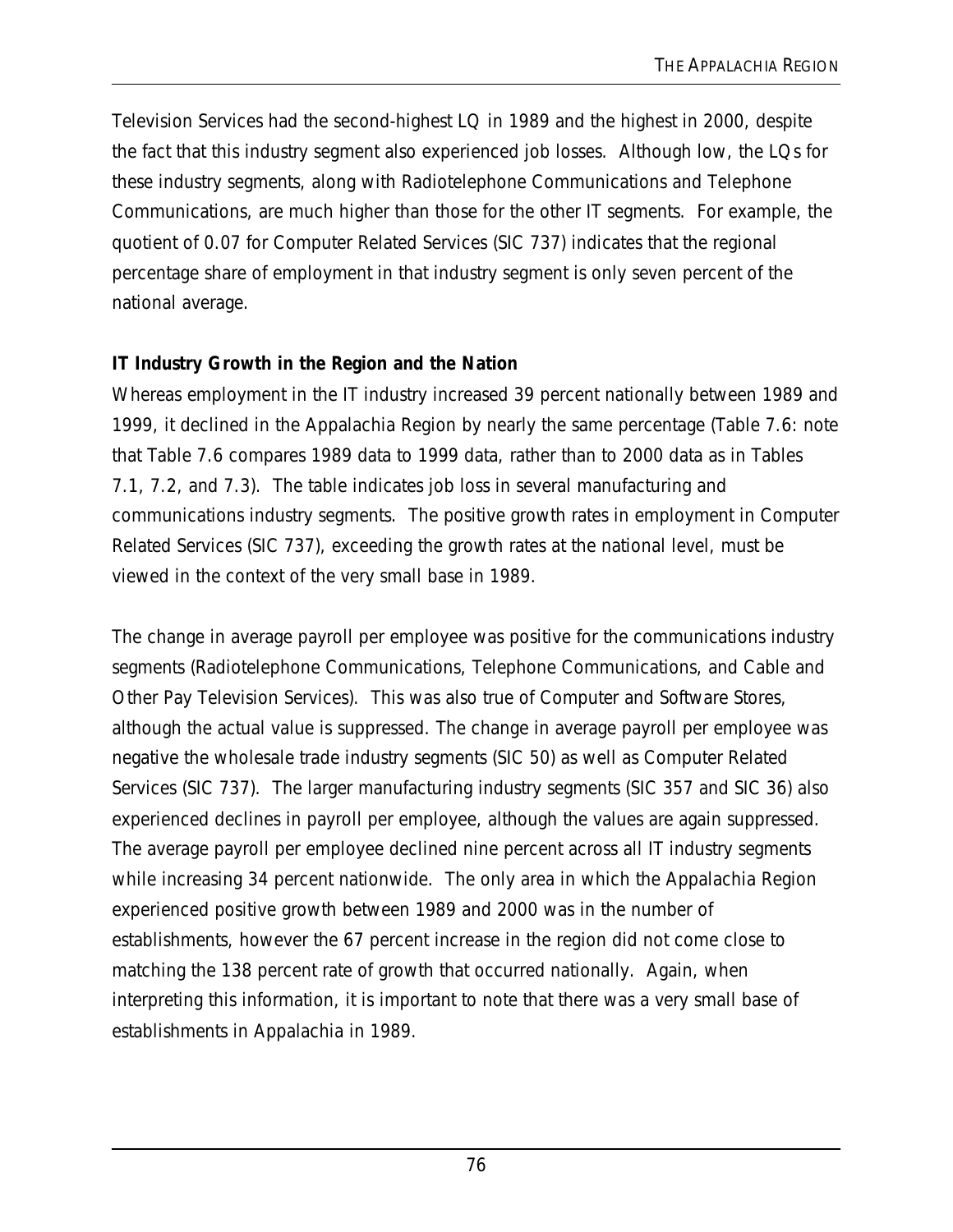|            |                                                                                       | Employment           |                                | Payroll per Employee |                                | <b>Establishments</b> |                                |
|------------|---------------------------------------------------------------------------------------|----------------------|--------------------------------|----------------------|--------------------------------|-----------------------|--------------------------------|
| <b>SIC</b> | <b>Description</b>                                                                    | Appalachia<br>Region | <b>United</b><br><b>States</b> | Appalachia<br>Region | <b>United</b><br><b>States</b> | Appalachia<br>Region  | <b>United</b><br><b>States</b> |
| 357        | Computer & Office Equipment                                                           | $-73%$               | $-18%$                         | $-42%$               | 52%                            | 0%                    | 35%                            |
| 36         | Electronic & Other Equipment &<br>Components, Except Computer<br>Equipment            | S                    | 4%                             | S                    | 32%                            | S                     | 39%                            |
| 3695       | Magnetic & Optical Recording<br>Media                                                 | 0%                   | $-29%$                         | 0%                   | 19%                            | 0%                    | 31%                            |
| 3823       | Process control instruments                                                           | $-100%$              | 7%                             | $-100%$              | 14%                            | $-100%$               | 49%                            |
| 3825       | Instruments to Measure Electricity                                                    | -45%                 | $-30%$                         | $-38%$               | 36%                            | 0%                    | 8%                             |
| 4812       | Radiotelephone Communications                                                         | 482%                 | 539%                           | 49%                  | 36%                            | 167%                  | 601%                           |
| 4813       | <b>Telephone Communications</b>                                                       | -49%                 | $-1%$                          | 10%                  | 17%                            | 54%                   | 158%                           |
| 4822       | Telegraph & Other Message<br>Communications                                           | S                    | $-26%$                         | S                    | 44%                            | S                     | $-5%$                          |
| 4841       | Cable & Other Pay Television<br>Services                                              | 16%                  | 67%                            | 43%                  | 46%                            | $-32%$                | 34%                            |
| 50         | Wholesale Trade - Durable<br>Goods                                                    | 5%                   | 22%                            | $-11%$               | 37%                            | 29%                   | 61%                            |
| 5734       | Computer & software stores                                                            | S                    | 105%                           | S                    | 12%                            | S                     | 86%                            |
| 737        | Computer Programming, Data<br>Processing, & Other Computer<br><b>Related Services</b> | 155%                 | 146%                           | $-31%$               | 45%                            | 308%                  | 223%                           |
| 8243       | Data processing schools                                                               | <b>NA</b>            | 264%                           | <b>NA</b>            | 32%                            | <b>NA</b>             | 382%                           |
|            | Total IT Industry                                                                     | $-38%$               | 39%                            | $-9%$                | 34%                            | 67%                   | 138%                           |

|  |  | Table 7.6 Growth Rates in the Appalachia Region versus the United States: 1989:Q1 to 1999:Q1 |
|--|--|----------------------------------------------------------------------------------------------|
|  |  |                                                                                              |

Source: Employment and payroll estimates developed by the Ohio ES202 Network based on the ES202 database; U.S. Department of Labor, Bureau of Labor Statistics, Covered Employment and Wages (ES202).

The symbol "S" indicates data are suppressed to avoid disclosing information about individual firms.

SIC 357 is an aggregation of SIC 3577, 3578.

SIC 36 is an aggregation of SIC 3661, 3669, 3672, 3674.

SIC 50 is an aggregation of SIC 5045, 5065.

SIC 737 is an aggregation of SIC 7371 through SIC 7379.

### **WINNING IT INDUSTRY SEGMENTS**

An examination of several measures of size and growth should allow identification of those IT industry segments that are doing well or at least better in a region. The goal was to list the top 10 IT segments in each of five measures of size and growth and select from that list those five that rank high in all five measures. Although there is limited IT presence in the Appalachia Region, four industry segments have been identified as the region's winners: Radiotelephone Communications (SIC 4812), Cable and Other Pay Television Services (SIC 4841), Computer Programming Services (SIC 7371), and Computer Related Services, NEC (SIC 7379).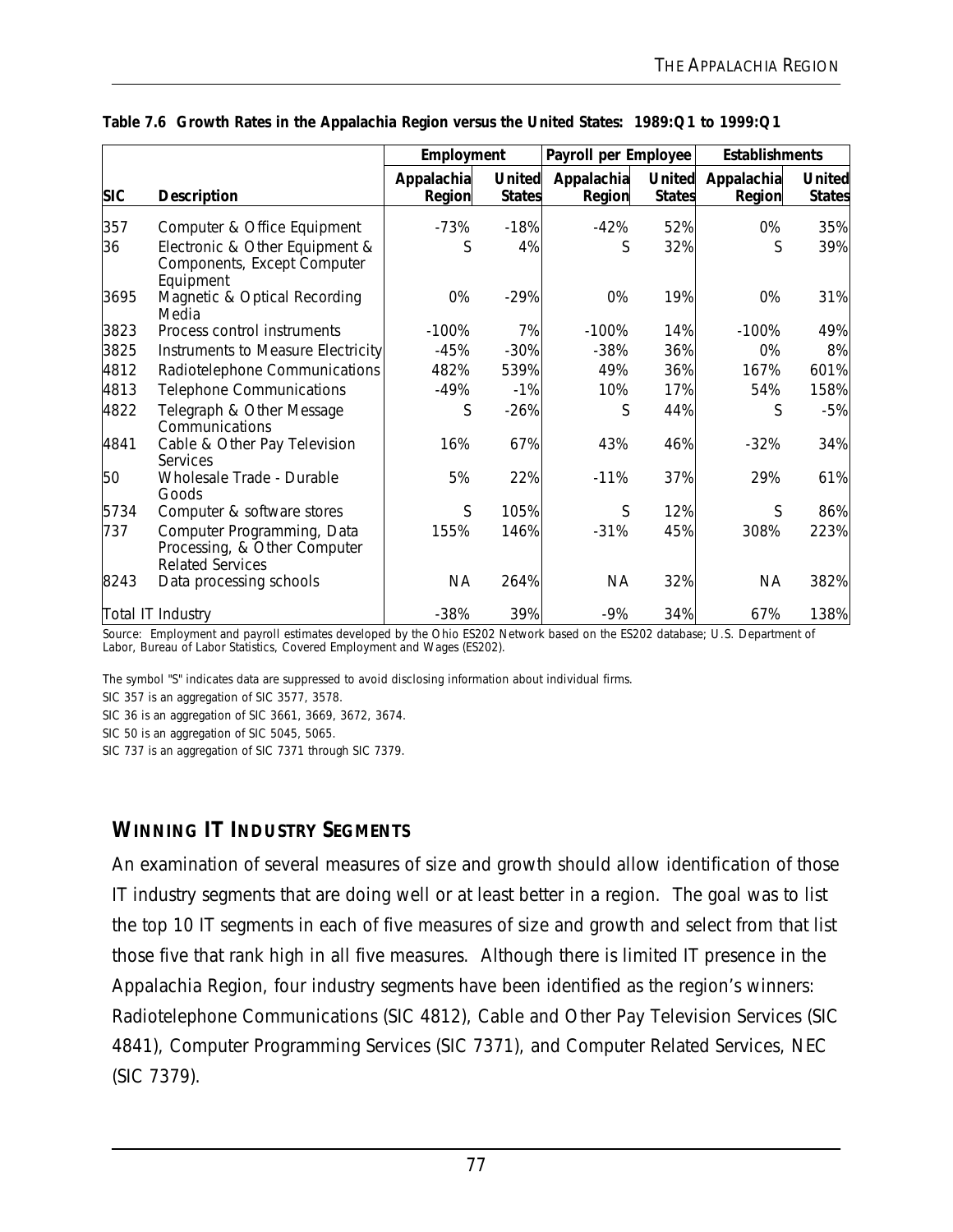|             | <b>Top Industry Segments</b>                    |             |                        |                       |  |  |  |  |
|-------------|-------------------------------------------------|-------------|------------------------|-----------------------|--|--|--|--|
|             | <b>Largest Actual</b><br><b>Largest Percent</b> |             |                        |                       |  |  |  |  |
| Largest     | Change in                                       | Change in   | <b>Highest Payroll</b> | <b>Largest Number</b> |  |  |  |  |
| Employment, | Employment,                                     | Employment, | per Employee,          | of Establishments,    |  |  |  |  |
| 2000:Q1     | 1989-2000                                       | 1989-2000*  | 2000:Q1                | 2000:Q1               |  |  |  |  |
| 4813        | 5734                                            | 3669        | 3577                   | 4813                  |  |  |  |  |
| 4841        | 4812                                            | 7371        | 4813                   | 7371                  |  |  |  |  |
| 5734        | 7371                                            | 4812        | 7379                   | 5734                  |  |  |  |  |
| 7375        | 3669                                            | 7379        | 7372                   | 4841                  |  |  |  |  |
| 4812        | 4841                                            | 5045        | 3825                   | 7379                  |  |  |  |  |
| 7371        | 7979                                            | 5734        | 7371                   | 5065                  |  |  |  |  |
| 3669        | 5045                                            | 7375        | 4812                   | 5045                  |  |  |  |  |
| 5065        | 7375                                            | 4841        | 7373                   | 7375                  |  |  |  |  |
| 7379        | 7372                                            |             | 4841                   | 4812                  |  |  |  |  |
| 5045        | 3672                                            |             | 3669                   | 7373                  |  |  |  |  |

**Table 7.7 Appalachia Region "Winning" IT Industry Segments**

Source: Employment and payroll estimates developed by the Ohio ES202 Network based on the ES202 database. Highlighted SICs are present in all five columns. They represent the "winning" industry segments.

\* Fewer than ten industry segments have been identified in this category due a number of industry segments with an undefined percent change in employment (due to an increase from 0 in 1989 to positive employment in 2000).

Trends are somewhat more apparent when data are examined for each year over the 11 year period (Figure 7.2). SIC 4812 and SICs 7371/7379 (aggregated to maintain confidentiality) show gradual increases in employment throughout the 1990s. Employment trends in SIC 4841 follow a much different pattern. Job growth was rapid between 1990 and 1996, however there was a large drop between 1998 and 1999. Employment levels in 2000 were higher than in 1989, but significant job loss in the late 1990s raises the question as to whether it is truly a "winning" industry segment.



Source: Employment and payroll estimates developed by the Ohio ES202 Network based on the ES202 database.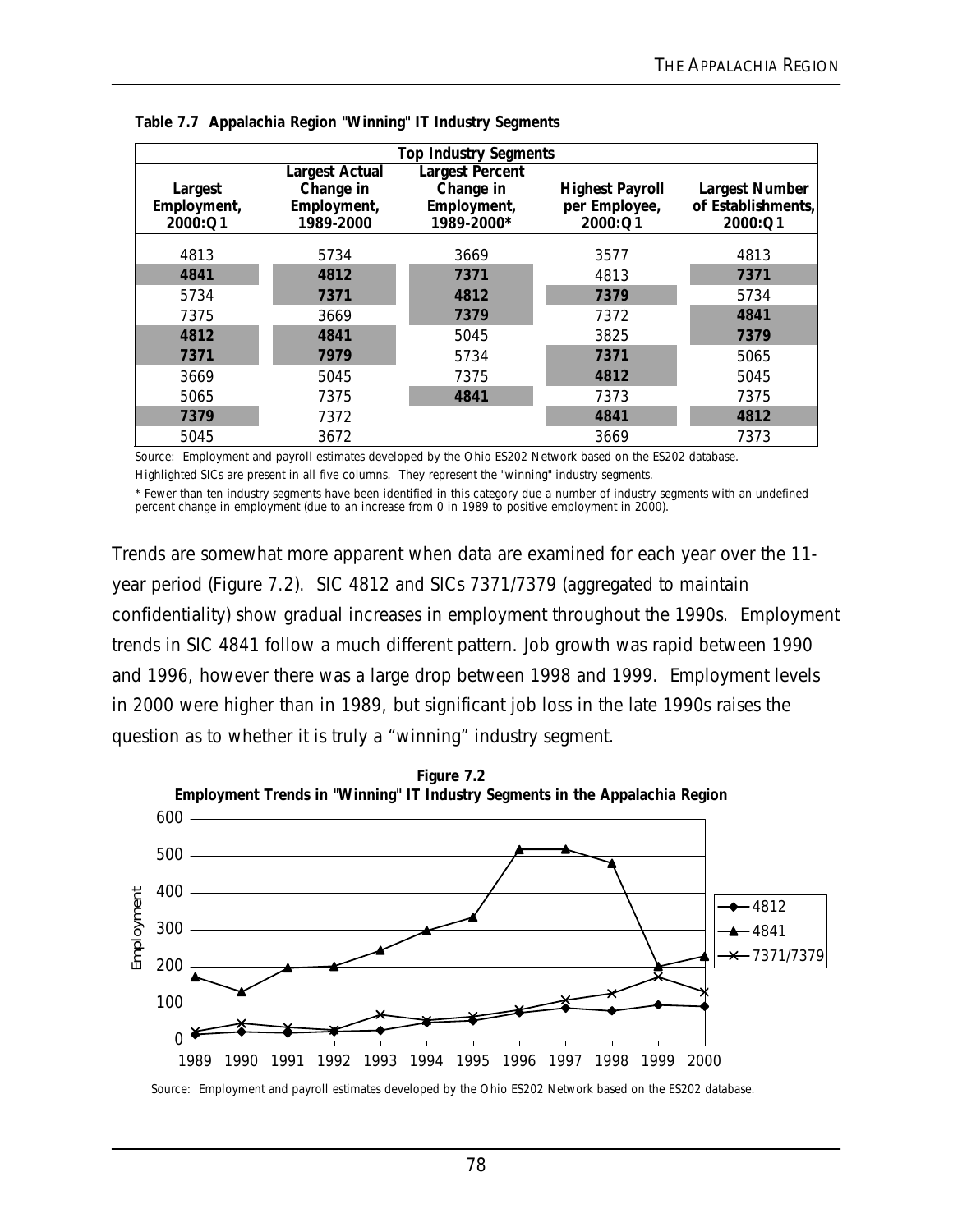#### **SUMMARY**

Between 1989 and 2000 there has been a significant increase in IT industry establishments in the Appalachia Region of Ohio (Figure 7.3). Indeed, the number of establishments increased by 76 percent. This optimistic appraisal of IT industrial development in the Appalachia Region is not supported by changes in IT employment. Total IT employment declined by 46 percent between 1989 and 2000. Moreover, payroll per employee grew only eight percent. It should be noted that the decline in employment was the result of closure of a small number of large firms. In addition, the small increase in payroll per employee may be the result of a large influx of entry-level persons into industry segments within the service sector. Furthermore, required data suppression may distort the IT industrial situation in the region. Nevertheless, the data strongly suggest that the IT industry is poorly developed in Appalachia.



**Figure 7.3 Appalachia Region IT Growth 1989 to 2000**

Source: Employment and payroll estimates developed by the Ohio ES202 Net based on the ES202 database.

If the ES202 Database tells the complete story of IT development, then it would appear that

bypassed by previous technological waves. The ES202 Database portrays a picture of the IT industrial base in the

data strongly suggest that the Appalachia Region has not garnered a significant share of the benefits of this new leading industrial sector, a fact that is disturbing but not surprising in

s relatively less developed region. Nevertheless, it is important to consider the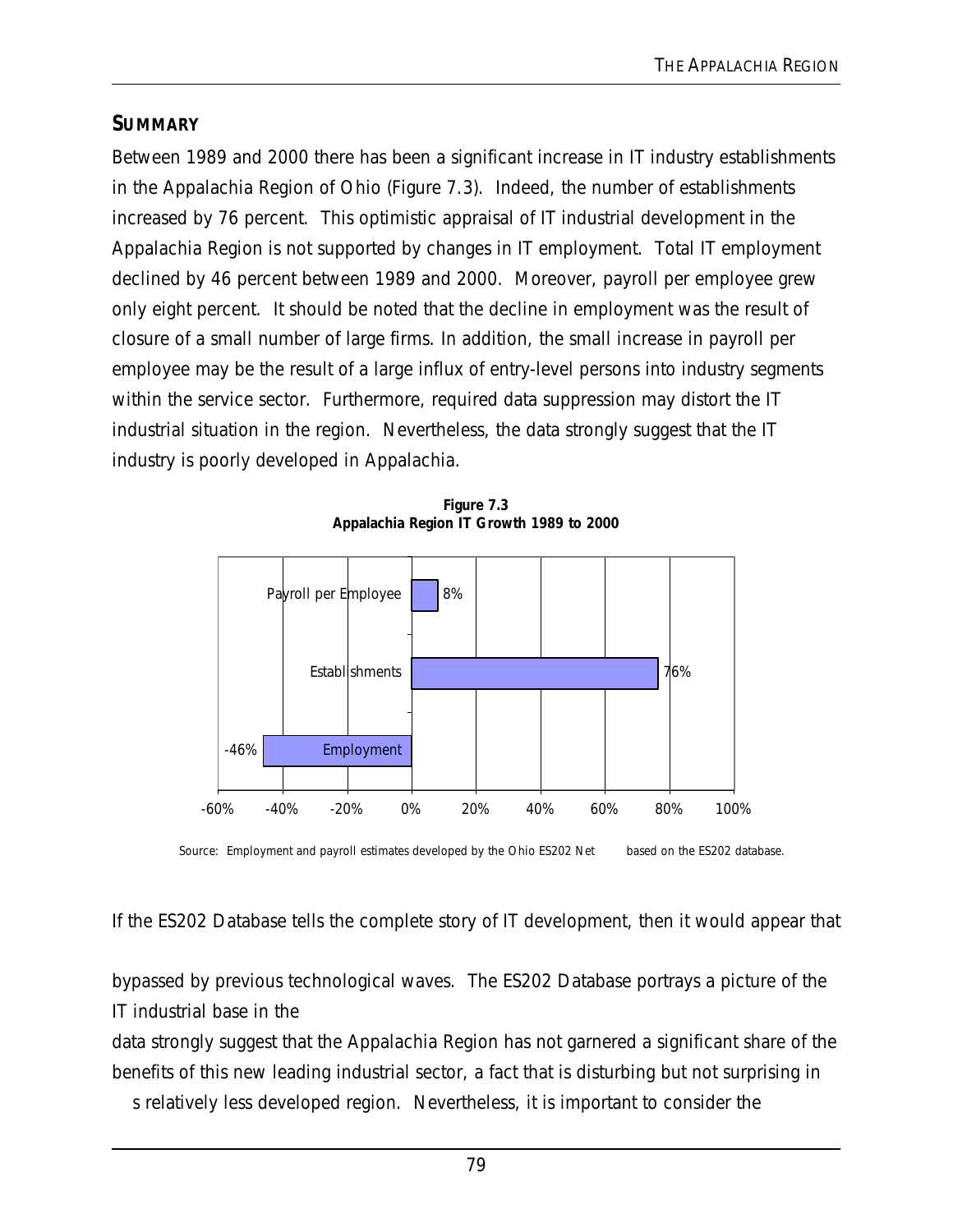possibility that the very low employment in the IT industry, as recorded in the ES202 Database, may be in part an artifact of the settlement pattern in the Appalachia Region and the methodology used to classify industry segments in that database. Inasmuch as growth of the IT industry will play an important role in determining the future economic health of a region, it seems apropos to consider the limitations of the ES202 Database and how those limitations might affect the classification of firms and workers in the IT industry in the Appalachia Region.

The ES202 Database undercounts the number of firms and workers in the IT industry for two very important reasons, and that undercount is likely to be more exaggerated in the Appalachia Region than in the state as a whole. First, the ES202 Database considers only those firms that are covered under the Ohio Unemployment Compensation Law (OUCL). Second, the ES202 Database assigns a single SIC code to an establishment, so that only establishments that are highly specialized in IT activities would be so classified. Each of these factors is discussed in detail below.

Small owner-operated firms that employ family members and contract labor are not required to participate in the Unemployment Compensation Law. Obviously, many IT firms are not counted in the ES202 Database. To the extent that small family businesses are distributed randomly throughout the state, the exclusion of this class of firms from the database would not change the relative position of the various regions with respect to each other. If, however, one region has a larger share of total establishments that are small and family operated, then exclusion of those firms would cause the regional share of total business to be understated. There is good reason to believe that small family operated firms do have a more dominant position in the rural and small-town environment of Appalachia than in the state as a whole. In contrast to most other Ohio regions, the Appalachia Region has a rural and small town settlement pattern. This region also has a relatively sparse transport network, which helps to account for the relative isolation and poverty. Although suburban populations of cities located outside Appalachia have spread into the eastern and north-central areas, there are no large cities located within the region.

It is not likely that a large computer manufacturing firm would locate in the Appalachia Region, which is relatively remote from the major markets and relatively poorly served by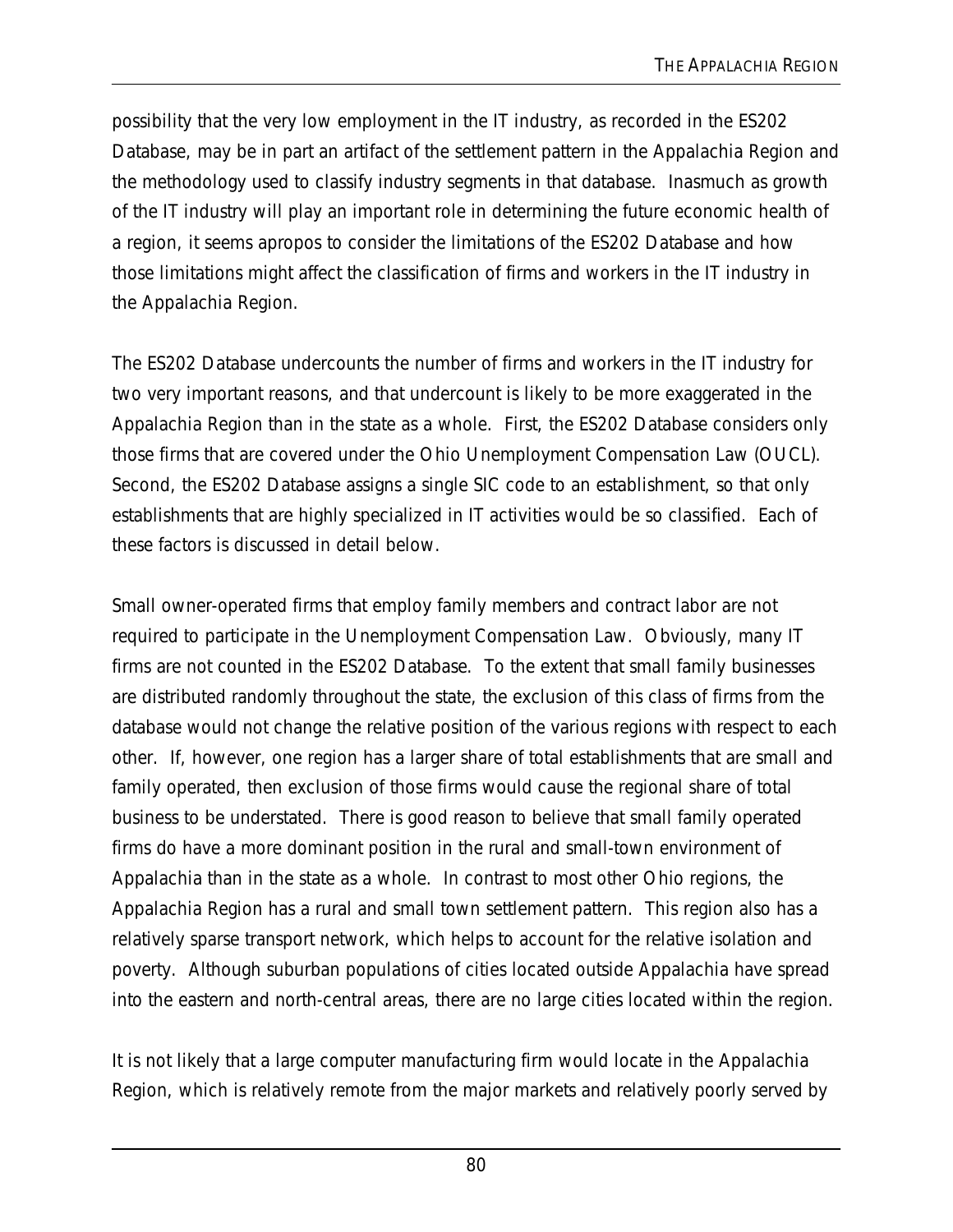-

y

-owned firms do assemble computers and

ti

would find it difficult to remain in business in a small town. But individuals do provide those services in Appalachia, as they do in small towns throughout the country. Wher the failure to include non-

percentage of IT firms and employment in urban regions, the same methodology may exclude most or all firms and employment in small towns and rural areas.

#### The ES202

Ohio University, which is located within the Appalachia Region, is classified as an "Educational Institution" (SIC 8211); the fact that the university includes units that are

ged primarily in "Computer Related Services" is not reported in the ES202 Database. Likewise, many wholesale and retail establishments in the region sell computers and

those items and are therefore not classified within the IT SIC groups. Obviously, the same

ES202 data would not necessarily affect one region any more than another. That is, a

region would, other things being equal, strongly suggest a relative absence of IT employment generally. There is, however, good reason to believe t not equal, so that the undercount of IT firms and employment in the Appalachia Region will be greatly exaggerated by the methods used to collect the data.

Enterprises that are sufficiently specialized in IT activities to receive that the ES202 Database are not likely to locate in small towns and rural areas. For example, only a large city will usually be able to support a wholesale or retail firm that is devoted ftware. Obviously, an establishment that provides a good or service that is purchased infrequently must have a

establishments that are highly specialized in IT goods and services in rural areas and small

medical facilities. That does not mean, however, that such goods and services are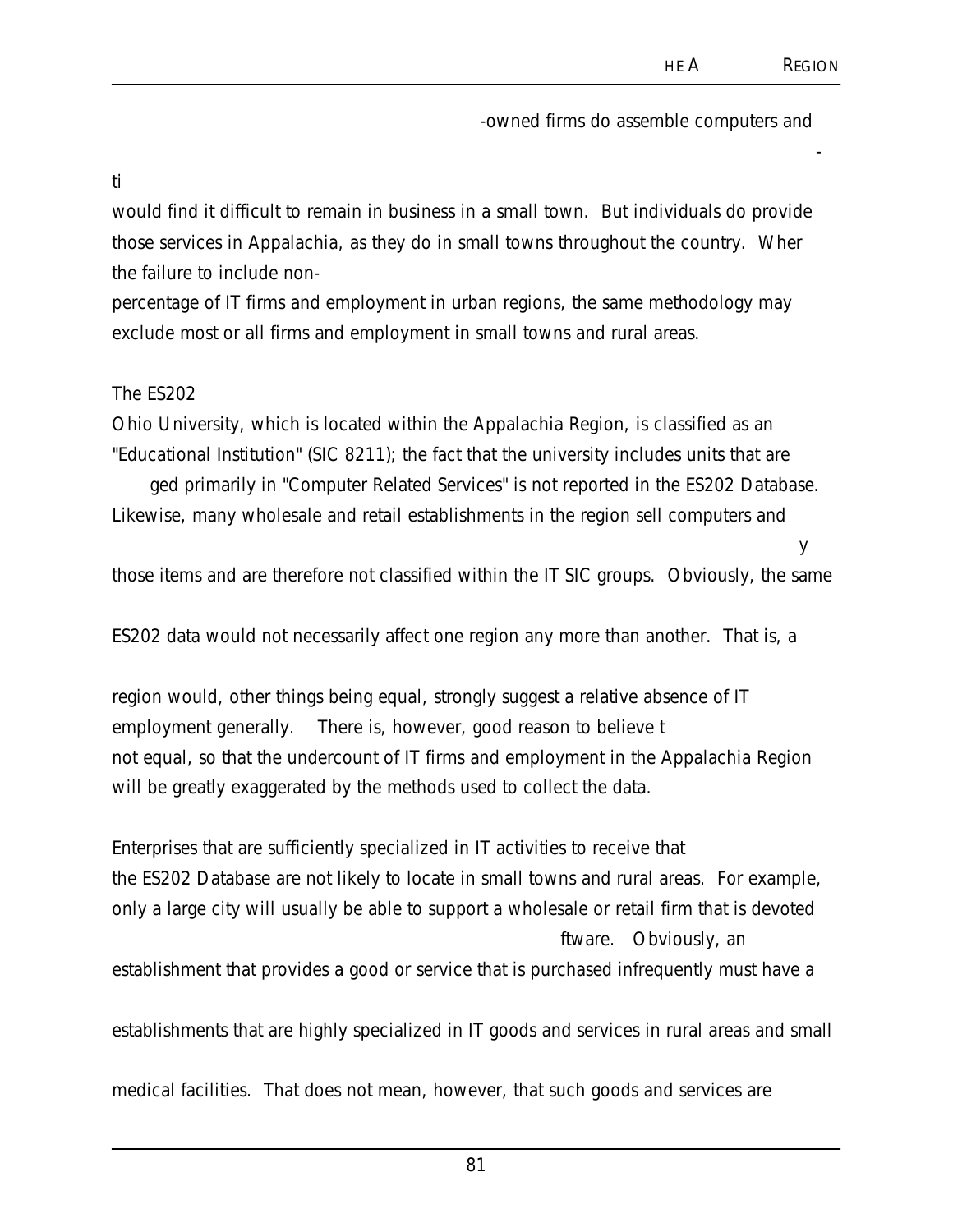completely unavailable in small towns. Computer hardware and software is available in one corner of the drug or hardware stores in Appalachia and in small towns throughout the country, sometimes as a part of the business and sometimes as a franchise of a Radio Shack or some other national chain. Likewise, technical colleges and training centers located in small towns may offer course work in data processing, but only a large city could afford to maintain a training center that offered those services exclusively. Obviously, the ES202 Database will undercount IT firms and workers in urban areas as well. However in cities, that undercount may represent a small percentage of all IT firms and employees, whereas in small towns the same methodology may exclude most or all firms and employees.

Notwithstanding the fact that ES202 data will tend to understate the IT industry in the Appalachia Region, the relative absence of such industry is almost certainly very real. The relative isolation, poverty, and low educational levels that often prevail in the Appalachia Region have not been conducive to the growth of industry generally, and the IT industry has not been an exception to that rule. This is most unfortunate given the fact that the IT industry need not be tied so closely to the national transportation grid. In contrast to most industry segments, in which accessibility to the national market was often a prime locational constraint, many types of IT industry segments are relatively foot-loose and can take advantage of lower costs of living and other amenities of small towns. In the past Appalachia has offered, without much success, the advantages of relatively low cost labor and land as an inducement for industry segments to locate in the region. Those advantages are not likely to be very important in most segments of the IT industry (although assembly of computer hardware may be an important exception). The costs of labor and land are usually not the critical factors in IT industrial location. Far more important is the availability of highly skilled workers. The promotion of educational opportunities for young people in the Appalachia Region, along with the amenities and low cost of living in the small towns in the region, might act to stimulate the development of the IT industry.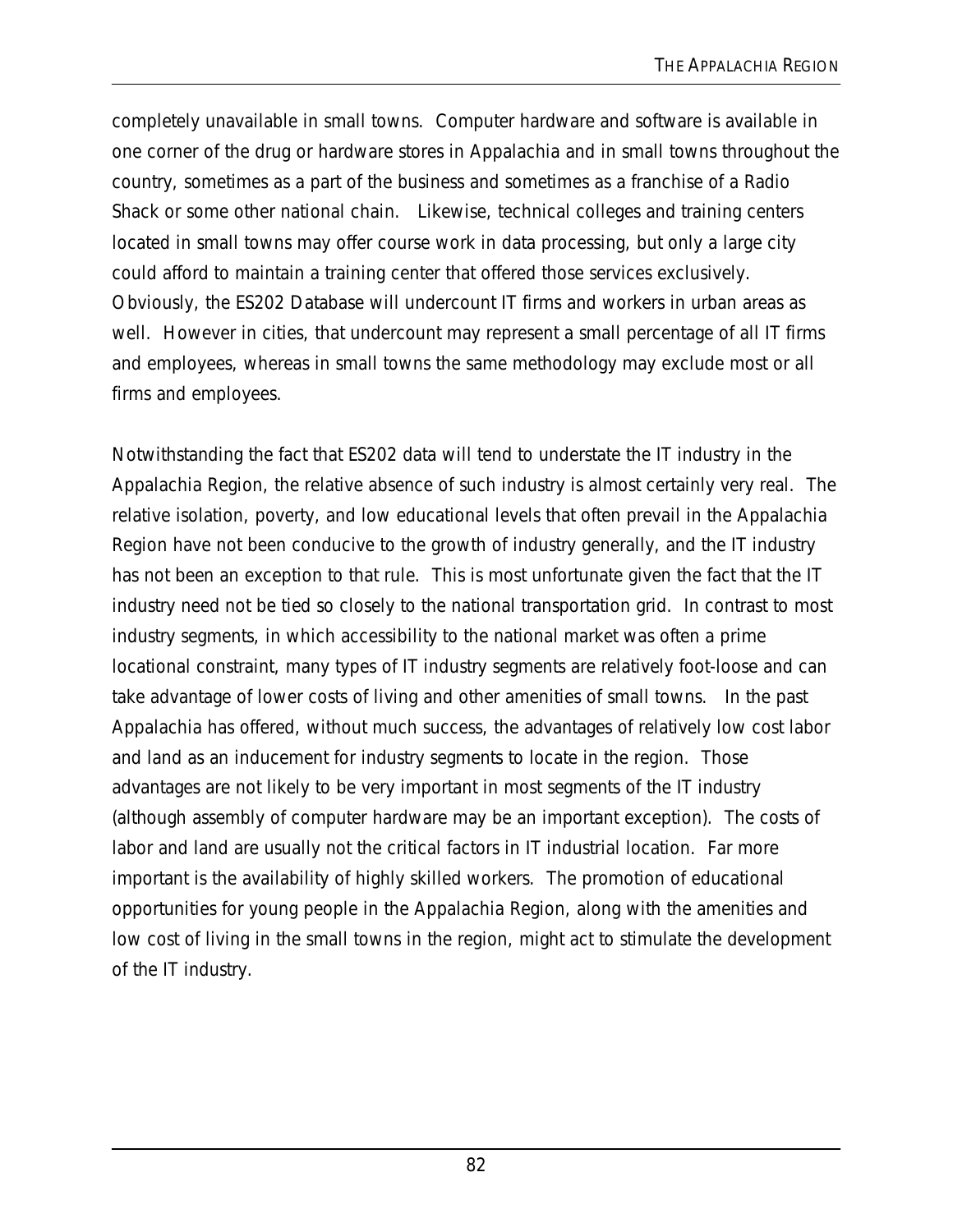# **VIII. THE TOLEDO REGION**

The IT Alliance of Northwest Ohio covers the Toledo region. The 20 counties that make up the region are: Allen, Auglaize, Defiance, Erie, Fulton, Hancock, Hardin, Henry, Huron, Lucas, Mercer, Ottawa, Paulding, Putnam, Sandusky, Seneca, Van Wert, Williams, Wood, and Wyandot. This section examines trends in IT employment, payroll, and number of establishments over the 1989-2000 study period.

General trends for the Toledo Region are shown in Figure 8.1. While the number of establishments increased significantly during the study period, employment growth was more modest, and payroll per employee remained approximately constant in real terms. Establishments rose from 315 to 586, an 86 percent increase. Employment rose from 5,831 to 7,206, a 24 percent increase. Payroll per employee averaged \$38,270 in 1989 (expressed in 2000 dollars) while this average payroll increased by five percent to \$40,336 in 2000.





Source: Employment and payroll estimates developed by the Ohio ES202 Network based on the ES202 database.

# 83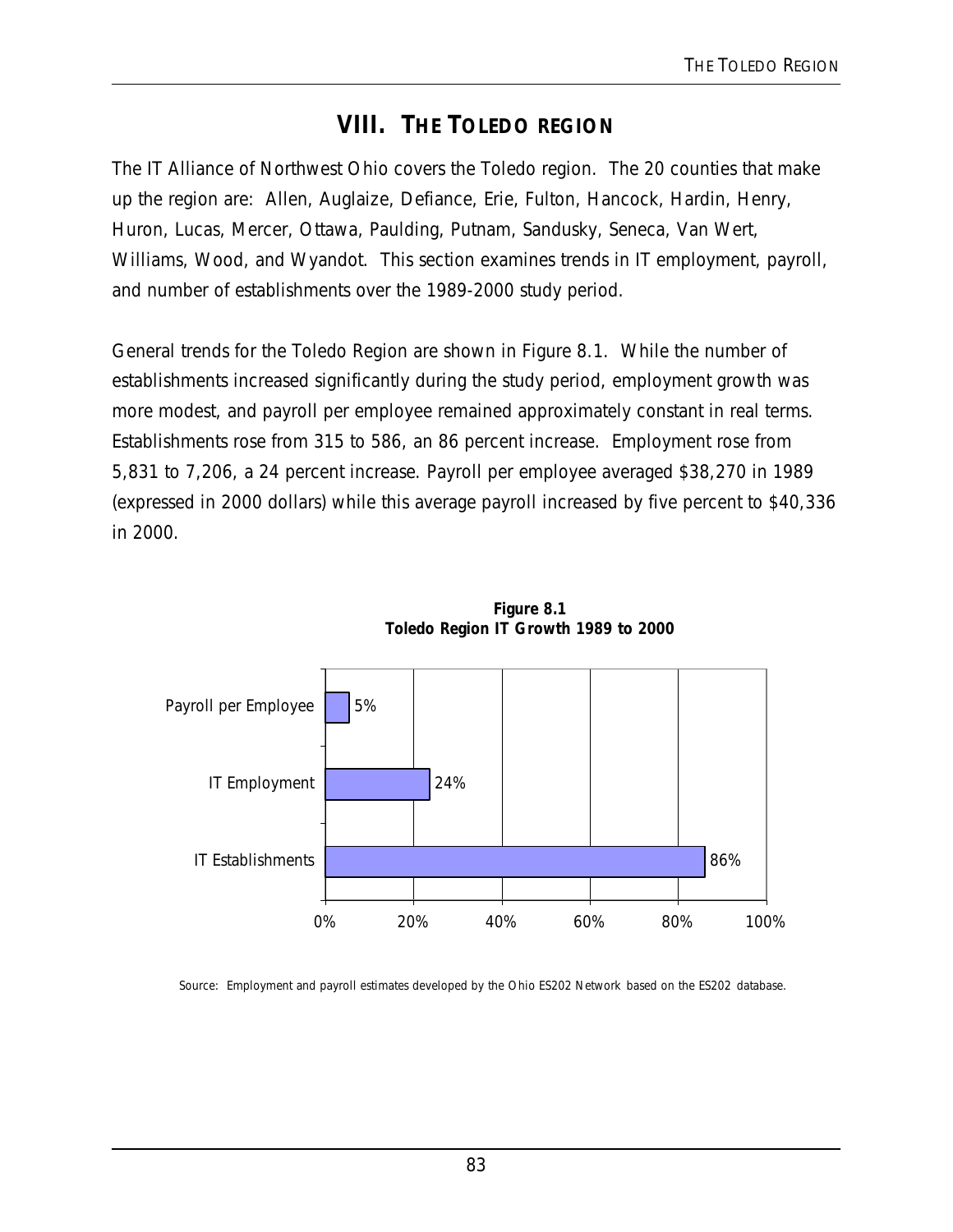## **PAYROLL PER EMPLOYEE IN IT INDUSTRY**

Despite the small growth in overall average pay per employee, there was a wide variation over the individual industry segments shown in Table 8.1. Pay per employee ranged from a low of \$18,707 in one manufacturing segment (suppressed for confidentiality), to a high of \$47,832 in the communications sector during 1989 (also suppressed). In 2000, there was a similar spread with a low of \$18,736 in the same manufacturing industry segment to a high of \$52,371 in SIC 4813, Telephone Communications. In terms of actual changes, Computer Related Services not included elsewhere led the way with an increase of \$15,552, followed closely by Prepackaged Software with an increase of \$14,431. The largest decrease in pay per employee was in the manufacture of Electronic Computers, where the decline was \$12,236. Overall, the IT industry had an average payroll per employee approximately \$10,000 higher than the average payroll for all industries.

|            |                                                                                    | <b>Toledo Region</b> |          |                      |         |
|------------|------------------------------------------------------------------------------------|----------------------|----------|----------------------|---------|
|            |                                                                                    |                      |          | Actual               | Percent |
| <b>SIC</b> | <b>Description</b>                                                                 | 1989:Q1              | 2000:Q1  | Change               | Change  |
| 357        | Industrial & Commercial Machinery &<br><b>Computing Equipment</b>                  | \$42,392             |          | $$32,340$ - \$10,052 | $-24%$  |
| 36         | Electronic & Other Electrical Equipment &<br>Components, Except Computer Equipment | \$22,612             | \$21,757 | $-$ \$ 855           | $-4%$   |
| 36         | Magnetic & Optical Recording Media                                                 | \$0                  | \$0      | \$0                  | 0%      |
| 3823       | <b>Process Control Instruments</b>                                                 | S                    |          | S                    | $-2%$   |
| 3825       | Instruments to Measure Electricity                                                 | \$26,575             | \$23,997 | $-$ \$ 2,578         | $-10%$  |
| 4812       | Radiotelephone Communications                                                      | \$21,707             | \$31,880 | \$10,173             | 47%     |
| 4813       | <b>Telephone Communications</b>                                                    | \$43,682             | \$52,371 | \$8,689              | 20%     |
| 4822       | Telegraph & Other Message Communications                                           | S                    | S        | S                    |         |
| 4841       | Cable & Other Pay Television Services                                              | \$30,886             | \$38,611 | \$7,725              | 25%     |
| 50         | Wholesale Trade- Durable Goods                                                     | \$39,528             | \$39,501 | $-$ \$ 27            | $< 1\%$ |
| 5734       | Computer & Software Stores                                                         | \$22,737             | \$29,809 | \$7,072              | 31%     |
| 737        | Computer Programming, Data Processing, &                                           | \$37,119             | \$38,999 | \$1,880              | 5%      |
|            | other Computer Related Services                                                    |                      |          |                      |         |
| 8243       | Data Processing Schools                                                            | 0                    | \$36,075 | \$36.074             | NА      |
|            | Total IT Payroll per Employee                                                      | \$38,270             | \$40,336 | \$2,066              | 5%      |

**Table 8.1 Toledo Region IT Annualized Payroll per Employee (in 2000 dollars)**

Source: Employment and payroll estimates developed by the Ohio ES202 Network based on the ES202 database.

1989 dollars inflated using the average of the CPI for the Cleveland Metropolitan Area for the months of January, February, and March 2000.

The symbol "S" indicates data are suppressed to avoid disclosing information about individual firms.

SIC 357 is an aggregation of SIC 3571, 3572, 3575, 3577, 3578.

SIC 36 is an aggregation of SIC 3661, 3663, 3669, 3672, 3695.

SIC 50 is an aggregation of SIC 5045, 5065.

SIC 737 is an aggregation of SIC 7371, 7372, 7373, 7374, 7375, 7376, 7377, 7378, 7379.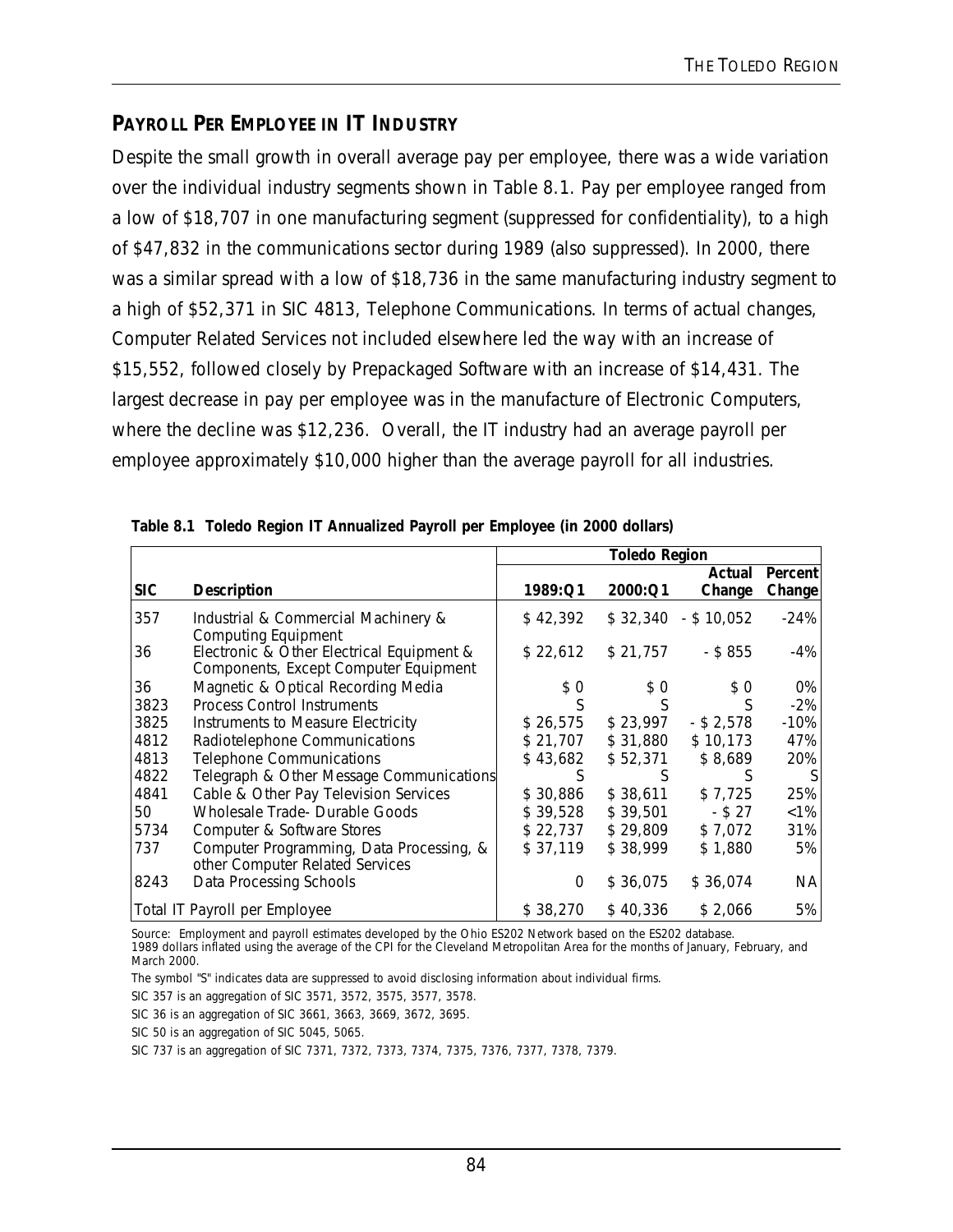#### **IT EMPLOYMENT AND THE NUMBER OF IT ESTABLISHMENTS**

Employment and establishment growth presented in Tables 8.2 and 8.3 often mirror each other, as would be expected. That is, many of the industry segments that show the largest employment growth in Table 8.2 are also those that exhibited large growth in establishments. There are several exceptions, however. SIC 3825 and SIC 4813 experienced employment losses while the number of establishments grew or held constant. SIC 4841 gained employment while losing establishments.

|            |                                                                                    | <b>Toledo Region</b> |          |                  |                          |
|------------|------------------------------------------------------------------------------------|----------------------|----------|------------------|--------------------------|
| <b>SIC</b> | <b>Description</b>                                                                 | 1989:Q1              | 2000:Q1  | Actual<br>Change | <b>Percent</b><br>Change |
| 357        | Industrial & Commercial Machinery &<br><b>Computing Equipment</b>                  | 106                  | 180      | 74               | 70%                      |
| 36         | Electronic & Other Electrical Equipment &<br>Components, Except Computer Equipment | 129                  | 87       | $-42$            | $-33\%$                  |
| 36         | Magnetic & Optical Recording Media                                                 | $\Omega$             | 0        | $\Omega$         | 0%                       |
| 3823       | <b>Process Control Instruments</b>                                                 | S                    | S        | S                | S.                       |
| 3825       | Instruments to Measure Electricity                                                 | 273                  | 163      | $-110$           | $-40%$                   |
| 4812       | Radiotelephone Communications                                                      | 35                   | 154      | 119              | 340%                     |
| 4813       | <b>Telephone Communications</b>                                                    | 2,546                | 1,551    | -995             | $-39%$                   |
| 4822       | Telegraph & Other Message Communications                                           | S                    | $\Omega$ | S                | S.                       |
| 4841       | Cable & Other Pay Television Services                                              | 613                  | 853      | 240              | 39%                      |
| 50         | <b>Wholesale Trade- Durable Goods</b>                                              | 856                  | 992      | 136              | 16%                      |
| 5734       | Computer & Software Stores                                                         | 103                  | 538      | 435              | 422%                     |
| 737        | Computer Programming, Data Processing, &<br>other Computer Related Services        | 1,084                | 2,545    | 1,461            | 135%                     |
| 8243       | Data Processing Schools                                                            | $\Omega$             | 44       | 44               | <b>NA</b>                |
|            | <b>Total IT Employment</b>                                                         | 5,831                | 7,206    | 1,375            | 24%                      |

#### **Table 8.2 Toledo Region IT Employment**

Source: Employment and payroll estimates developed by the Ohio ES202 Network based on the ES202 database.

An "S" indicates data are suppressed to avoid disclosing information about individual firms.

SIC 357 is an aggregation of SIC 3571, 3572, 3575, 3577, 3578.

SIC 36 is an aggregation of SIC 3661, 3663, 3669, 3672, 3695.

SIC 50 is an aggregation of SIC 5045, 5065.

SIC 737 is an aggregation of SIC 7371, 7372, 7373, 7374, 7375, 7376, 7377, 7378, 7379.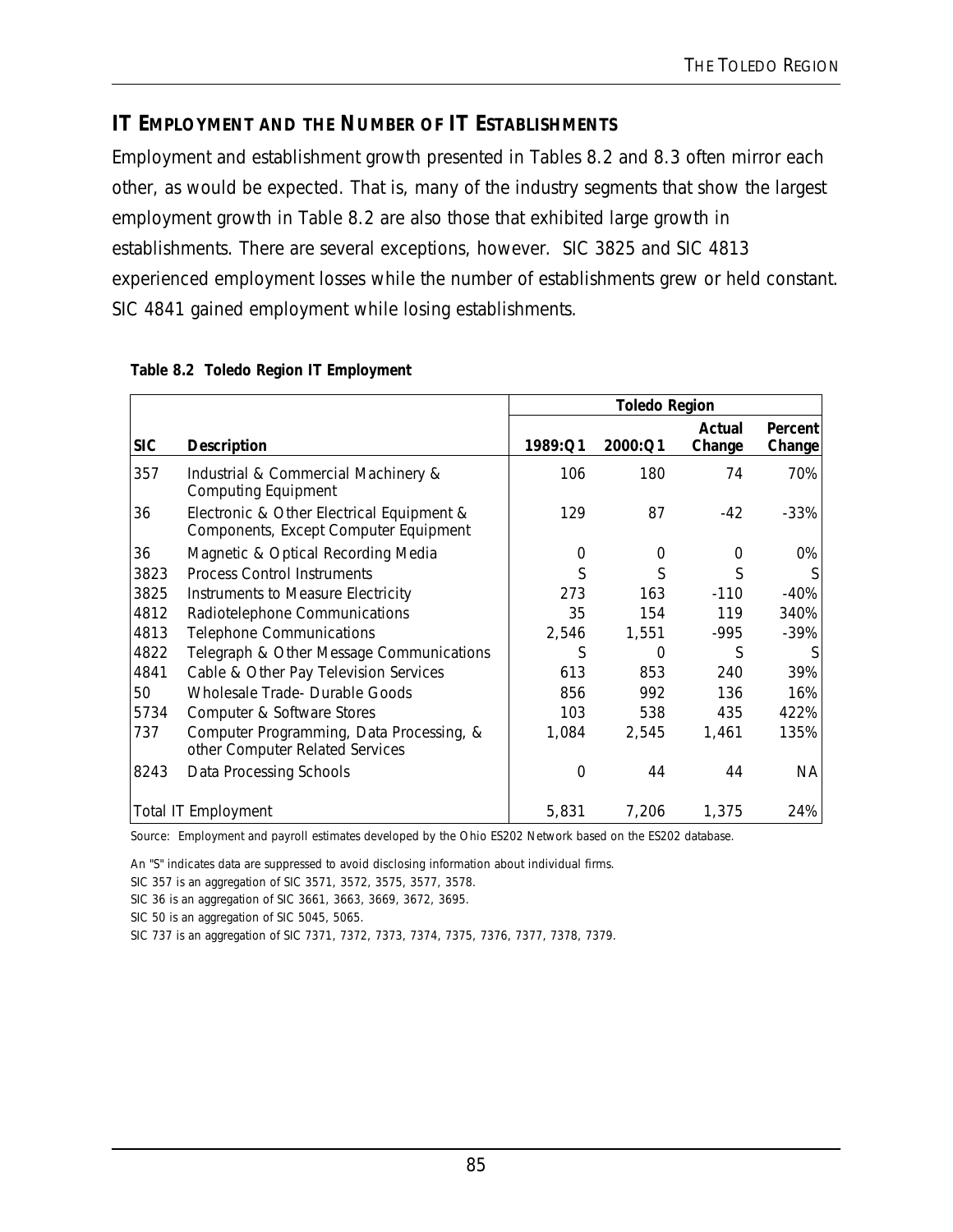|            |                                                                                    | <b>Toledo Region</b> |          |                  |                   |
|------------|------------------------------------------------------------------------------------|----------------------|----------|------------------|-------------------|
| <b>SIC</b> | <b>Description</b>                                                                 | 1989:Q1              | 2000:Q1  | Actual<br>Change | Percent<br>Change |
| 357        | Industrial & Commercial Machinery &<br><b>Computing Equipment</b>                  | 4                    | 5        |                  | 25%               |
| 36         | Electronic & Other Electrical Equipment &<br>Components, Except Computer Equipment | 5                    | 10       | 5                | 100%              |
| 36         | Magnetic & Optical Recording Media                                                 | 0                    | 0        | 0                | 0%                |
| 3823       | <b>Process Control Instruments</b>                                                 | S                    | S        | S                | 50%               |
| 3825       | Instruments to Measure Electricity                                                 | 4                    | 4        | 0                |                   |
| 4812       | Radiotelephone Communications                                                      | 4                    | 14       | 10               | 250%              |
| 4813       | <b>Telephone Communications</b>                                                    | 74                   | 131      | 57               | 77%               |
| 4822       | Telegraph & Other Message Communications                                           | S                    | $\Omega$ | S                |                   |
| 4841       | Cable & Other Pay Television Services                                              | 22                   | 18       | -4%              | $-18%$            |
| 50         | Wholesale Trade- Durable Goods                                                     | 84                   | 86       | 2                | 2%                |
| 5734       | Computer & Software Stores                                                         | 20                   | 60       | 40               | 200%              |
| 737        | Computer Programming, Data Processing, &<br>other Computer Related Services        | 93                   | 243      | 150              | 161%              |
| 8243       | Data Processing Schools                                                            | 0                    | 9        | 9                | ΝA                |
|            | <b>Total IT Establishments</b>                                                     | 315                  | 586      | 271              | 86%               |

**Table 8.3 Toledo Region IT Establishments** 

Source: Employment and payroll estimates developed by the Ohio ES202 Network based on the ES202 database.

An "S" indicates data are suppressed to avoid disclosing information about individual firms.

SIC 357 is an aggregation of SIC 3571, 3572, 3575, 3577, 3578.

SIC 36 is an aggregation of SIC 3661, 3663, 3669, 3672, 3695.

SIC 50 is an aggregation of SIC 5045, 5065.

SIC 737 is an aggregation of SIC 7371, 7372, 7373, 7374, 7375, 7376, 7377, 7378, 7379.

# **THE TOLEDO REGION IN COMPARISON TO THE STATE AND NATIONAL IT INDUSTRY**

#### **IT Industry Specialization**

Industry specialization or concentration is measured by location quotients (LQ). Location quotients measure the industry's share of the regional total employment divided by the national share of that industry. LQs greater than one indicate that an industry is more concentrated locally than it is nationally and generally indicate that the industry is exporting its product.

Table 8.4 shows that the Toledo Region is not highly concentrated in IT firms. The exception, SIC 3578, Calculating and Accounting Equipment, must be suppressed for confidentiality, but it indicates specialization. This table indicates that the Toledo Region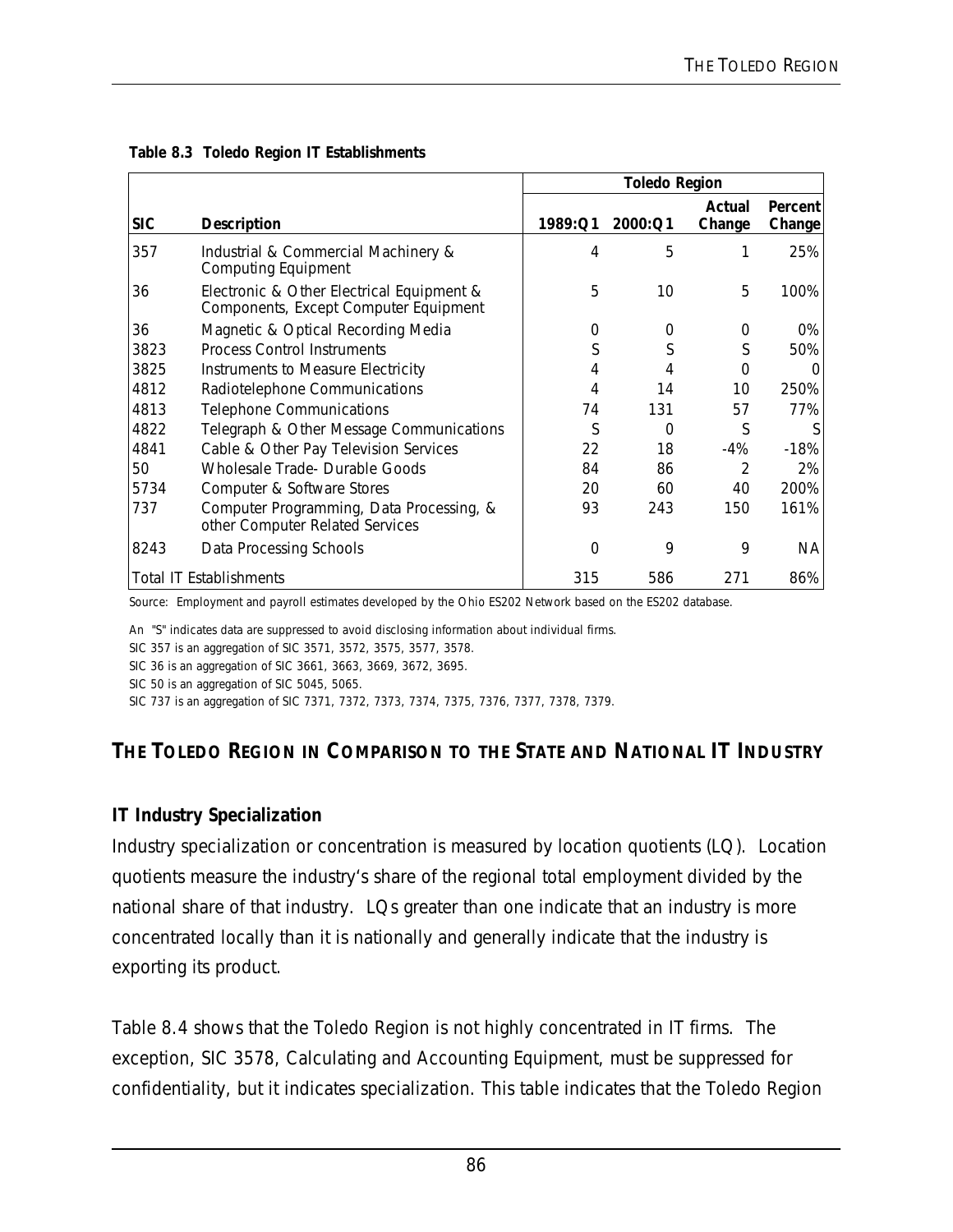has a smaller proportion of employment devoted to Information Technology than the nation on average. Overall, the region saw a decrease from 0.30 to 0.28 in the location quotient for the IT industry in the Toledo Region. The largest increases in the location quotient were for: SIC 3578, Calculating and Accounting Equipment; SIC 5734, Computer and Software Stores; and SIC 8243, Data Processing Schools. The largest declines occurred in: SIC 7376, Computer Facilities Management; SIC 7372, Prepackaged Software; and SIC 7371, Computer Programming Services.

|                   |                                                                                      | <b>Toledo Region</b> |         |         |
|-------------------|--------------------------------------------------------------------------------------|----------------------|---------|---------|
| <b>SIC</b>        | <b>Description</b>                                                                   | 1989:Q1              | 1999:Q1 | Change  |
| 357               | Industrial & Commercial Machinery &<br><b>Computing Equipment</b>                    | 0.05                 | 0.10    | 0.05    |
| 36                | Electronic & Other Electrical Equipment and<br>Components, Except Computer Equipment | 0.04                 | 0.04    | 0.00    |
| 36                | Magnetic & Optical Recording Media                                                   | 0.00                 | 0.00    | 0.00    |
| 3823              | <b>Process Control Instruments</b>                                                   | S                    | S       | 0.06    |
| 3825              | Instruments to Measure Electricity                                                   | 0.50                 | 0.55    | 0.05    |
| 4812              | Radiotelephone Communications                                                        | 0.23                 | 0.20    | $-0.03$ |
| 4813              | <b>Telephone Communications</b>                                                      | 0.53                 | 0.40    | $-0.13$ |
| 4822              | Telegraph & Other Message<br>Communications                                          | S                    |         |         |
| 4841              | Cable & Other Pay Television Services                                                | 0.98                 | 0.78    | $-0.20$ |
| 50                | <b>Wholesale Trade- Durable Goods</b>                                                | 0.28                 | 0.29    | 0.01    |
| 5734              | Computer & Software Stores                                                           | 0.27                 | 0.74    | 0.47    |
| 737               | Computer Programming, Data Processing, &<br>other Computer Related Services          | 0.28                 | 0.25    | $-0.03$ |
| 8243              | Data Processing Schools                                                              | 0.00                 | 0.39    | 0.39    |
| Total IT industry |                                                                                      | 0.30                 | 0.28    | - 0.02  |

**Table 8.4 Toledo Region Industry Concentration: Location Quotients**

Source: Employment and payroll estimates developed by the Ohio ES202 Network based on the ES202 database.

An "S" indicates data are suppressed to avoid disclosing information about individual firms.

SIC 357 is an aggregation of SIC 3571, 3572, 3575, 3577, 3578.

SIC 36 is an aggregation of SIC 3661, 3663, 3669, 3672, 3695.

SIC 737 is an aggregation of SIC 7371, 7372, 7373, 7374, 7375, 7376, 7377, 7378, 7379.

#### **Regional IT Employment Relative to the State**

Table 8.5 presents the share of total Ohio employment in each of the IT industry segments in 1989 and 2000. Overall, the Toledo Region's share of state employment in the IT industry remained constant at five percent, while the region's share of total employment is considerably higher at 13 percent. Of the 21 industry segments with employment in 2000, 13 of them exhibited an increase in the share of total state IT employment, while eight showed a decreased share.

SIC 50 is an aggregation of SIC 5045, 5065.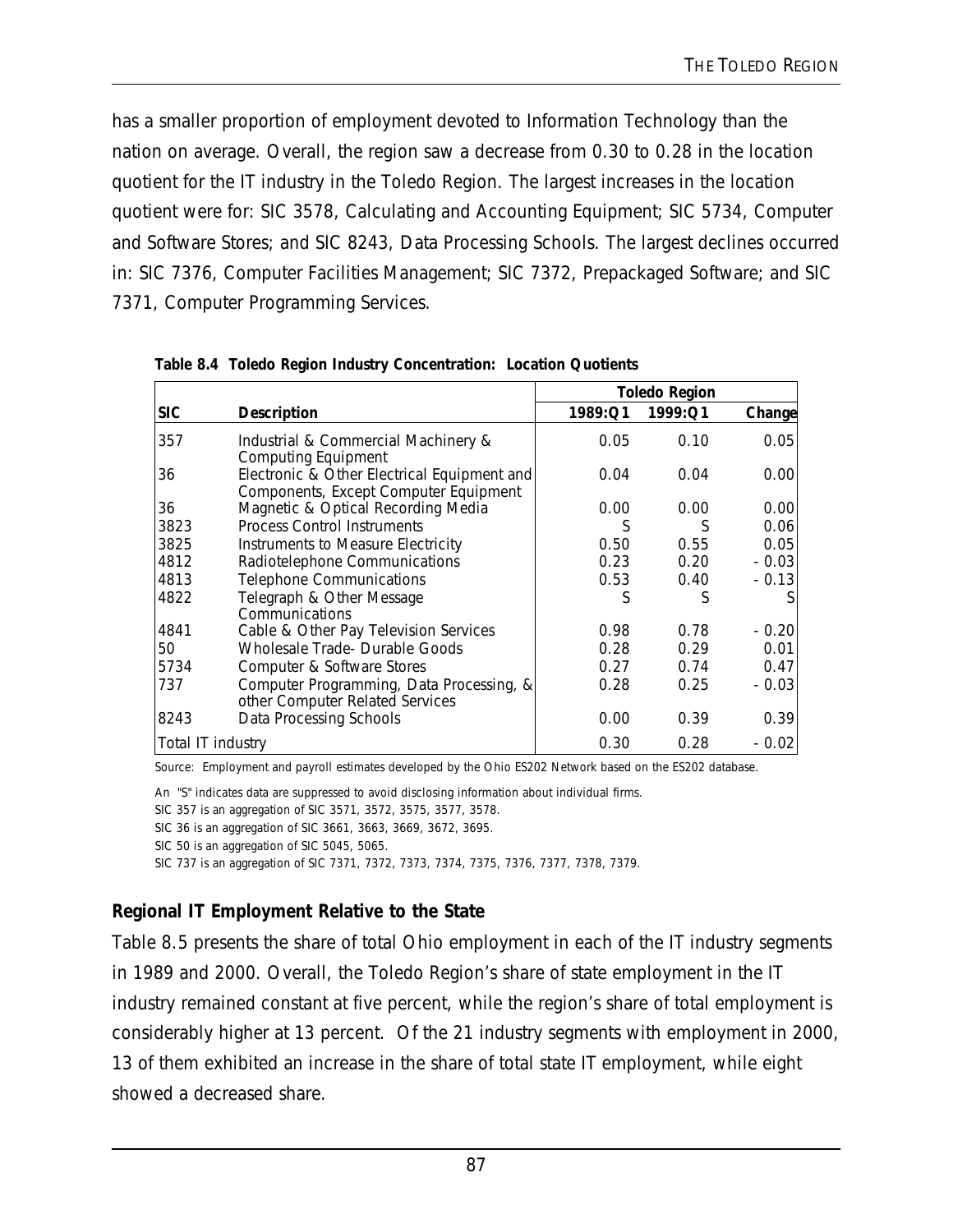|                   |                                                                                      | <b>Toledo Region</b> |         |
|-------------------|--------------------------------------------------------------------------------------|----------------------|---------|
| <b>SIC</b>        | <b>Description</b>                                                                   | 1989:Q1              | 2000:Q1 |
| 357               | Industrial & Commercial Machinery & Computing<br>Equipment                           | 1%                   | 3%      |
| 36                | Electronic & Other Electrical Equipment and<br>Components, Except Computer Equipment | 1%                   | 1%      |
| 36                | Magnetic & Optical Recording Media                                                   | $0\%$                | 0%      |
| 3823              | <b>Process Control Instruments</b>                                                   | S                    | S       |
| 3825              | Instruments to Measure Electricity                                                   | 10%                  | 7%      |
| 4812              | Radiotelephone Communications                                                        | 2%                   | 3%      |
| 4813              | <b>Telephone Communications</b>                                                      | 8%                   | 6%      |
| 4822              | Telegraph & Other Message Communications                                             | S                    |         |
| 4841              | Cable & Other Pay Television Services                                                | 14%                  | 14%     |
| 50                | Wholesale Trade- Durable Goods                                                       | 5%                   | 4%      |
| 5734              | Computer & Software Stores                                                           | 5%                   | 8%      |
| 737               | Computer Programming, Data Processing, & other<br><b>Computer Related Services</b>   |                      |         |
| 8243              | Data Processing Schools                                                              | $0\%$                | 5%      |
| Total IT industry |                                                                                      | 5%                   | 5%      |

**Table 8.5 Toledo Region Share of Ohio IT Employment**

Source: Employment and payroll estimates developed by the Ohio ES202 Network based on the ES202 database.

An "S" indicates data are suppressed to avoid disclosing information about individual firms.

SIC 357 is an aggregation of SIC 3571, 3572, 3575, 3577, 3578.

SIC 36 is an aggregation of SIC 3661, 3663, 3669, 3672, 3695.

SIC 50 is an aggregation of SIC 5045, 5065.

SIC 737 is an aggregation of SIC 7371, 7372, 7373, 7374, 7375, 7376, 7377, 7378, 7379.

#### **IT Industry Growth in the Region and the Nation**

Table 8.6 provides a comparison of trends in the Toledo Region with those in the nation, showing the percentage change in employment, payroll per employee, and establishments for both the Toledo Region and the nation over the period 1989 to 1999. (National data was not available for 2000.) Although there are 30 IT industry segments, there are only 21 IT segments in which the Toledo Region had employment in 1989. In the region, 16 of the 21 segments exhibited positive employment growth during the 1989 to 1999 period. There are four cases where Northwest Ohio differs from the national trend in terms of growth versus decline in employment: SICs 3571, 3578, 3672 and 7376. In two cases, SICs 3571 and 3578, the region had positive employment growth whereas the national trend in these two industry segments showed a decline in employment. The other two cases where the region diverged from the national trends were in SICs 3672 and 7376, where there was a decline in employment in the region and growth in national employment.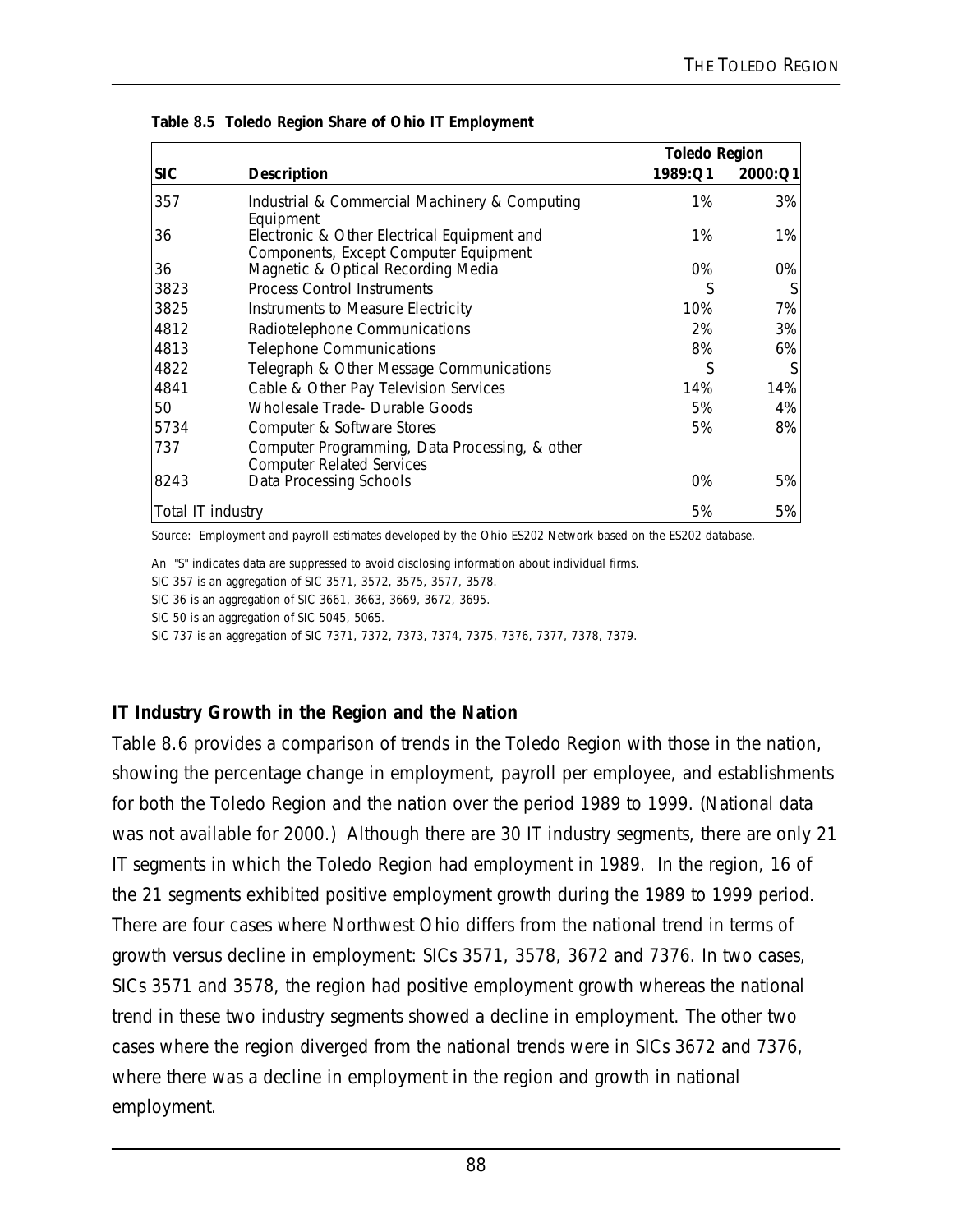|            |                                             | Employment              |                                | Payroll per Employee    |                                | <b>Establishments</b>   |                         |
|------------|---------------------------------------------|-------------------------|--------------------------------|-------------------------|--------------------------------|-------------------------|-------------------------|
| <b>SIC</b> | <b>Description</b>                          | <b>Toledo</b><br>Region | <b>United</b><br><b>States</b> | <b>Toledo</b><br>Region | <b>United</b><br><b>States</b> | <b>Toledo</b><br>Region | United<br><b>States</b> |
| 3571       | <b>Electronic Computers</b>                 | 13%                     | $-33%$                         | $-36%$                  | 67%                            | 0%                      | 28%                     |
| 3572       | <b>Computer Storage Devices</b>             | 0%                      | 21%                            | 0%                      | 52%                            | 0%                      | 38%                     |
| 3575       | <b>Computer Terminals</b>                   | 0%                      | 20%                            | 0%                      | 68%                            | 0%                      | 44%                     |
| 3577       | Computer Peripheral Equipment NEC           | <b>NA</b>               | 17%                            | <b>NA</b>               | 24%                            | <b>NA</b>               | 37%                     |
| 3578       | Calculating & Accounting Equipment          | 218%                    | $-24%$                         | 0%                      | 47%                            | $-50%$                  | 68%                     |
| 3661       | Telephone & Telegraph Apparatus             | <b>NA</b>               | $-14%$                         | <b>NA</b>               | 27%                            | <b>NA</b>               | 36%                     |
| 3663       | Radio & TV Communications                   | <b>NA</b>               | 6%                             | <b>NA</b>               | 21%                            | <b>NA</b>               | 63%                     |
| 3669       | <b>Communications Equipment</b>             | <b>NA</b>               | 31%                            | <b>NA</b>               | 27%                            | <b>NA</b>               | 57%                     |
| 3672       | <b>Printed Circuit Boards</b>               | $-67%$                  | 23%                            | $-4%$                   | 2%                             | $-25%$                  | 24%                     |
| 3674       | Semiconductors & Related Equipment          | 21%                     | 6%                             | $-4%$                   | 53%                            | 0%                      | 42%                     |
| 3695       | Magnetic & Optical Recording Media          | 0%                      | $-29%$                         | 0%                      | 19%                            | 0%                      | 31%                     |
| 3823       | <b>Process Control Instruments</b>          | 28%                     | 7%                             | $-10%$                  | 14%                            | 50%                     | 49%                     |
| 3825       | Instruments to Measure Electricity          | $-28%$                  | $-30%$                         | 26%                     | 36%                            | 0%                      | 8%                      |
| 4812       | Radiotelephone Communications               | 411%                    | 539%                           | 72%                     | 36%                            | 300%                    | 601%                    |
| 4813       | <b>Telephone Communications</b>             | $-28%$                  | $-1%$                          | 40%                     | 17%                            | 54%                     | 158%                    |
| 4822       | Telegraph & Other Message<br>Communications | S                       | $-26%$                         | S                       | 44%                            | $\mathsf S$             | $-5%$                   |
| 4841       | Cable & Other Pay Television Services       | 27%                     | 67%                            | 68%                     | 46%                            | 5%                      | 34%                     |
| 5045       | Computers, Peripherals & Software           | 15%                     | 32%                            | 5%                      | 32%                            | 24%                     | 94%                     |
| 5065       | Electronic Parts & Equipment                | 30%                     | 10%                            | 1%                      | 21%                            | 0%                      | 33%                     |
| 5734       | Computer & Software Stores                  | 431%                    | 105%                           | $-2%$                   | 12%                            | 150%                    | 86%                     |
| 7371       | <b>Computer Programming Services</b>        | 44%                     | 215%                           | $-18%$                  | 29%                            | 192%                    | 265%                    |
| 7372       | Prepackaged Software                        | 9%                      | 179%                           | 62%                     | 103%                           | $-44%$                  | 93%                     |
| 7373       | <b>Computer Integrated Systems Design</b>   | 586%                    | 109%                           | $-10%$                  | 28%                            | 113%                    | 144%                    |
| 7374       | Data Processing & Preparation               | 45%                     | 34%                            | 6%                      | 30%                            | 0%                      | 59%                     |
| 7375       | <b>Information Retrieval Services</b>       | 160%                    | 174%                           | $-30%$                  | 123%                           | 625%                    | 501%                    |
| 7376       | <b>Computer Facilities Management</b>       | $-82%$                  | 34%                            | 59%                     | 39%                            | $-75%$                  | 26%                     |
| 7377       | Computer Rental & Leasing                   | <b>NA</b>               | $-13%$                         | <b>NA</b>               | 8%                             | <b>NA</b>               | $-19%$                  |
| 7378       | Computer Maintenance & Repair               | 817%                    | 73%                            | $-9%$                   | $-10%$                         | 120%                    | 74%                     |
| 7379       | Computer Related Services, NEC              | 499%                    | 405%                           | 39%                     | 21%                            | 200%                    | 408%                    |
| 8243       | Data Processing Schools                     | <b>NA</b>               | 264%                           | <b>NA</b>               | 32%                            | <b>NA</b>               | 382%                    |
|            | Total IT Industry                           | 27%                     | 39%                            | 33%                     | 34%                            | 74%                     | 138%                    |

#### **Table 8.6 Growth Rates in the Toledo Region versus the United States: 1989:Q1 to 1999:Q1**

Source: Employment and payroll estimates developed by the Ohio ES202 Network based on the ES202 database; U.S. Department of Labor, Bureau of Labor Statistics, Covered Employment and Wages (ES202).

An "S" indicates data are suppressed to avoid disclosing information about individual firms.

In comparing payroll trends in the Toledo Region and the nation, it is evident that payroll growth in real terms was negative in many industry segments in the region, while there was only one with negative growth nationally. The largest discrepancy was in SIC 7375, Information and Retrieval Services, where payroll per employee declined 30 percent in the region and increased 123 percent nationally.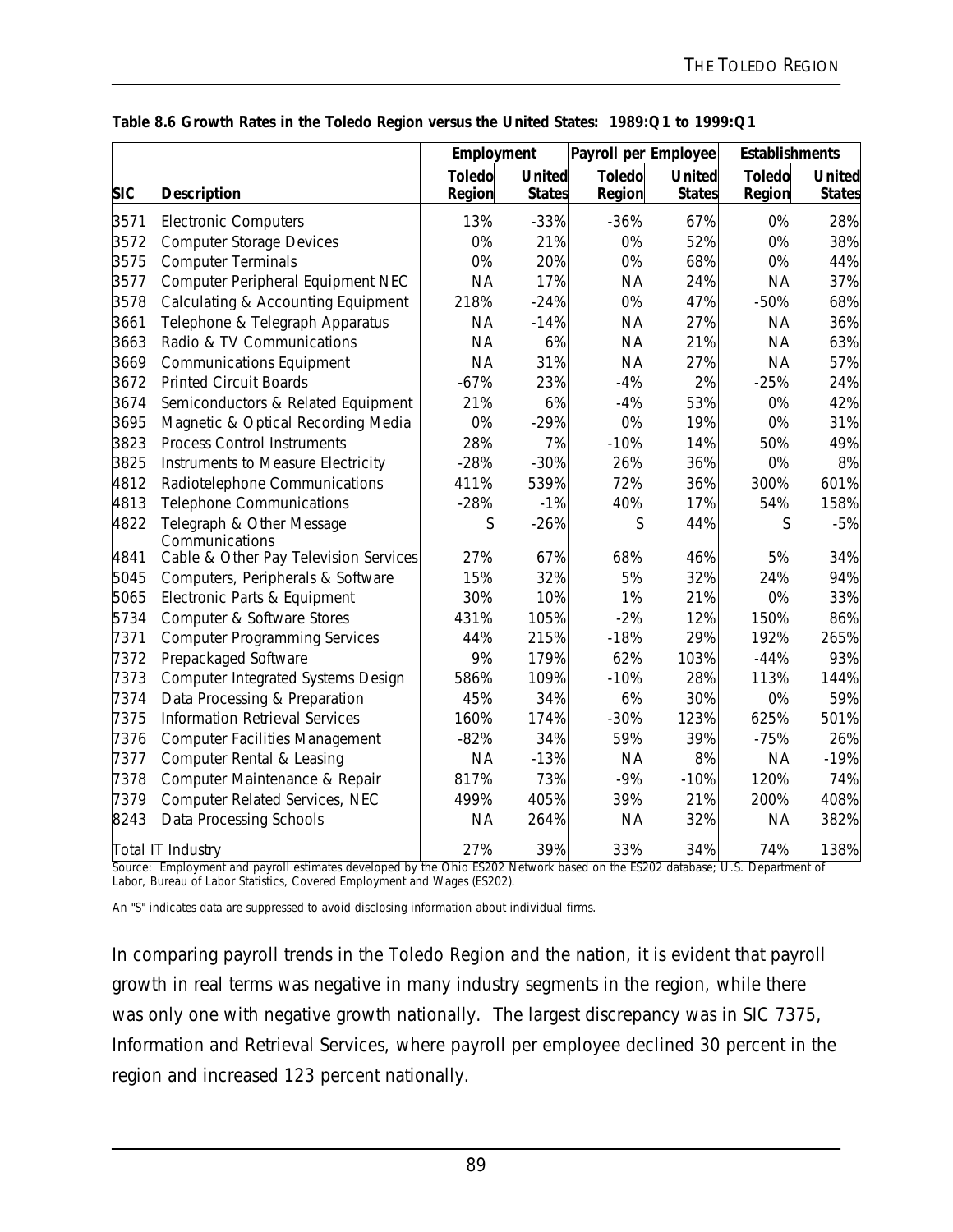Five industry segments in the Toledo Region showed payroll growth greater than that in corresponding national segments: Radiotelephone Communications (SIC 4812), Telephone Communications (SIC 4813), Cable and Other Pay Television Services (SIC 4841), Computer Facilities Management (SIC 7376), and Computer Related Services, NEC (SIC 7379). Despite the fact that a real decline in payroll per employee took place in many Toledo Region industry segments, there is little difference between the regional and national growth rates when averaging across all segments. This is a result of positive growth in the region's two largest segments (SIC 4813 and SIC 4841).

In terms of establishments, the nation surpassed the region with 138 percent growth over the study period while the region had a growth of 74 percent. Nationally, 28 of the 30 industry segments exhibited positive growth in establishments over this period, while 11 of the 21 segments in the region experienced positive growth. The number of establishments in five industry segments held constant, showing neither growth or decline.

In summary, Table 8.6 shows that growth rates in the nation surpassed the region in terms of IT employment and establishments during the study period. Payroll per employee grew at a comparable rate.

# **WINNING IT INDUSTRY SEGMENTS**

Table 8.7 attempts to summarize the evolution of the IT industry in the Toledo Region by showing the 10 largest industry segments in terms of 2000 employment, the largest change in employment over the 1989 to 2000 period, the largest percent change in employment over the study period, payroll per employee, and number of establishments.

Seven industry segments that appeared in at least four of five columns in Table 8.7 are highlighted in gray. These seven industry segments could be labeled "IT industry winners" in that they exhibited high levels of employment, high levels of payroll, a large number of establishments, and large changes in employment measured in both absolute terms and percentage terms. The IT industry winners in the Toledo Region are: Cable and Other Pay Television Services (SIC 4841); Electronic Parts and Equipment (SIC 5065); Computer and Software Stores (SIC 5734); Computer Programming Services (SIC 7371); Data Processing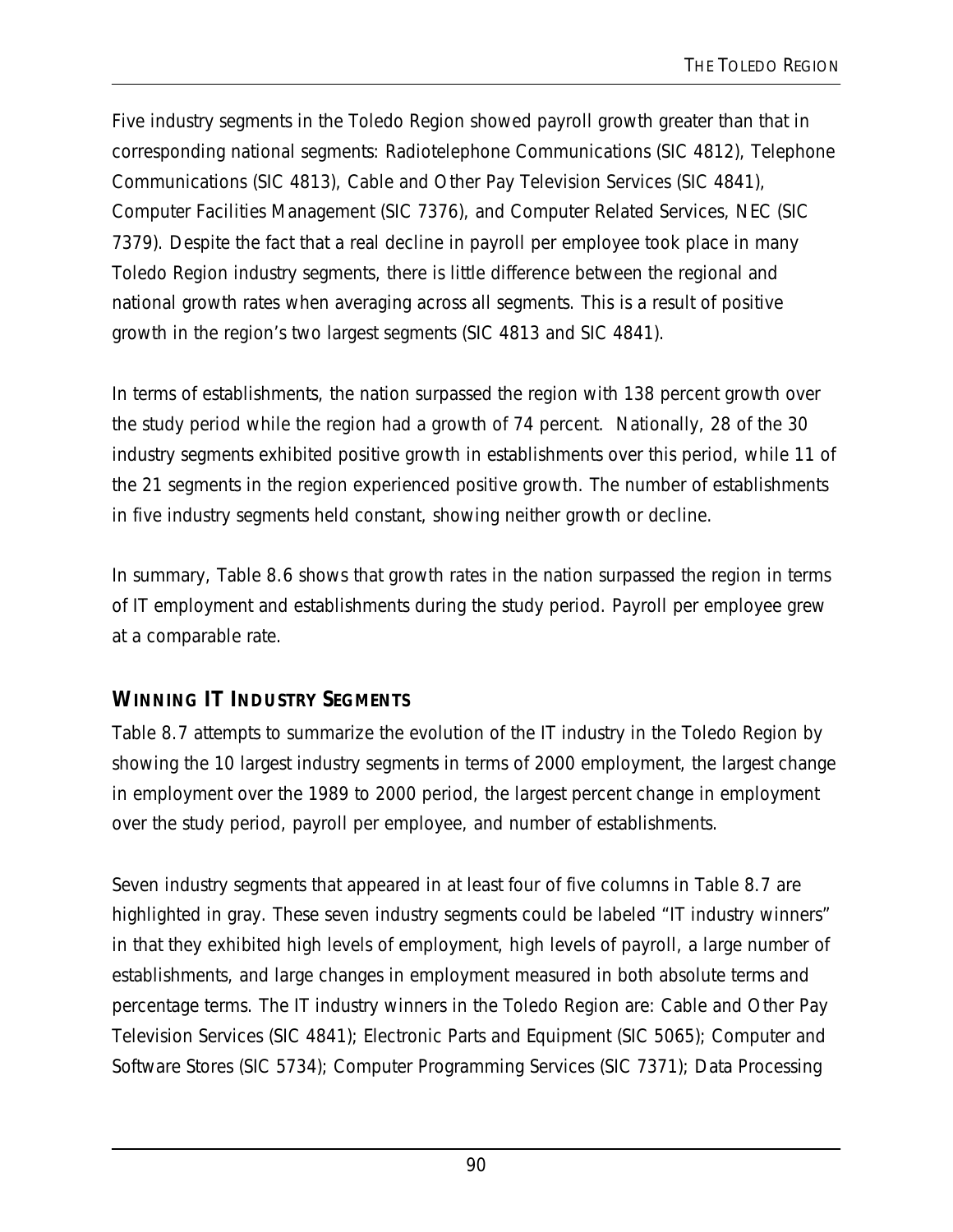and Preparation (SIC 7374); Information Retrieval Services (SIC 7375); and Computer Related Services not included elsewhere (SIC 7379).

| <b>Top Ten Industry Segments</b> |                       |                        |                        |                 |  |  |  |
|----------------------------------|-----------------------|------------------------|------------------------|-----------------|--|--|--|
|                                  | <b>Largest Actual</b> | <b>Largest Percent</b> |                        | Largest         |  |  |  |
| Largest                          | Change in             | Change in              | <b>Highest Payroll</b> | Number of       |  |  |  |
| Employment,                      | Employment,           | Employment,            | per Employee,          | Establishments, |  |  |  |
| 2000:Q1                          | 1989-2000             | 1989-2000              | 2000:Q1                | 2000:Q1         |  |  |  |
| 4813                             | 5734                  | 7378                   | 4813                   | 4813            |  |  |  |
| 4841                             | 7375                  | 7373                   | 7379                   | 7371            |  |  |  |
| 7374                             | 7374                  | 7379                   | 5045                   | 7379            |  |  |  |
| 5734                             | 7379                  | 5734                   | 7372                   | 5734            |  |  |  |
| 5065                             | 7373                  | 4812                   | 7376                   | 5065            |  |  |  |
| 5045                             | 4841                  | 3578                   | 7371                   | 5045            |  |  |  |
| 7371                             | 7371                  | 7375                   | 3823                   | 7375            |  |  |  |
| 7375                             | 5065                  | 7374                   | 7375                   | 7373            |  |  |  |
| 7379                             | 4812                  | 7371                   | 4841                   | 4841            |  |  |  |
| 7372                             | 7378                  | 5065                   | 8243                   | 7374            |  |  |  |

**Table 8.7 Toledo "Winning" IT Industry Segments**

Source: Employment and payroll estimates developed by the Ohio ES202 Network based on the ES202 database. Highlighted SICs are present in at least four of the five columns. They represent the "winning" industry segments.

Figure 8.2 shows the level of employment in the winning industry segments for the years 1989 through 2000. SICs 7371, 7374, 7375 and 7379 are aggregated to avoid disclosure of information on specific firms. All segments experienced gradual increases, with the exception of the Computer Services industry segments, which grew rapidly after 1996.



Source: Employment and payroll estimates developed by the Ohio ES202 Network based on the ES202 database.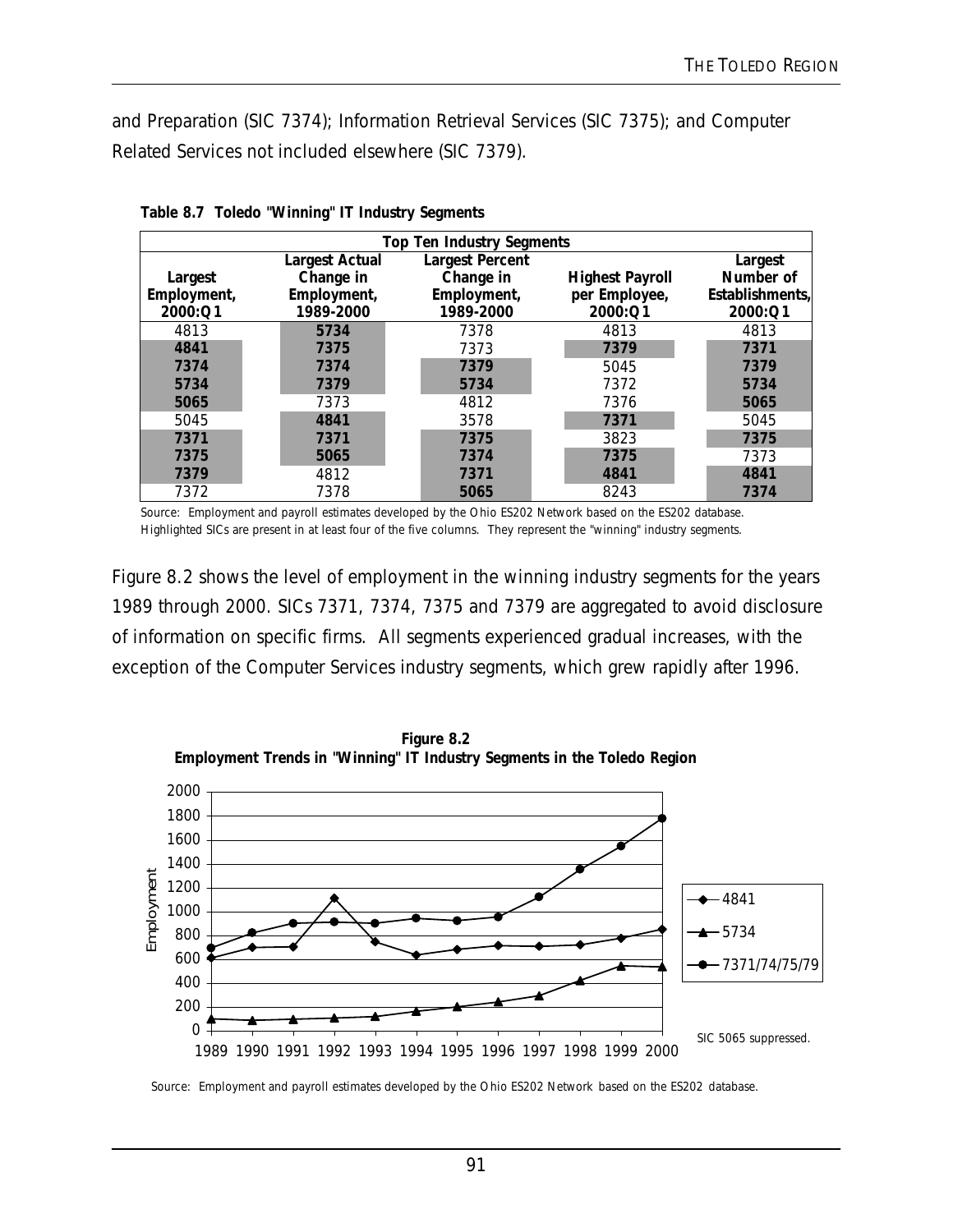Figure 8.3 shows a scatter plot of the percentage change in payroll per employee (on the horizontal axis) versus the percentage change in employment (on the vertical axis) for the largest IT industry segments measured in terms of 1989 employment.



Source: Employment and payroll estimates developed by the Ohio ES202 Network based on the ES202 database.

Four of the six industry segments depicted on this graph experienced positive growth in both employment and payroll per employee. However, one segment (SIC 4813) experienced growth in average payroll per employee while showing a decline in employment, and one segment (SIC 3835) experienced declines in both employment and payroll per employee. Computer Service industry segments (SIC 7371/7372/7375) and Computer and Software Stores (SIC 5734) experienced the highest rates of growth in employment and payroll per employee.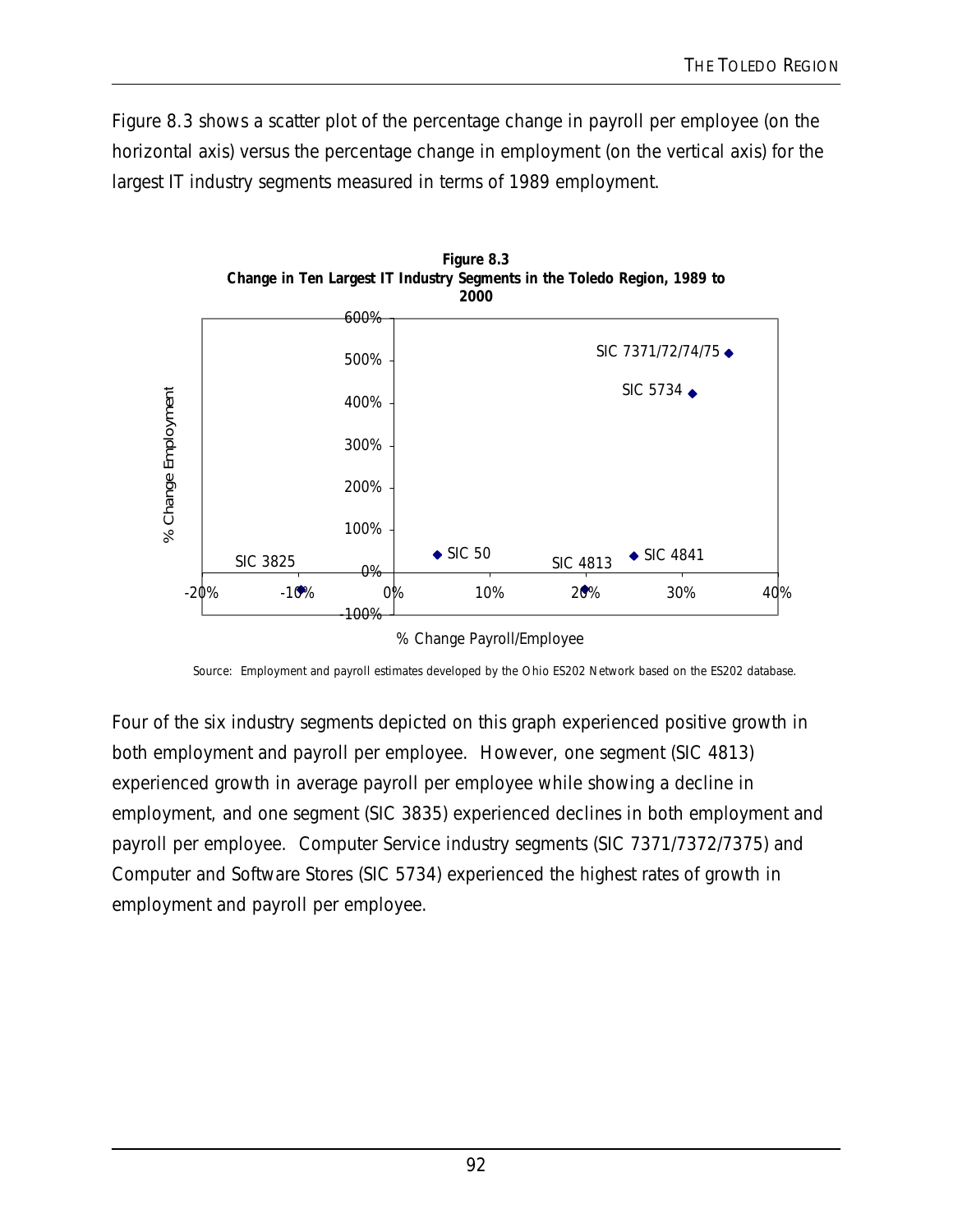# **IX. A COMPARISON OF OHIO'S IT REGIONS**

# **IT EMPLOYMENT**

IT employment is growing in all regions of Ohio, with the exception of the Appalachia Region, where the IT industry have a very limited presence. However, the IT industry is not distributed evenly among the six regions. This is expected, as these regions represent economies of varying size. The Northeast Region (32%) and Columbus Region (31%) account for nearly two-thirds of the state's IT employment. The Cincinnati and Dayton Regions account for 18 percent and 13 percent, respectively. The Toledo Region is home to only five percent of Ohio's IT employment, and the Appalachia Region has one percent (see Figure 9.1).





Source: Employment and payroll estimates developed by the Ohio ES202 Network based on the ES202 database.

In three regions, the share of IT employment exceeded the share of total employment in Ohio, while in three regions the share of IT employment lagged behind the share of total employment. The Columbus Region has the highest proportion of IT employment relative to the region's share of total employment, accounting for 31% of IT jobs while home to just 19% of all jobs. The Dayton Region has a slightly higher share of IT employment (13%) than total employment (10%). Similarly, the Cincinnati Region has 18 percent of IT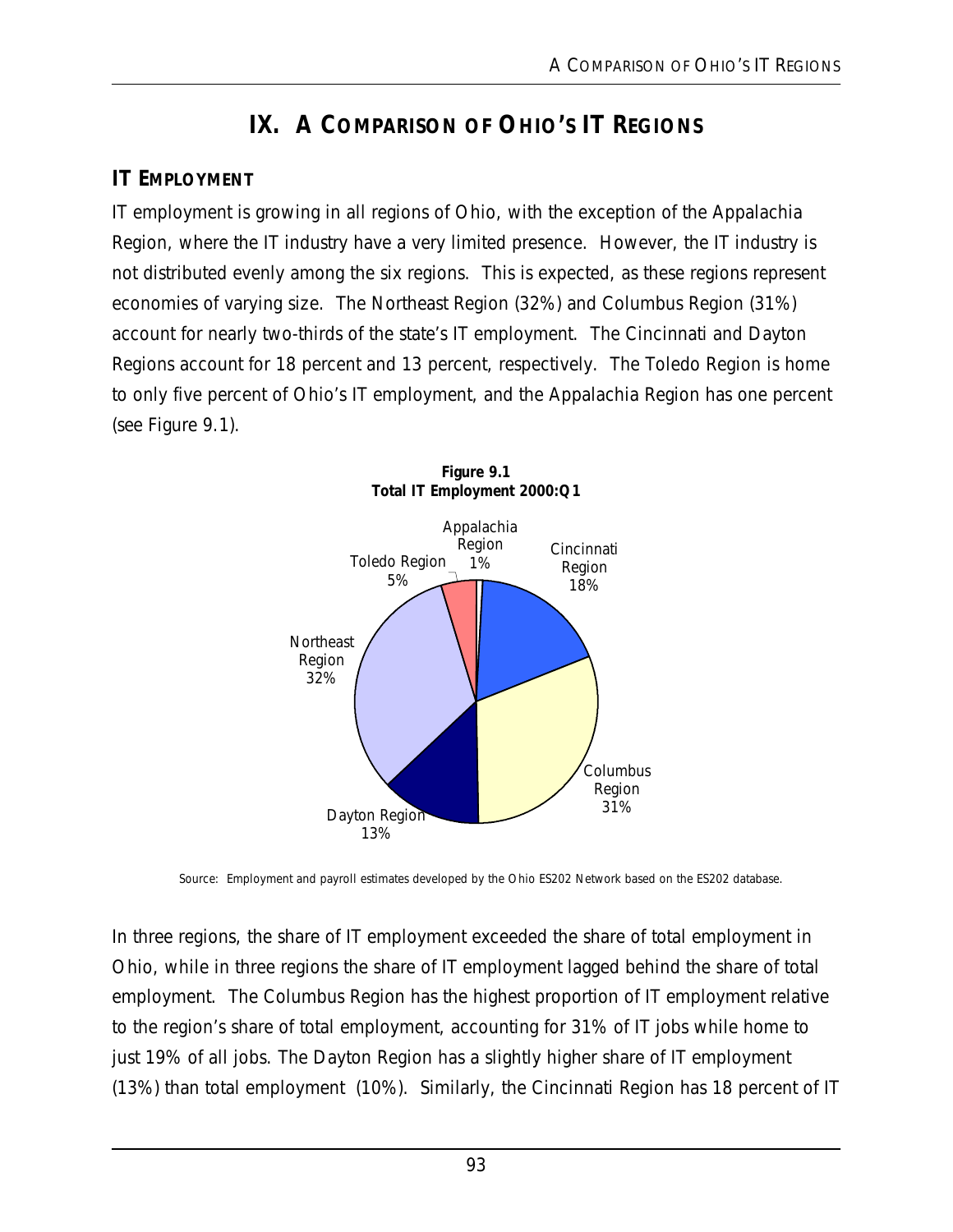employment and 15 percent of total employment. Other regions in the state have a smaller share of IT employment than their share of total employment. The Northeast Region has 32 percent of the state's IT employment, while accounting for 38 percent of total employment. The Toledo Region has just five percent of IT employment, compared to 13 percent of total employment, and the Appalachia Region is home to just one percent of IT jobs, while having five percent of all jobs in Ohio.

As shown in Table 9.1, the Columbus Region experienced the most growth in IT employment, both in terms of absolute numbers and rate of increase. The region added over 21,000 jobs between 1989 and 2000. The Northeast Region, the region with the most IT jobs, grew at a much slower rate (28%), however, it added a significant number of jobs over the 11-year period, with 10,766 more employees in 2000 than in 1989. The Cincinnati Region added 7,953 jobs during that time period, an increase of 40 percent. The Toledo Region added 1,375 jobs, an increase of 24 percent. With the addition of 1,187 jobs, growth in the Dayton Region was a moderate 6 percent. IT employment in the Appalachia Region dropped by 1,225, a 46 percent decline.

|                   | 1989:Q1 | 2000:Q1 | Actual<br>Change | Percent<br>Change |
|-------------------|---------|---------|------------------|-------------------|
| Appalachia Region | 2,664   | 1,439   | $-1,225$         | $-46%$            |
| Cincinnati Region | 19,785  | 27,738  | 7,953            | 40%               |
| Columbus Region   | 26,068  | 47,205  | 21,137           | 81%               |
| Dayton Region     | 19,513  | 20,700  | 1,187            | 6%                |
| Northeast Region  | 38,609  | 49,375  | 10,766           | 28%               |
| Toledo Region     | 5,831   | 7,206   | 1,375            | 24%               |
| State of Ohio     | 112,469 | 153,663 | 41,194           | 37%               |

**Table 9.1 Total IT Employment, 1989:Q1 and 2000:Q1**

Source: Employment and payroll estimates developed by the Ohio ES202 Network based on the ES202 database.

# **NUMBER OF IT ESTABLISHMENTS**

All regions experienced growth in the number of IT establishments (see Table 9.2). It is interesting to note that the average number of employees per establishment has declined (from 34.2 in 1989 to 21.5 in 2000). This might be expected, as the IT industry segments experiencing the most growth are in the service sector, and these tend to be smaller in size than establishments in other sectors.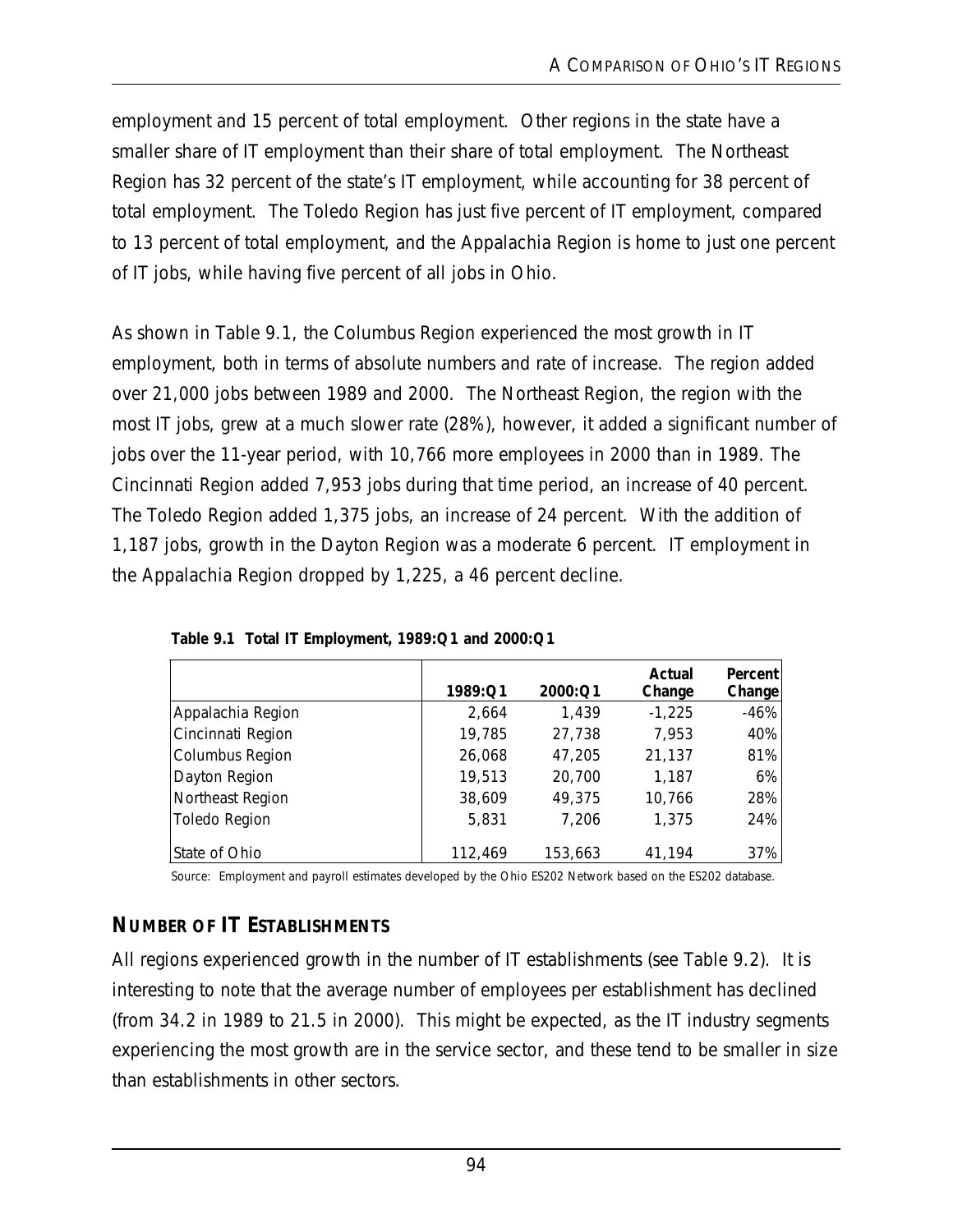|                   | 1989:Q1 | 2000:Q1 | Actual<br>Change | <b>Percent</b><br>Change |
|-------------------|---------|---------|------------------|--------------------------|
| Appalachia Region | 102     | 180     | 78               | 76%                      |
| Cincinnati Region | 565     | 1,233   | 668              | 118%                     |
| Columbus Region   | 555     | 1,642   | 1,087            | 196%                     |
| Dayton Region     | 482     | 811     | 329              | 68%                      |
| Northeast Region  | 1,272   | 2,692   | 1,420            | 112%                     |
| Toledo Region     | 315     | 586     | 271              | 86%                      |
| State of Ohio     | 3,291   | 7.144   | 3,853            | 117%                     |

| Table 9.2 Total IT Establishments, 1989:Q1 and 2000:Q1 |  |  |  |
|--------------------------------------------------------|--|--|--|
|--------------------------------------------------------|--|--|--|

Source: Employment and payroll estimates developed by the Ohio ES202 Network based on the ES202 database.

#### **PAYROLL PER EMPLOYEE IN IT INDUSTRY SEGMENTS**

In each of Ohio's IT regions, the average payroll per employee for the IT industry far exceeded the average payroll for all industries, indicating that the IT industry provides a higher standard of living for its employees. As shown in Table 9.3, payroll per employee in 2000 was highest in the Cincinnati Region (\$68,859). The Columbus Region followed with a payroll per employee of \$64,529 and this region also experienced the highest rate of payroll growth between 1989 and 2000 (43%). The Dayton Region had an annual payroll per employee of \$54,794 (an 18% increase) and the Northeast Region followed closely with \$54,264 (a 13% increase). Payroll per employee increased slightly in the Appalachia Region (8%) and the Toledo Region (5%). These regions also had the lowest payroll per employee in the state. In 1989 and 2000, only two regions had a payroll per employee that was higher than the state average. The Cincinnati Region had a higher payroll per employee for both years. In 1989, the Northeast Region posted a higher payroll per employee, but in 2000 it fell below the state average and the Columbus Region surpassed the state.

|                      | 1989:Q1  | 2000:Q1  | Actual<br>Change | Percent<br>Change |
|----------------------|----------|----------|------------------|-------------------|
| Appalachia Region    | \$37,472 | \$40,513 | \$3,041          | 8%                |
| Cincinnati Region    | \$49,487 | \$68,859 | \$19,372         | 39%               |
| Columbus Region      | \$45,226 | \$64,529 | \$19,303         | 43%               |
| Dayton Region        | \$46,469 | \$54,794 | \$8,325          | 18%               |
| Northeast Region     | \$48,074 | \$54,264 | \$6,190          | 13%               |
| <b>Toledo Region</b> | \$38,270 | \$40,336 | \$2,066          | 5%                |
| State of Ohio        | \$46,625 | \$59,341 | \$12,716         | 27%               |

|  | Table 9.3 Annualized Payroll per Employee, 1989: Q1 and 2000: Q1 (in 2000 dollars) |  |  |
|--|------------------------------------------------------------------------------------|--|--|

Source: Employment and payroll estimates developed by the Ohio ES202 Network based on the ES202 database.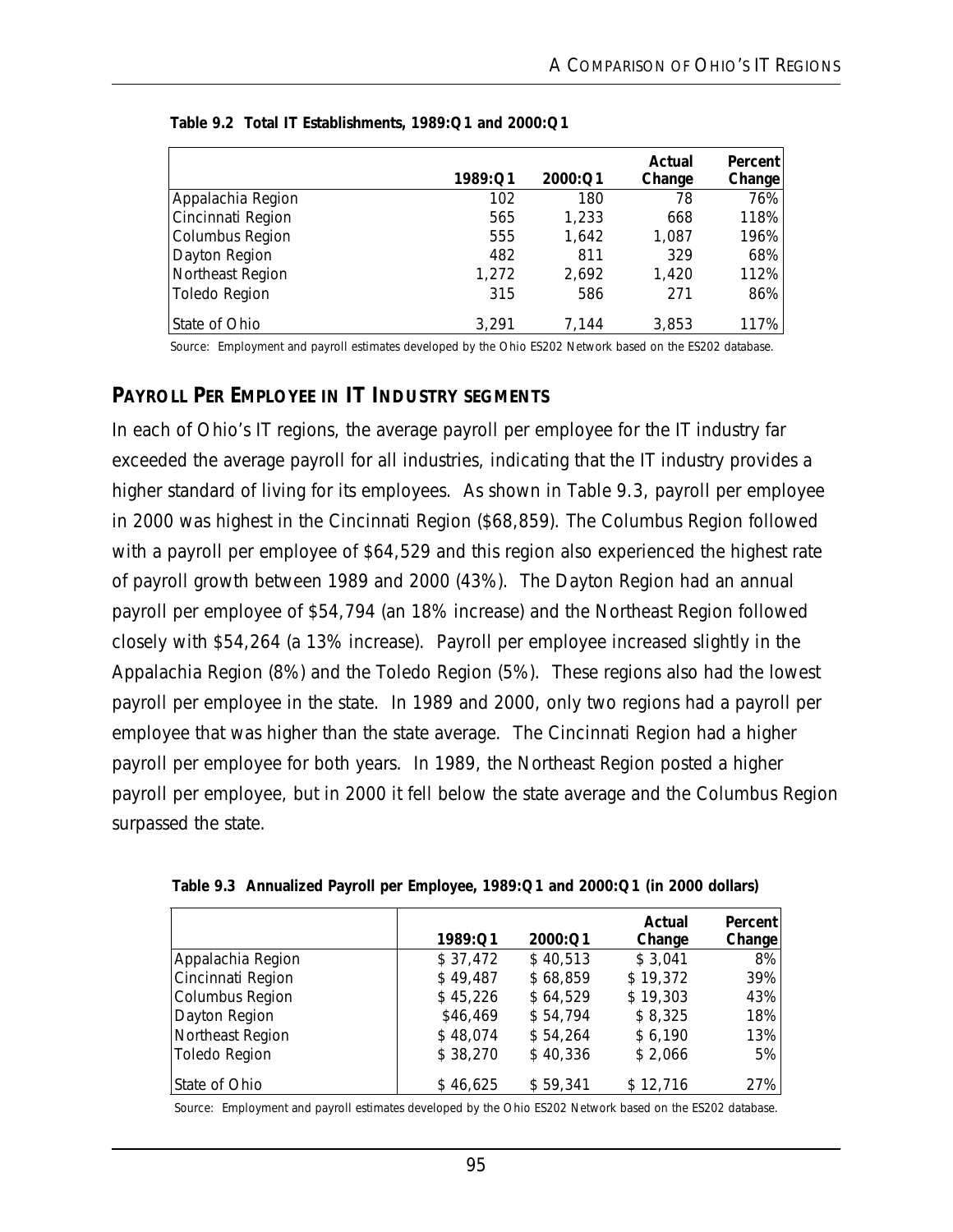# **WINNING IT INDUSTRY SEGMENTS**

Many IT industry segments are represented among the "winning industry segments" in the six Ohio IT regions, indicating different areas of strength in each region. The winning industry segments come from all major sectors, however the majority are within the service sector. Two industry segments, both in the broader group of Computer Related Services, were winners in every region. Computer Programming Services (SIC 7371) and Computer Related Services (7379) were strong in all areas of the state. It is recommended that Ohio's private, nonprofit, and public sectors encourage and support the continued growth of companies in these industry segments throughout the state.

The Northeast Region was the only region that identified segments within the manufacturing sector. The manufacture of Calculating and Accounting Equipment (SIC 3578) and Process Control Instruments (SIC 3823) were among the strong industry segments in the region. The identification of SIC 3823 is consistent with the industrial cluster of instruments and controls identified for the Greater Cleveland area. Five regions identified wholesale IT industry segments as winners. Wholesale of Computer, Peripherals, and Software (SIC 5045) was a winner in the Cincinnati, Columbus and Dayton regions. Wholesale of Electronics Parts and Equipment (SIC 5065) was a winner in the Northeast, and Toledo regions.

Analyzing the "winning" industry segments to compare among Ohio's IT regions reveals that some industry segments have shown strong performance in all regions, while others are especially competitive in only some of the regions and should continue to develop there.

# **INDUSTRY SPECIALIZATION**

Industry specialization or concentration, as measured by location quotients (LQs), indicates whether an industry is more or less concentrated locally than it is nationally. LQs greater than one signify industry specialization. Among Ohio's IT regions, the Dayton Region had the highest location quotient in 1989 (1.13), but as other areas "caught up" to Dayton, the LQ declined over the next decade. The Columbus Region had the highest location quotient in 2000 (1.08). These are the only regions in Ohio with a higher concentration of IT industry than the nation as a whole.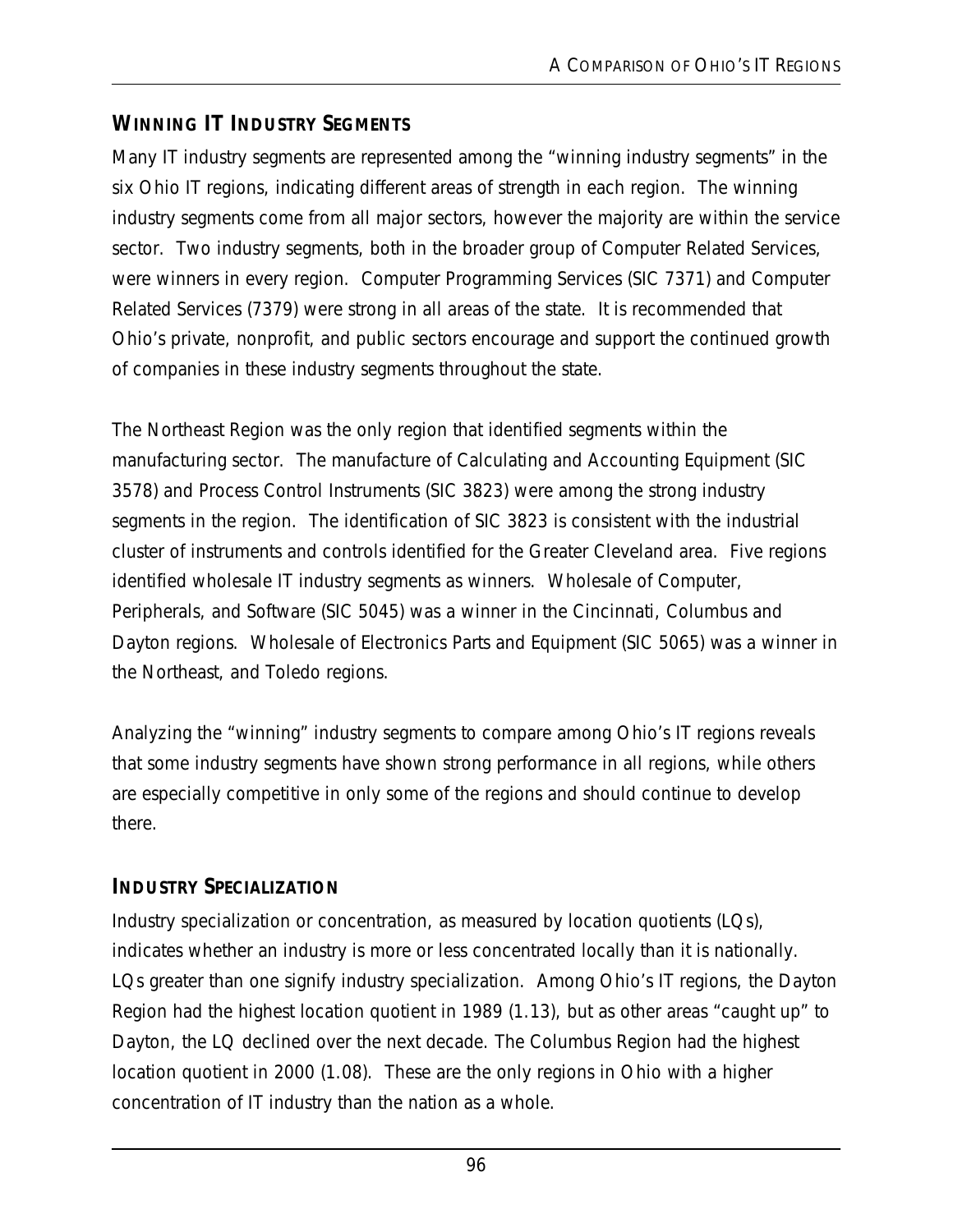The high location quotient for the Dayton Region can be primarily attributed to its very strong specialization in the manufacture of Calculating and Accounting Equipment (SIC 3578). The region also specializes in: Information Retrieval Services (SIC 7375); Computer Integrated Systems Design (SIC 7373); Computer Facilities Management (SIC7376); wholesale trade of Computers, Peripherals and Software; Computer Programming Services (SIC 5045); and the manufacture of Printed Circuit Boards (SIC 3672). The Columbus Region also specializes in several IT industry segments, including: Process Control Instruments/ Instruments to Measure Electricity (SIC 382); Radiotelephone Communications (SIC 4812); Telephone Communications (SIC 4813); Computer Programming Services (SIC 7371); Prepackaged Software/Information Retrieval Services (SIC 7372/7375); Computer Related Services, NEC (SIC 7379); and Data Processing Schools (SIC 8243).

Although the LQ for the Cincinnati Region ranked third among the six regions, this region showed specialization in the largest number of industry segments: Computer Rental and Leasing (SIC 7377); Computer Facilities Management (SIC 7376); Computer and Software Stores (SIC 5734); Prepackaged Software (SIC 7372); wholesale of Computers, Peripherals and Software (SIC 5045); Computer Programming Services (SIC 7371); Data Processing Schools (SIC 8243); Computer Maintenance and Repair (SIC 7378); and Cable and Other Pay Television Services (SIC 4841).

The Northeast Region specializes in two IT industry segments, Process Control Instruments (SIC 3823) and wholesale of Electronic Parts and Equipment (SIC 5065). The Toledo Region specializes in one IT industry segment, the manufacture of Calculating and Accounting Equipment (SIC 3578), although not to the extent of the Dayton Region. The Appalachian Region does not have any IT specialization.

# **SUMMARY**

As expected, the Ohio's IT regions differ significantly from one another, but all are showing positive trends. IT employment and payroll per employee have increased in all regions, with the exception of the Appalachia Region, where the IT industry is very small. All regions are showing growth in the number of IT establishments and payroll per employee.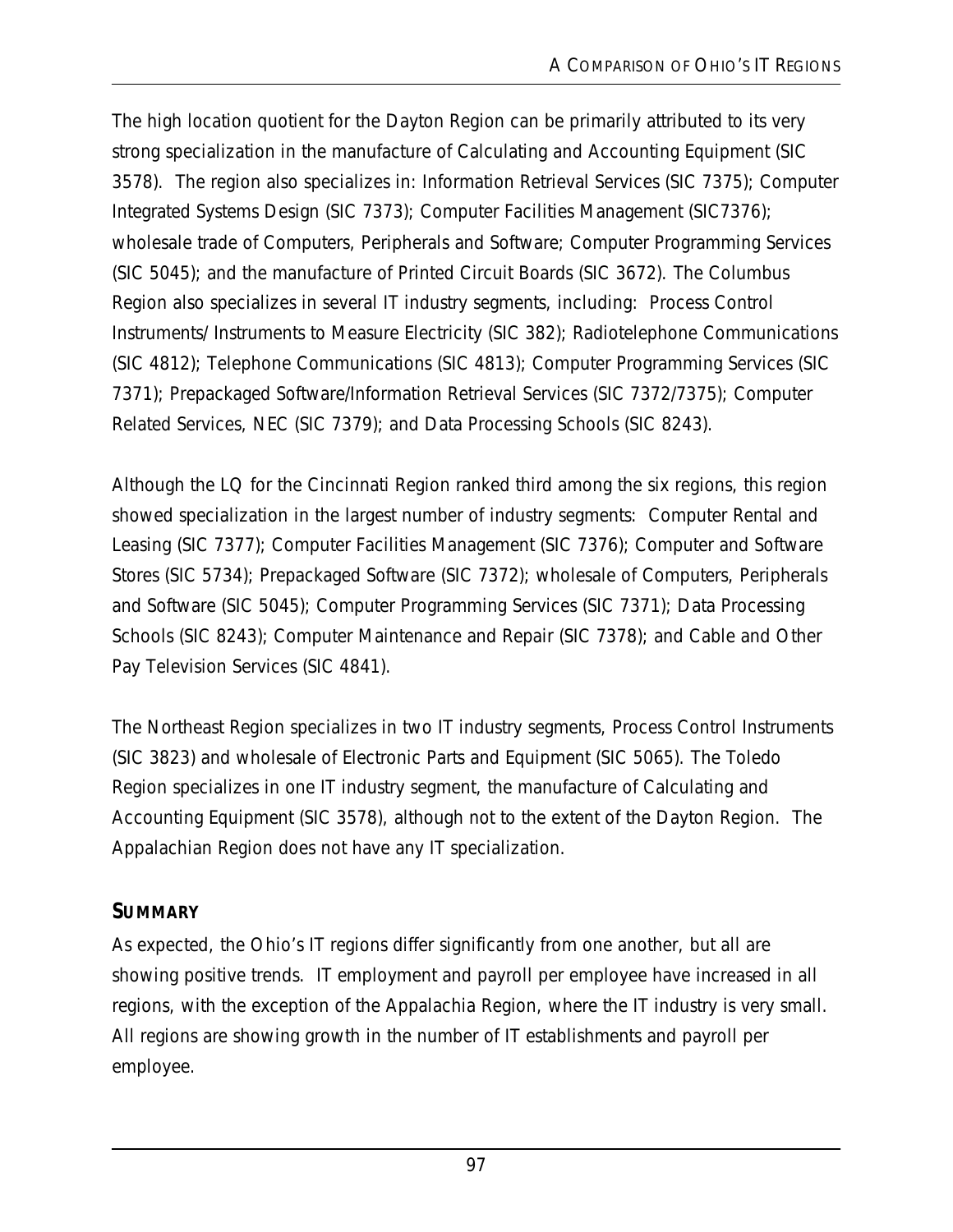The Northeast and Columbus Regions account for a large portion of Ohio's IT employment, followed by the Cincinnati Region and Dayton Region. IT employment in the Toledo Region is small, and there is very little in the Appalachia Region. The Columbus region has experienced the most growth in IT employment and has the second highest payroll per employee. In 2000, the Columbus Region was the only one of the six regions to have a higher concentration of IT industry than exists nationally, as Dayton fell to a level just below that point. Across all regions, computer related services industry segments showed particular strength, especially Computer Programming Services (SIC 7371) and Computer Related Services, NEC (SIC 7379).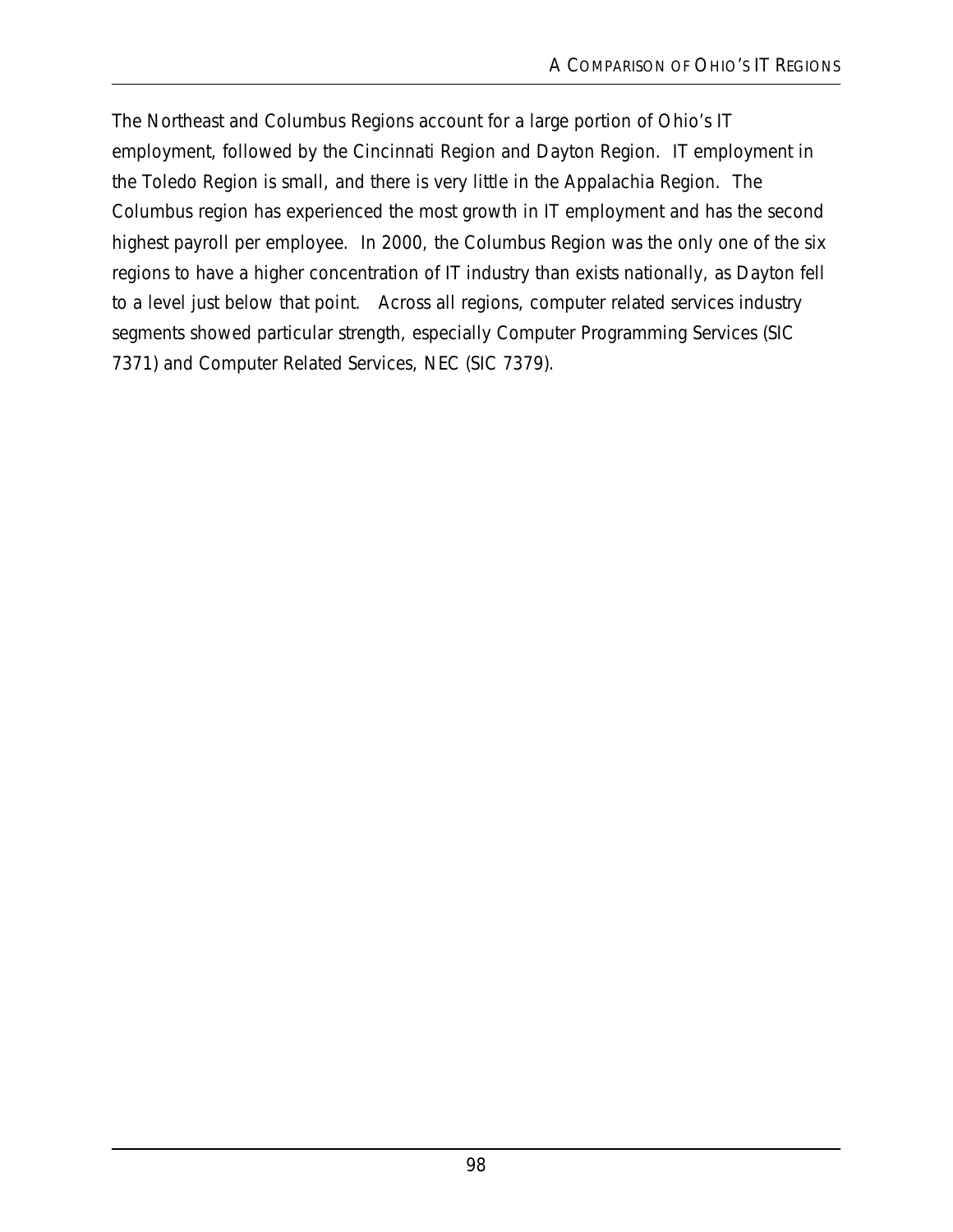# **OHIO'S IT ALLIANCE TARGET INDUSTRY SIC CODE DEFINITIONS**

# **3571: ELECTRONIC COMPUTERS**

Establishments primarily engaged in manufacturing electronic computers. Electronic computers are machines which: 1) store the processing program or programs and the data immediately necessary for execution of the program; (2) can be freely programmed in accordance with the requirements of the user; (3) perform arithmetical computations specifies by the user' and (4) execute, without human intervention, a processing program which requires them to modify their execution by logical decision during the processing run. Included in this industry are digital computers, analog computers, and hybrid digital/analog computers. Establishments primarily engaged in manufacturing machinery or equipment which incorporate computers or a central processing unit for the purpose of performing functions such as measuring, displaying, or controlling process variables are classified based on the manufactured end product.

Computers: digital, analog, and hybrid **Minicomputers** Mainframe computers

Personal computers **Microcomputers** 

### **3572: COMPUTER STORAGE DEVICES**

Establishments primarily engaged in manufacturing computer storage devices.

Auxiliary computer storage units Magnetic storage devices for computers Computer storage units Optical storage devices for computers

Disk drives, computer Recorders, tape: for computers Drum drives, computer Tape storage units, computer

### **3575: COMPUTER TERMINALS**

Establishments primarily engaged in manufacturing computer terminals. Establishments primarily engaged in manufacturing point-of-sale, funds transfer, and automatic teller machines are classified in Industry 3578.

Cathode ray tube (CRT) teleprinter, multistation Multistation CRT/teleprinters

Computer terminals Teleprinters (computer terminals)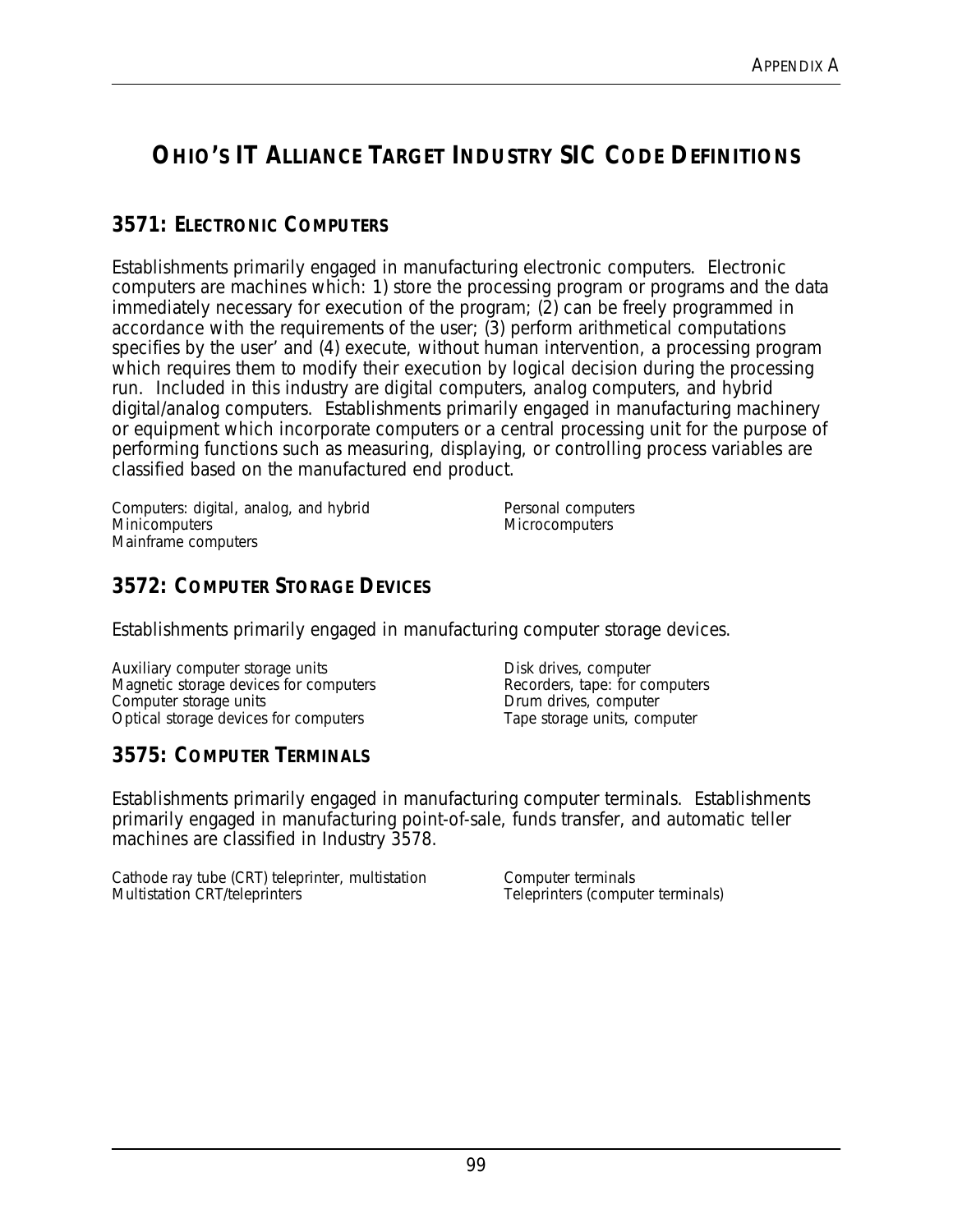# **3577: COMPUTER PERIPHERAL EQUIPMENT, NEC**

Establishments primarily engaged in manufacturing computer peripheral equipment, not elsewhere classified, including printers, plotters, and graphic displays. Establishments primarily engaged in manufacturing modems and other communications interface equipment are classified in Industry 3661.

Card punching and sorting machines Card-type conversion equipment, computer peripheral equipment Computer output to microfilm units, computer peripheral equipment Computer paper tape punchers and devices, computer peripheral equipment Decoders, computer peripheral equipment Disk pack inspectors, computer peripheral equipment Document entry conversion devices, computer peripheral Graphic displays, except graphic terminals: computer peripheral equipment Input/output equipment, computer: except terminals Key-disk or diskette equipment, computer peripheral equipment Key-tape equipment: reel, cassette, or cartridge

Keying equipment, computer peripheral equipment Keypunch/verify cards, computer peripheral equipment Magnetic ink recognition devices, computer peripheral equipment Key punch/verify cards, computer peripheral equipment Media to media data conversion equipment, computer peripheral Optical scanning devices, computer equipment Plotter controllers, computer peripheral Plotters, computer Printers, computer peripheral equipment Punch card equipment: card readers, tabulators, collators, sorters, and interpreters Tape cleaners, magnetic: computer peripheral equipment Tape print units, computer peripheral equipment

#### **3578: CALCULATING AND ACCOUNTING MACHINES, EXCEPT ELECTRONIC COMPUTERS**

Establishments primarily engaged in manufacturing point-of-sale devices, funds transfer devices, and other calculating and accounting machines, except electronic computers. Included are electronic calculating and accounting machines which must be paced by operator intervention, even when augmented by attachments. These machines may include program control or have input/output capabilities.

Accounting machines, operator paced Adding machines Automatic teller machines (ATM) Billing machines Bookkeeping machines Calculating machines, operator paced Cash registers, including adding machines with cash drawers

Change making machines Coin counters Funds transfer devices Point-of-sale devices Registers, credit account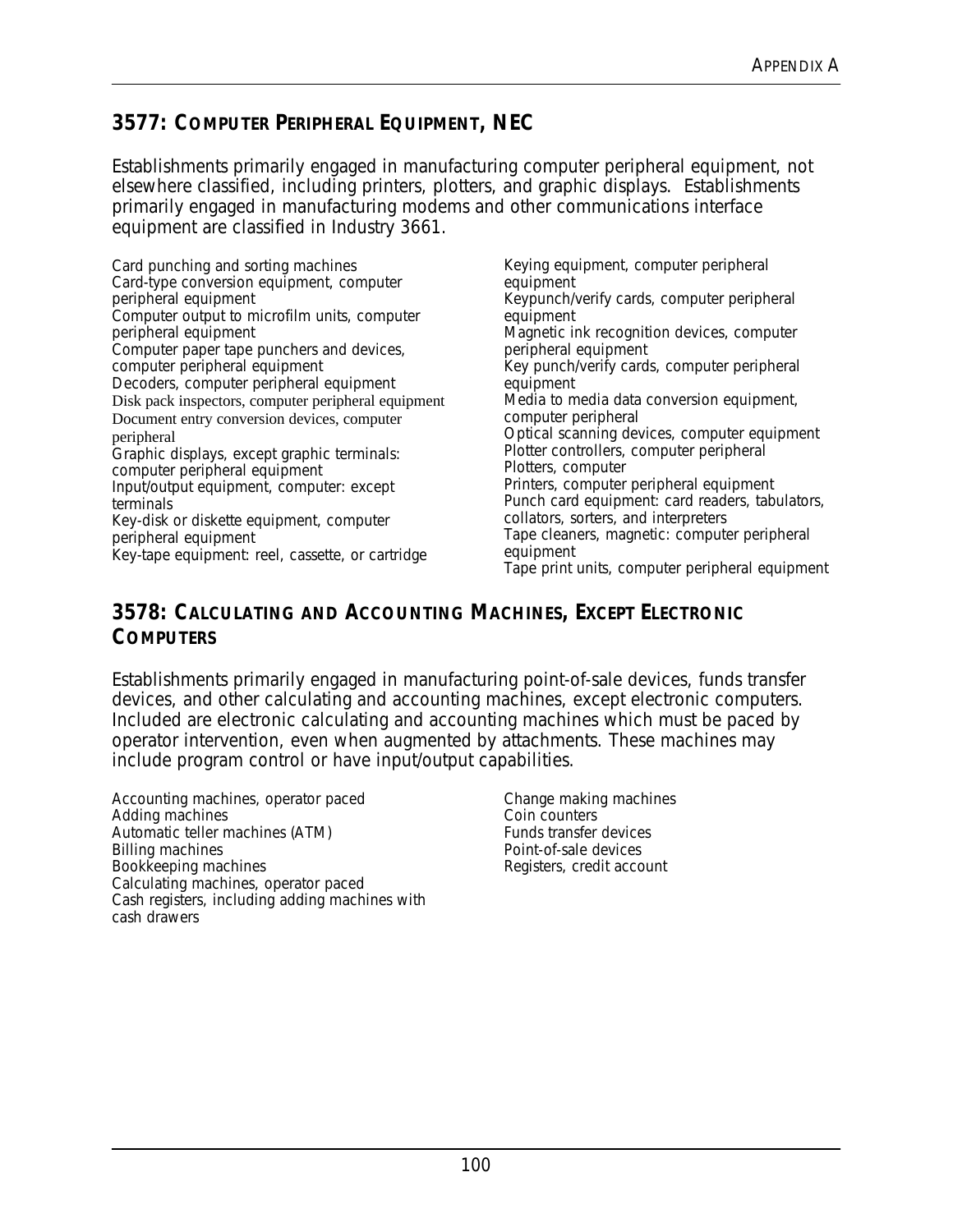## **3661: TELEPHONE AND TELEGRAPH APPARATUS**

Establishments primarily engaged in manufacturing wire telephone and telegraph equipment. Included are establishments manufacturing modems and other telephone and telegraph communications interface equipment. Establishments primarily engaged in manufacturing cellular radio telephones are classified in Industry 3663.

Auto-transformers for telephone switchboards Carrier equipment, telephone and telegraph Communications headgear, telephone Data sets, telephone and telegraph Facsimile equipment Headsets, telephone Message concentrators **Modems** Multiplex equipment, telephone and telegraph PBX equipment, manual and automatic Switchboards, telephone and telegraph

Switching equipment, telephone Telegraph office switching equipment Telephone answering machines Telephone central office equipment, dial and manual Telephone dialing devices, automatic Telephone sets, except cellular radio telephone Telephone station equipment and parts,wire Telephones, sound powered (no battery) Telephones underwater Toll switching equipment, telephone

# **3663: RADIO AND TELEVISION BROADCASTING AND COMMUNICATIONS EQUIPMENT**

Establishments primarily engaged in manufacturing radio and television broadcasting and communications equipment. Important products of this industry are closed-circuit and cable television equipment; studio equipment; light communications equipment; transmitters, transceivers and receivers (except household and automotive); cellular radio telephones; communication antennas; receivers; RF power amplifiers; and fixed and mobile radio systems. Establishments primarily engaged in manufacturing household audio and video equipment are classified in Industry 3651; those manufacturing intercommunications equipment are classified in Industry 3669; and those manufacturing consumer radio and television receiving antennas are classified in Industry 3679.

Airborne radio communications equipment Amplifiers: RF power and IF Antennas, transmitting and communications Broadcast equipment (including studio), radio and television Cable television equipment Cameras, television Carrier equipment, radio communications Cellular radio telephones Citizens' band (CB) radios Closed circuit television equipment Digital encoders Encryption devices Light communications equipment Marine radio communications equipment Microwave communications equipment Mobile communications equipment Multiplex equipment, radio

Pagers (one-way) Phototransmission equipment Radio and television switching equipment Radio receiver networks Radio transmitting and communications antennas and ground equipment Receivers, radio communications Satellites, communications Space satellite communications equipment Studio equipment, radio and television broadcasting Telemetering equipment, electronic Television monitors Television transmitting antennas and ground equipment **Transceivers** Transmitter-receivers, radio Transmitting apparatus, radio and television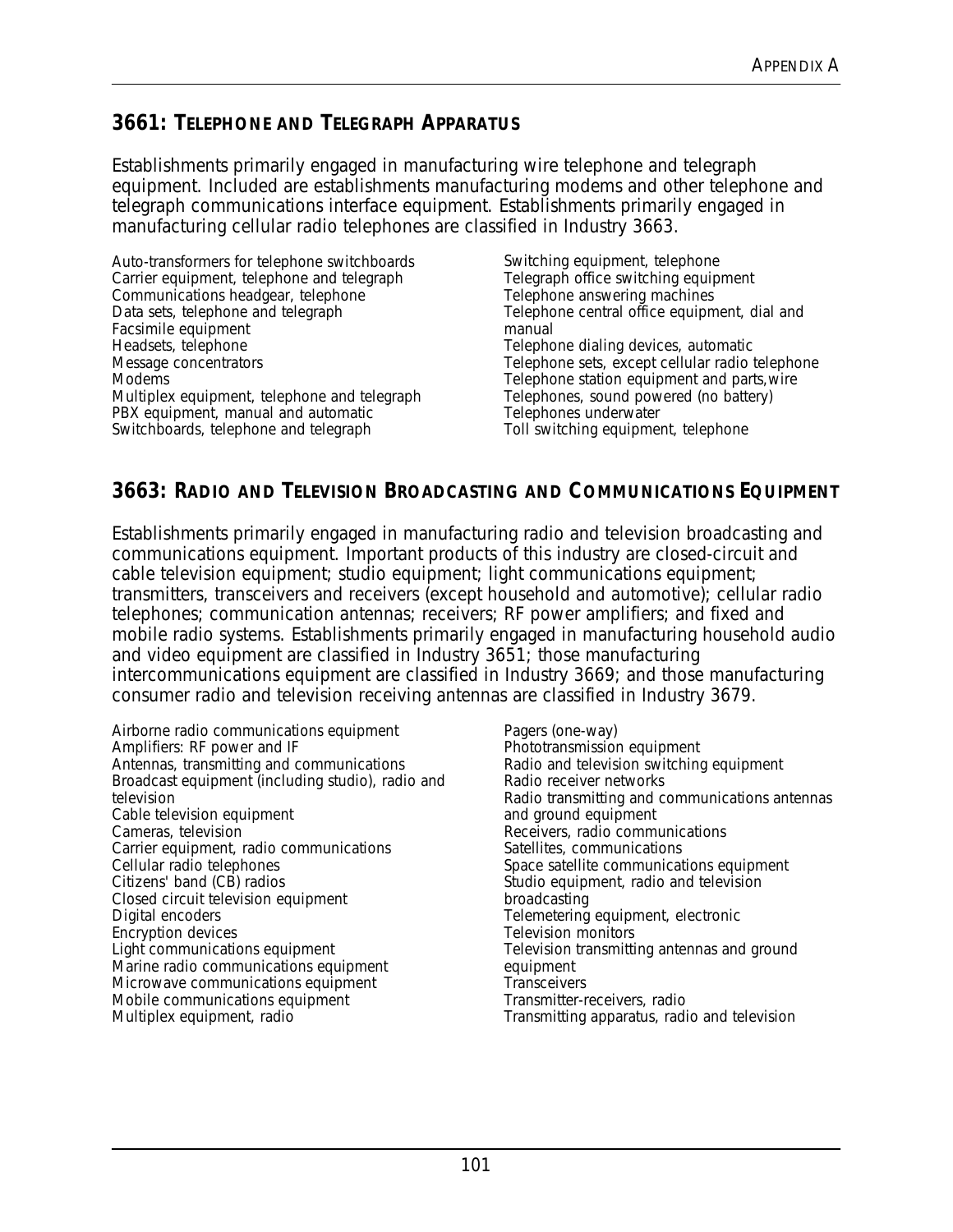# **3669: COMMUNICATIONS EQUIPMENT, NOT ELSEWHERE CLASSIFIED**

Establishments primarily engaged in manufacturing communications and related equipment, not elsewhere classified. Important products of this industry are intercommunication equipment, traffic signaling equipment, and fire and burglar alarm apparatus.

Burglar alarm apparatus, electric Fire alarm apparatus, electric Fire detection systems, electric Highway signals, electric Intercommunications equipment, electronic Marine horns, electric Pedestrian traffic control equipment

Railroad signaling devices, electric Signaling apparatus, electric Signals: railway, highway, and traffic- electric Sirens, electric: vehicle, marine, industrial, and air raid Smoke detectors Traffic signals, electric

# **3672: PRINTED CIRCUIT BOARDS**

Establishments primarily engaged in manufacturing printed circuit boards.

| Circuit boards, television and radio: printed | Printed circuits |
|-----------------------------------------------|------------------|
| Printed circuit boards                        | Wiring boards    |

# **3674: SEMICONDUCTORS AND RELATED DEVICES**

Establishments primarily engaged in manufacturing semiconductors and related solid-state devices. Important products of this industry are semiconductor diodes and stacks, including rectifiers, integrated microcircuits (semiconductor networks), transistors, solar cells, and light sensing and emitting semi-conductor (solid-state) devices.

Computer logic modules Controlled rectifiers, solid-state Diodes, solid state (germanium, silicon, etc.) Fuel cells, solid-state Gunn effect devices Hall effect devices Hybrid integrated circuits Infrared sensors, solid-state Laser diodes Light emitting diodes Light sensitive devices, solid-state Magnetic bubble memory device Magnetohydrodynamic (MHD) devices Memories, solid-state Metal oxide silicon (MOS) devices Microcircuits, integrated (semiconductor) **Microprocessors** Modules, solid-state Molecular devices, solid-state Monolithic integrated circuits (solid-state) Optical isolators Parametric diodes Photoconductive cells Photoelectric cells, solid-state (electronic eye) Photoelectric magnetic devices

Photovoltaic devices, solid-state Random access memories (RAMS) Read only memories (ROMS) Rectifiers, solid-state Schottky diodes Semiconductor circuit networks Semiconductor devices (solid state integrated circuits) Silicon wafers, chemically doped Solar cells Solid-state electronic devices Strain gages, solid-state Stud bases or mounts for semiconductor devices Switches, silicon control Thermionic devices, solid-state Thermoelectric devices, solid-stare Thin film circuits **Thyristors Transistors** Tunnel diodes Ultraviolet sensors, solid state Variable capacitance diodes Wafers (semiconductor devices) Zener diodes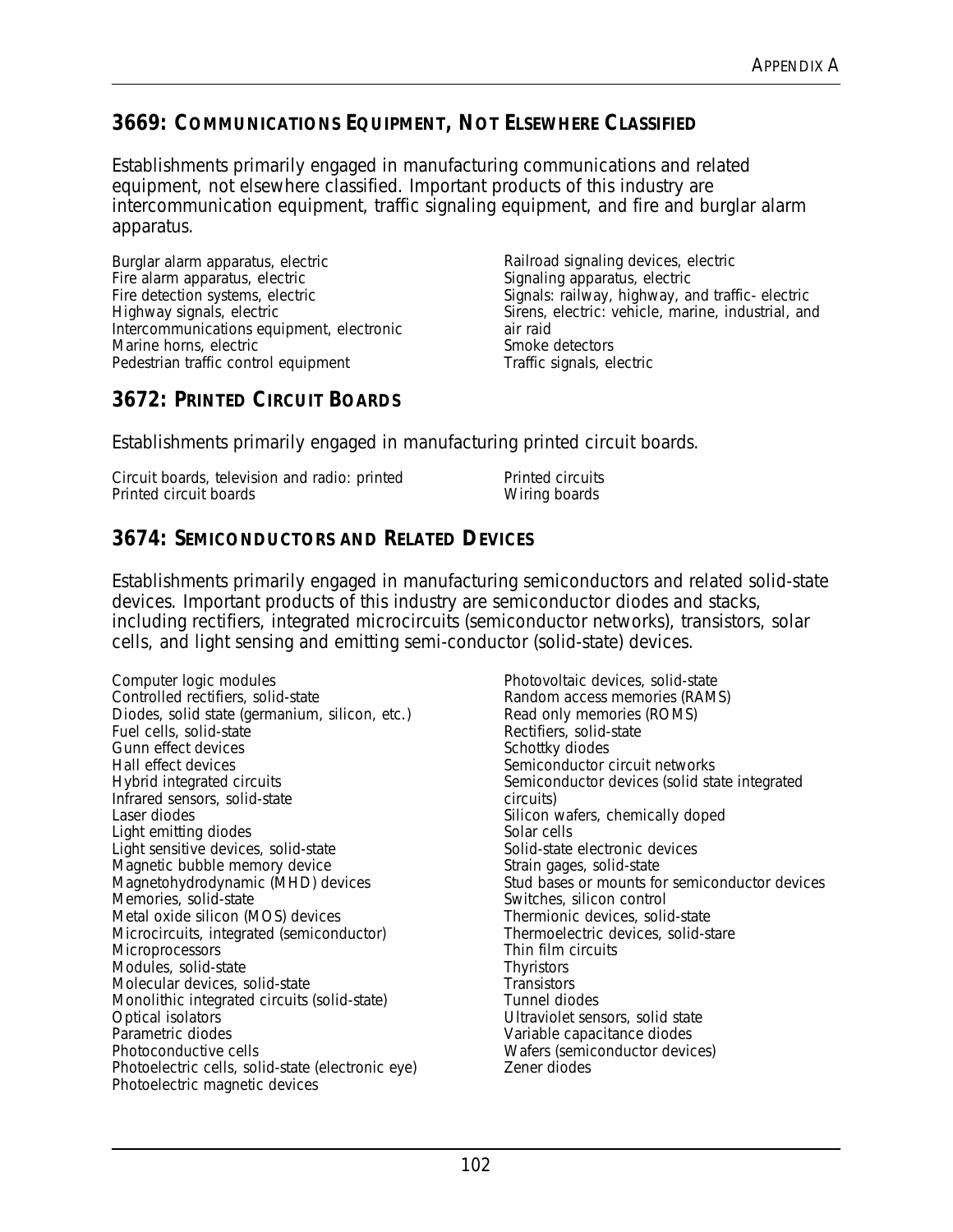### **3695: MAGNETIC AND OPTICAL RECORDING MEDIA**

Establishments primarily engaged in manufacturing blank tape, disk, or cassette magnetic or optical recording media for use in recording audio, video, or other signals. Establishments primarily engaged in manufacturing blank or recorded records and prerecorded audio tapes are classified in Industry 3652; those manufacturing prepackaged computer software are classified in Services, Industry 7372; and those manufacturing prerecorded video tape cassettes and disks are classified in Services, Major Group 78.

Audio range tapes, blank Computer software tape and disks, blank: rigid and floppy Instrumentation type tape, blank

Magnetic recording tape, blank: reels, cassettes, and disks Optical disks and tape, blank Video recording tape, blank

### **3823: INDUSTRIAL INSTRUMENTS FOR MEASUREMENT, DISPLAY, AND CONTROL OF PROCESS VARIABLES; AND RELATED PRODUCTS**

Establishments primarily engaged in manufacturing industrial instruments and related products for measuring, displaying (indicating and/or recording), transmitting, and controlling process variables in manufacturing, energy conversion, and public service utilities. These instruments operate mechanically, pneumatically, electronically, or electrically to measure process variables, such as temperature, humidity, pressure, vacuum, combustion, flow, level, viscosity, density, acidity, alkalinity, specific gravity, gas and liquid concentration, sequence, time interval, mechanical motion, and rotation. Establishments primarily engaged in manufacturing electrical integrating meters are classified in Industry 3825; those manufacturing residential and commercial comfort controls are classified in Industry 3822; those manufacturing all liquid-in-glass and bimetal thermometers and glass hydrometers are classified in Industry 3829; those manufacturing recorder charts are classified in Industry Group 275; and those manufacturing analytical and optical instruments are classified in Industry segments 3826 and 3827.

Absorption analyzers, industrial process type: e.g., infrared, X-ray Analyzers, industrial process type Annunciators, relay and solid-state types: industrial display Boiler controls: industrial, power, and marine type Buoyancy instruments, industrial process type Chromatographs, industrial process type Combustion control instruments, except commercial and household furnace type Computer interface equipment for industrial process control Controllers for process variables: electric, electronic, and pneumatic Coulometric analyzers, industrial process type Data loggers, industrial process type Density and specific gravity instruments, industrial process type Differential pressure instruments, industrial process type Digital displays of process variables Draft gauges, industrial process type Electrodes used in industrial process measurement Electrolytic conductivity instruments, industrial process type Flow instruments, industrial process type Fluidic devices, circuits, and systems for process control Gas and liquid analysis instruments, industrial process type Gas flow computers, industrial process type Humidity instruments, industrial process type Hydrometers, industrial process type Industrial process control instruments Infrared instruments, industrial process type Level and bulk measuring instruments, industrial process type Liquid analysis instruments, industrial process type Liquid concentration instruments, industrial process type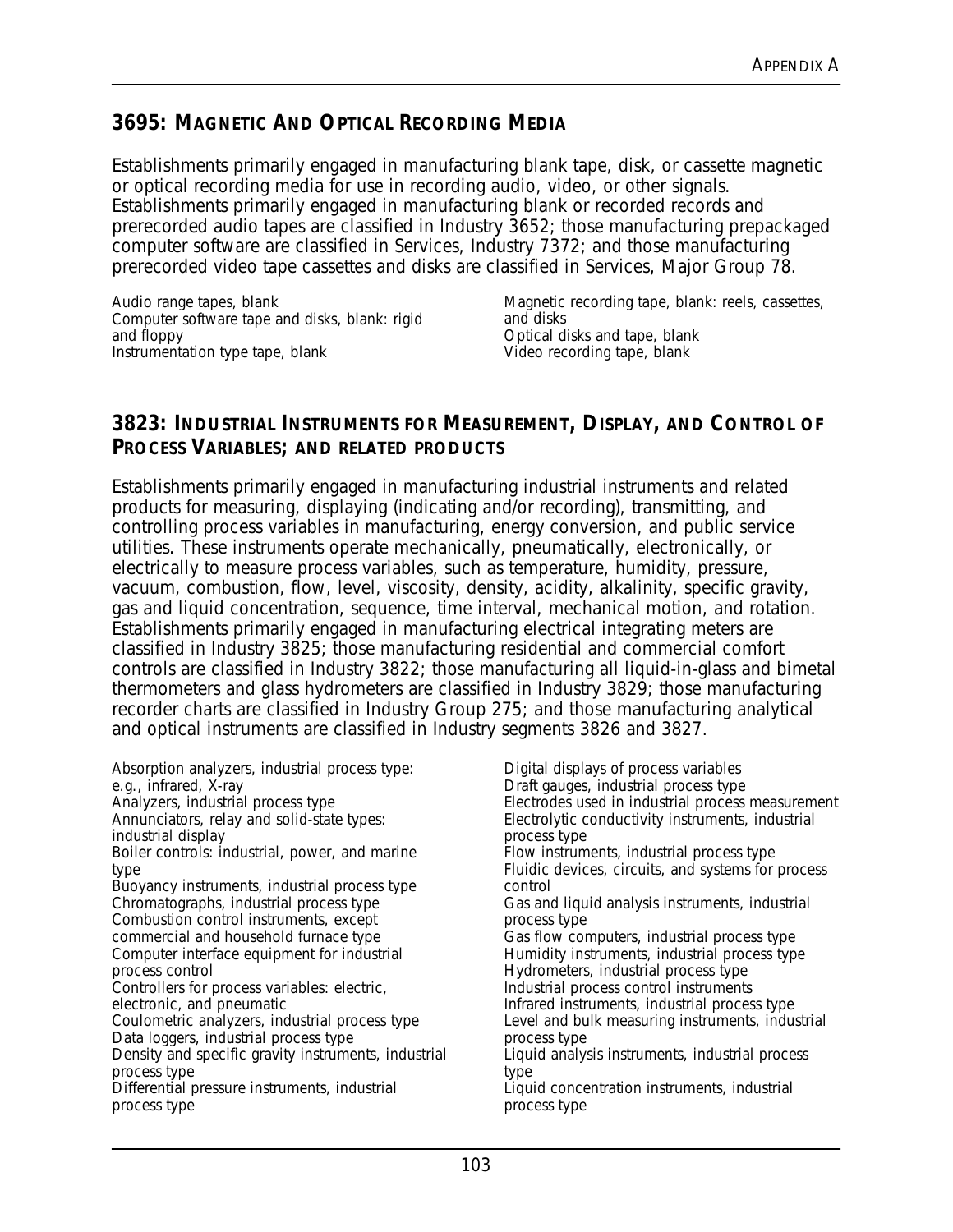Liquid level instruments, industrial process type Magnetic flow meters, industrial process type Manometers, industrial process type Moisture meters, industrial process type Nuclear reactor controls Panelboard indicators, recorders and controllers: receiver type Potentiometric self-balancing instruments, except X-Y plotters Pressure gauges, dial and digital Pressure instruments, industrial process type Primary elements for process flow measurement: orifice plates Programmers, process type Pyrometers, industrial process type Refractometers, industrial process type Resistance thermometers and bulbs, industrial process type

Telemetering instruments, industrial process type Temperature instruments: industrial process type, except glass and bimetral Thermal conductivity instruments, industrial process type Thermistors, industrial process type Thermocouples, industrial process type Thermometers, filled system: industrial process type Time cycle and program controllers, industrial process type Transmitters of process variables, standard signal conversion Turbidity instruments, industrial process type Turbine flow meters, industrial process type Viscosimeters, industrial process type Water quality monitoring and control systems

# **3825: INSTRUMENTS TO MEASURE ELECTRICITY**

Establishments primarily engaged in manufacturing instruments for measuring the characteristics of electricity and electrical signals, such as voltmeters, ammeters, wattmeters, watt-hour meters, demand meters, and equipment for testing the electrical characteristics of electrical, radio, and communication circuits and of internal combustion engines. Establishments primarily engaged in the manufacturing of electronic checkout, monitoring, evaluating, and other electronic support equipment for electronic navigational, radar, and sonar systems are classified in Industry 3812, and those manufacturing similar equipment for communications systems classified in Industry Group 366.

Alternator and generator testers Ammeters Ampere-hour meters Analog-to-digital converters, electronic instrumentation type Analyzers for testing electrical characteristics Audiometers, except medical Automotive ammeters and voltmeters Battery testers, electrical Bleed control cabinets (engine testers) Bridges, electrical: e.g., Kelvin, Wheatstone, vacuum tube, and Current measuring equipment Decade boxes: capacitance, inductance, and resistance Demand meters, electric Digital panel meters, electricity measuring Digital test equipment, electronic and electrical circuits and equipment Digital-to-analog converters, electronic instrumentation, type Diode and transistor testers Distortion meters and analyzers Elapsed time meters, electronic Electron tube test equipment Electronic test equipment for testing electrical characteristics

Energy measuring equipment, electrical Field strength and intensity measuring equipment, electrical Frequency meters: electrical, mechanical, and electronic Frequency synthesizers Function generators Galvanometers, except geophysical Ignition testing instruments Impedance measuring equipment Indicating instruments, electric Instrument relays, all types Instrument shunts Instruments for measuring electrical quantities Instruments, electric: for testing electrical characteristics Integrated-circuit testers Integrating electricity meters Internal combustion engine analyzers, to test electrical characteristics Laboratory standards, electric: resistance, inductance, and capacitance Logic circuit testers Measuring equipment for electronic and electrical circuits and Measuring instruments and meters, electric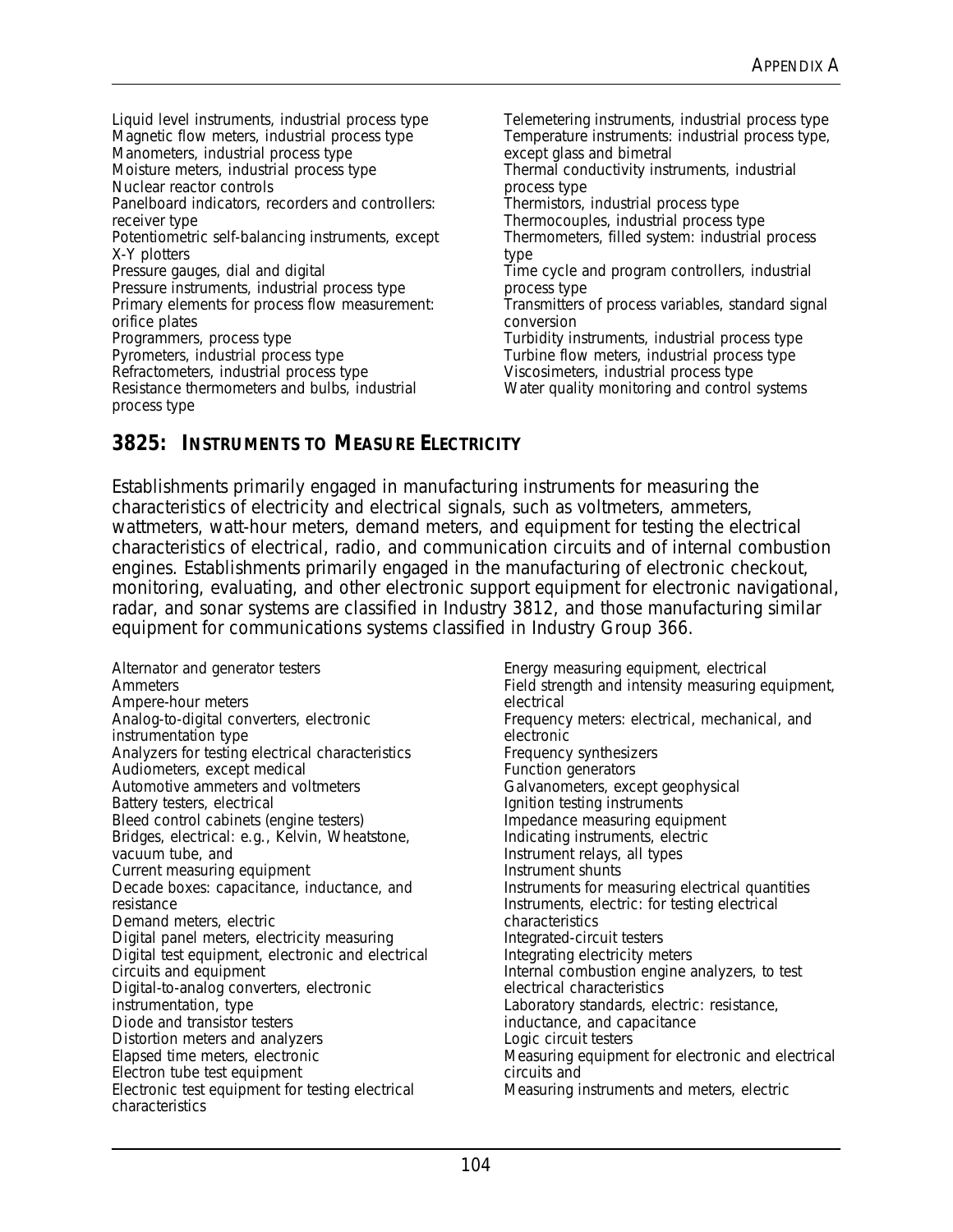Meters, electric: pocket, portable, panelboard, and graphic recording Meters, power factor and phase angle Microwave test equipment **Multimeters** Network analyzers **Ohmmeters** Oscillators, audio frequency and radio frequency (instrument types) Oscillographs and oscilloscopes Potentiometric instruments, except industrial process type Power measuring equipment, electrical Pulse (signal) generators Radar testing instruments, electric Radio apparatus analyzers for testing electrical characteristics Radio set analyzers, electrical Radio tube checkers, electrical Radio frequency measuring equipment Recorders, oscillographic Reflectometers, sliding shorts Resistance measuring equipment Semiconductor test equipment Signal generators and averages

Spark plug testing instruments, electric Spectrum analyzers Standard cells Standards and calibration equipment for electrical measuring, except Standing wave ratio measuring equipment **Stroboscopes** Sweep generators Sweep oscillators Synchroscopes Tachometer generators Test equipment for electronic and electrical circuits and equipment Test sets, ignition harness Time code generators Transformers, instrument: portable Tube testers Volt-ohm milliammeters **Voltmeters** Watt-hour and demand meters, combined Watt-hour and time switch meters, combined Watt-hour meters, electric **Wattmeters** Waveform measuring and/or analyzing equipment

# **4812: RADIOTELEPHONE COMMUNICATIONS**

Establishments primarily engaged in providing two-way radiotelephone communications services, such as cellular telephone services. This industry also includes establishments primarily engaged in providing telephone paging and beeper services and those engaged in leasing telephone lines or other methods of telephone transmission, such as optical fiber lines and microwave or satellite facilities, and reselling the use of such methods to others. Establishments primarily engaged in furnishing telephone answering services are classified in Services, Industry 7389.

Beeper (radio pager) communications services Cellular telephone services

Paging services: radiotelephone Radiotelephone communications

# **4813: TELEPHONE COMMUNICATIONS, EXCEPT RADIOTELEPHONE**

Establishments primarily engaged in furnishing telephone voice and data communications, except radiotelephone and telephone answering services. This industry also includes establishments primarily engaged in leasing telephone lines or other methods of telephone transmission, such as optical fiber lines and microwave or satellite facilities, and reselling the use of such methods to others. Establishments primarily engaged in furnishing radiotelephone communications are classified in Industry 4812, and those furnishing telephone answering services are classified in Services, Industry 7389.

Data telephone communications Local telephone communications, except radio telephone

Long distance telephone communications Voice telephone communications, except radio telephone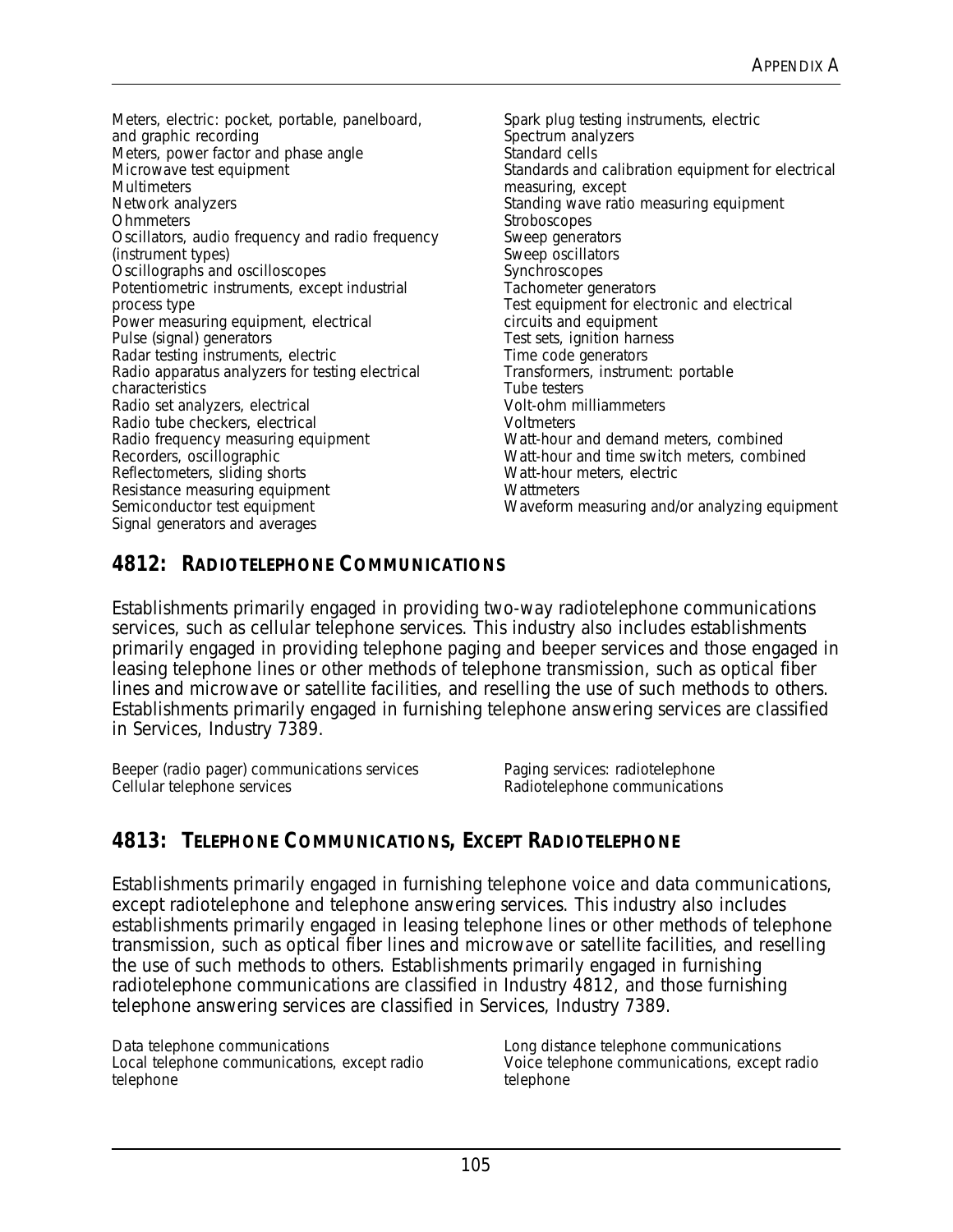# **4822: TELEGRAPH AND OTHER MESSAGE COMMUNICATIONS**

Establishments primarily engaged in furnishing telegraph and other nonvocal message communications services, such as cablegram, electronic mail, and facsimile transmission services.

Cablegram services Electronic mail services Facsimile transmission services Mailgram services Photograph transmission services Radio telegraph services

Telegram services Telegraph cable services Telegraph services Teletypewriter services Telex services

## **4841: CABLE AND OTHER PAY TELEVISION SERVICES**

Establishments primarily engaged in the dissemination of visual and textual television programs, on a subscription or fee basis. Included in this industry are establishments which are primarily engaged in cablecasting and which also produce taped program materials. Separate establishments primarily engaged in producing taped television or motion picture program materials are classified in Services, Industry 7812.

Cable television services Closed circuit television services Direct broadcast satellite (DBS) services Multipoint distribution systems (MDS) services Satellite master antenna systems (SMATV) services Subscription television services

### **5045: COMPUTERS AND COMPUTER PERIPHERAL EQUIPMENT AND SOFTWARE**

Establishments primarily engaged in the wholesale distribution of computers, computer peripheral equipment, and computer software. These establishments frequently also may sell related supplies, but establishments primarily engaged in wholesaling supplies are classified according to the individual product (for example, computer paper in Industry 5112). Establishments primarily engaged in the wholesale distribution of modems and other electronic communications equipment are classified in Industry 5065. Establishment primarily engaged in selling computers and computer peripheral equipment and software for other than business or professional use are classified in Retail Trade, Industry 5734.

Computer terminals-wholesale Computers-wholesale Disk drives-wholesale Keying equipment-wholesale

Peripheral equipment computer-wholesale Printers computer-wholesale Software computer-wholesale

# **5065: ELECTRONIC PARTS AND EQUIPMENT, NOT ELSEWHERE CLASSIFIED**

Establishments primarily engaged in the wholesale distribution of electronic parts and electronic communications equipment, not elsewhere classified, such as telephone and telegraphic equipment; radio and television broadcasting and communications equipment; and intercommunications equipment. Establishments primarily engaged in the wholesale distribution of radio and television receiving sets, phonographs, and other household sound or video equipment are classified in Industry 5064.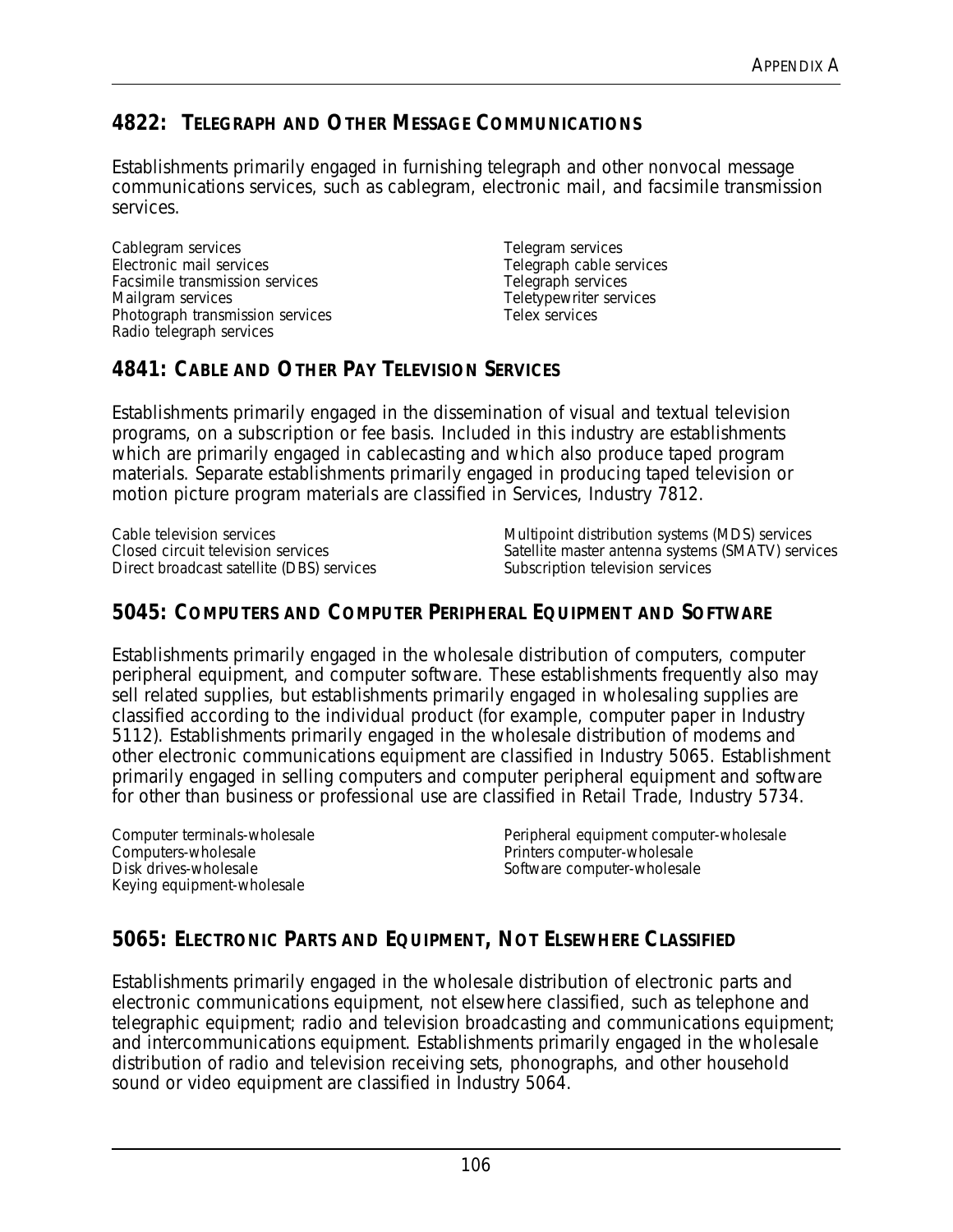Amateur radio communications equipmentwholesale Capacitors, electronic-wholesale Cassettes, recording-wholesale Cathode ray picture tubes-wholesale Citizens' band radios-wholesale Coils, electronic-wholesale Communications equipment, except householdwholesale Condensers, electronic-wholesale Connectors, electronic-wholesale Diodes-wholesale Diskettes-wholesale Electronic parts-wholesale Electronic tubes: receiving, transmitting, and industrial-wholesale

Intercommunications equipment, electronicwholesale Magnetic recording tape-wholesale Modems-wholesale Public address equipment-wholesale Radio parts and accessories-wholesale Rectifiers, electronic-wholesale Resistors, electronic-wholesale Semiconductor devices-wholesale Tapes, audio and video recording-wholesale Telegraph equipment-wholesale Telephone equipment-wholesale Television receiving and transmitting tubeswholesale Transformers, electronic-wholesale Transmitters-wholesale Transistors-wholesale

# **5734: COMPUTER AND COMPUTER SOFTWARE STORES**

Establishments primarily engaged in the retail sale of computers, computer peripheral equipment, and software. Establishments primarily engaged in the sale of computers, computer peripheral equipment and software for business or professional use are classified in Wholesale Trade, Industry 5045.

Computer printer stores-retail Computer software stores-retail

Computer stores-retail Peripheral equipment, computer stores-retail

# **7371: COMPUTER PROGRAMMING SERVICES**

Establishments primarily engaged in providing computer programming services on a contract or fee basis. Establishments of this industry perform a variety of additional services, such as computer software design and analysis; modifications of custom software; and training in the use of custom software.

Applications software programming, custom Computer code authors Computer programming services Computer programs or systems software development, custom

Computer software systems analysis and design, custom Computer software writers, free-lance Programming services, computer: custom Software programming, custom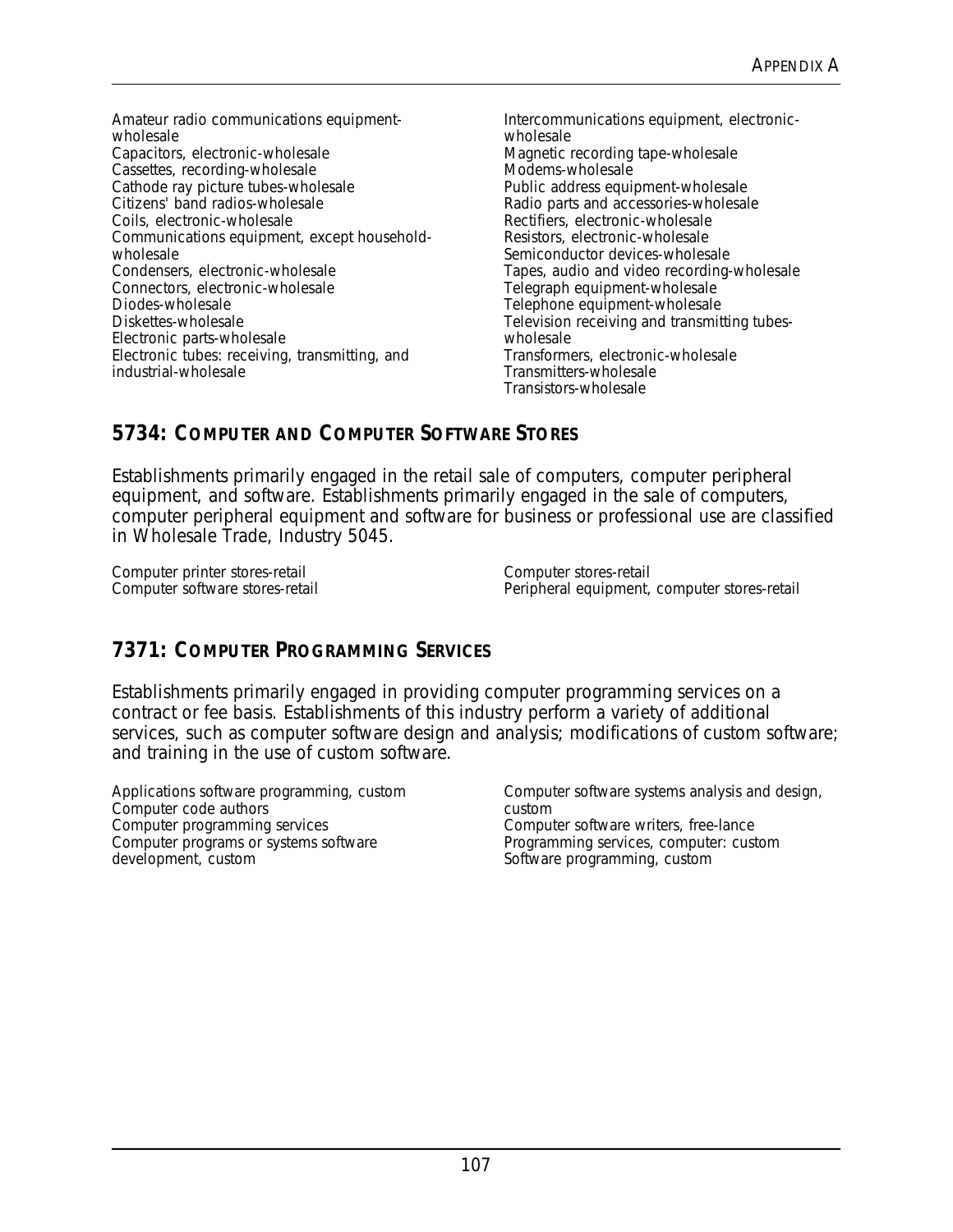## **7372: PREPACKAGED SOFTWARE**

Establishments primarily engaged in the design, development, and production of prepackaged computer software. Important products of this industry include operating, utility, and applications programs. Establishments of this industry may also provide services such as preparation of software documentation for the user-installation of software for the user; and training the user in the use of the software. Establishments primarily engaged in providing preparation of computer software documentation and installation of software on a contract or fee basis are classified in Industry 7379, and those engaged in training users in the use of computer software are classified in Industry 8243. Establishments primarily engaged in buying and selling prepackaged computer software are classified in Trade; those providing custom computer programming services are classified in Industry 7371; and those developing custom computer integrated systems are classified in Industry 7373.

Applications software, computer prepackaged Computer software publishers, prepackaged Games, computer software: prepackaged

Operating systems software, computer: prepackaged Software, computer: prepackaged Utility software, computer: prepackaged

# **7373: COMPUTER INTEGRATED SYSTEMS DESIGN**

Establishments primarily engaged in developing or modifying computer software and packaging or bundling the software with purchased computer hardware (computers and computer peripheral equipment) to create and market an integrated system for specific application. Establishments in this industry must provide each of the following services: (1) the development or modification of the computer software; (2) the marketing of purchased computer hardware; and (3) involvement in all phases of systems development from design through installation. Establishments primarily engaged in selling computer hardware are classified in Wholesale Trade, Industry 5045, and Retail Trade, Industry 5734; and those manufacturing computers and computer peripheral equipment are classified in Manufacturing, Industry Group 357.

CAD/CAM systems services Computer-aided design (CAD) systems services Computer-aided engineering (CAE) systems services Computer-aided manufacturing (CAM) systems services

Local area network (LAN) systems integrators Network systems integration, computer Office automation, computer systems integration Systems integration, computer Turnkey vendors, computer systems Value-added resellers, computer systems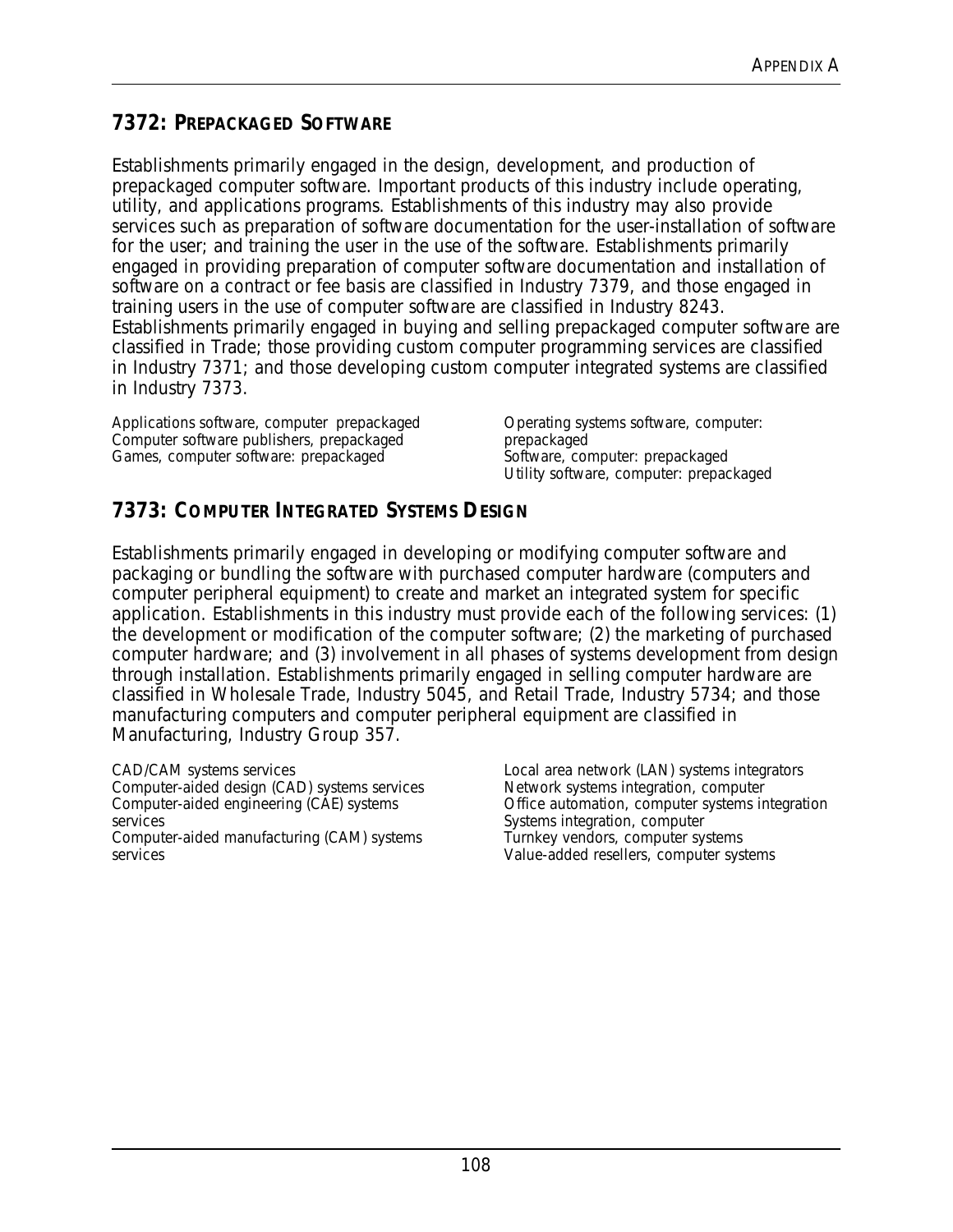### **7374: COMPUTER PROCESSING AND DATA PREPARATION AND PROCESSING SERVICES**

Establishments primarily engaged in providing computer processing and data preparation services. The service may consist of complete processing and preparation of reports from data supplied by the customer or a specialized service, such as data entry or making data processing equipment available on an hourly or time-sharing basis.

Calculating service, computer Computer time-sharing Data entry service Data processing services Data verification service Key punch service

Leasing of computer time Optical scanning data service Rental of computer time Service bureaus, computer Tabulating service, computer

### **7375: INFORMATION RETRIEVAL SERVICES**

Establishments primarily engaged in providing on-line information retrieval services on a contract or fee basis. The information generally involves a range of subjects and is taken from other primary sources. Establishments primarily engaged in performing activities, such as credit reporting, direct mail advertising, stock quotation services, etc., and who also create data bases are classified according to their primary activity. Establishments primarily engaged in collecting data bases from primary sources and reformatting or editing them for distribution through information retrieval services are classified in Industry 7379.

Data base information retrieval services Information retrieval services, on-line

On-line data base information retrieval services Remote data base information retrieval services

### **7376: COMPUTER FACILITIES MANAGEMENT SERVICES**

Establishments primarily engaged in providing on-site management and operation of computer and data processing facilities on a contract or fee basis. Establishments primarily engaged in providing computer processing services at their own facility are classified in Industry 7374.

Computer facilities management services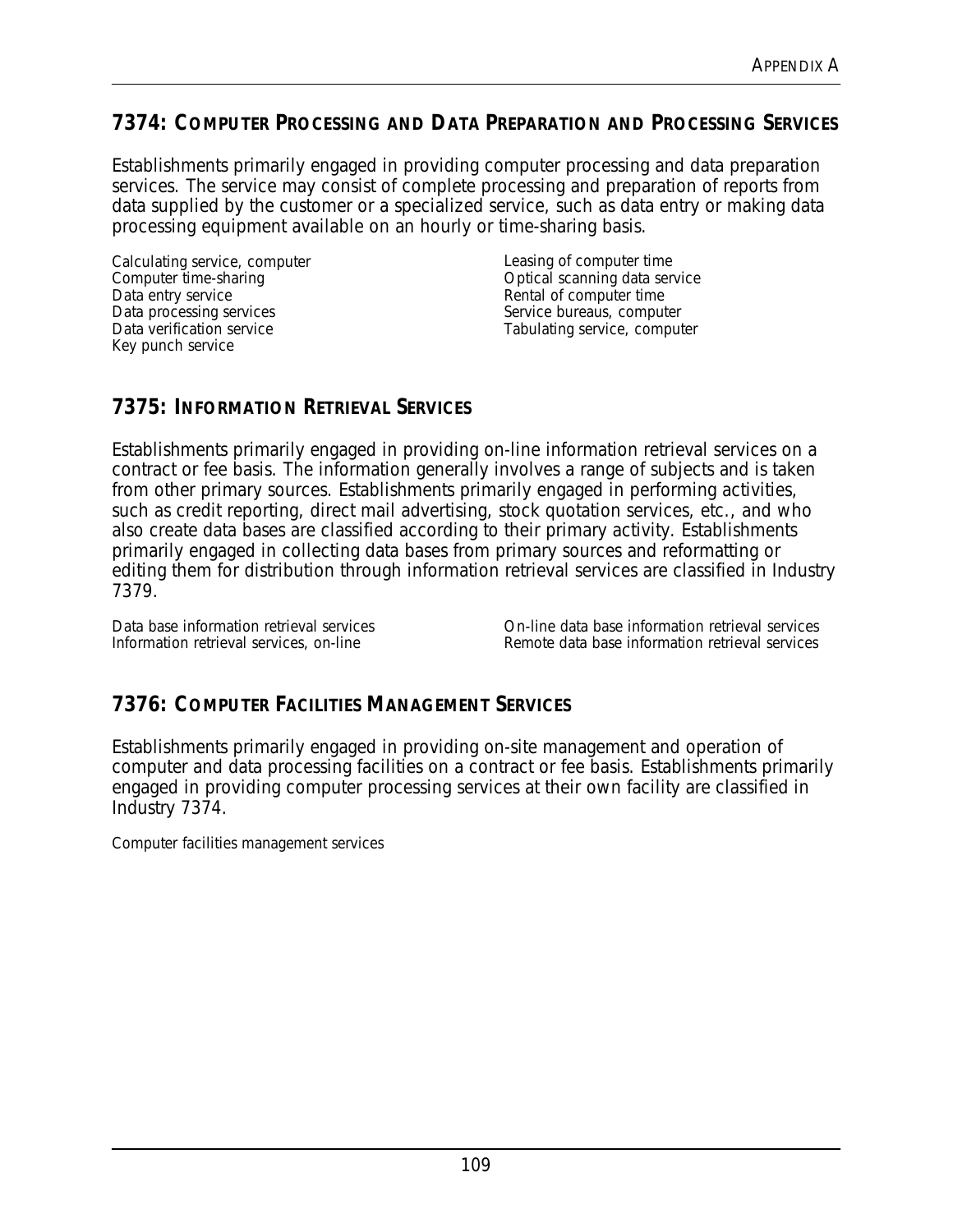# **7377: COMPUTER RENTAL AND LEASING**

Establishments primarily engaged in renting or leasing computers and related data processing equipment on the customers' site, whether or not also providing maintenance or support services. Establishments primarily engaged in both manufacturing and leasing computers and related data processing equipment are classified in Division D, Manufacturing, and separate establishments owned by the manufacturer and primarily engaged in leasing are classified in Division F, Wholesale Trade. Establishments primarily engaged in finance leasing of computers and related data processing equipment are classified in Finance, Industry 6159. Establishments primarily engaged in leasing computer time are classified in Industry 7374.

Computer hardware rental or leasing, except finance leasing or by the manufacturer Computer peripheral equipment, rental and leasing

Leasing of computers, except finance leasing or by the manufacturer Rental of computers, except finance leasing or by the manufacturer

## **7378: COMPUTER MAINTENANCE AND REPAIR**

Establishments primarily engaged in the maintenance and repair of computers and computer peripheral equipment.

Computer peripheral equipment repair and maintenance

Computer repair and maintenance

## **7379: COMPUTER RELATED SERVICES, NOT ELSEWHERE CLASSIFIED**

Establishments primarily engaged in supplying computer related services, not elsewhere classified. Computer consultants operating on a contract or fee basis are classified in this industry. Establishments primarily engaged in producing prepackaged software are classified in Industry 7372; and those engaged in offering data processing courses or training in computer programming and in computer and computer peripheral equipment operation, repair, and maintenance are classified in Industry 8243.

Computer consultants Data base developers Data processing consultants Disk and diskette conversion services Disk and diskette recertification services Requirements analysis, computer hardware Tape recertification service

## **8243: DATA PROCESSING SCHOOLS**

Establishments primarily engaged in offering data processing courses or training in computer programming and in computer and computer peripheral equipment operation, maintenance, and repair. Schools offering an academic degree in computer sciences are classified in Industry Group 822.

Computer operator training Computer repair training

Computer software training Data processing school